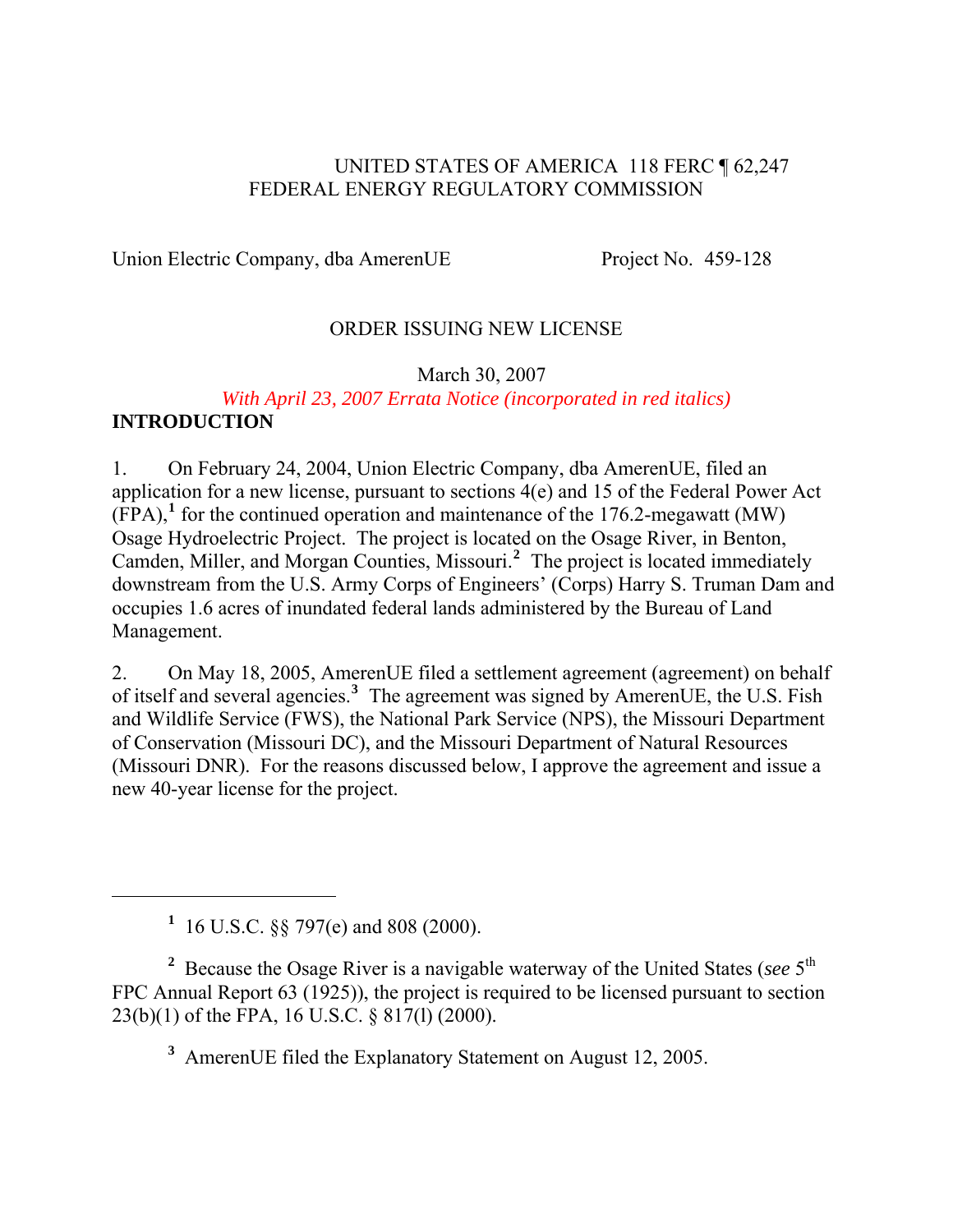### **BACKGROUND**

3. The Federal Power Commission issued the original license for the Osage Project on February 25, 1926.**[4](#page-1-0)** The Commission issued the current license for the project to Union Electric Company on April 9, 1981, with a term expiring February 28, 2006.**[5](#page-1-1)** Since then, project operations have continued pursuant to an annual license.**[6](#page-1-2)**

4. On February 24, 2004, AmerenUE filed an application for a new license, prepared using the Commission's alternative licensing procedures.**[7](#page-1-3)** On May 13, 2004, a public notice accepting the application and requesting motions to intervene was issued. Timely motions to intervene were filed by the Southwestern Power Administration, the U.S. Department of the Interior (Interior), the Missouri Public Service Commission, Missouri DC, and Missouri DNR. On January 24, 2005, the Duncan's Point Homeowners and Lot Owners Associations, Inc. (Duncan's Point) filed a motion to intervene out of time, which was granted on June 2, 2005. On September 16, 2005, the American Legion filed a motion to intervene out of time, which was granted on February 8, 2007. None of the intervenors oppose the project.

5. On November 23, 2004, the Commission issued public notice soliciting comments, recommendations, terms and conditions, and prescriptions. Buford Foster, the Osage River Flood Control Association (Flood Control Association), Duncan's Point, Interior, Missouri DC, and Missouri DNR filed comments on the application.

6. The Commission issued notice of the agreement on August 17, 2005. Jack Anderson, Gloria J. Collins, Buford Foster, the American Legion, and the Flood Control Association filed comments on the agreement. The American Legion and the Flood Control Association voiced concerns with certain aspects of, but did not oppose the agreement.

7. Commission staff issued, for public comment, a draft environmental assessment (EA) for the Osage Project on February 7, 2006, and a final EA for the project on

<span id="page-1-0"></span> $\overline{a}$ <sup>4</sup> See  $6<sup>th</sup>$  FPC Annual Report 243. The project began operation on October 16, 1931.

<span id="page-1-3"></span><span id="page-1-2"></span><span id="page-1-1"></span>**5** *Union Electric Company*, 15 FERC ¶ 62,038 (1981). The license was backdated to coincide with the termination date of the original license.

**6** *See* Section 15(a)(1) of the FPA, 16 U.S.C. § 808(a)(1) (2000).

**7** 18 C.F.R. § 4.34(i) (2006).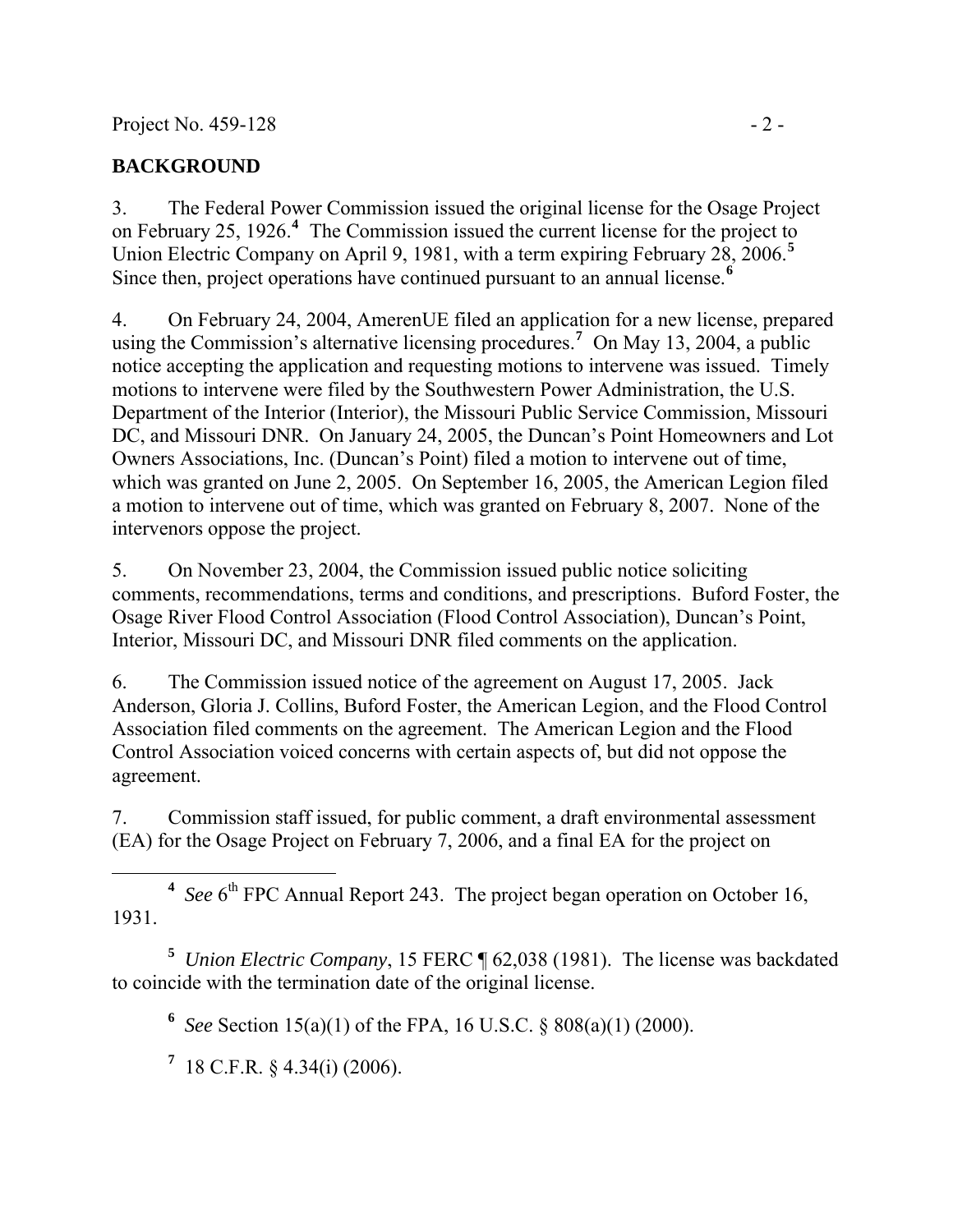Project No.  $459-128$  - 3 -

August 8, 2006. Staff considered all of the comments filed on the draft EA in preparing the final EA. In the EA, staff recommended adopting the measures included in the agreement. AmerenUE filed comments on the final EA September 15, 2006.**[8](#page-2-0)**

8. The motions to intervene, comments, and recommendations have been fully considered in determining whether, and under what conditions, to issue this license.

## **PROJECT DESCRIPTION AND OPERATION**

### A. Project Description

9. The Osage Project is located immediately downstream of the Corps' Truman Dam, between river miles (RM) 80.8 and 174.5 on the Osage River in south-central Missouri. The primary project features include Bagnell Dam (located at RM 81.7), the Osage Project powerhouse, and an impoundment (Lake of the Ozarks). These facilities were constructed between 1929 and 1931, and are summarized as follows. A more detailed project description is contained in Ordering Paragraph (B)(2).

10. Bagnell Dam is a concrete gravity-type structure with a total crest length of 2,543 feet and a maximum height above bedrock of 148 feet. The dam consists of: two nonoverflow sections, known as the east and west retaining sections; an integral powerhouse; and a gated spillway section that contains 12 radial gates. The powerhouse is equipped with: eight main Vertical Francis turbines and generator units (two of which have been upgraded), with a combined installed capacity of 172 MW; and two auxiliary Vertical Francis turbines and generator units, with a combined installed capacity of 4.2 MW. The project's total authorized installed capacity is 176.2 MW.**[9](#page-2-1)**

11. Lake of the Ozarks is approximately 93 miles long and has a shoreline length of about 1,150 miles.**[10](#page-2-2)** The lake has four major arms, including the Osage, Niangua,

<span id="page-2-2"></span><span id="page-2-1"></span>**<sup>10</sup>** There are two parcels of federal land located beneath the impoundment; a 0.6 acre parcel upstream of the Niangua River and a 1.0-acre parcel on the Osage Arm of the lake, upstream of Bollinger Creek. Nothing in the record of this proceeding suggests that these federal lands are "reservations," as defined in FPA section 3(2), 16 U.S.C. § 794(2).

<span id="page-2-0"></span>**<sup>8</sup>** <sup>8</sup> The Commission issues its final EAs for informational purposes and does not solicit comments on the document or its contents. Nonetheless, I will address AmerenUE's comments on the final EA as appropriate in this order.

<sup>&</sup>lt;sup>9</sup> There are no primary transmission facilities associated with the project.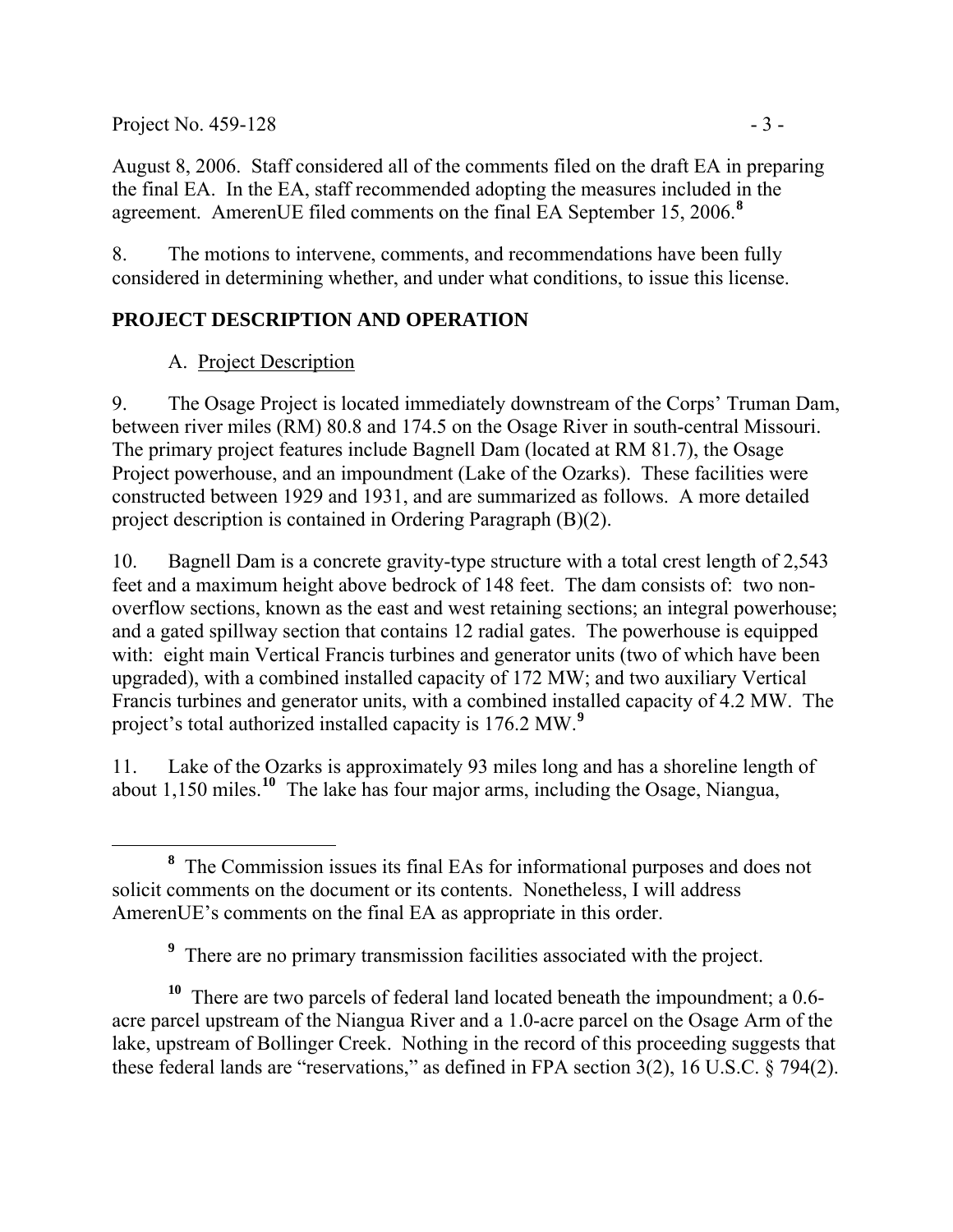Project No.  $459-128$  - 4 -

Gravois, and the Grand Glaize. The lake has a surface area of about 55,342 acres at a normal pond elevation of 660.0 feet.**[11](#page-3-0)**

12. Consistent with its agreement, AmerenUE proposes to upgrade two of the main turbines and the two auxiliary turbines.**[12](#page-3-1)** AmerenUE would also eliminate the flow limitation required by the Commission in its November 13, 2000 order amending license.**[13](#page-3-2)** The proposed turbine upgrades would increase the project's maximum hydraulic capacity by 1,580 cubic feet per second (cfs),**[14](#page-3-3)** resulting in an increase in annual generation of about  $41,600$  MWh  $(6.5$  percent).<sup>[15](#page-3-4)</sup> The authorized installed capacity would not change.

B. Project Operation

13. AmerenUE operates the Osage Project primarily as a peaking and load-following facility, and as an emergency backup system to meet the electrical needs of AmerenUE's customers and to support the Mid-American Interconnected Network (MAIN). Storage in Lake of the Ozarks is regulated to provide recreational opportunities, protect environmental resources, and manage flood flows. A more detailed description of project operations is contained in the EA.**[16](#page-3-5)**

14. The Corps, through its Truman Dam and five other upstream flood control facilities, controls most of the flow of the Osage River entering the project (about 82 percent). The remaining inflow comes from local tributaries and intervening drainage between the Truman and Bagnell dams. Flow from Bagnell Dam is controlled by turbine

<span id="page-3-1"></span><sup>12</sup> On February 12, 2007, AmerenUE filed revised Exhibits A and B to its license application, providing new information on turbine design (*e.g.*, runner diameter, horsepower, and hydraulic capacity). This order reflects the revised exhibits, where appropriate.

<span id="page-3-4"></span><span id="page-3-3"></span><span id="page-3-2"></span><sup>13</sup> This requirement limited discharge from the generating units to 34,320 cfs during normal operations. *Union Electric Company*, 93 FERC ¶ 61,160 (2000).

**<sup>14</sup>** The project's existing maximum hydraulic capacity is 35,900 cfs.

**<sup>15</sup>** EA at 244; average annual generation is currently 636,397 MWh.

<span id="page-3-5"></span>**<sup>16</sup>** EA at 6-8.

<span id="page-3-0"></span>**<sup>11</sup>** All Lake of the Ozarks elevations referred to in this order are Union Electric Datum (UED), unless otherwise noted. UED is 0.9-foot higher than mean sea level (msl).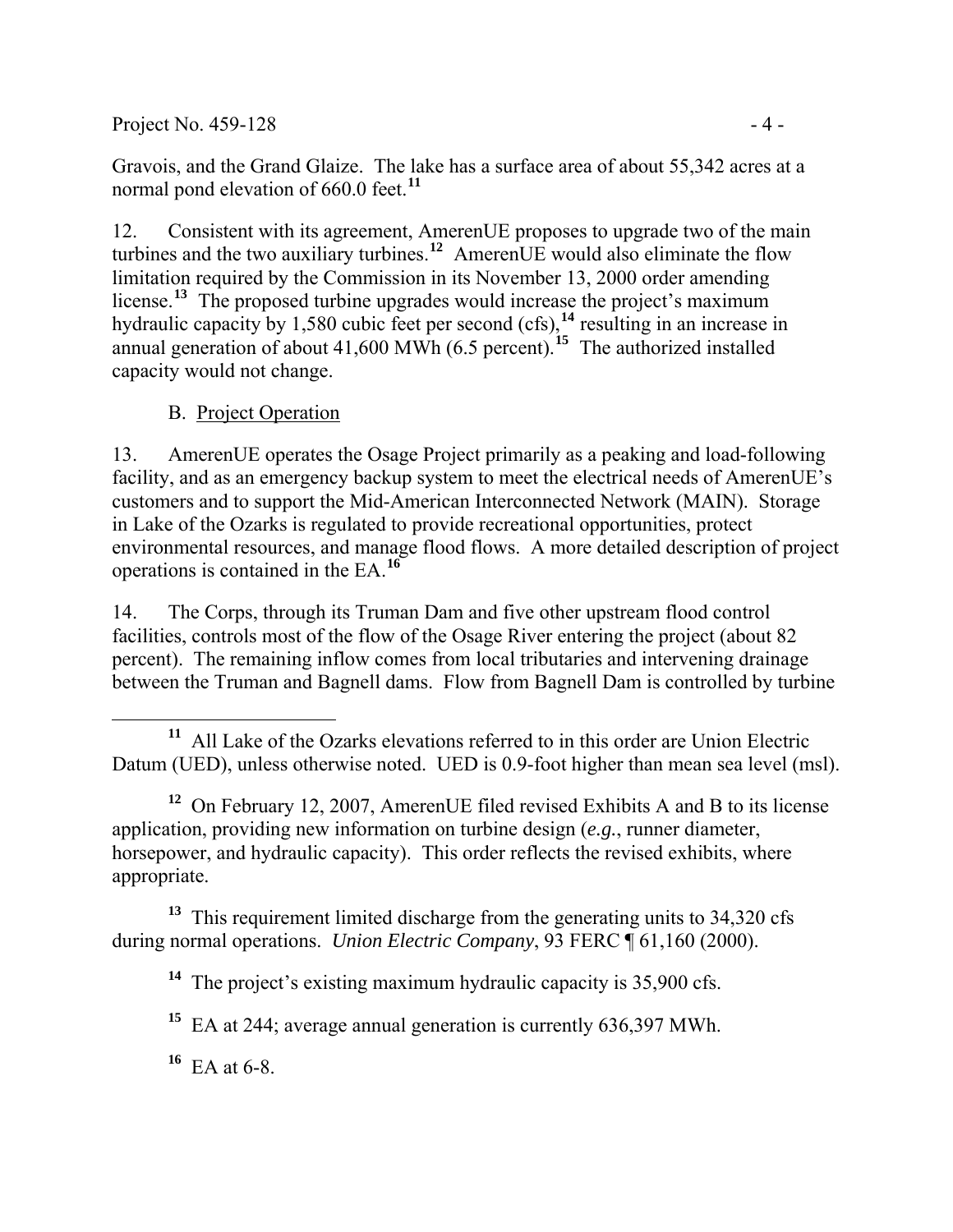Project No. 459-128  $-5$  -

discharge and radial gate operations. Turbine operations change on a daily and hourly basis in response to hydroelectric generation needs, while operation of the radial gates occurs on an infrequent basis following high flow events.

15. The Corps and AmerenUE coordinate the operations of the two projects to facilitate power generation, flow releases, and lake level management.**[17](#page-4-0)** Daily and hourly operations at the Osage Project result in water levels that generally follow an informal guide curve developed for the lake by AmerenUE.**[18](#page-4-1)** During the summer (June 1 to September 1), the project is operated around a target elevation of 659.25 feet to provide recreational opportunities at the lake. Fall drawdowns for flood management begin in September, with lake elevations targeted at about 658.0 feet from September to December and lowering to 654.0 feet by mid-February.

16. The existing license requires that AmerenUE release a year-round minimum flow of 450 cfs to the Osage River downstream from the project.**[19](#page-4-2)**

17. During normal project operations (historically 94 percent of the time), the project is operated based on demand, while providing the required minimum flow when not generating. Outflows from the project vary between the minimum flow and the maximum hydraulic capacity. The lake level may vary between 660.0 feet and 650.0

<span id="page-4-1"></span>**<sup>18</sup>** The guide curve is a series of target elevations for Lake of the Ozarks that AmerenUE attempts to maintain during the year.

<span id="page-4-2"></span>**<sup>19</sup>** *Union Electric Company*, 15 FERC ¶ 62,038 (1981), order on appeal, 18 FERC ¶ 61,156 (1982). In 1997, AmerenUE and Missouri DC entered into a MOA that allows for a seasonal reduction of minimum flow to 385 cfs (July 15 to September 30) to increase downstream dissolved oxygen (DO) levels. *See* letters dated September 30, 1997, from Kevin P. Madden, Acting Director, Office of Hydropower Licensing, FERC, to Dan Jarvis, Union Electric Company and June 30, 1998, from Ronald Lesniak, Chicago Regional Office Director, FERC, to Dan Jarvis, Manager, Osage Power Plant, Union Electric Company.

<span id="page-4-0"></span><sup>&</sup>lt;sup>17</sup> For large flood events, AmerenUE and the Corps have a Memorandum of Agreement (MOA), developed in accordance with Article 40 of the existing license (*see* 15 FERC ¶ 62,038 (1981)), that coordinates operations of the projects in the river basin with stages on the Osage and Missouri rivers. Under the MOA, AmerenUE adjusts flows from the Osage Project to help alleviate downstream flooding on the Osage and Missouri rivers. Article 305 of this license requires AmerenUE to continue operating the Osage Project during flood conditions in accordance with the MOA, as modified herein.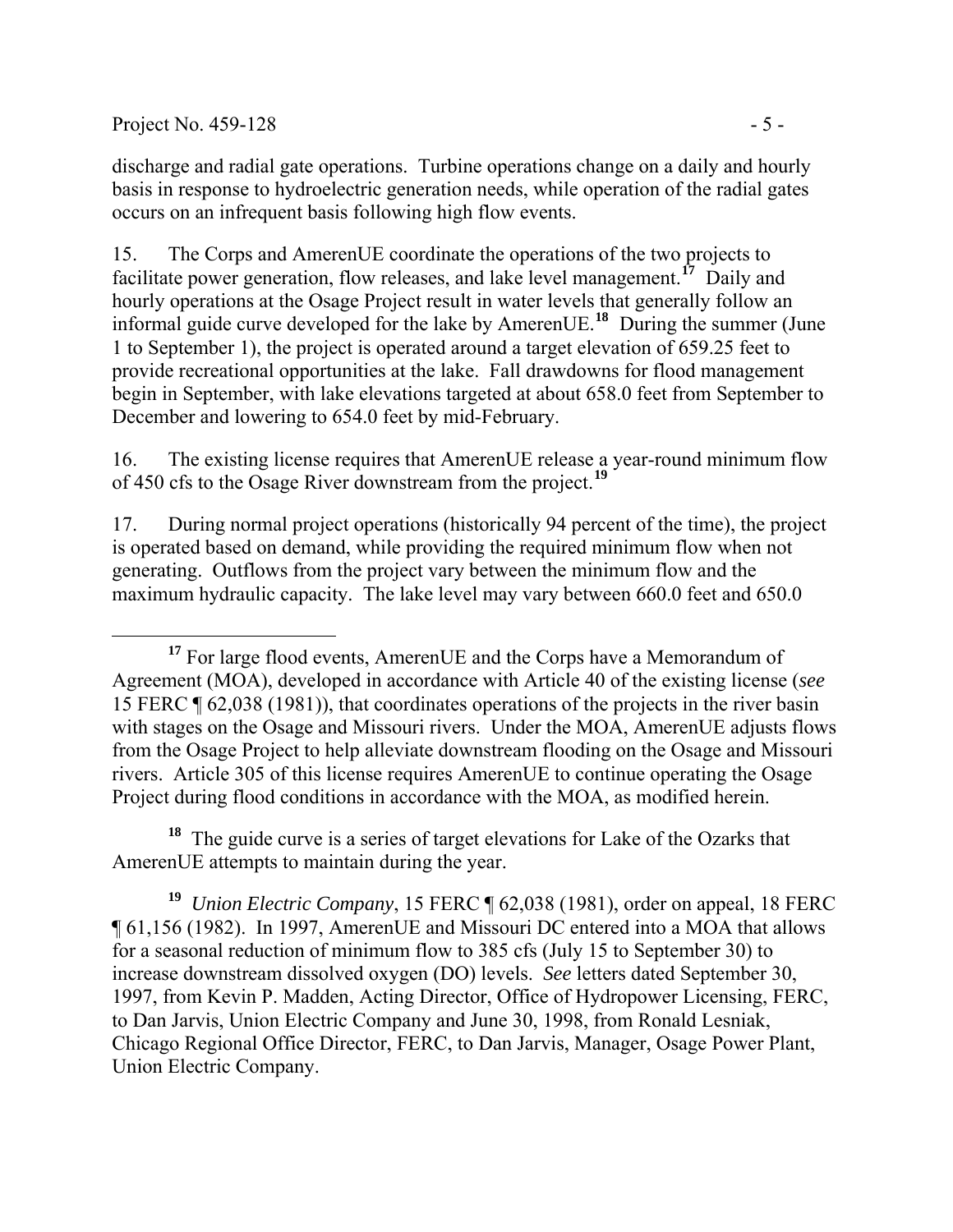Project No.  $459-128$  - 6 -

feet. Under these conditions, the project is operated to meet base load, peaking load, or for load following. Off-normal operation (historically 6 percent of the time) is characterized by various combinations of turbine and/or radial gate operations that allow the passage of flood flows, high releases from Truman, or drawdowns in advance of high flows.

18. AmerenUE proposes to continue operating the project as a peaking and load following facility, with several changes in the project's operation to address environmental effects. AmerenUE proposes to: (a) maintain a variable minimum flow regime, with the lowest minimum flow being 900 cfs; (b) institute specific ramping rates of flood flows;**[20](#page-5-0)** (c) formalize the guide curve for Lake of the Ozarks, incorporating constraints for high- and low-level limits, targets for normal operations, an emergency low-level limit, and a 1-foot flood pool; and (d) modify off-normal operations to spread spill flows across 11 of the 12 radial gates. In addition, AmerenUE proposes a variety of measures to address project-related resource effects.

### C. Project Boundary

19. The project boundary along the shoreline of Lake of the Ozarks generally follows the full pool elevation of 662.0 feet, except in some areas where it follows either a higher designated contour elevation (ranging between 663.0 and 678.0-foot contours), or irregularly shaped metes and bounds property descriptions. Downstream from the project, the project boundary extends approximately one mile along both banks of the Osage River, and includes a 63.86-acre parcel of land on the west bank of the river, up to elevation 600.0 msl.**[21](#page-5-1)** All existing project facilities, including Bagnell Dam, Osage powerhouse, Lake of the Ozarks, Bagnell Dam Overlook Park, the interpretive signage and bank fishing area located at the base of Bagnell Dam, and Bagnell Dam access (boat

<span id="page-5-1"></span>**<sup>21</sup>** On May 15, 2006, AmerenUE requested the removal of 116.36 acres, located downstream from project along the west bank of the Osage River, from the project boundary. On August 14, 2006, the Commission issued an order amending the existing license and approving a change in the project boundary for the project. *Union Electric Company*, 116 FERC ¶ 62,127, *reh'g denied,* 17 FERC ¶ 31,301(2006). The order removed 116.36 acres from the project boundary, leaving 63.86 acres of the floodplain (at and below elevation 600.0 msl) within the project boundary.

<span id="page-5-0"></span>**<sup>20</sup>** The agreement includes project-specific ramp-down rates for flood flows. In addition to the agreement provisions, AmerenUE also proposes to consult with the Corps to amend the existing MOA to incorporate ramp-down rates after sustained high-flow events.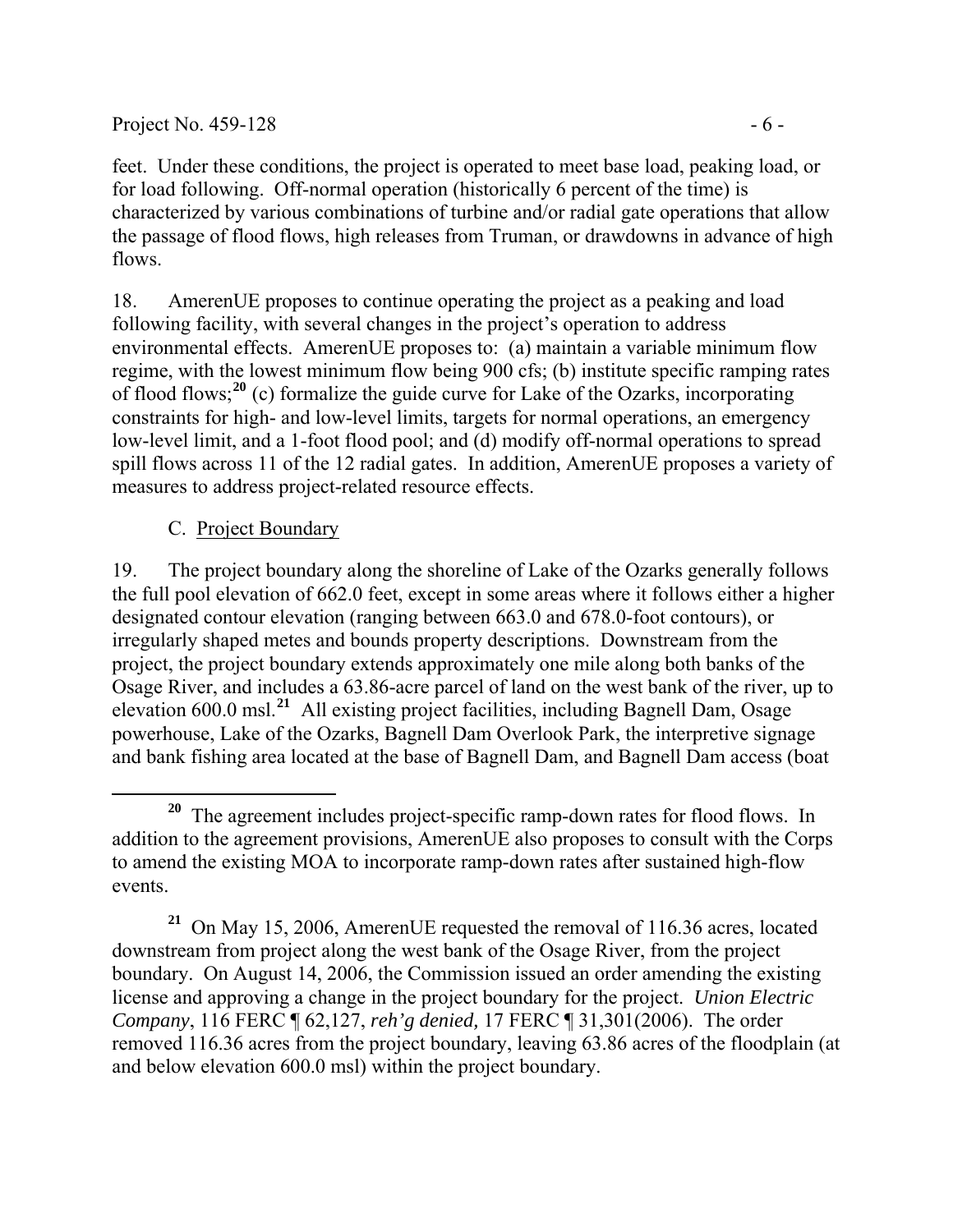Project No. 459-128 - 7 -

launch managed by the Missouri DC) are located within the project boundary. The project provides no other recreation facilities.

20. As part of its license application, AmerenUE proposes to revise the project boundary to a contour-based elevation around the entire project (by modifying the metes and bounds property descriptions on a parcel-by-parcel basis to a contour-based project boundary).**[22](#page-6-0)**

## **SETTLEMENT AGREEMENT**

## **A. Description of Agreement**

21. The Explanatory Statement and Agreement set out the background, purpose, general use provisions, and the specific environmental conditions of the agreement. The settlement agreement parties request that the Commission incorporate appendices A and B to the agreement, without material modification, as license conditions.**[23](#page-6-1)** The Parties also request that the new license not include any articles inconsistent with appendices A and B to the agreement.

22. Section 1 introduces the agreement, identifies the parties, describes the agreement's structure, and sets out the effective date of the agreement.

23. Sections 2 through 6 establish the general terms and conditions that govern the relationship among the parties, as well as the legal framework for implementing the agreement. Section 3 also outlines the proposed license term of 40 years.

## *1. Appendix A*

24. Appendix A of the agreement, composed of 11 sections, outlines AmerenUE's obligations to implement measures to protect, mitigate, and enhance the natural resources

<span id="page-6-0"></span> **<sup>22</sup>** The proposed modification to the project boundary around Lake of the Ozarks would involve removing large blocks of either privately-owned land or lands owned by the state of Missouri. The new project boundary on the parcels proposed for removal would be redefined to meet the existing contour-based boundary on adjacent properties at that particular location.

<span id="page-6-1"></span>**<sup>23</sup>** The conditions included in appendix B of the agreement are included in the water quality certification. The certification is attached to this license as appendix A. Section 4.6 of the agreement, as well as sections 3 and 11 of appendix A to the agreement are attached for informational purposes as Appendix B of this license.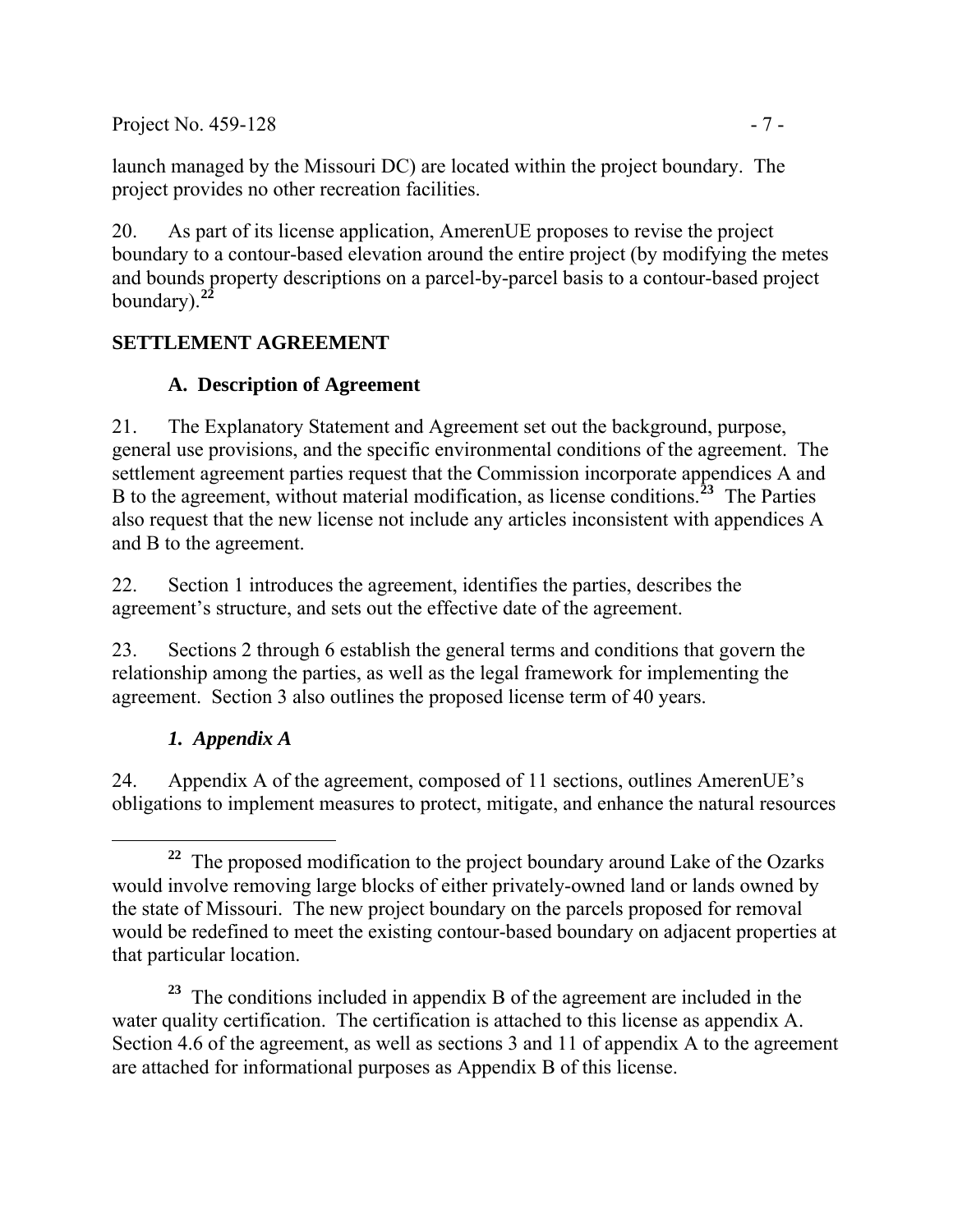#### Project No.  $459-128$  - 8 -

affected by the Osage Project. The measures are designed to: (a) address flooding and erosion along the lower Osage River; (b) protect and/or enhance fish, mussel, and wildlife resources including their habitat; (c) enhance water quality and recreational opportunities; (d) improve management of project lands; (e) protect cultural resources and historic properties; and (f) prescribe adaptive management procedures to address ongoing resource protection needs.

25. Section 1 provides a list of definitions.

26. Section 2 affords AmerenUE the ability to continue operating the project as a peaking and load following facility. AmerenUE would be able to use the full capability of the station's equipment to change power output and flow as necessary to meet system demand and to comply with flood protection articles. There would be no restrictions on either the up- or down-ramp of the station's output, except as provided for flood control. In addition, section 2 establishes a formal guide curve for Lake of the Ozarks, which incorporates: (a) target elevations for normal operations (between 659.0 and 654.0 feet); (b) lake level constraints and target elevations for high- and low-level limits; (c) an emergency low-level limit (646.0 feet); and (d) a 1-foot flood storage pool between 660.0 and 661.0 feet.

27. Section 3 requires that AmerenUE provide a variable minimum flow regime for the lower Osage River, dependent upon lake inflow and season, with the lowest flow being 900 cfs. Section 3 also: (a) establishes new minimum flow caps and ramping rates for flood events; (b) allows AmerenUE to operate the project with hourly equivalent flows;**[24](#page-7-0)** (c) includes provisions to alter flows to allow farmers' access to islands in the lower Osage River; and (d) outlines monitoring protocols.

28. Section 4 requires that AmerenUE establish a Fish Protection Working Group, composed of representatives from AmerenUE, FWS, Missouri DC, and Missouri DNR, to address fish protection issues at the project. AmerenUE is also required to develop and implement a fish protection plan for the project, in consultation with the aforementioned agencies. At a minimum, the fish protection plan would include the installation of a

<span id="page-7-0"></span> $\overline{a}$ **<sup>24</sup>** An hourly equivalent minimum flow is a flow whereby the volume of water released in response to system demand during a one-hour period is equivalent to or greater than the volume of water that would have been released in that same one-hour period as a result of continuous release of the prescribed minimum flow.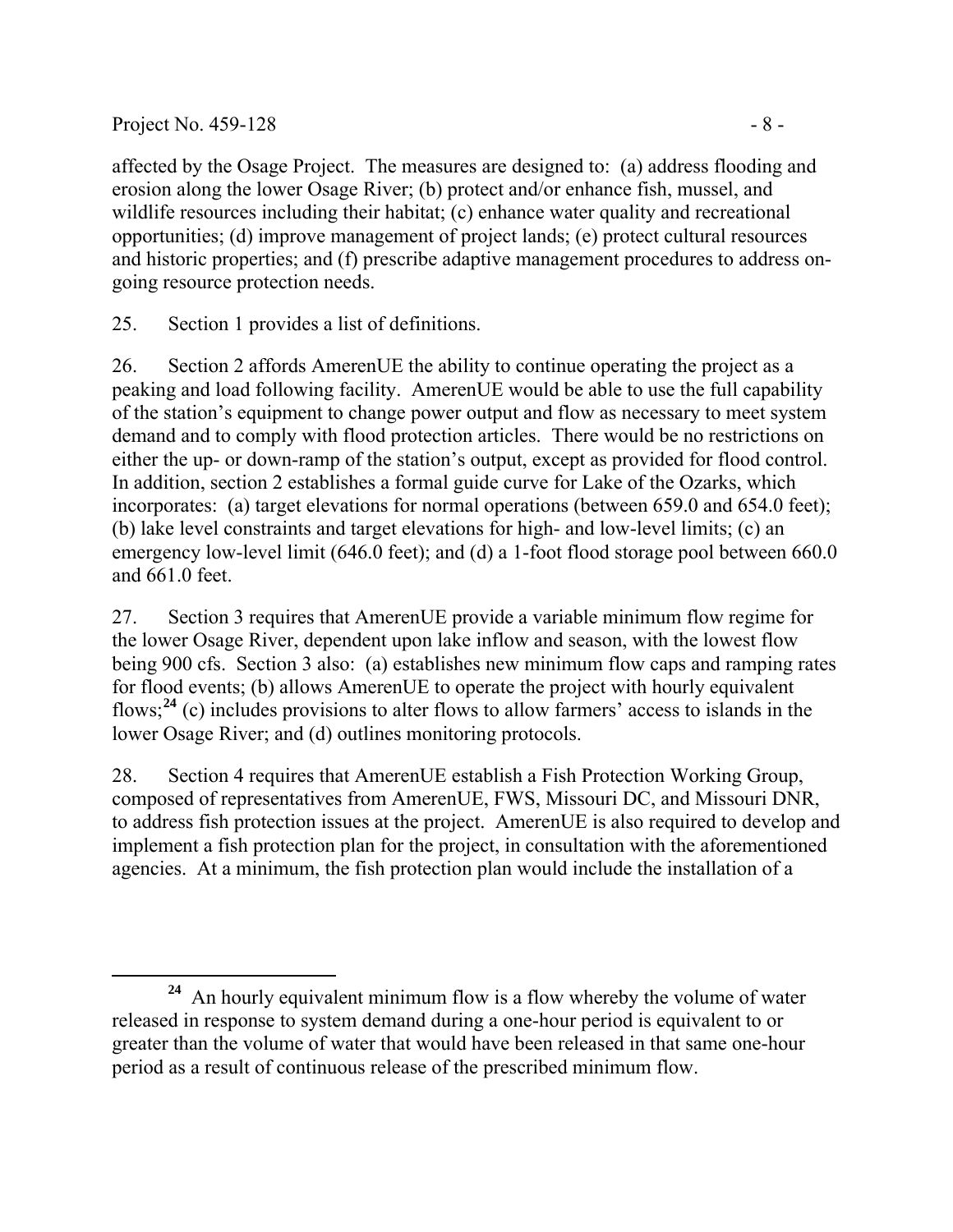Project No.  $459-128$  - 9 -

barrier net in front of the intakes at Bagnell Dam,**[25](#page-8-0)** modification of off-normal operations to spread high flows in excess of station capacity across 11 of the project's 12 spillway gates, and biological monitoring.

29. Section 5 requires AmerenUE to provide \$134,000 a year, adjusted pursuant to the methodology set forth in section 7, for capital improvement, operations, maintenance, and personnel associated with the construction and operation of hatchery ponds. The purpose of this measure is to support Missouri DC's fish stocking program in the project area.

30. Section 6 requires AmerenUE to fund (\$175,000 a year, adjusted pursuant to the methodology set forth in section 7) lower Osage River protection, enhancement, and aquatic habitat restoration projects. These funds would be provided to the FWS, and would support, at a minimum, projects designed to (a) prevent and reduce erosion, (b) restore/create back and side channel aquatic habitat, and (c) monitor the effectiveness of measures implemented in accordance with this section. In addition, the funds would be used to develop and implement a freshwater mussel propagation program for the lower Osage River.

31. Section 7 provides the procedures for dispensing and adjusting the funds associated with sections 5 and 6 of the Settlement.

32. Section 8 requires that AmerenUE implement various recreational measures to enhance public use of project waters. Under this section, AmerenUE would be required to establish and maintain a scenic viewing area at Willmore Point, as well as continue support and maintenance of several recreational facilities.**[26](#page-8-1)** AmerenUE is also to provide financial support, in the amount of \$2.1 million, to the Missouri DNR to improve facilities and environmental resources at Lake of the Ozarks state parks. Finally, AmerenUE would be required to perform a recreation assessment for the project (including water safety) during the term of the new license, and prepare a shoreline erosion assessment for Missouri state park lands within the project boundary.

<span id="page-8-0"></span> $\overline{a}$ **<sup>25</sup>** Other fish protection measure(s) may be employed if the Fish Protection Working Group determines that such other measure(s) are more appropriate and/or cost effective to implement than the barrier net.

<span id="page-8-1"></span>**<sup>26</sup>** These facilities include (a) the museum in Willmore Lodge, (b) the Bagnell Dam Scenic Overview Park and the public viewing area at Bagnell Dam, and (c) public access to the lower Osage River, which is managed by the Missouri DC.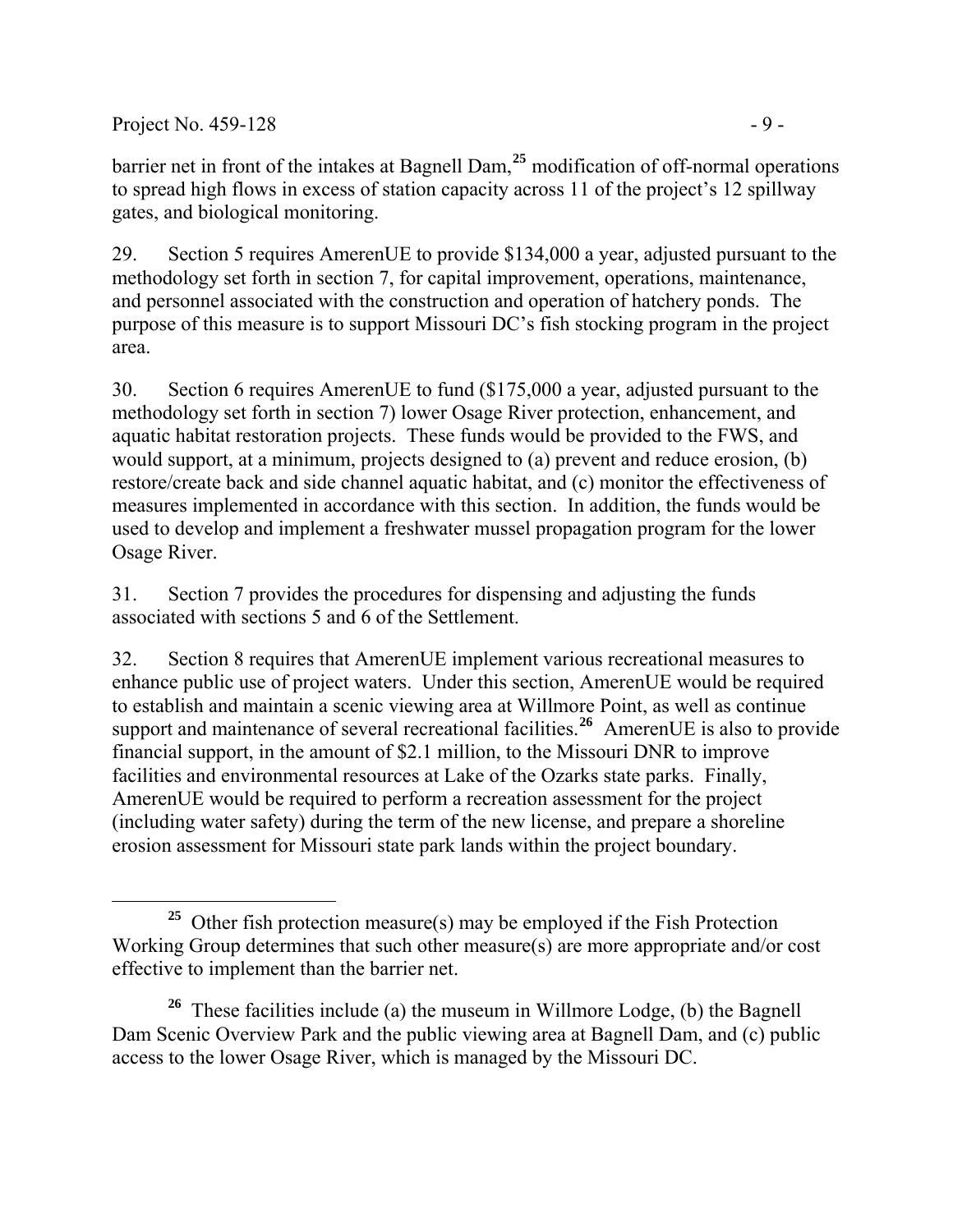33. Section 9 requires AmerenUE to develop and implement a Shoreline Management Plan (SMP) for Lake of the Ozarks. The SMP would incorporate the numerous existing programs AmerenUE already has in place, as well as an updated permitting program, an improved vegetative buffer policy, provisions to protect historic properties, and enhanced SMP enforcement. The SMP is to also include provisions for potential revision and update five years after license issuance and every ten years thereafter.

34. Section 10 addresses AmerenUE's obligations to permit all reasonable access to the project by representatives of the FWS, the Missouri DC, and the Missouri DNR.

35. Section 11 outlines AmerenUE's program for its proposed upgrade of two main turbine units and the two auxiliary units at the Osage powerhouse. AmerenUE would also be permitted to use the project's full hydraulic capacity for power generation.

# *2. Appendix B*

36. Appendix B of the agreement sets forth the conditions that would be included in the section 401 water quality certification (certification) issued by the Missouri DNR. The Parties agreed that the conditions detailed in Appendix B would be replaced by those included in the certification. The conditions included in the certification are described in the WATER QUALITY CERTIFICATION section of this order.

# B. Discussion

37. The Commission looks with favor on settlements in licensing cases. When parties are able to reach settlements, it can save time and money, avoid the need for protracted litigation, promote the development of positive relationships among entities who may be working together during the course of a license term, and give the Commission, as it acts on license and exemption applications, a clear sense as to the parties' views on the issues presented in each settled case.<sup>[27](#page-9-0)</sup> At the same time, the Commission cannot automatically accept all settlements, or all provisions of settlements. Section 10(a)(1) of the FPA requires that the Commission determine that any licensed project is "best adapted to a comprehensive plan for improving or developing a waterway or waterways for the use or benefit of interstate or foreign commerce, for the improvement and utilization of waterpower development, for the adequate protection, mitigation, and enhancement of fish and wildlife (including related spawning grounds and habitat), and for other beneficial public uses, including irrigation, flood control, water supply, and recreational

<span id="page-9-0"></span>**<sup>27</sup>** *Settlements in Hydropower Licensing Proceedings under Part I of the Federal Power Act*, 116 FERC ¶ 61,270 at P 2-12 (2006).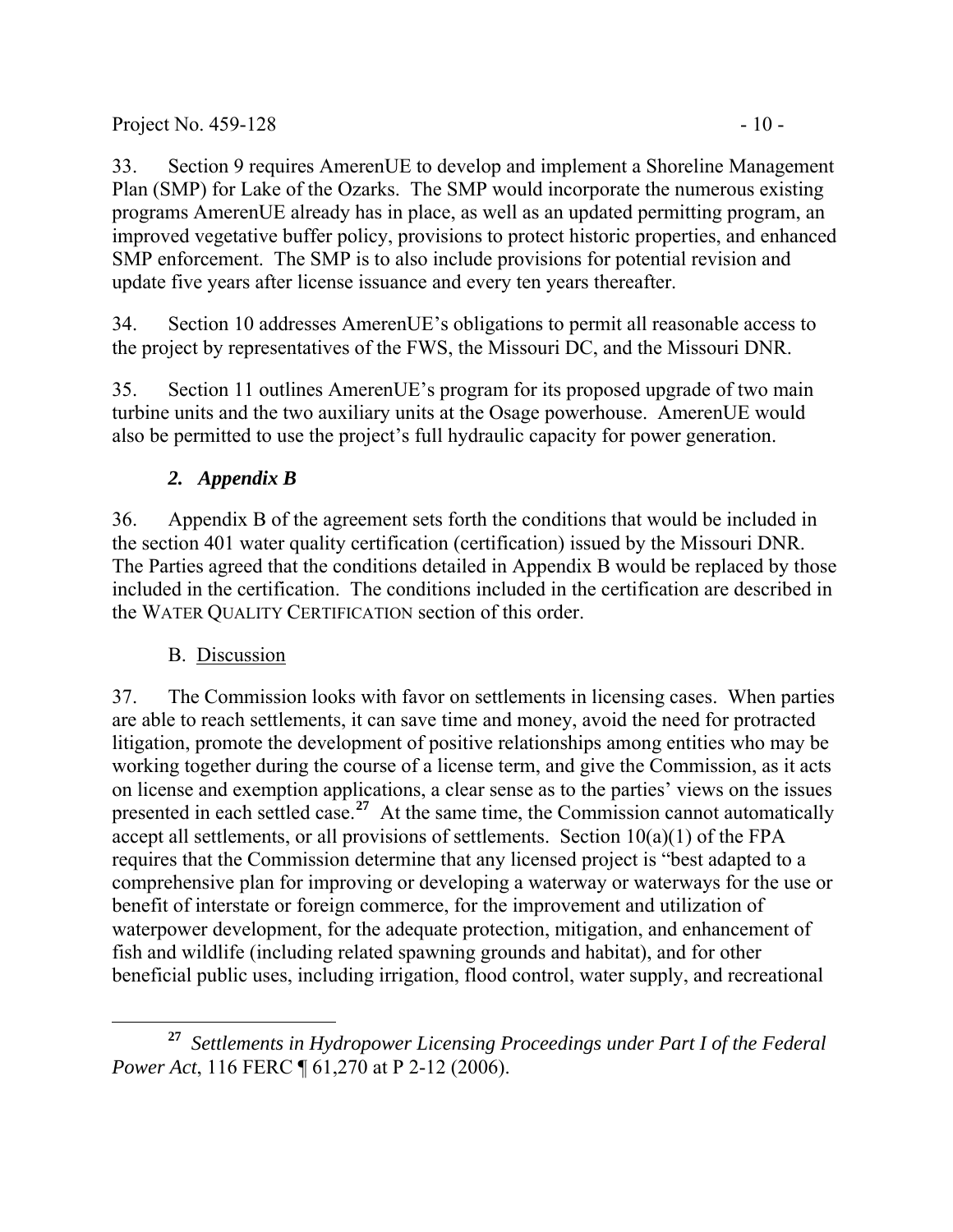and other purposes referred to in section 4(e)." Consequently, in reviewing settlements, the Commission looks not only to the wishes of the settling parties, but also at the greater public interest, and whether settlement proposals meet the comprehensive development/equal consideration standard.

### *Lake of the Ozarks Lake Level Management*

38. The project is currently operated as a peaking facility, although peaking operations are moderated according to an informal guide curve to maintain relatively stable lake levels. The combined operation of the Osage Project and the Corps' upstream Truman Dam provides flood control through managing flow releases, which result in some level of water level fluctuation in Lake of the Ozarks. Fluctuating lake levels can have effects on a variety of resources, including aquatic habitat, fisheries, wetlands, and recreation. [28](#page-10-0)

39. Section 2 of the agreement's appendix A affords AmerenUE the ability to continue operating the Osage Project as a peaking and load following facility, within the constraints of a proposed guide curve governing lake levels in Lake of the Ozarks. Staff evaluated this proposal, including the proposed guide curve, and recommended that they be adopted in a new license.<sup>[29](#page-10-1)</sup> Article 407 requires the proposed lake level guide curve specified in the agreement.

### *Lower Osage River Flow Regime*

40. As previously described, the existing license requires a continuous year-round minimum flow downstream from Bagnell Dam. Under normal operations, discharge from the Osage Project varies between the minimum flow requirement and the existing maximum hydraulic discharge of 35,900 cfs. For flood operations, AmerenUE adjusts project outflow when inflow is greater than 50,000 cfs, in coordination with the Corps, to help alleviate downstream flooding on the Osage and Missouri rivers. Existing flow management at the project offers limited benefits to downstream water quality, aquatic habitat, and recreation, and gives little consideration to effects associated with downstream erosion.

41. Section 3 of the agreement's appendix A requires that AmerenUE provide a variable minimum flow regime from 900 cfs to a maximum of 3,500 cfs, or 40 percent of

**<sup>28</sup>** EA at 251.

<span id="page-10-0"></span> $\overline{a}$ 

<span id="page-10-1"></span>**<sup>29</sup>** EA at 250-52. Staff concluded that the proposed lake level management regime would provide stable lake levels during critical periods for environmental and recreational resources.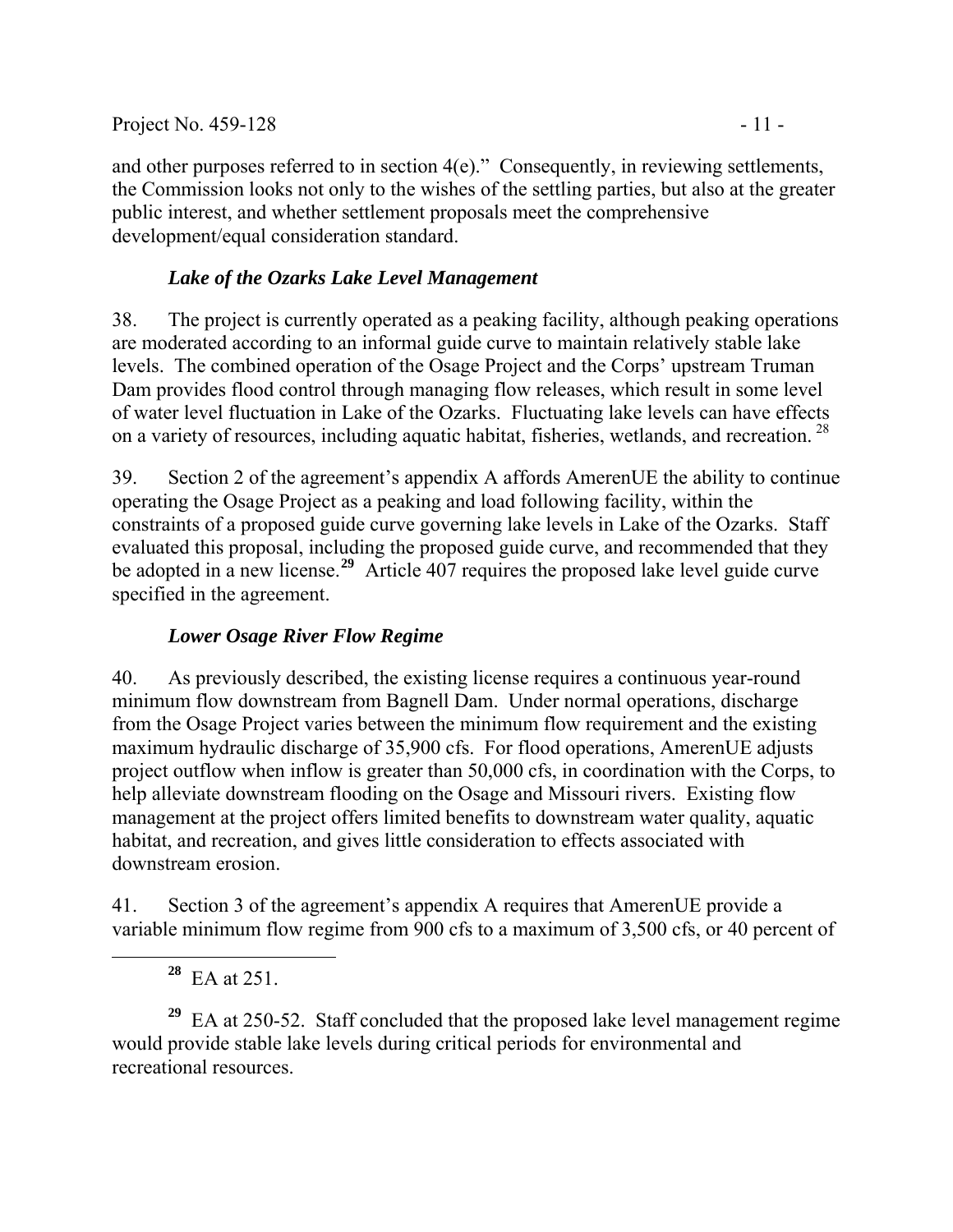$\overline{a}$ 

the 7-day rolling average lake inflow, whichever is greater, for the lower Osage River, dependent upon lake inflow and season. Section 3 also provides for down ramping following high-flow events and occasional flow reduction to accommodate access to downstream islands for farming. Staff evaluated the minimum flows and other flow measures in the final EA and recommended that they be adopted in a new license.**[30](#page-11-0)** Condition 1.A of the 401 certification and Article 408 require the proposed variable minimum flows and other flow measures specified in the agreement.

### *Fish Protection Plan and Working Group*

42. Fish kills involving a number of species have been documented in the Osage Project area, indicating that the unscreened intakes at Bagnell Dam have the potential to entrain or impinge fish. The Osage Project currently has no fish protection or passage facilities, although the river has historically been the home to several fish species that exhibited substantial movement associated with spawning and rearing.

43. Pursuant to section 4 of the agreement's appendix A, AmerenUE is to develop and implement a fish protection plan for the project that will, as a minimum, include the installation of a barrier net in front of the intakes at Bagnell Dam (or other appropriate device), modifying off-normal operations to spread high flows in excess of station capacity across 11 of the project's 12 spillway gates, and biological monitoring. Staff evaluated these measures in the final EA and recommended that they be adopted in a new license.**[31](#page-11-1)** Article 414 requires the proposed fish protection plan specified in the agreement.

44. Section 4.1 of the agreement's appendix A also requires that AmerenUE establish a Fish Protection Working Group, composed of representatives from AmerenUE, FWS, Missouri DC, and Missouri DNR, to address fish protection issues at the project. Although the license includes the substance of this proposal in Article 414 of the license, I remind the parties to the agreement that the Commission only has jurisdiction over the

<span id="page-11-1"></span>**<sup>31</sup>** EA at 256-57. Staff concluded that the proposed fish protection measures would reduce fish entrainment and result in a more stable fishery, particularly for the economically important paddlefish.

<span id="page-11-0"></span>**<sup>30</sup>** EA at 252-54. Staff concluded that the flows and other flow-related measures would increase aquatic habitat and improve water quality in the lower Osage River, as well as reduce bank erosion, enhance recreation use of the lower river, and provide farmers improved access to islands.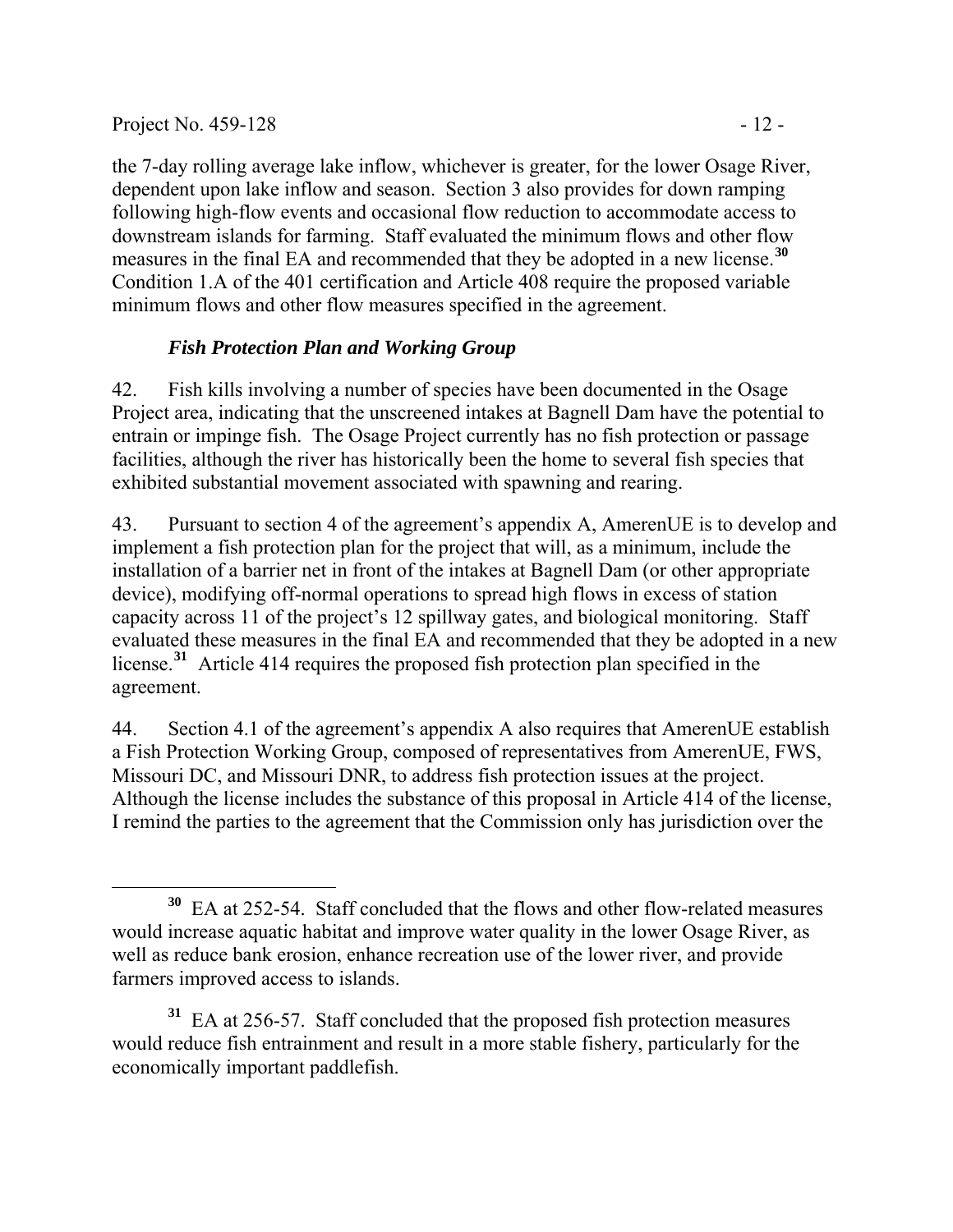licensees, and therefore, can only require the licensee's participation in the working group.

## *Fish Propagation Plan*

45. Under Article 33 of the current license, AmerenUE is responsible for implementing a fish and wildlife management plan. Under the plan, AmerenUE coordinates with the Missouri DC to stock fish in the Lake of the Ozarks and the lower Osage River. Section 5 of the agreement's appendix A requires AmerenUE to provide \$134,000 a year to Missouri DC for capital improvement, operations, maintenance, and personnel associated with the construction and operations of hatchery ponds. The purpose of this measure is to support Missouri DC's fish stocking program in the project area. Staff evaluated this measure in the final EA and recommended that it be adopted in a new license.**[32](#page-12-0)**

46. The overall spawning and nursery habitat is limited within the project area,**[33](#page-12-1)** as a result of the lake's physical features (*i.e.*, lack of shallow, near-shore habitat) and water level fluctuations in the lake and lower river.**[34](#page-12-2)** Therefore, I am requiring AmerenUE to take appropriate measures to stock sport fish in the Lake of the Ozarks and the lower Osage River. AmerenUE may choose to accomplish this by providing funds to the Missouri DC, but AmerenUE is ultimately responsible for compliance with this requirement. Article 413 requires AmerenUE to file a fish propagation plan that describes how it will provide for stocking the Lake of the Ozarks and the lower Osage River.

### *Lower River Enhancement Plan*

47. Relicensing studies show that there is limited suitable mussel habitat and a lack of recruitment throughout the lower Osage River**[35](#page-12-3)** due to poor water quality and water level fluctuations caused by project operation. Section 6 of the agreement's appendix A requires AmerenUE to fund (\$175,000 annually throughout the license term) lower Osage

<span id="page-12-3"></span>**<sup>35</sup>** EA at 258.

<span id="page-12-1"></span><span id="page-12-0"></span> $\overline{a}$ **<sup>32</sup>** EA at 256. Staff concluded that construction of hatchery facilities would lessen crowding conditions in existing hatcheries, resulting in healthier fish being produced and potentially better recruitment to the fishery after being stocked in the lake and river.

**<sup>33</sup>** *Id*.

<span id="page-12-2"></span>**<sup>34</sup>** EA at 78.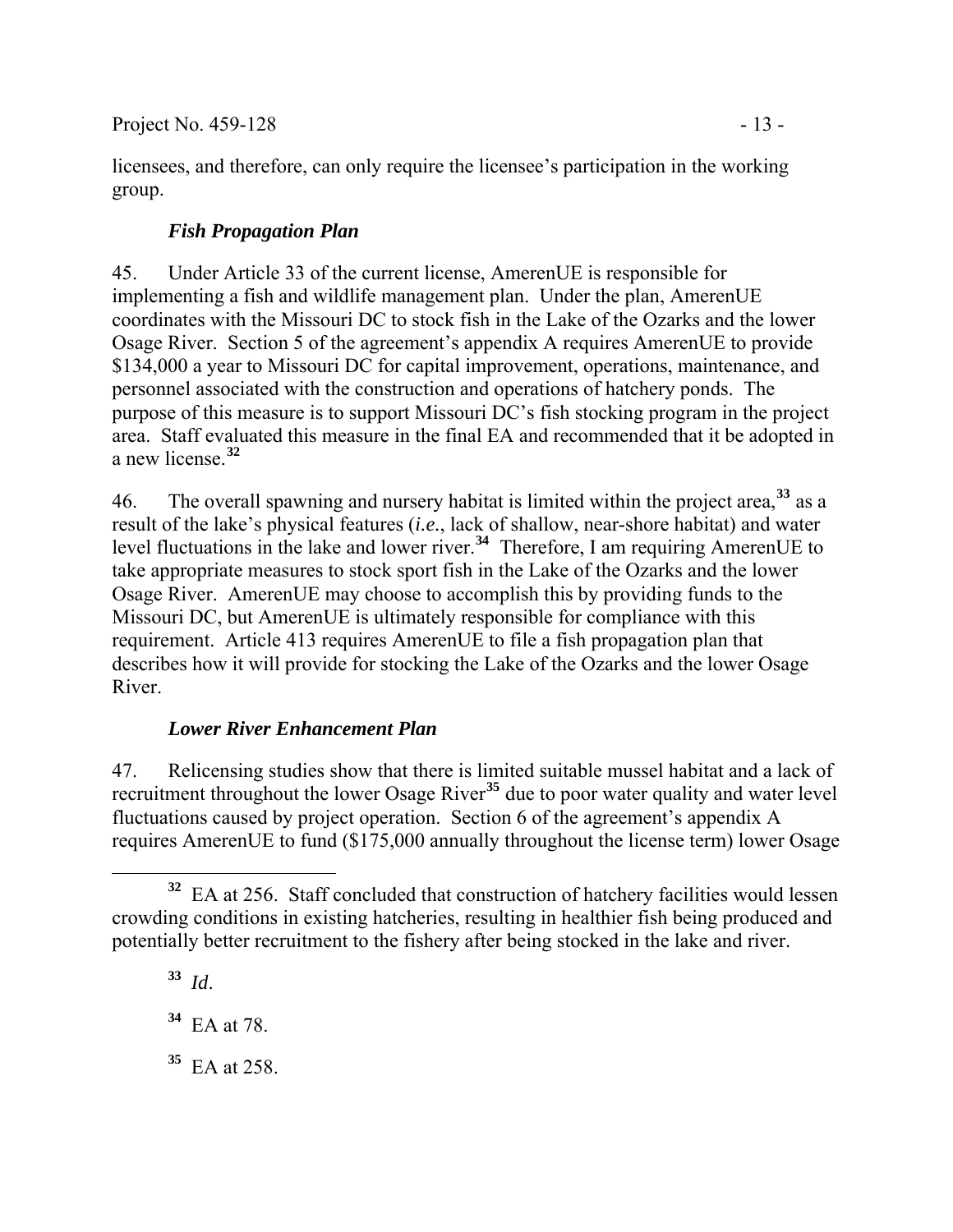#### Project No.  $459-128$  - 14 -

River protection, enhancement, and aquatic habitat restoration projects. These funds would be provided to the FWS, and would support, at a minimum, projects designed to (a) prevent and reduce erosion, (b) restore/create back and side channel aquatic habitat, and (c) monitor the effectiveness of measures implemented in accordance with this section. In addition, the funds would be used to develop and implement a freshwater mussel propagation program for the lower Osage River. Staff evaluated these measures in the final EA and recommended that they be adopted in a new license.**[36](#page-13-0)**

48. I am requiring AmerenUE to take appropriate measures to protect, enhance, and restore aquatic habitat in the lower Osage River. AmerenUE may choose to accomplish this by providing funds to the FWS, but AmerenUE is ultimately responsible for compliance with this requirement. Article 412 requires AmerenUE to file a lower Osage River habitat plan that describes how it will enhance aquatic habitat in the lower Osage River. The plan should include projects designed to (a) prevent and reduce erosion, (b) restore/create back and side channel aquatic habitat, and (c) develop and implement a freshwater mussel propagation program for the lower Osage River. The plan should identify the extent the measures will be one-time measures and not require Commission oversight throughout the life of the license. I will not require one-time measures to be included within the project boundary.

### *Recreation Enhancements*

49. Lake of the Ozarks is a major recreation and tourist attraction, around which a thriving tourism industry has developed. During the past several decades, there has been significant growth in the population and residential development around the lake, which is expected to continue in the future.

50. AmerenUE maintains three day-use recreation sites including Willmore Lodge, Bagnell Dam Fish and Wildlife Observation Area, and Bagnell Dam Overlook.**[37](#page-13-1)** Willmore Lodge, located on a point at the north end of Bagnell Dam was constructed in 1930 as an administration building for dam construction and currently houses a museum and visitor center. It is operated by the Lake Area Chamber of Commerce and was listed

<span id="page-13-1"></span>**<sup>37</sup>** EA at 177.

 $\overline{a}$ 

<span id="page-13-0"></span>**<sup>36</sup>** EA at 258. Staff concluded that the measures identified in the agreement would enhance aquatic habitat, as well as mussel abundance and diversity in the lower Osage River. Also, the FWS' Biological Opinion (BO), prepared to address project effects on two federally listed mussel species, states that implementation of these measures would result in some level of incidental take, but would not likely result in jeopardy.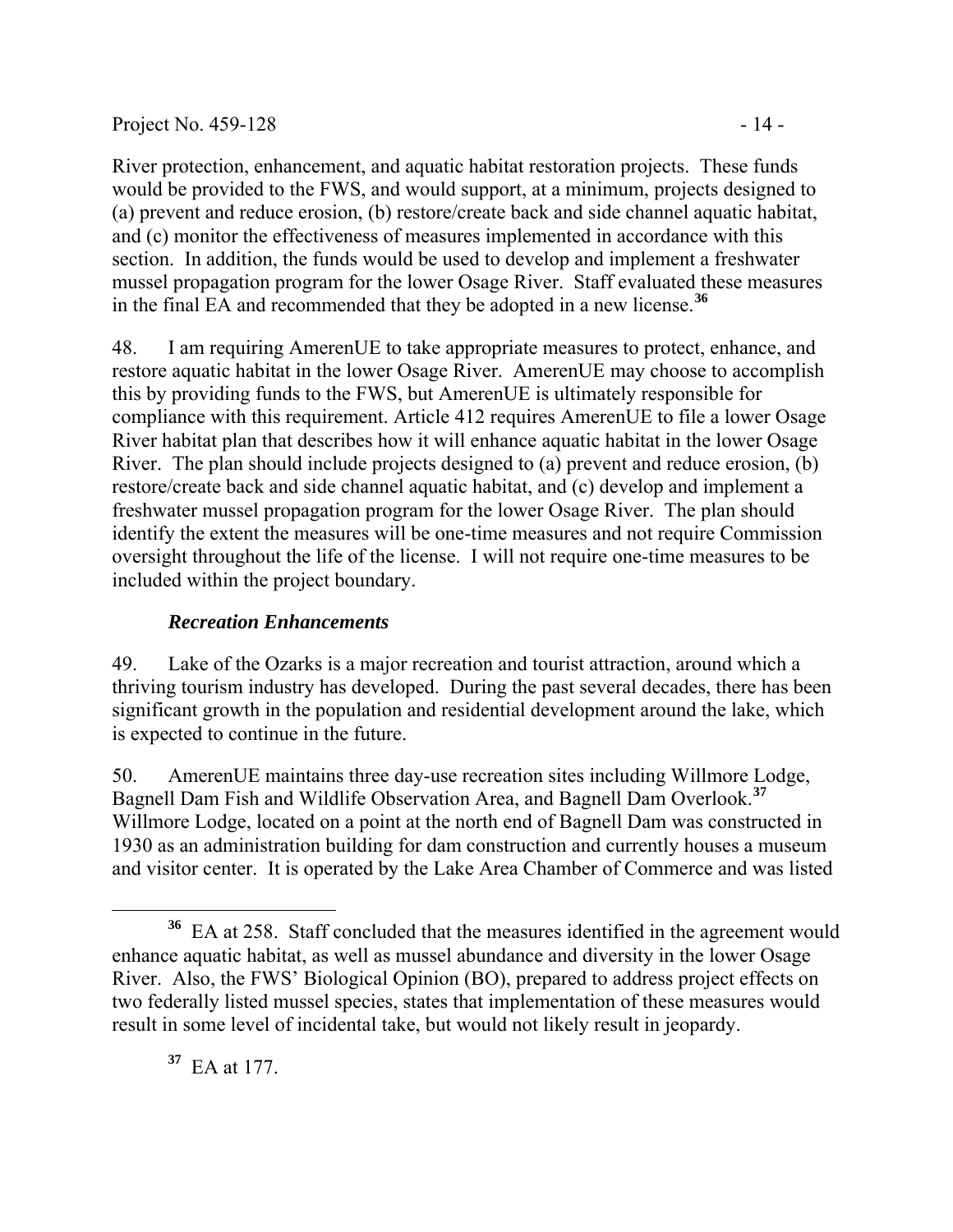on the National Register of Historic Places in 1998. The Bagnell Dam Fish and Wildlife Observation Area is located adjacent to the powerhouse main office on the downstream side of Bagnell Dam. The Bagnell Dam Overlook, a multi-purpose day-use area, is located on a hill overlooking Bagnell Dam, the lake, and the lower Osage River.

51. A number of other recreational facilities at the project are operated by public entities.**[38](#page-14-0)** The Missouri DNR maintains two state parks bordering the Lake of the Ozarks. Lake of the Ozarks State Park is Missouri's largest state park, covering 17,203 acres of wooded hills and shoreline. Ha Ha Tonka State Park is a 2,993-acre day-use park adjacent to the lake. The Missouri DC manages six public access sites on Lake of the Ozarks. The Corps manages the West Bledsoe Ferry park, located on the upper end of the lake. An additional boat launch is operated by the city of Warsaw, also on the upper end of the lake. A total of 12 public boat launches provide lake access.

52. Lake of the Ozarks also has a substantial number of commercial operations that support recreation on the lake.<sup>[39](#page-14-1)</sup> There are currently 73 privately operated wharves and marinas providing boat rentals, launching and housing facilities; 135 resorts; and over 1,400 campsites. Commercial marinas have an average of 51.5 slips per facility and resorts and restaurants have an average of 24.5 slips per facility. Commercial permit holders (including marinas, resorts, restaurants, homeowner's/condominium associations, and private facilities) provide a total of 233 boat ramp lanes and 10,201 slips. AmerenUE issues permits for any commercial facilities in excess of 3,000 square feet.

53. Staff found that the existing public and private recreation access facilities were adequate in meeting demand during peak use periods. However, enhancements to some access sites (*i.e.* Brown Bend Access on the Osage Arm, as well as the Pa He Tsi and Passover accesses in Lake of the Ozarks State Park) are warranted.**[40](#page-14-2)**

54. Section 8 of the agreement's appendix A stipulates that AmerenUE is to provide \$2.1 million (\$350,000 annually for 6 years) to the State Parks Earnings Fund, which may be used for, but is not limited to, improvements at the Lake of the Ozarks State Park, which is managed by the Missouri DNR. Measures can include such things as breakwater construction, restrooms, moorings, and docks. Staff evaluated these

**<sup>39</sup>** *Id*.

<span id="page-14-2"></span><span id="page-14-1"></span><span id="page-14-0"></span> $\overline{a}$ 

**<sup>40</sup>** EA at 184-85.

**<sup>38</sup>** EA at 181.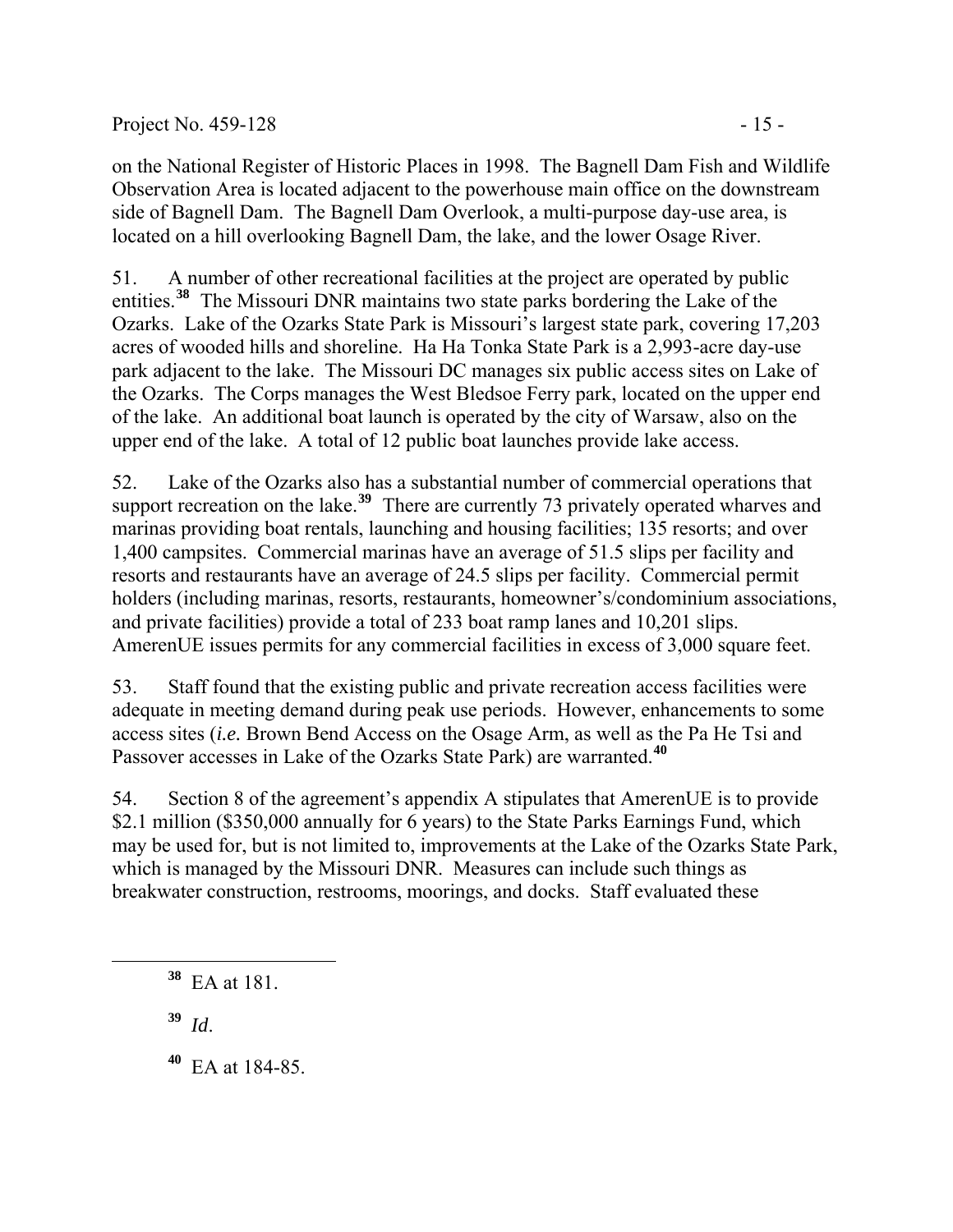Project No.  $459-128$  - 16 -

enhancement measures in the final EA and recommended they be adopted in a new license.**[41](#page-15-0)**

55. The recreation enhancements included as part of the agreement would benefit current and future park patrons, but are narrow in focus as they do not address the project as a whole, nor do they address future use in any comprehensive manner.**[42](#page-15-1)** Therefore, staff concluded that a recreation management plan was needed to provide AmerenUE a means to manage future public access for the project (including Lake of the Ozarks and the Osage River) through the license term.

56. Article 416 requires that AmerenUE prepare and file a Recreation Enhancement Plan that includes maps identifying all existing and proposed recreation sites, an assessment of water safety issues, and a monitoring plan to ensure that existing facilities are meeting public recreation needs. Article 416 also requires AmerenUE to undertake certain capital improvements at Lake of the Ozark State Park, which surrounds the Grand Glaize Arm of Lake of the Ozarks. As the capital improvements will not require Commission oversight over the license term, I will not require the facilities to be brought into the boundary.

### *Shoreline Management Plan*

57. Licensees have a responsibility to ensure that shoreline development activities that occur within the project boundary are consistent with license requirements, purposes, and operations. As development and multiple uses of the shoreline grow, licensees face more and more challenges related to the effects of such development on project lands and waters, including public recreational use and environmental resources. A comprehensive shoreline management plan (SMP) aids the licensee in meeting its responsibilities throughout the term of its license. A SMP provides the framework to manage the multiple resources and uses of the project's shoreline in a manner that is consistent with license requirements and project purposes, including protecting and enhancing the project's environmental, scenic, and recreation values, as well as addressing the needs of the public.

**<sup>42</sup>** EA at 192-93.

 $\overline{a}$ 

<span id="page-15-1"></span><span id="page-15-0"></span>**<sup>41</sup>** EA at 192. Staff concluded that such improvements at Lake of the Ozarks State Park would enhance existing access by providing new and/or upgraded facilities at sites within the park's boundaries (*e.g.* Pa He Tsi area).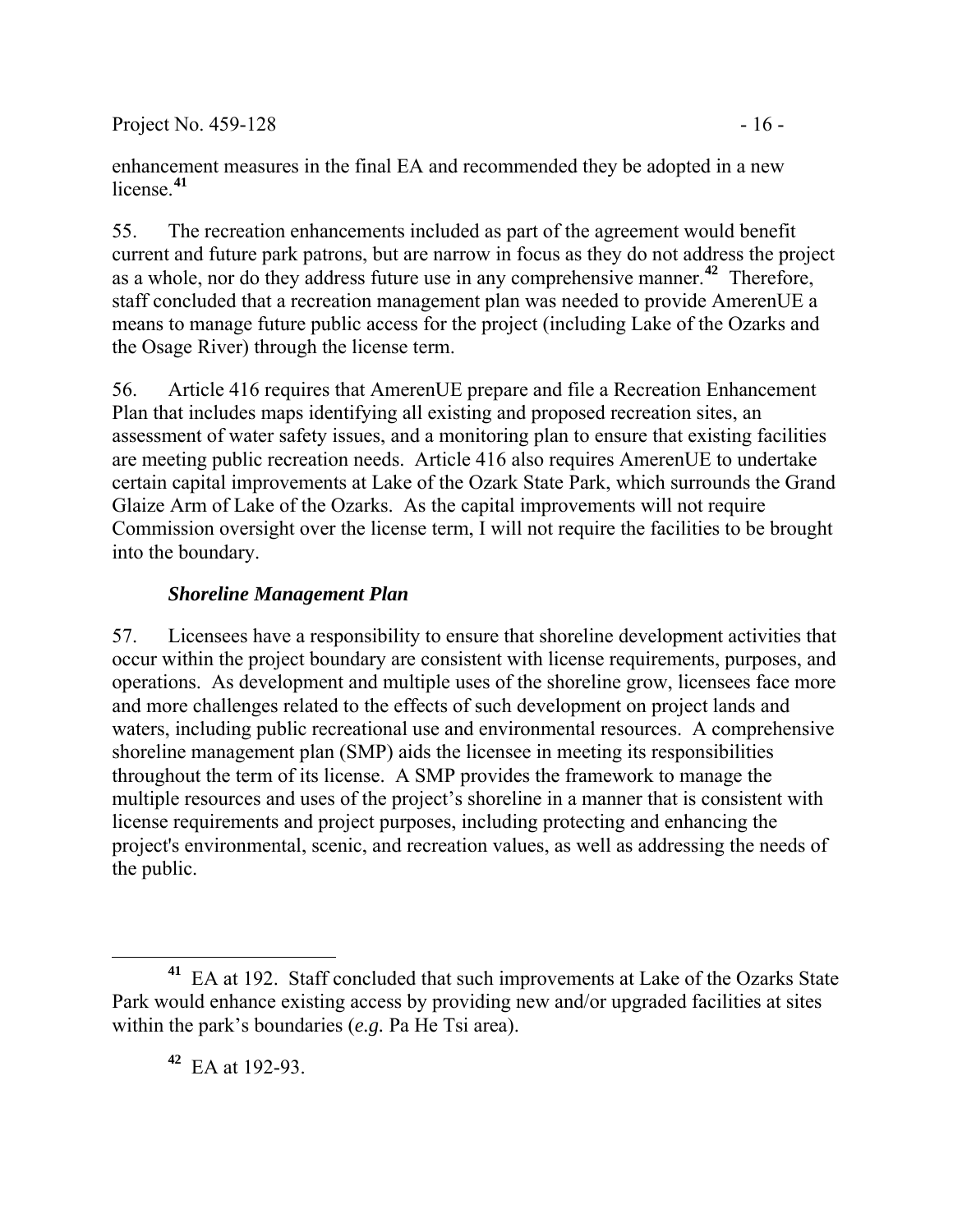#### Project No. 459-128 - 17 -

58. AmerenUE currently has no license requirement for a SMP at the Osage Project. Rather, AmerenUE manages its shoreline under the conditions outlined in the existing license's standard land use article (Article 41);**[43](#page-16-0)** its shoreline permitting program; recreation plan; and relevant Corps, state, and local regulations.**[44](#page-16-1)** AmerenUE's existing program includes a permitting program, as well as various existing remediation activities, such as the Certified Dock Builders, Derelict Dock Removal, Adopt-a-Shoreline, and Flotation programs.

59. Section 9 of the agreement's appendix A and condition 8 of the 401 certification require AmerenUE to develop a SMP for the Osage Project. The SMP is to incorporate (a) an updated permitting program, including measures to assure compliance with federal and state permitting requirements for activities on project lands, (b) commitments to identify and protect sensitive habitat, (c) a vegetative buffer policy, (d) enhanced enforcement, (e) vector (mosquito) control, (f) a certified dock builders program, (g) the Adopt-A-Shoreline cleanup program, (h) the derelict dock removal program, (i) the shoreline protection hotline, and (j) educational programs. Staff evaluated the need for a SMP for Lake of the Ozarks in the final EA and recommended that such a plan be developed as part of a new license.**[45](#page-16-2)**

<span id="page-16-1"></span>**<sup>44</sup>** AmerenUE, in commenting on the final EA, clarifies that the design and construction of on-site wastewater systems are the responsibility of the Missouri DNR or local county Health Department, as these facilities are constructed on private land not subject to AmerenUE's authority. However, to the extent any such facilities cross project land, AmerenUE is required to obtain authorization from the Commission in a timely fashion for non-project uses of project land.

<span id="page-16-2"></span>(continued) **<sup>45</sup>** EA at 261-62. In conjunction with its relicense application, AmerenUE filed a draft SMP on August 22, 2005, which staff analyzed in the draft EA. Many local organizations and individuals raised concerns regarding specific components of the proposed plan. Subsequently, AmerenUE withdrew its draft plan, and stated that it would

<span id="page-16-0"></span> $\overline{a}$ **<sup>43</sup>** AmerenUE, responding to staff's discussion in the final EA about unpermitted encroachments along Lake of the Ozarks (EA at 214-15), states that most of the structures referenced by staff have been in existence for many years with no effect on its ability to operate and maintain the project. AmerenUE states that it will review existing encroachments once any changes to the project boundary have been implemented. AmerenUE also states that it will (a) implement a plan to grandfather older encroachments that have no environmental or adverse project effects, and (b) pursue removal and/or enforcement action on any current violations. I will require that encroachments be addressed as part of any revised SMP filed pursuant to this license.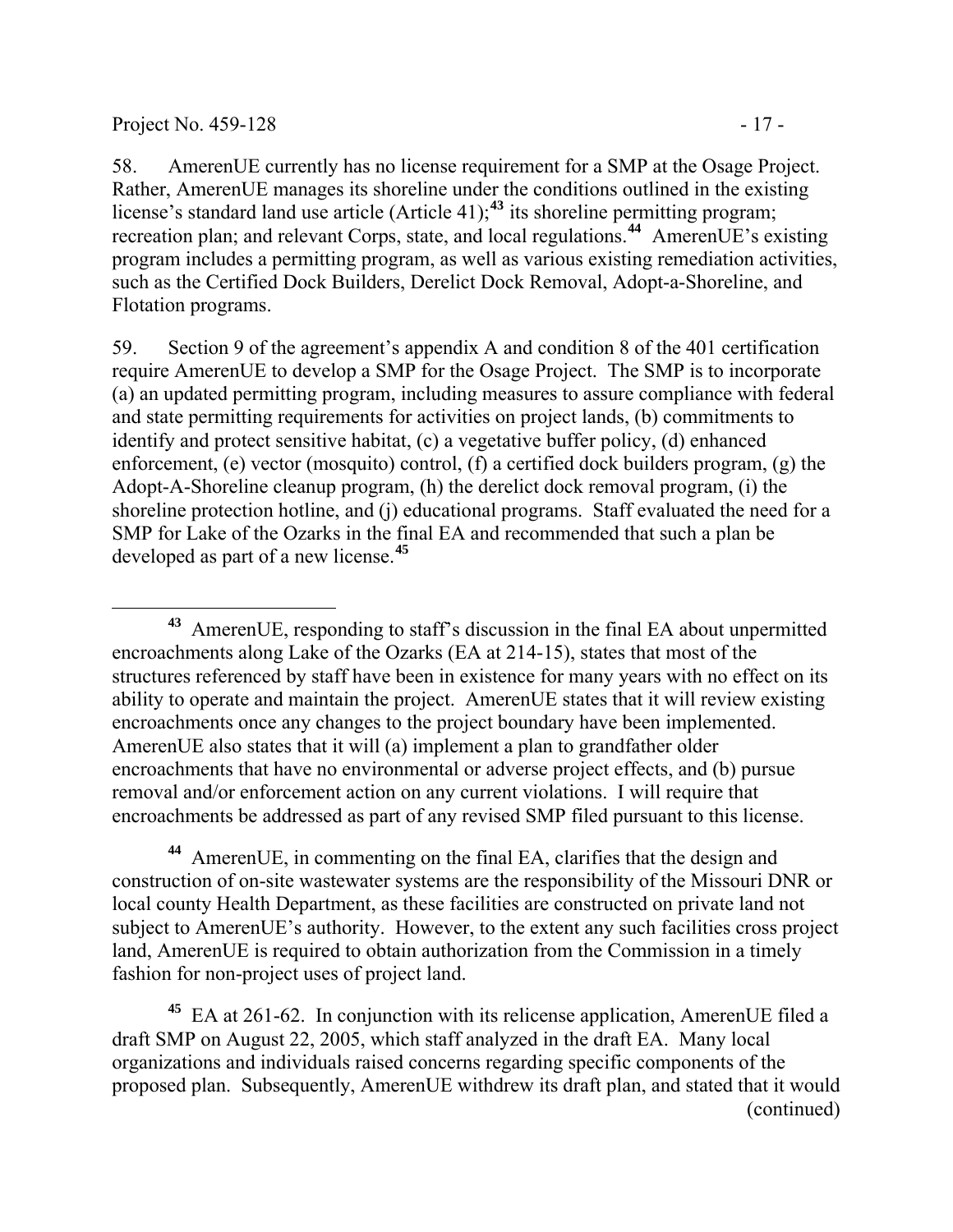### Project No. 459-128 - 18

60. Lake of the Ozarks has experienced significant local development in recent years and development shows no signs of leveling off in the near future. In light of the continuing challenges to balancing the multiple resources and uses of the shoreline consistent with the license requirements and project purposes, I agree that an SMP is needed for the Osage Project. Article 417 requires that AmerenUE file a shoreline management plan, within one year of license issuance.

# *Project Access*

61. Section 10 of the agreement's Appendix A requires that AmerenUE provide representatives of the Missouri DC, the Missouri DNR, and the FWS reasonable access to project facilities. The purpose of this provision is to allow the resource agencies free and unrestricted access to, through, and across project lands and works, in performance of their official duties, after appropriate advance notification. Article 403 requires that the licensee grant the resource agencies reasonable project access to project facilities.

# *Turbine Upgrades*

62. Section 11 of the agreement's appendix A outlines AmerenUE's program for its proposed upgrade of two main turbine units and the two auxiliary units at the Osage powerhouse. The auxiliary unit upgrade would consist of (a) runner replacement, (b) generator rewind, and (c) replacement of some unit auxiliary equipment. This would allow AmerenUE to enhance the project's generation capability and efficiency, while also providing flows that will benefit aquatic resources in the lower Osage River. These actions would increase the maximum powerhouse discharge from 35,900 cfs to 37,480 cfs.

63. Staff evaluated the proposed turbine upgrades in the final EA and recommended that they be adopted in a new license.**[46](#page-17-0)** I authorize the proposed turbine upgrades, as specified in the agreement. Ordering paragraph (B) and Article 301 authorize these upgrades.

 $\overline{a}$ develop a revised plan, in consultation with agencies and stakeholders. To date, AmerenUE has not filed its revised plan. In light of AmerenUE's withdrawal of its draft SMP, the final EA, rather than analyzing the draft SMP, instead analyzed its existing shoreline management program. Staff also provided guidance on typical components of SMPs (EA at 193 and 213).

<span id="page-17-0"></span>**<sup>46</sup>** EA at 247-48.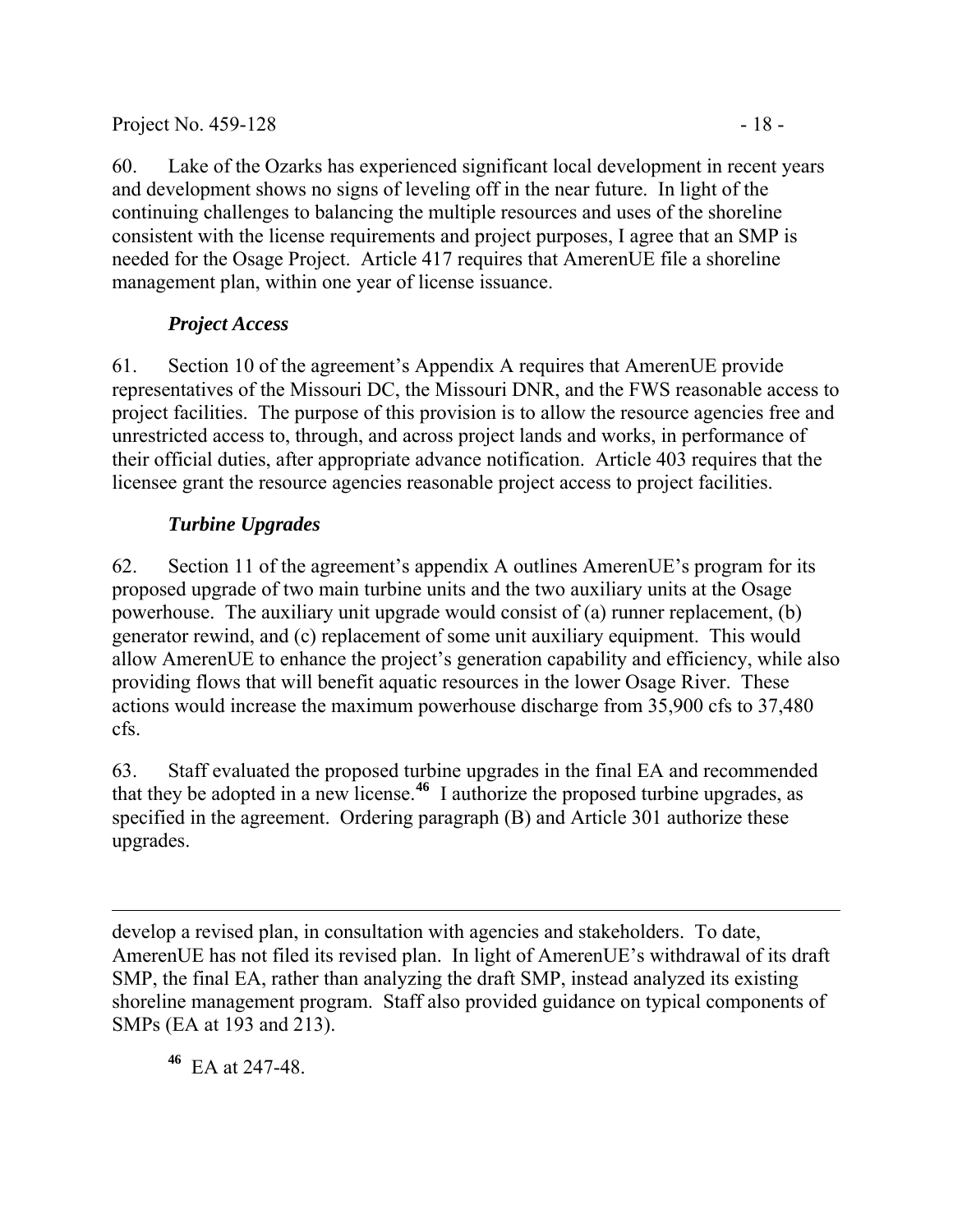#### Project No. 459-128 - 19

64. In commenting on the draft EA for the Osage Project, Riverview RV Park and the Flood Control Association expressed concern regarding the increased flows in the lower Osage River. Riverview RV Park states that the increased volume of water associated with the turbine upgrades would flood a portion of its property when at full generation. Riverview RV Park recommends remediation measures (*e.g.*, raise the level of the areas that would be flooded) or a cash settlement to offset the loss of income. The Flood Control Association states that water levels at full generation cut off access to many acres of cropland on islands, and at critical times of the year.

65. In the final EA, staff assessed the issue of water level in the lower Osage River. The record shows that river stage at the Route 54 Bridge, which is adjacent to Riverview RV Park, would increase by about 0.8 foot with the additional output from the upgraded turbines. Staff found that the top of the riverbank at the Park was 571.0 feet msl, while the elevation associated with a flow of 42,000 cfs would be slightly higher than 568.0 feet msl. Based on staff's analysis, I conclude that the flows associated with the upgraded turbines, under normal operations, would not cause the river to overtop its bank in the area where Riverview RV Park is located.

66. With regard to the Flood Control Association's concerns regarding access to farmland on the islands in the river, I note that the agreement includes a provision whereby AmerenUE would work with the downstream farmers to adjust flows to facilitate access to the downstream island farmlands. This provision is included in section 3 of the agreement and required by condition 1.A of the 401 certification. I require the 401 certification conditions in ordering paragraph (D) of this license.

## **WATER QUALITY CERTIFICATION**

67. Under section  $401(a)(1)$  of the Clean Water Act (CWA),  $47$  the Commission may not issue a license authorizing the construction or operation of a hydroelectric project unless the state water quality certifying agency either has issued water quality certification for the project or has waived certification by failing to act on a request for certification within a reasonable period of time, not to exceed one year. Section 401(d) of the CWA provides that the certification shall become a condition of any federal license that authorizes construction or operation of the project.**[48](#page-18-1)**

<span id="page-18-1"></span><span id="page-18-0"></span> $\overline{a}$ 

**<sup>47</sup>** 33 U.S.C. § 1341(a)(1) (2000).

**<sup>48</sup>** 33 U.S.C. § 1341(d) (2000).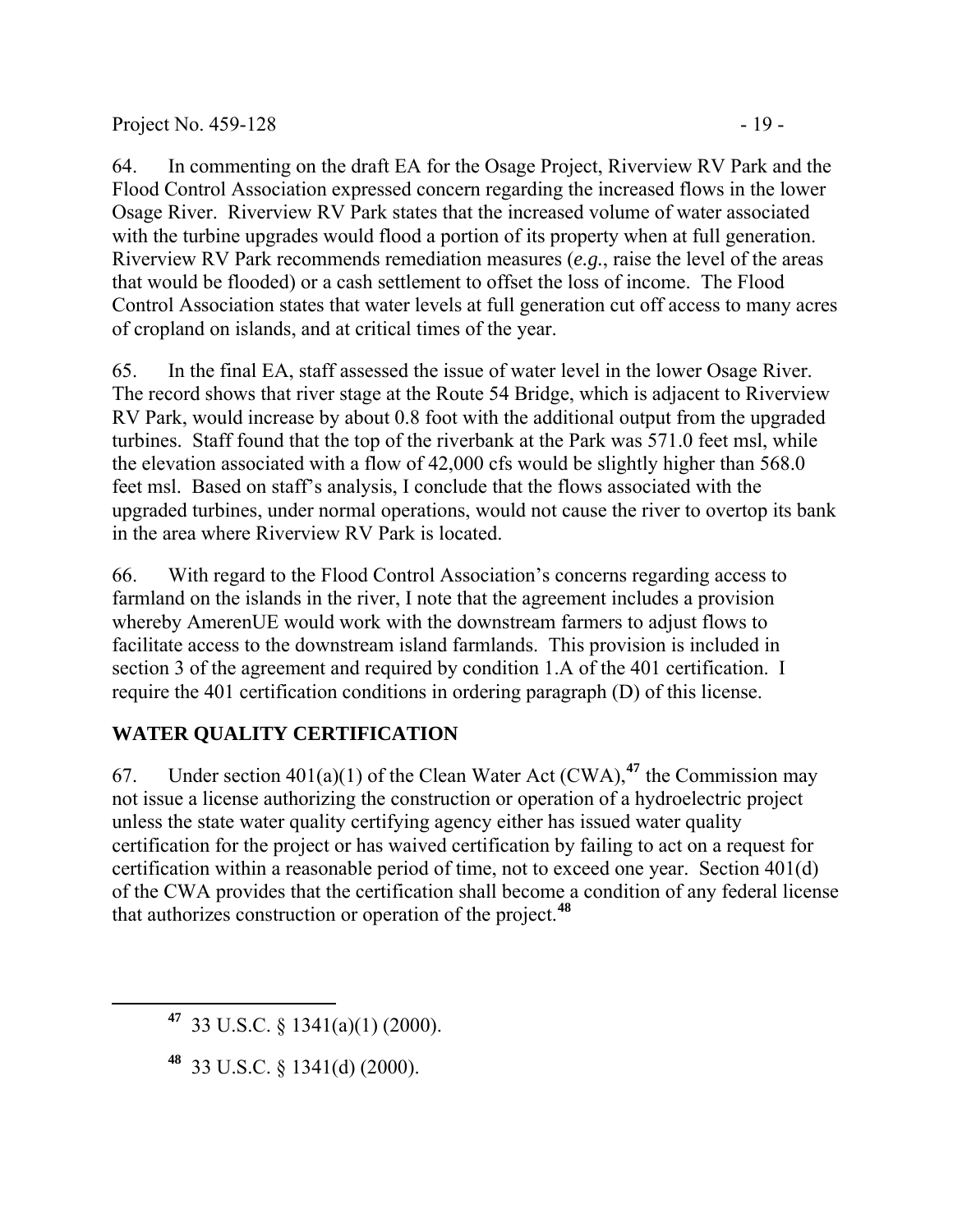Project No. 459-128 - 20 -

68. On January 20, 2005, AmerenUE applied to the Missouri DNR for a certification for the Osage Project, which the Missouri DNR received on January 21, 2005. On June 3, 2005, the Missouri DNR issued certification for the Osage Project that includes nine conditions, which are set forth in Appendix A of this order and incorporated into the license (*see* ordering paragraph D).

69. The certification includes requirements for: (a) operational and non-operational measures to attain state water quality standards, including variable minimum flows (condition 1.A**[49](#page-19-0)**) and an Alternative Technology Assessment and Dissolved Oxygen (DO) Enhancement Plan (conditions 1-3); (b) water quality monitoring that includes DO, macroinvertebrates, and other biological monitoring measures (condition 4); (c) reporting requirements (condition 5); (d) water quality sampling in lake coves (condition 6); (e) a Storm Water Pollution Prevention Plan (condition 7); (f) a Permitting and Shoreline Management Plan (condition 8); and (g) additional administrative measures (condition 9).

70. Several water quality certification conditions require AmerenUE to prepare plans for its approval, and implement specific measures or modifications, at its direction, without prior Commission approval.<sup>[50](#page-19-1)</sup> Article 401 requires that AmerenUE file these plans with the Commission for approval.

71. Condition 6 of the 401 certification describes the licensee's obligation towards water quality sampling in Lake of the Ozarks.<sup>[51](#page-19-2)</sup> Condition 5.A would allow the licensee

<span id="page-19-1"></span>**<sup>50</sup>** For example, condition 2 of the 401 certification requires AmerenUE to prepare an Alternative Technology Assessment and Dissolved Oxygen Enhancement Plan, and condition 4 and 4.a.3 of the certification requires AmerenUE to prepare a water quality monitoring plan and undertake a DO assessment, respectively. Finally, condition 7 of the certification requires AmerenUE to develop and implement a Storm Water Pollution Prevention Plan.

<span id="page-19-2"></span>**<sup>51</sup>** Sampling indicates that fecal coliform levels exceed state standards following substantial rain events and in more developed coves that exhibit periods of high recreational use. EA at p. 56. Staff concluded that bacterial sampling in the coves to establish trends in water quality would help identify areas of concern that may degrade water quality in Lake of the Ozarks. I am requiring this sampling and the filing of annual reports in Article 401.

<span id="page-19-0"></span> **<sup>49</sup>** Condition 1.A of the certification does not describe the variable minimum flows, but rather incorporates the flow regime outlined in section 3 of the agreement by reference.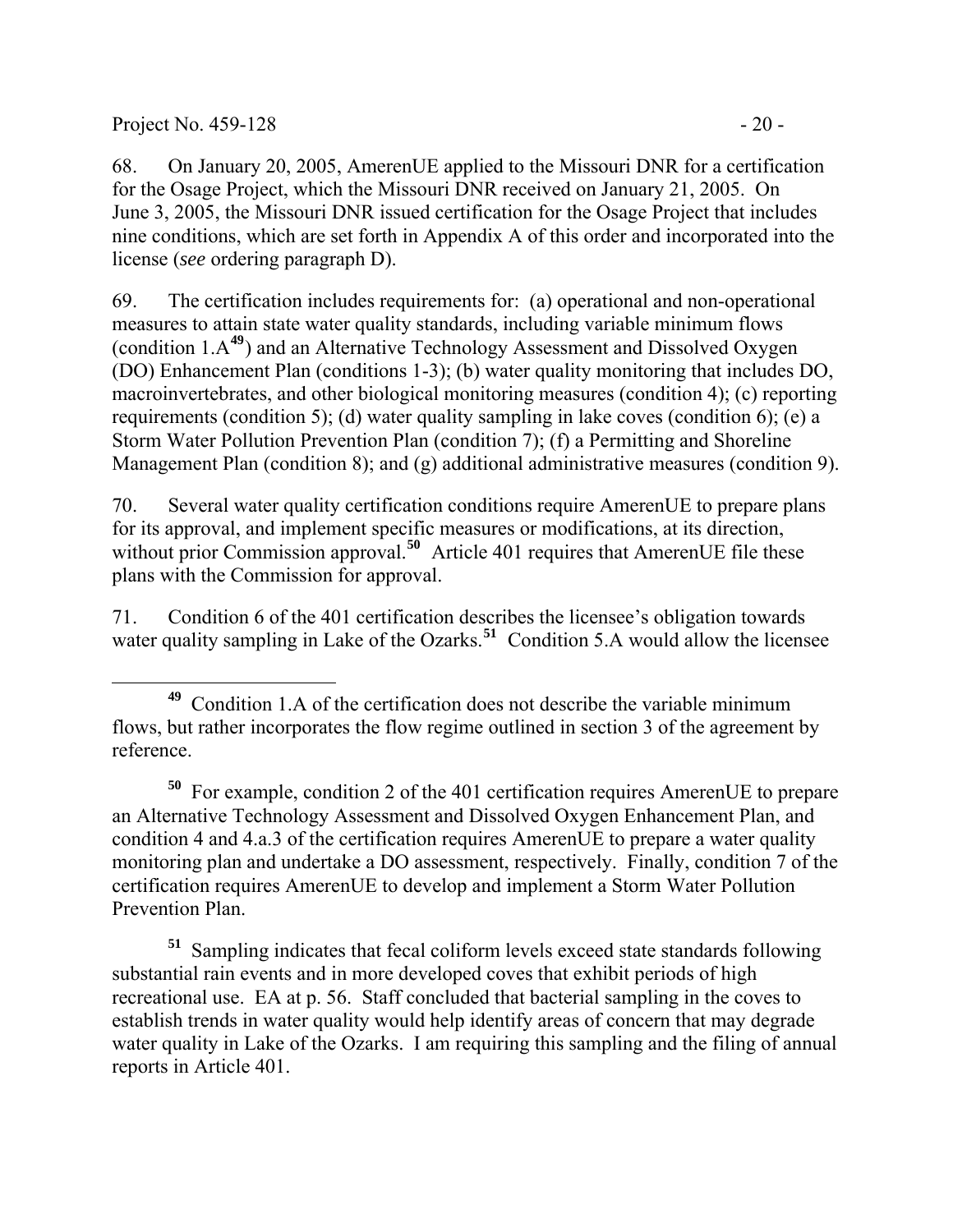Project No. 459-128 - 21 -

to suspend reporting of DO monitoring results. However, the conditions do not provide for Commission notification that (a) condition 6 has been satisfied and (b) DO reporting has been suspended. Therefore, Article 401 requires the licensee to notify the Commission when it completes the activities required under condition 6 and when, or if, it suspends DO reporting pursuant to condition 5.A. Also, there are certain certification conditions that provide for future changes to project operations and/or facilities, as may be required by the Missouri DNR.**[52](#page-20-0)** No such changes may be implemented without prior Commission authorization, as may be granted after the filing of an application to amend the license. Article 401 requires such Commission approval.

## **SECTION 18 FISHWAY PRESCRIPTION**

72. Section 18 of the FPA,**[53](#page-20-1)** provides that the Commission shall require the construction, maintenance, and operation by a licensee of such fishways as may be prescribed by the Secretary of the Interior or the Secretary of Commerce, as appropriate. By letter filed November 29, 2005, Interior, as delegated to the FWS, requested that the new license be conditioned to reserve authority under section 18 to require such facilities at the Osage Project if needed in the future.**[54](#page-20-2)** Consistent with Commission practice, Article 415 reserves the Commission's authority to require fishways that may be prescribed by the Secretary of the Interior for the Osage Project.

## **THREATENED AND ENDANGERED SPECIES**

73. Section 7(a)(2) of the Endangered Species Act of 1973 (ESA)**[55](#page-20-3)** requires federal agencies to ensure that their actions are not likely to jeopardize the continued existence of federally listed threatened and endangered species, or result in the destruction or adverse modification of designated critical habitat. When a federal agency determines that a proposed action may affect a threatened or endangered species, it must consult the FWS

**<sup>53</sup>** 16 U.S.C. § 811 (2000).

 $\overline{a}$ 

<span id="page-20-3"></span><span id="page-20-2"></span><span id="page-20-1"></span>**<sup>54</sup>** Interior's November 29, 2005 reservation of authority supersedes its preliminary fishway prescription filed on February 17, 2005.

**<sup>55</sup>** 16 U.S.C. § 1536(a) (2000).

<span id="page-20-0"></span>**<sup>52</sup>** Such future changes could include (a) changes to the Re-aeration Plan and Procedures (Condition 1.A.2), (b) after feasibility assessment, install, if appropriate, modified intakes (Condition 3.B), (c) modifications to turbine design or installation of new turbines (Condition 3.C), (d) changes to water quality monitoring plan (Conditions 4.A.4 and 4.B.4).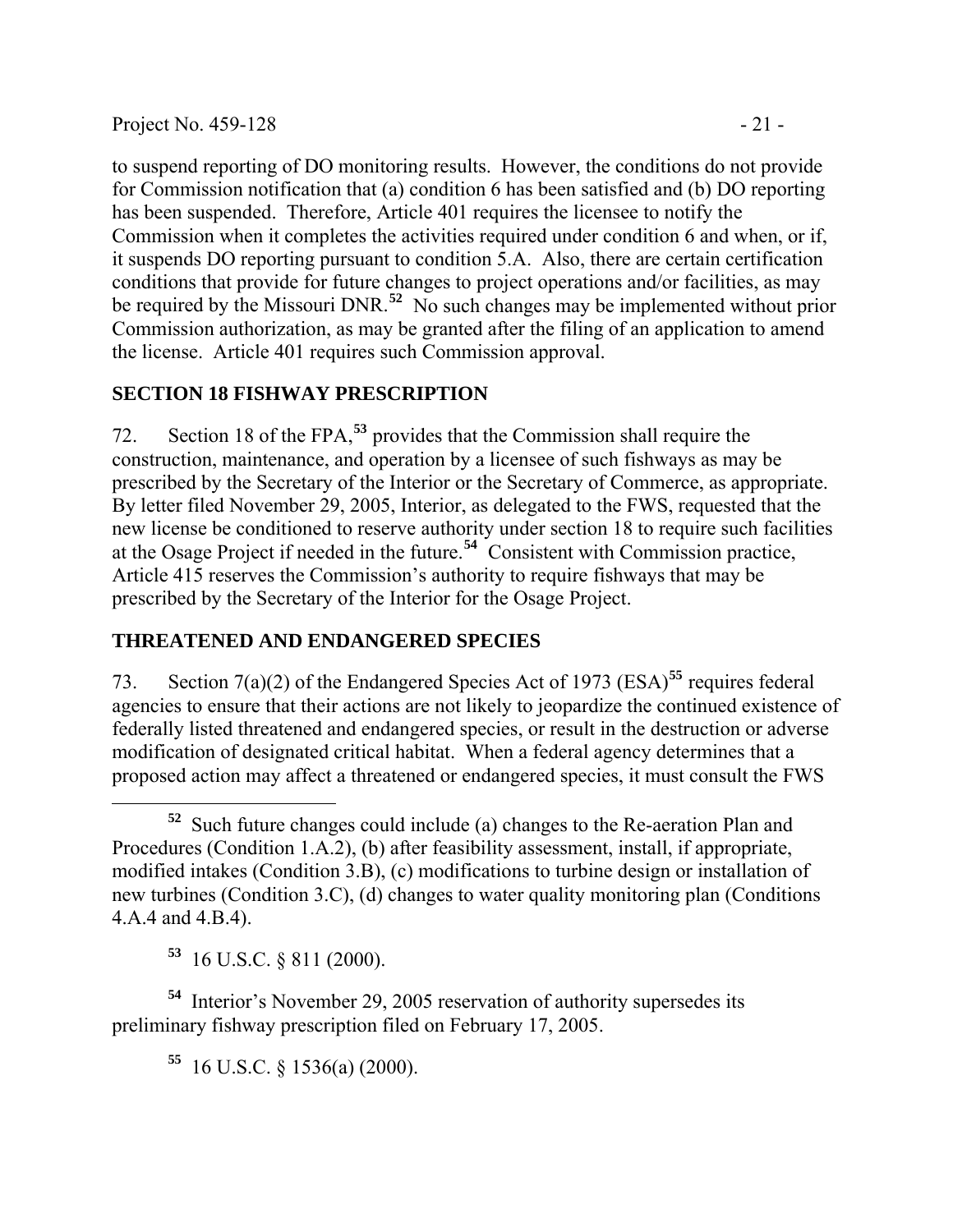#### Project No. 459-128 - 22 -

or the National Marine Fisheries Service, as appropriate, and obtain a biological opinion on whether the action is likely to result in a violation of the ESA. After the initiation of formal consultation, section  $7(d)$  of the ESA<sup>[56](#page-21-0)</sup> prohibits an agency from making any irreversible or irretrievable commitment of resources that would foreclose the formulation or implementation of any reasonable and prudent alternative measures that would not violate section 7(a)(2).

74. Federally listed species that occur in the area of, or may be affected by, the Osage Project are pink mucket pearly mussel, scaleshell mussel, gray bat, Indiana bat, bald eagle, pallid sturgeon, and Niangua darter.**[57](#page-21-1)** No critical habitat for any listed species occurs in the project area. The final EA issued for the Osage Project found that relicensing the project would not affect the Niangua darter, would not likely adversely affect the pallid sturgeon, gray bat, Indiana bat, and bald eagle; but would likely adversely affect the pink mucket and scaleshell mussels.**[58](#page-21-2)**

75. On February 8, 2006, Commission staff requested FWS's concurrence on its determinations for the Niangua darter, gray bat, Indiana bat, pallad sturgeon, and bald eagle. In the same correspondence, Commission staff requested formal consultation with the FWS under section 7(a)(2) of the ESA on the pink mucket and scaleshell mussels. On February 23, 2006, the FWS filed its concurrence with Commission staff's determinations for the Niangua darter, gray bat, Indiana bat, pallid sturgeon, and bald eagle.

76. On September 19, 2006, the FWS filed its biological opinion (BO) on relicensing the Osage Project, in accordance with the terms of the agreement. The FWS determined that relicensing the Osage Project, as proposed, would not likely jeopardize the continued existence of the pink mucket and scaleshell mussels. In addition, the FWS stated that, since no critical habitat has been designated, or proposed, for the mussel species none would be affected. The FWS's BO states that it believes that the various terms of the agreement are sufficient to set out the specific methods by which the measures to reduce the impact of incidental take are to be accomplished, and reporting and monitoring requirements are in place to assure adequate oversight of any incidental take as described in the BO. The BO further concluded that no additional reasonable and prudent measures

**<sup>57</sup>** EA at 21.

<span id="page-21-2"></span><span id="page-21-1"></span><span id="page-21-0"></span> $\overline{a}$ 

**<sup>58</sup>** EA at 144-57.

**<sup>56</sup>** 16 U.S.C. § 1536(d) (2000).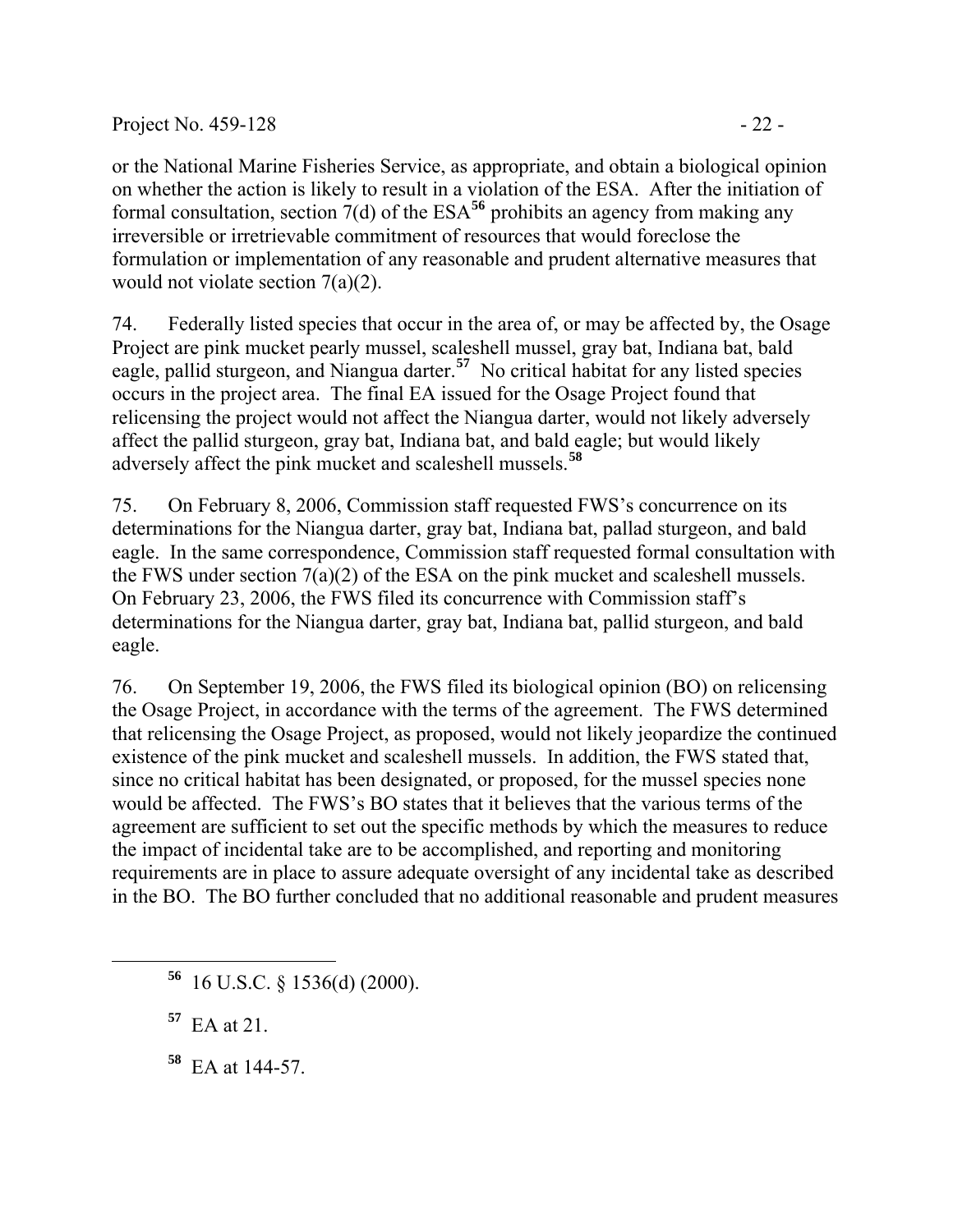Project No. 459-128 - 23

77. The conditions of this license are consistent with the FWS's BO by requiring the licensee to implement the provisions of the 401 certification and the measures outlined in the agreement. The measures related to the protection of mussels include: (a) DO enhancements (401 certification, as implemented by ordering paragraph D); (b) seasonal flow regime and ramping rates (401 certification; Articles 408 and 409); (c) a plan for fish propagation and stocking (Article 413); and (d) lower Osage River protection and enhancement projects, including the development and implementation of a freshwater mussel propagation program (Article 412).**[60](#page-22-1)**

# **NATIONAL HISTORIC PRESERVATION ACT**

78. Under section 106 of the National Historic Preservation Act (NHPA)<sup>[61](#page-22-2)</sup> and its implementing regulations,**[62](#page-22-3)** federal agencies must take into account the effect of any proposed undertaking on properties listed or eligible for listing in the National Register (defined as historic properties) and afford the Advisory Council on Historic Preservation (Advisory Council) a reasonable opportunity to comment on the undertaking. This generally requires the Commission to consult with the State Historic Preservation Officer (SHPO) to determine whether and how a proposed action may affect historic properties, and to seek ways to avoid or minimize any adverse effects.

79. To satisfy these responsibilities, the Commission executed a Programmatic agreement (PA), on November 13, 2006, with the Advisory Council and the Missouri SHPO, and invited AmerenUE to concur with the stipulations of the PA. AmerenUE did

<span id="page-22-3"></span>**<sup>62</sup>** 36 C.F.R. Part 800 (2006).

<span id="page-22-0"></span> $\overline{a}$ **<sup>59</sup>** Informal consultation with the FWS began March 1, 2002 when the Commission designated AmerenUE its non-federal representative under ESA, which culminated with the measures included in the agreement.

<span id="page-22-1"></span>**<sup>60</sup>** Article 301 authorizes the licensee to proceed with its plans to upgrade two main turbines and the two auxiliary turbine-generator units. These upgrades, while improving generation efficiency, will also enhance the licensee's capability to pass required minimum flows and improve DO levels in the lower Osage River; thus benefiting the listed mussel species.

<span id="page-22-2"></span>**<sup>61</sup>** 16 U.S.C. § 470, *et seq*. (2000).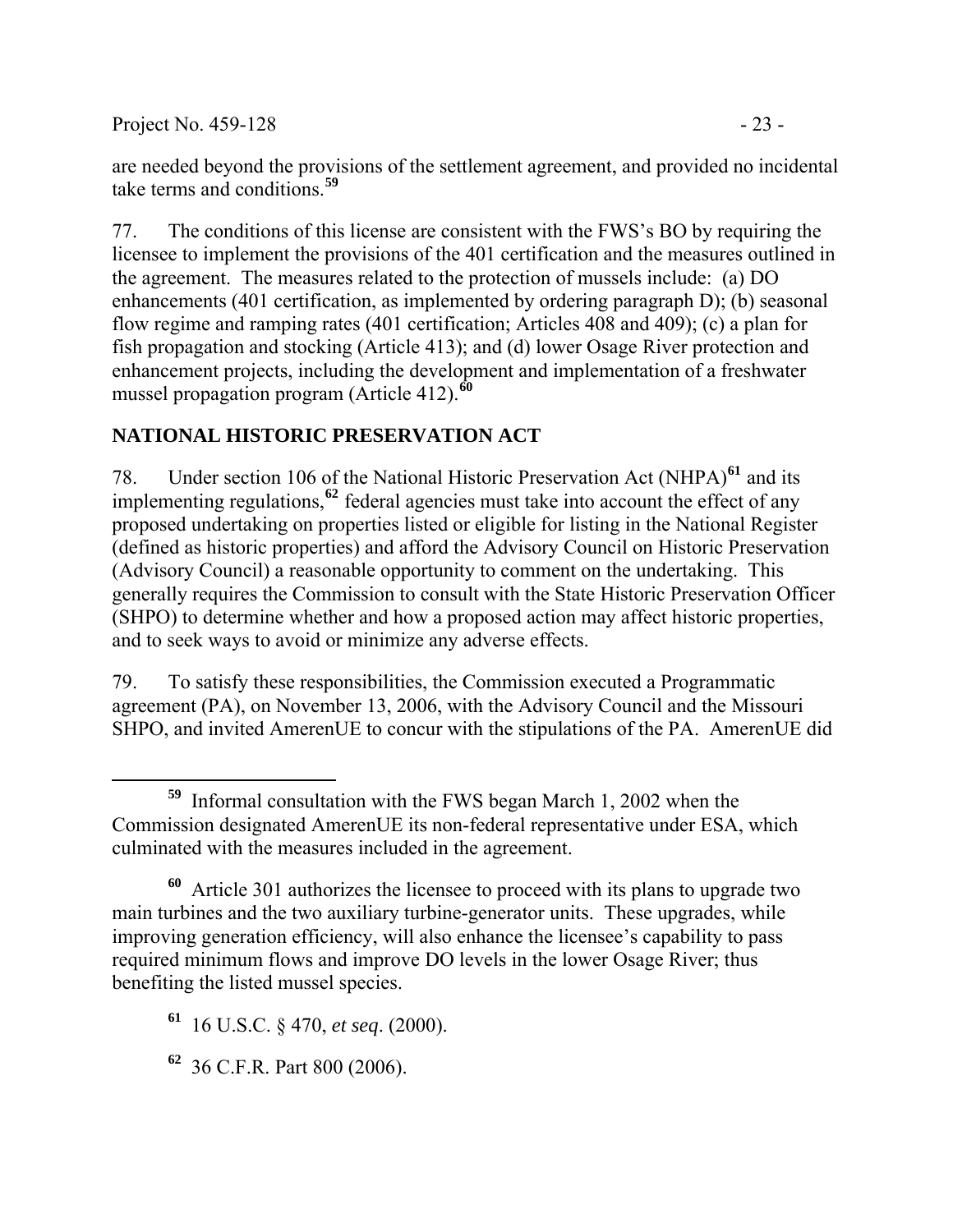$\overline{a}$ 

not sign as a concurring party.**[63](#page-23-0)** The PA requires the licensee to prepare and implement a Historic Properties Management Plan (HPMP) for the term of any new license issued for this project. Execution and subsequent implementation of the PA demonstrates the Commission's compliance with section 106 of the NHPA. Article 418 requires the licensee to implement the PA and to file its HPMP with the Commission within one year of license issuance.

### **RECOMMENDATIONS OF FEDERAL AND STATE FISH AND WILDLIFE AGENCIES**

80. Section 10(j)(1) of the FPA**[64](#page-23-1)** requires the Commission, when issuing a license, to include conditions based on recommendations by federal and state fish and wildlife agencies submitted pursuant to the Fish and Wildlife Coordination Act,**[65](#page-23-2)** to "adequately and equitably protect, mitigate damages to, and enhance fish and wildlife (including related spawning grounds and habitat)" affected by the project. In response to the November 23, 2004 public notice soliciting comments, recommendation, terms and conditions, and prescriptions, the FWS and Missouri DC timely filed fish and wildlife recommendations pursuant to section  $10(i)$  of the FPA.<sup>[66](#page-23-3)</sup>

<span id="page-23-0"></span>**<sup>63</sup>** In commenting on the final EA, AmerenUE states that an area of potential effect (APE) was developed during pre-filing consultation. AmerenUE asks that the Commission recognize this effort, since it involved consultation with the Missouri SHPO and other stakeholders. I recognize the efforts of AmerenUE, the Missouri SHPO, and others towards developing an APE. However, the APE developed by the licensee during pre-filing does not fulfill the requirements of 36 CFR section 800.16(d) (2006) because the APE does not take into account the project's indirect effects. The executed PA, required by Article 418, defines the APE as: (a) lands enclosed in the project boundary; (b) attached or associated buildings and structures extending beyond the project boundary that contribute to the eligibility of the generating facilities; and (c) lands or properties outside the project boundary where the project may cause changes in the character or use of Historic Properties, if any such properties exist.

**<sup>64</sup>** 16 U.S.C. § 803(j)(1) (2000).

**<sup>65</sup>** 16 U.S.C. § 661, *et seq*. (2000).

<span id="page-23-3"></span><span id="page-23-2"></span><span id="page-23-1"></span>**<sup>66</sup>** By letter dated December 23, 2004, staff granted an extension to the deadline for filing comments and recommendations to February 18, 2005. The FWS and Missouri DC filed recommendations on February 17, 2005.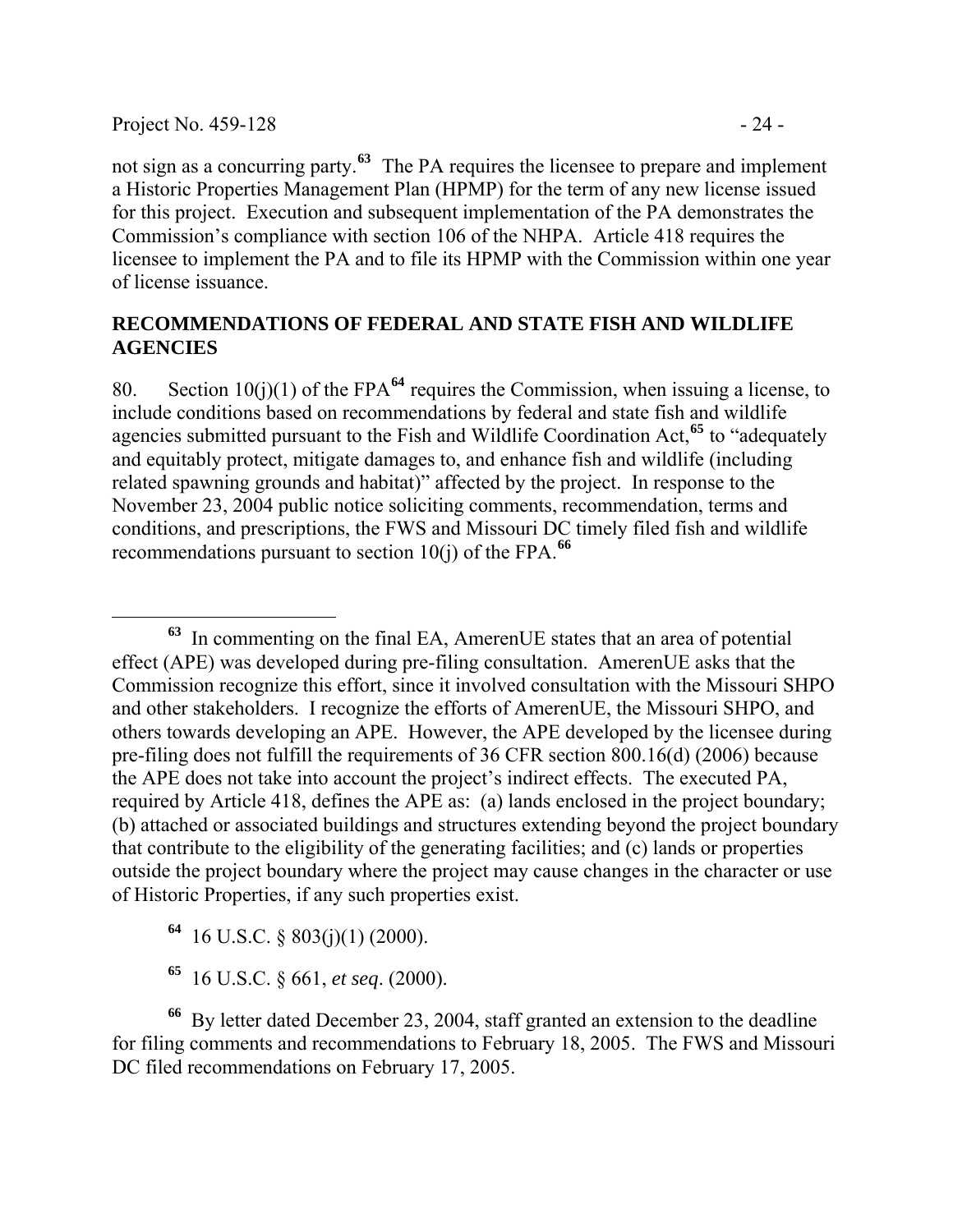81. The aforementioned agencies, which have authority to recommend terms and conditions under section  $10(i)$ , are signatories to the agreement. The agreement, signed by the Missouri DC and the FWS stated that "… the recommendations submitted by the State and Federal Agency Parties pursuant to FPA Sections 10(a) and 10(j), shall be deemed to have been modified and superseded by the terms of this Settlement, including Appendix A and Appendix B." The license includes measures consistent with the agreement.

## **ADDITIONAL MEASURES**

## A. Erosion Control Measures

82. Lake of the Ozarks is situated in a wide river valley, characterized by stable shorelines that limit the potential for erosion. Under normal operations, the lake experiences little fluctuations, though it is drawn down in the late fall and early winter (1 foot) and again from January through May (5-7 feet).**[67](#page-24-0)** The effects of any drawdown or water level fluctuation on erosion are not significant, as lake levels are relatively stable and the rate of change in water levels is gradual. However, there are localized areas of erosion along the lake's shoreline. These areas are likely affected by boat wakes, wind and wave action, and adjacent shoreline development.**[68](#page-24-1)**

83. To address the effects associated with shoreline development at the project, AmerenUE proposes to develop and implement a SMP. In the final EA, staff concluded that the SMP should include measures and other provisions to minimize shoreline erosion from future development and other land use practices. I agree and will require that AmerenUE identify measures to minimize shoreline erosion as part of the SMP filed pursuant to Article 417 of this license. Also, I will require, as part of the SMP filed under Article 417, AmerenUE to undertake an erosion assessment for Missouri state park lands that abut the shoreline of Lake of the Ozarks, and file a report of the findings with any measures needed to address identified erosion problems within those areas. This measure

**<sup>67</sup>** EA at 26.

<span id="page-24-1"></span><span id="page-24-0"></span>**<sup>68</sup>** The Grand Glaize Arm of Lake of the Ozarks, which lies within the Lake of the Ozarks State Park, receives considerable boat traffic from boats entering and exiting Anderson Hollow, or "Party Cove." EA at 181. This level of boating activity creates boat wakes that may lead to isolated areas of erosion, as well as damage to boat docks and bulkheads. Also, shoreline development and tree clearing on the lakeshore may potentially result in concentrated erosion of upland or wetland soils and sedimentation.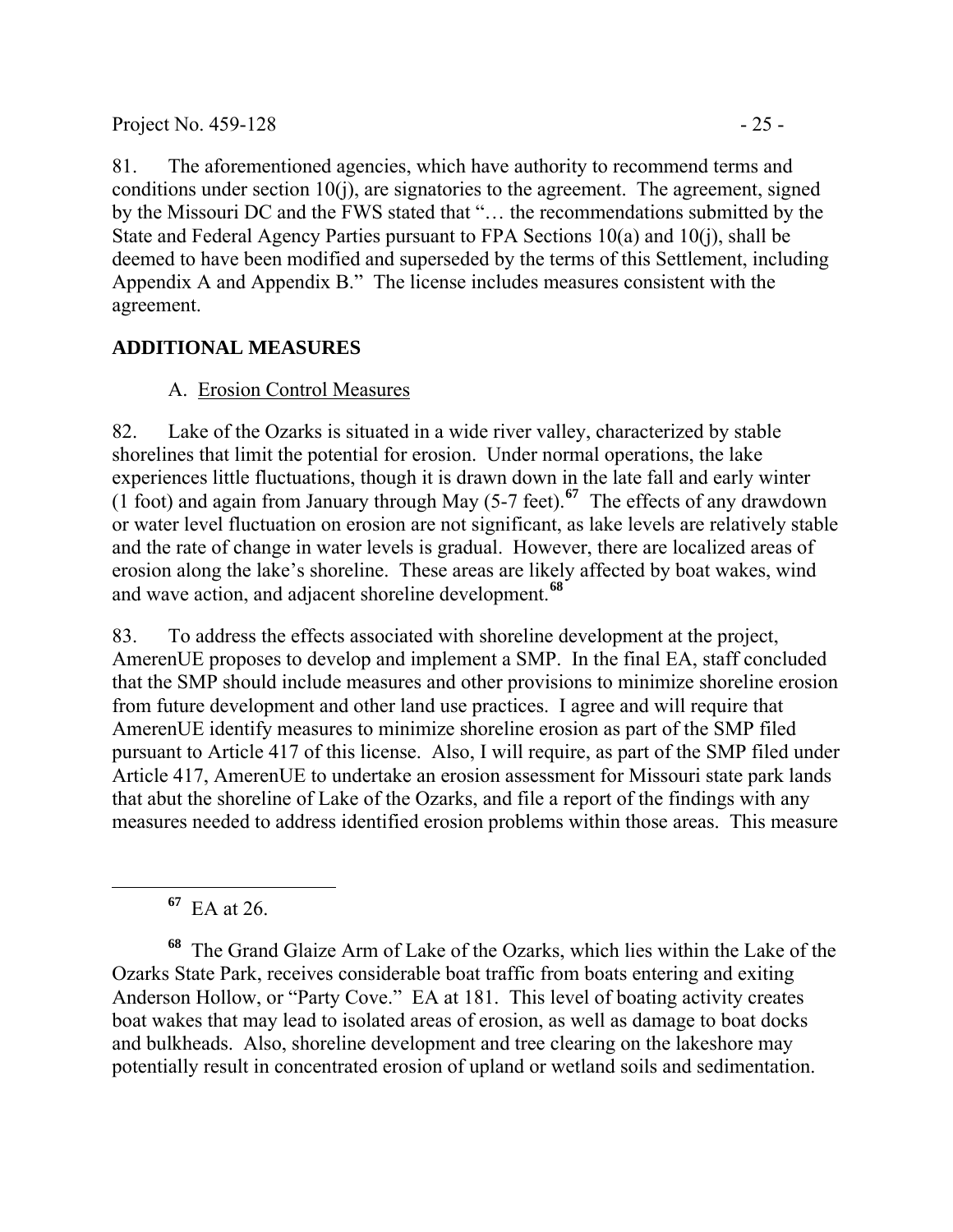Project No. 459-128 - 26 -

will help inform future shoreline management decisions at the project, with emphasis on erosion occurring on state park lands.

84. Active erosion along the lower Osage River is well distributed along its entire 82-mile length, and there is no clear concentration pattern.**[69](#page-25-0)** Staff's analysis in the final EA shows that there is a stronger correlation between bank erosion and natural floods and precipitation than between erosion and hydropower peaking operations. Nonetheless, the record does indicate that project operations can have a measurable effect on erosion along the lower Osage River.**[70](#page-25-1)** AmerenUE proposes to implement a variety of measures to address downstream erosion, including (a) consulting with the Corps regarding amending the existing MOA to incorporate ramp-down rates from Truman Dam after sustained high-flow events, (b) preparing an erosion report,<sup>[71](#page-25-2)</sup> and (c) monitoring river width every 10 years over the term of the license and file reports documenting the findings.

85. Staff analyzed the aforementioned erosion measures in the final EA. Staff concluded that implementing ramp-down rates at Truman and Bagnell dams would substantially reduce downstream erosion and associated deleterious effects on aquatic habitat, recreation, and land use along the lower river.<sup>[72](#page-25-3)</sup> Staff also concluded that AmerenUE's proposed erosion report would enhance the public's understanding of erosion and erosion control measures; thereby increasing the amount, success, and quality of bank stabilization projects along the lower river.**[73](#page-25-4)** Taken together, these measures would help reduce downstream erosion, while not compromising generation. Therefore, I will require they become part of this license, and include them in Articles 305, 409, and 404.

86. AmerenUE's erosion monitoring proposal would address erosion by providing a mechanism for identifying erosion concerns or detecting changes in erosion rates, as well

**<sup>69</sup>** EA at 27.

<span id="page-25-0"></span> $\overline{a}$ 

**<sup>70</sup>** EA at 248.

<span id="page-25-3"></span><span id="page-25-2"></span><span id="page-25-1"></span>**<sup>71</sup>** The erosion report would summarize the mechanisms of erosion along the lower Osage River, as well as the biological and physical remediation measures (including identifying a source of shrub willow) available to landowners for use in erosion control projects.

**<sup>72</sup>** EA at 249.

<span id="page-25-4"></span>**<sup>73</sup>** EA at 34.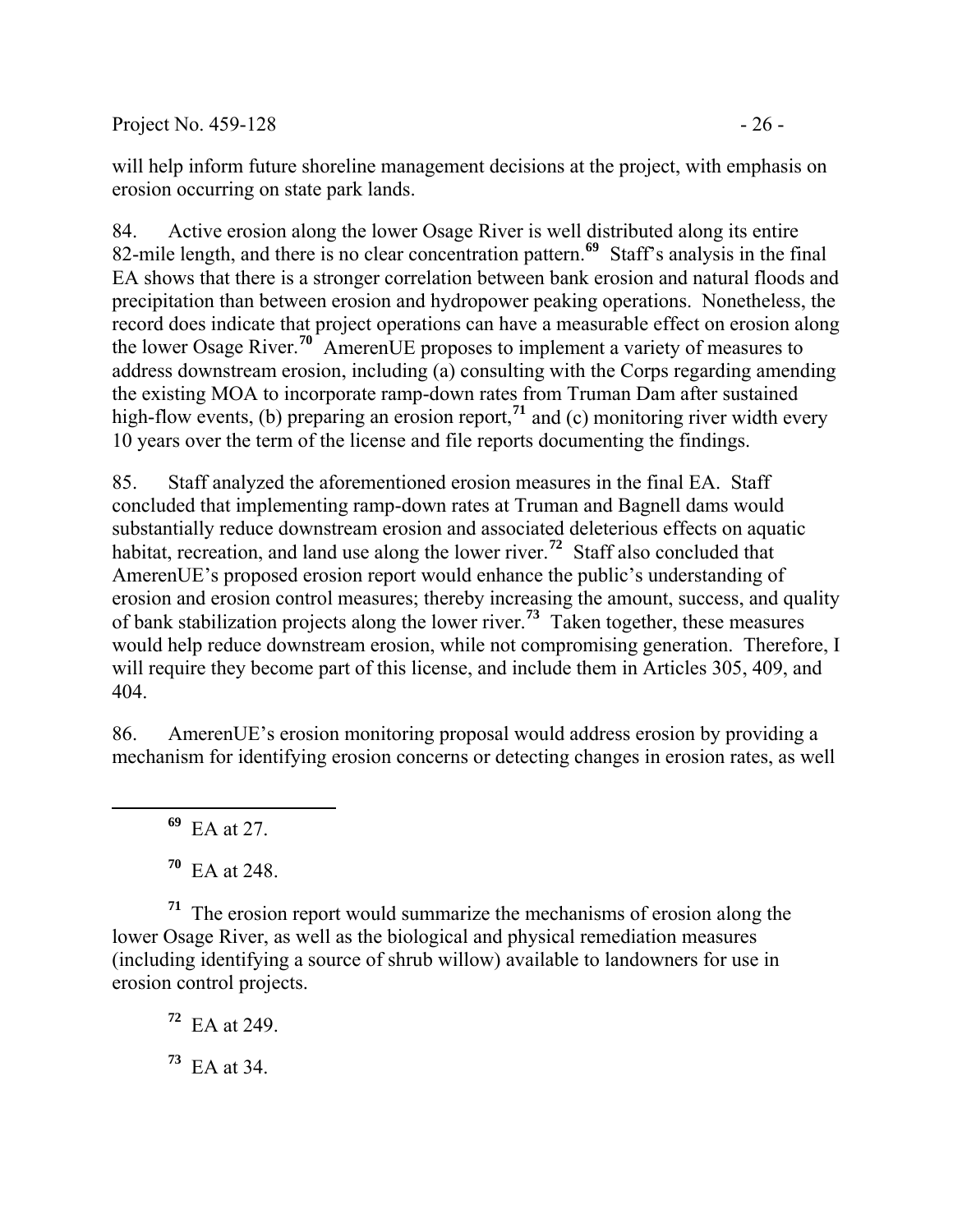#### Project No. 459-128 - 27 -

as potentially provide insight into the causes and effects of bank erosion.**[74](#page-26-0)** Based on its analysis, staff recommended this measure, but recommended that monitoring occur 2, 5, and 10 years after license issuance and every 10 years thereafter. I agree with the need to periodically monitor erosion along the lower Osage River. I also agree with staff's recommended monitoring frequency. More frequent monitoring within the first ten years after license issuance would have the added benefit of being able to detect unanticipated changes in erosion rates associated with changes to project operations (*e.g.*, increase in peak flows related to the turbine upgrades).**[75](#page-26-1)** Therefore, I will require that AmerenUE, as part of Article 404, monitor river width along the lower Osage River and file reports documenting its findings.

### B. Project Operations and Flow Monitoring Plan

87. The agreement includes specific provisions for monitoring compliance with the proposed lake level guide curve and downstream flows. In the final EA, staff recommended that the licensee develop and implement a project operations and flow monitoring plan, which would include, at a minimum, the measures proposed by AmerenUE. Staff concluded that such a plan would establish a framework to periodically confirm that the project is operated in compliance with a new license, and provide important data needed for the licensee and the resource agencies to evaluate what effects, if any, the required water levels and minimum flows will have on water quality and habitat restoration efforts in the lower Osage River. I agree with the need for a formalized plan to document compliance with project operations. Article 411 requires that AmerenUE develop and implement such a plan.

### C. DO Enhancement Plan and Water Quality Monitoring Plan

88. Lake of the Ozarks stratifies in the summer and has low levels of DO in the lake's deeper water.**[76](#page-26-2)** When the lake is stratified and the project is operated at maximum

**<sup>74</sup>** EA at 35.

<span id="page-26-2"></span><span id="page-26-1"></span><span id="page-26-0"></span>**<sup>75</sup>** The additional erosion monitoring requirements required as part of this license would help identify if erosion worsens over time as a result of the proposed turbine upgrades. If a problem is identified, the Commission could require additional remedial measures, as appropriate.

**<sup>76</sup>** EA at 45.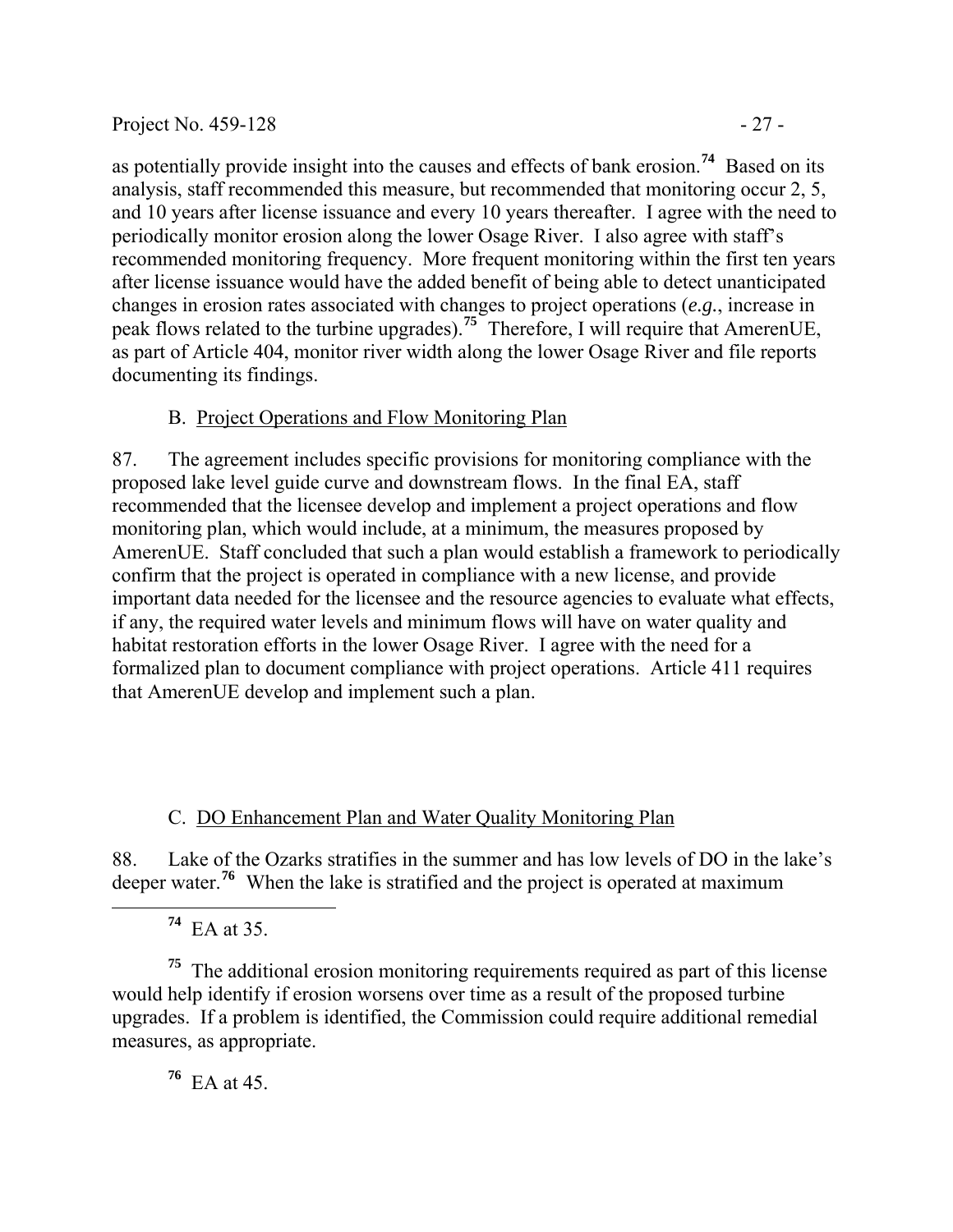Project No. 459-128 - 28 -

generation, cool, DO-poor water is drawn from the lake and passed downstream. The result is DO levels that often fall below state standards, with potential adverse effects to the downstream fishery. To address these issues, AmerenUE is required by the 401 certification to develop and implement a DO enhancement plan and a water quality monitoring plan.

89. The DO enhancement plan required by the 401 certification includes an Alternative Technology Assessment that deals with the feasibility of implementing various DO enhancement measures. Based on its analysis in the final EA, staff recommended that this measure be included in any license issued for the project. In addition, staff recommended that water temperature be considered as a component of the technology feasibility assessment.**[77](#page-27-0)** I agree that developing a DO enhancement plan has the potential to substantially improve DO conditions and enhance the quality of habitat and aquatic life in the lower Osage River. In addition, staff's additional recommendation would help ensure that the temperature regime in the lower Osage River more closely resembles a typical warm-water river in the region, and that habitat conditions support the river's native aquatic community. Therefore, I will require the DO enhancement plan and staff's recommended addition to the plan in Article 405 of this license. **[78](#page-27-1)**

90. In addition, staff recommended certain modifications to the water quality monitoring program outlined in the 401 certification.<sup>[79](#page-27-2)</sup> Specifically, staff recommends

**<sup>77</sup>** EA at 254 and Appendix A-4.

<span id="page-27-1"></span><span id="page-27-0"></span>**<sup>78</sup>** AmerenUE, in its comments on the final EA, contends that the EA does not acknowledge completion of the multi-level intake feasibility study. In the final EA, staff noted that AmerenUE prepared a Phase 1 feasibility assessment, which was filed with the Commission on May 19, 2006 (Devine Tarbell & Associates, *et al*. 2005. Dissolved Oxygen Enhancement Feasibility Assessment. Report prepared for AmerenUE, St. Louis, MO. November 2005). The report concluded that a Phase 2 study should be conducted to further evaluate the cost and effectiveness of turbine venting methods and two different surface withdrawal systems. However, to date, the Phase 2 study report has not been filed with the Commission and is not part of the record for this proceeding. Therefore, the final EA could not conclude that the technology assessment had been completed.

<span id="page-27-2"></span>(continued) **<sup>79</sup>** EA at 255 and Appendix A-3; DO concentrations can change rapidly in response to hydrologic changes in the lower Osage River, particularly with the onset or cessation of generation discharge. Staff's review indicates that the 1-hour DO monitoring period, as required in the 401 certification would likely be inadequate to capture these periods of rapid DO change. In addition, certain of the DO enhancement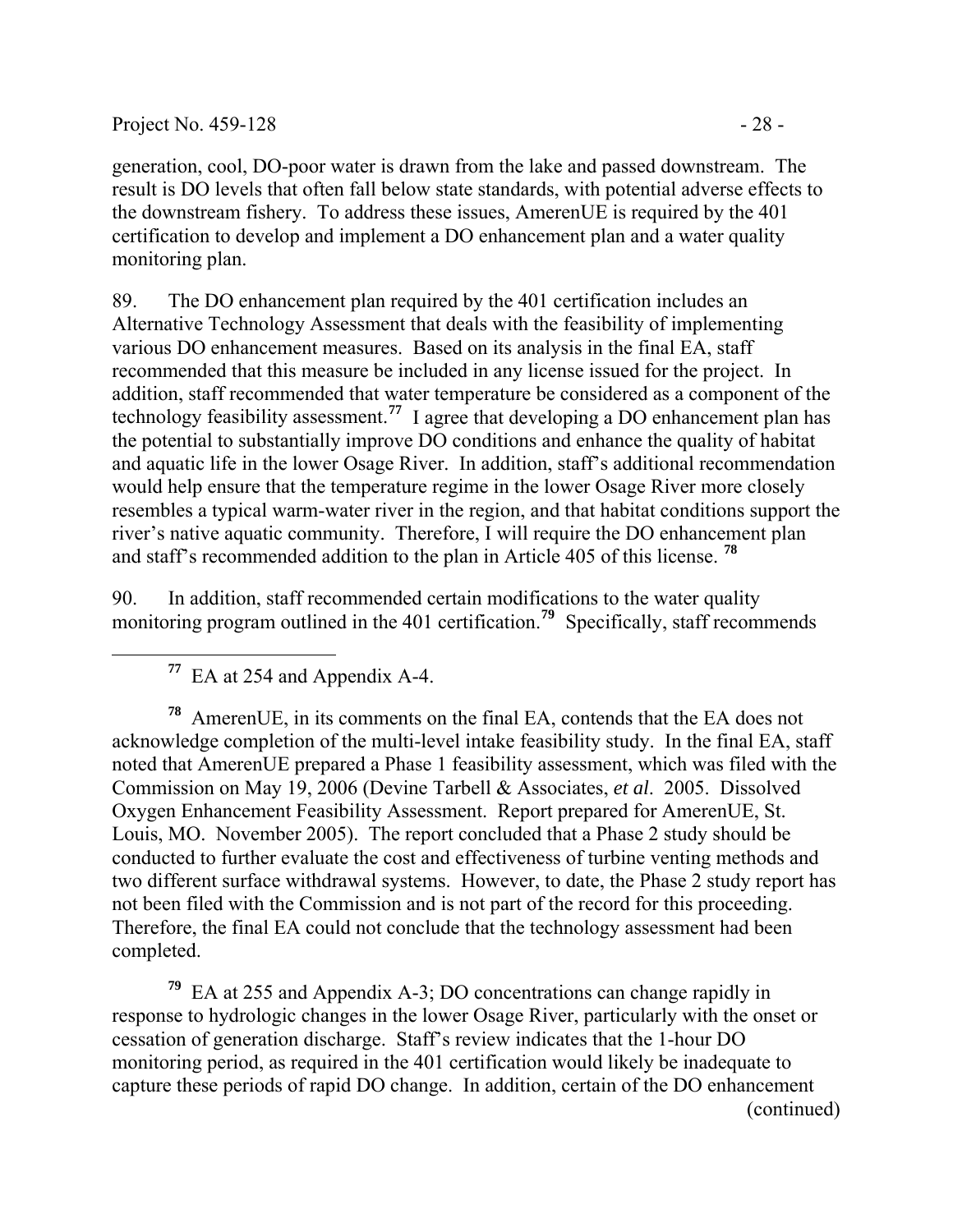that a 15-minute monitoring interval instead of a 1-hour interval, as well as total dissolved gas (TDG), be incorporated in the monitoring program. I agree with staff's assessment and require the plan, as well as staff's recommended modifications to the plan, in Article 406 of this license.

### D. Project Boundary

91. Project boundaries are used to designate the geographic extent of the lands, waters, works, and facilities that the license identifies as comprising the licensed project and for which the licensee must hold the rights necessary to carry out the project purposes.<sup>[80](#page-28-0)</sup> A project boundary does not change property rights, nor does the conveyance of a property right change a project boundary.**[81](#page-28-1)** If a licensee wishes to remove lands from a project (*i.e.*, from the Commission's regulatory control as defined in the project license), it files an application to delete the lands from the license and from the project boundary.**[82](#page-28-2)**

92. Any application to remove lands from a project boundary will be approved only if the Commission determines that the lands are no longer necessary or appropriate for project purposes; that is, that all project purposes will continue to be satisfied in the absence of the lands at issue. If the Commission deletes a parcel of land from the project and its boundary, the Commission is placing that land outside of its jurisdiction and regulatory reach. As a consequence, it can neither impose nor enforce any conditions on the lands removed, nor any covenants running with the land.

 $\overline{a}$ measures outlined in the agreement may cause exceedances of TDG standards, which can have fatal effects on fish.

<span id="page-28-0"></span>**<sup>80</sup>** The current regulations provide that a project boundary generally be no more than 200 feet from the exterior margin of reservoirs, unless additional lands are "necessary for project purposes, such as recreation, shoreline control, or protection of environmental resources." 18 C.F.R.  $\S$  4.41(h)(2)(i)(B) (2006).

<span id="page-28-1"></span>**<sup>81</sup>** *See*, *e.g.*, *Niagara Mohawk Power Corp.*, 77 FERC ¶ 61,306 (1996)*.* Property rights are governed by state law, whereas project boundaries are determined by the Commission.

<span id="page-28-2"></span>**<sup>82</sup>** Generally, these are applications to amend the license by revising the license's description of project lands and the exhibits showing the project works and (if applicable) boundaries (both referenced in a license's ordering paragraphs). *See* 18 C.F.R. §§ 4.200 - 4.202 (2003).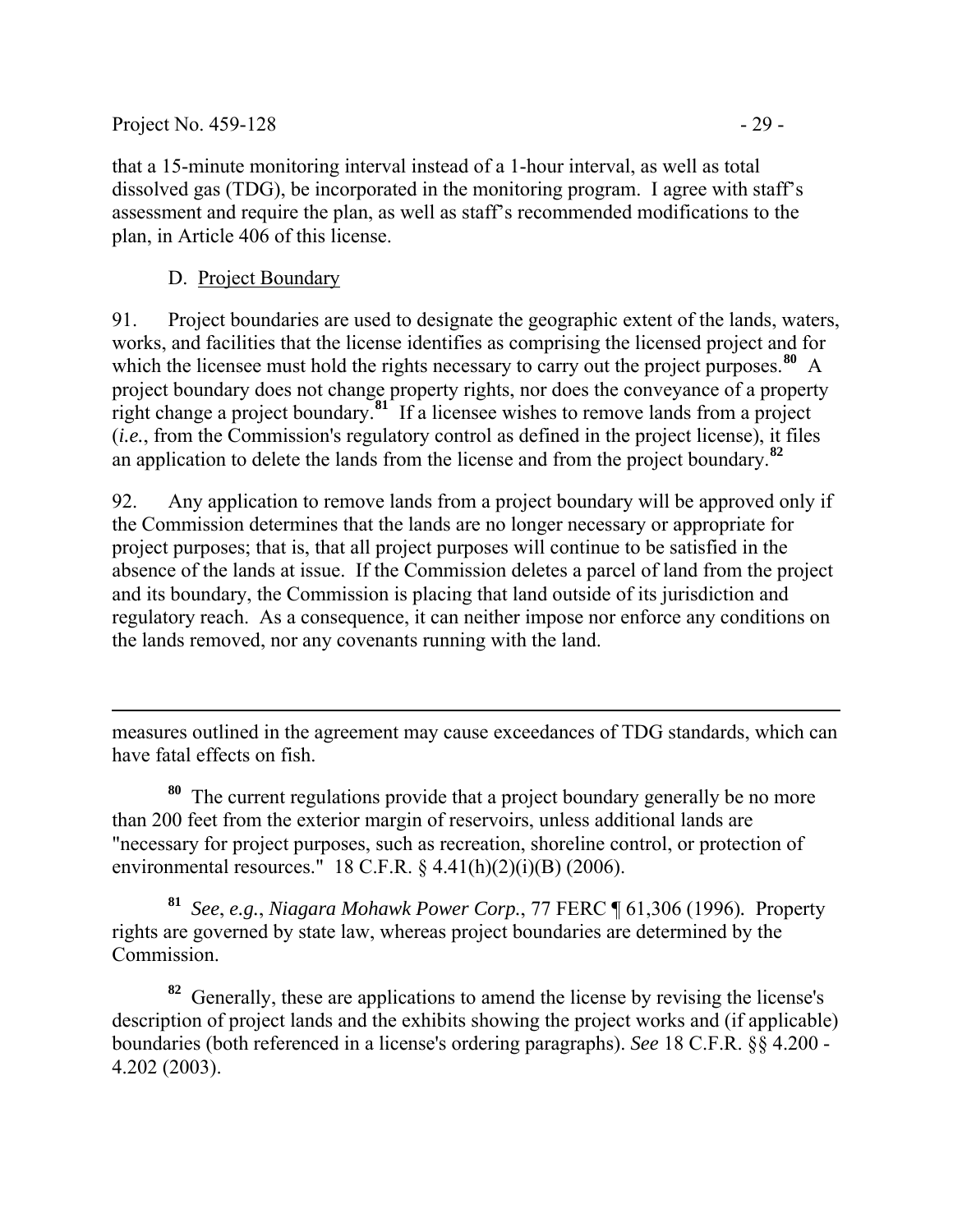#### Project No.  $459-128$  - 30 -

93. Currently, 72 percent of the project boundary is defined by contour elevation. The contour elevations range from 662.0 to 678.0 feet UED.**[83](#page-29-0)** The remaining 28 percent of the project boundary follows property lines, which are defined by metes and bounds.**[84](#page-29-1)** AmerenUE proposes to modify the project boundary around the lake so that parcels of properties**[85](#page-29-2)** that are currently defined by metes and bounds would be eliminated from the project boundary and the boundary would instead match the contour elevation of the adjacent properties. These proposed areas are widely distributed throughout the project area. The project includes about 32,000 acres of land around the lake. The licensee is proposing to eliminate approximately 31,000 of these acres from the project, leaving

94. AmerenUE's proposal would not have a significant direct effect on aquatic resource habitat**[86](#page-29-3)** or wildlife around the lake.**[87](#page-29-4)** The wetlands associated with aquatic habitat and wildlife habitat are primarily located in low-lying areas around the impoundment perimeter and river shoreline below the 662.0-foot elevation, which is at or below where the contour-based project boundary modifications would occur. However, there are several locations where the 662.0-foot contour would appear to bisect lakeside wetlands, including both lacustrine and palustrine wetlands that are likely influenced by the lake's water levels.**[88](#page-29-5)** The proposed action would effectively remove them or portions of them from the project boundary, if they are, in fact, within lands currently defined by a metes and bounds. Removing lakeshore wetlands from the project boundary would potentially negatively affect these wetlands, because they would not be afforded protection by AmerenUE's existing permitting program and any potential provisions that

1,000 acres of project land along the project's 1,150-mile shoreline.

 $\overline{a}$ 

<span id="page-29-5"></span>**<sup>88</sup>** EA at 122-23.

<span id="page-29-0"></span>**<sup>83</sup>** Nearly half of the boundary is set at a contour between elevation 662.0 and 664.0, and nearly a quarter of the boundary at a contour between elevation 665.0 and 678.0.

**<sup>84</sup>** This amounts to approximately 347 miles of shoreline.

<span id="page-29-3"></span><span id="page-29-2"></span><span id="page-29-1"></span>**<sup>85</sup>** These parcels of land are owned by private individuals and the state of Missouri. *See* letter from Mark C. Jordan, AmerenUE to Magalie R. Salas, Commission Secretary, filed June 20, 2006.

**<sup>86</sup>** EA at 100-01.

<span id="page-29-4"></span>**<sup>87</sup>** EA at 122.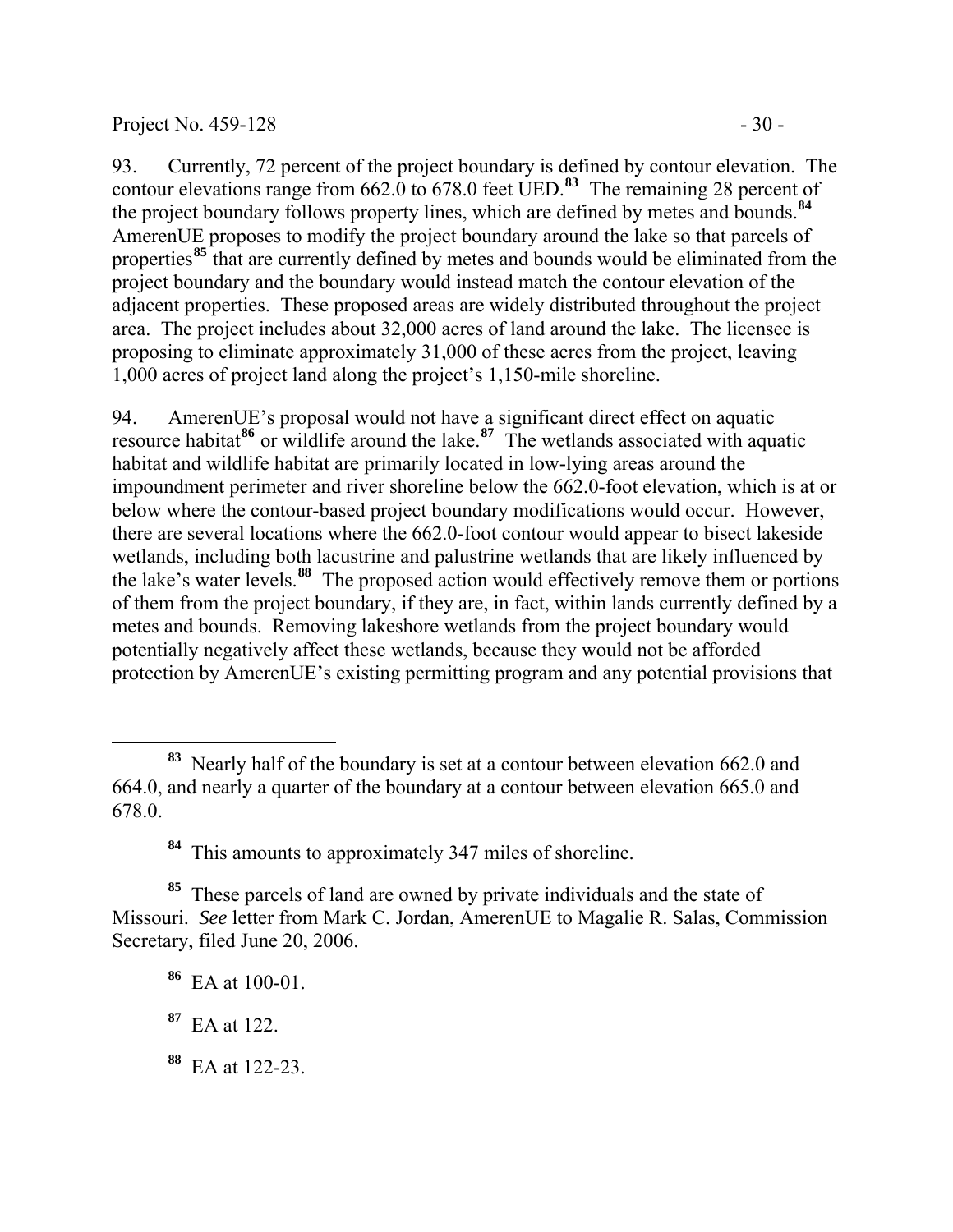Project No. 459-128 - 31

may be included in a revised SMP. If removed, these wetlands may be subject to effects related to development adjacent to, and/or within, the wetlands.

95. Given that the Commission does not have before it for consideration a shoreline management plan, it is premature to approve removal of these lands at this time. AmerenUE may resubmit its request for amendment of the license to remove these parcels of land at such time as it files its SMP. If it resubmits its request, it must show the location of the lands proposed to be removed and their shoreline classification, which will include wetland designations, on a copy of the shoreline classification map required by Article 417.

96. Furthermore, as discussed earlier in this order, I am requiring that Willmore Lodge and its affiliated scenic viewing area be added as project features. Therefore, the project boundary will need to be expanded to incorporate these facilities. Article 203 requires that the licensee file revised Exhibit G drawings to reflect this change.

### E. Cultural Resources and Comments on the Programmatic Agreement

97. The Advisory Council, in its letter filed November 13, 2006 transmitting the executed PA, commented that it had reviewed a draft of the SMP and is concerned about the SMP's adequacy in addressing historic properties, primarily the effects of erosion along the project's shoreline. The Advisory Council stated that the resource plans required for the project should be coordinated so that an effective and integrated management approach for managing historic properties can be developed for the project. The Advisory Council also stated that it wants to work closely with AmerenUE in developing the HPMP. Thus, the Advisory Council asked to be a participant in the development of the SMP and the HPMP.

98. The Commission recognizes the importance of coordinating the development of the resource management plans, including the HPMP, required for the project, and having interested entities participate in the development of such plans. The PA requires that AmerenUE develop the HPMP in coordination with other resource management plans. The PA further requires that AmerenUE develop the HPMP in consultation with the Missouri SHPO, the Osage Nation of Oklahoma, the Otoe-Missouri Tribe of Indians of Oklahoma, the Iowa Tribe of Oklahoma, the Kaw Nation of Oklahoma, and owners of properties that are eligible for the National Register of Historic Places. The PA stipulates that the HPMP will be provided to the Advisory Council for review and concurrence prior to Commission approval.

99. The Advisory Council's participation in the development of the SMP and the HPMP will provide an opportunity for early input and could expedite the process of developing the respective plans for the project. Therefore, I am requiring that, as part of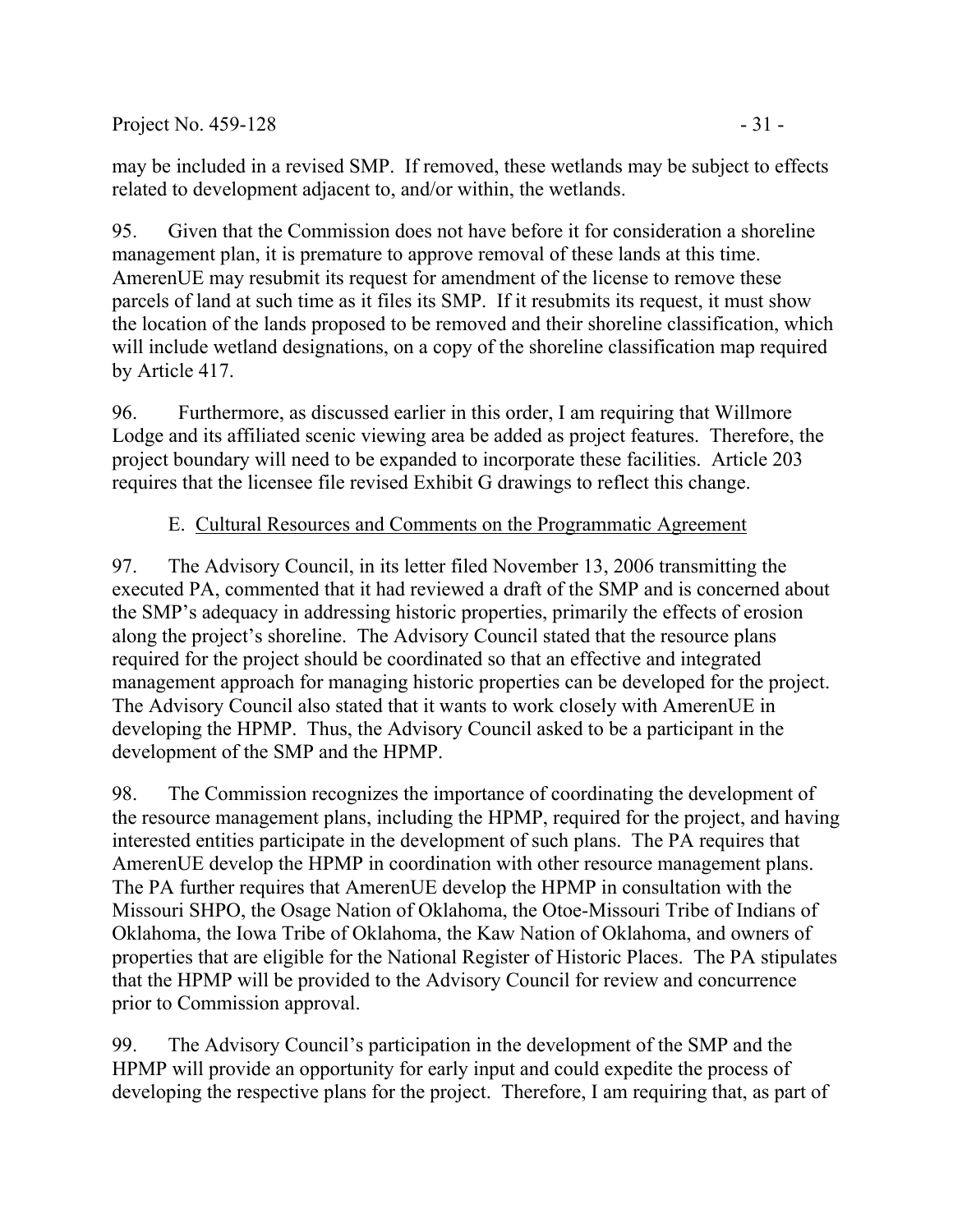Project No. 459-128 - 32 -

Article 418, AmerenUE consult with the Advisory Council, and the other parties mentioned above, in the development of the HPMP. In addition, Article 417 requires that AmerenUE consult with the Advisory Council in the development of the SMP.

## F. Administrative Conditions

### *Annual Charges*

100. The Commission collects annual charges from licensees for administration of the FPA and for recompensing the United States for the use, occupancy, and enjoyment of its lands. Article 201 provides for the collection of funds for administration of the FPA and compensation to the United States.

### *Exhibit F and G drawings*

101. The Commission requires licensees to file sets of approved project drawings on microfilm and in electronic file format. Because I am not approving the boundary change requested by AmerenUE and requiring the addition of Willmore Lodge, I am not approving the Exhibit G drawings. Articles 202 and 203 require the licensee to file revised exhibit drawings.

### *Amortization Reserve*

102. The Commission requires that, for new major licenses, licensees must set up and maintain an amortization reserve account upon license issuance. Article 204 requires the establishment of the account.

## *Headwater Benefits*

103. Some projects directly benefit from headwater improvements that were constructed by other licensees, the United States, or permitees. Article 205 requires the licensee to reimburse such entities for these benefits if they were not previously assessed and reimbursed.

## *Use and Occupancy of Project Lands and Waters*

104. Requiring a licensee to obtain prior Commission approval for every use or occupancy of project land would be unduly burdensome. Therefore, Article 419 allows the licensee to grant permission, without prior Commission approval, for the use and occupancy of project lands for such minor activities as landscape planting. Such uses must be consistent with the purposes of protecting and enhancing the scenic, recreational, and environmental values of the project.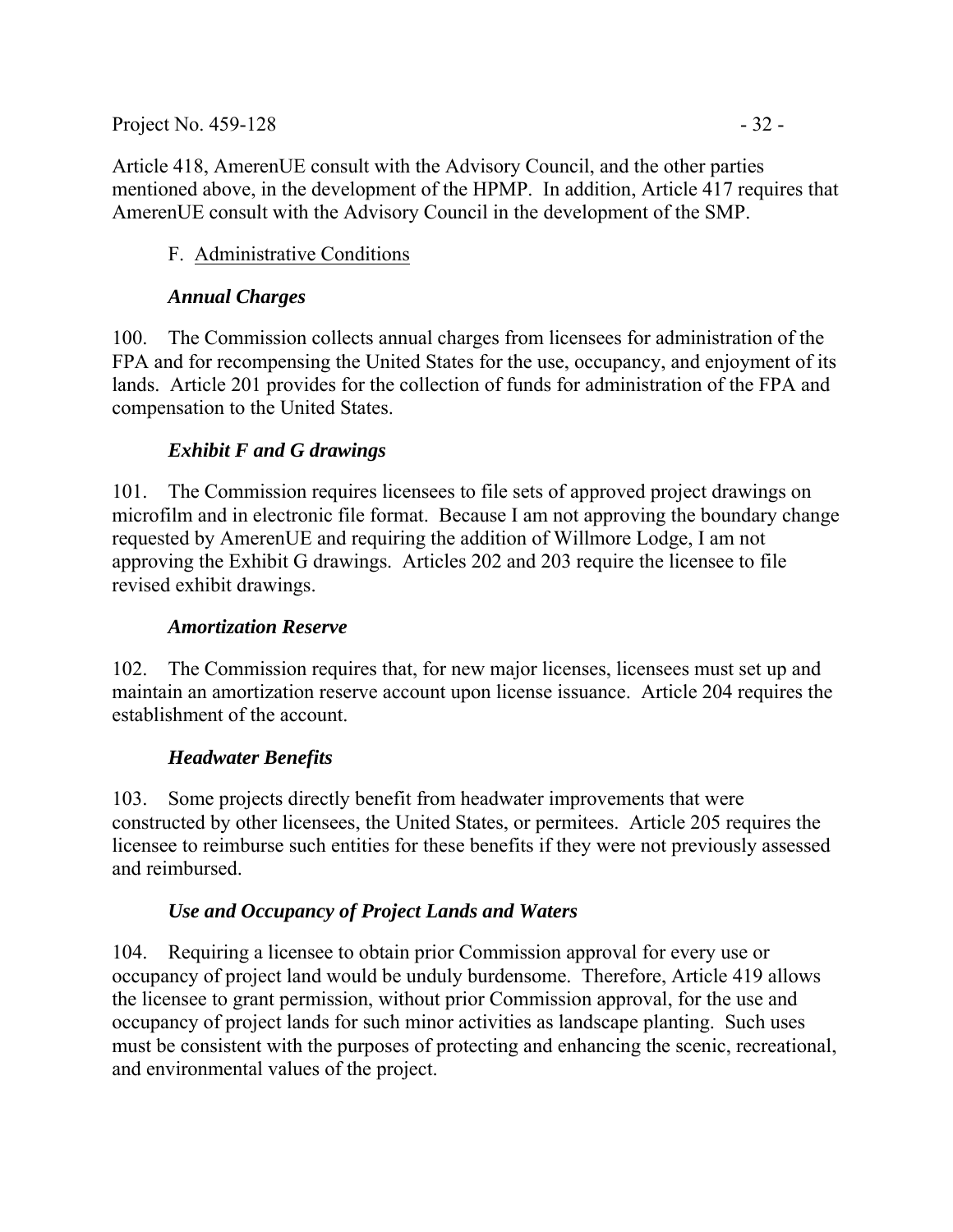Project No. 459-128 - 33

#### *Review of Final Plans and Specifications*

105. Where new construction or modifications to the project are involved,**[89](#page-32-0)** the Commission requires a licensee to file revised drawings of project features as built. Article 302 provides for the filing of these drawings.

### **STATE AND FEDERAL COMPREHENSIVE PLANS**

106. Section  $10(a)(2)(A)$  of the FPA<sup>[90](#page-32-1)</sup> requires the Commission to consider the extent to which a project is consistent with federal or state comprehensive plans for improving, developing, or conserving a waterway or waterways affected by the project.**[91](#page-32-2)** Under section  $10(a)(2)(A)$ , federal and state agencies filed eight comprehensive plans that address various resources in Missouri. Staff reviewed these comprehensive plans as relevant to this project.**[92](#page-32-3)** Except for one plan discussed below, no inconsistencies were found.

107. Missouri DC's *East Osage River Basin Watershed Inventory and Assessment* identifies six goals for the East Osage River basin.**[93](#page-32-4)** This document cites the existence and operation of the Osage Project as impediments to achieving some of the identified goals,**[94](#page-32-5)** as well as compares existing conditions to pre-project conditions.

**<sup>90</sup>** 16 U.S.C. § 803(a)(2)(A) (2000).

**<sup>91</sup>** Comprehensive plans for this purpose are defined at 18 C.F.R. § 2.19.

<span id="page-32-3"></span><span id="page-32-2"></span><span id="page-32-1"></span>**<sup>92</sup>** The list of applicable plans can be found in section IX of the final EA for the project.

<span id="page-32-5"></span><span id="page-32-4"></span>(continued) **<sup>94</sup>** Goal 1 of the watershed inventory is "*Protecting and improving water quantity and quality so that all streams are capable of supporting native aquatic communities*." An objective under this goal is "*Work with AmerenUE, USACE and other basin water regulators, during and following the FERC relicensing process, to improve aquatic habitat and recreational use by changing Osage Project operation to natural run-of-river* 

<span id="page-32-0"></span>**<sup>89</sup>** This license authorizes the upgrade of two main turbines and the two auxiliary units, as well as the installation of (a) flow and lake-level monitoring equipment, as necessary, (b) water quality monitoring stations, (c) DO enhancement measures, (d) fish propagation and protection measures, and (e) recreation enhancements.

**<sup>93</sup>** EA at 267-68.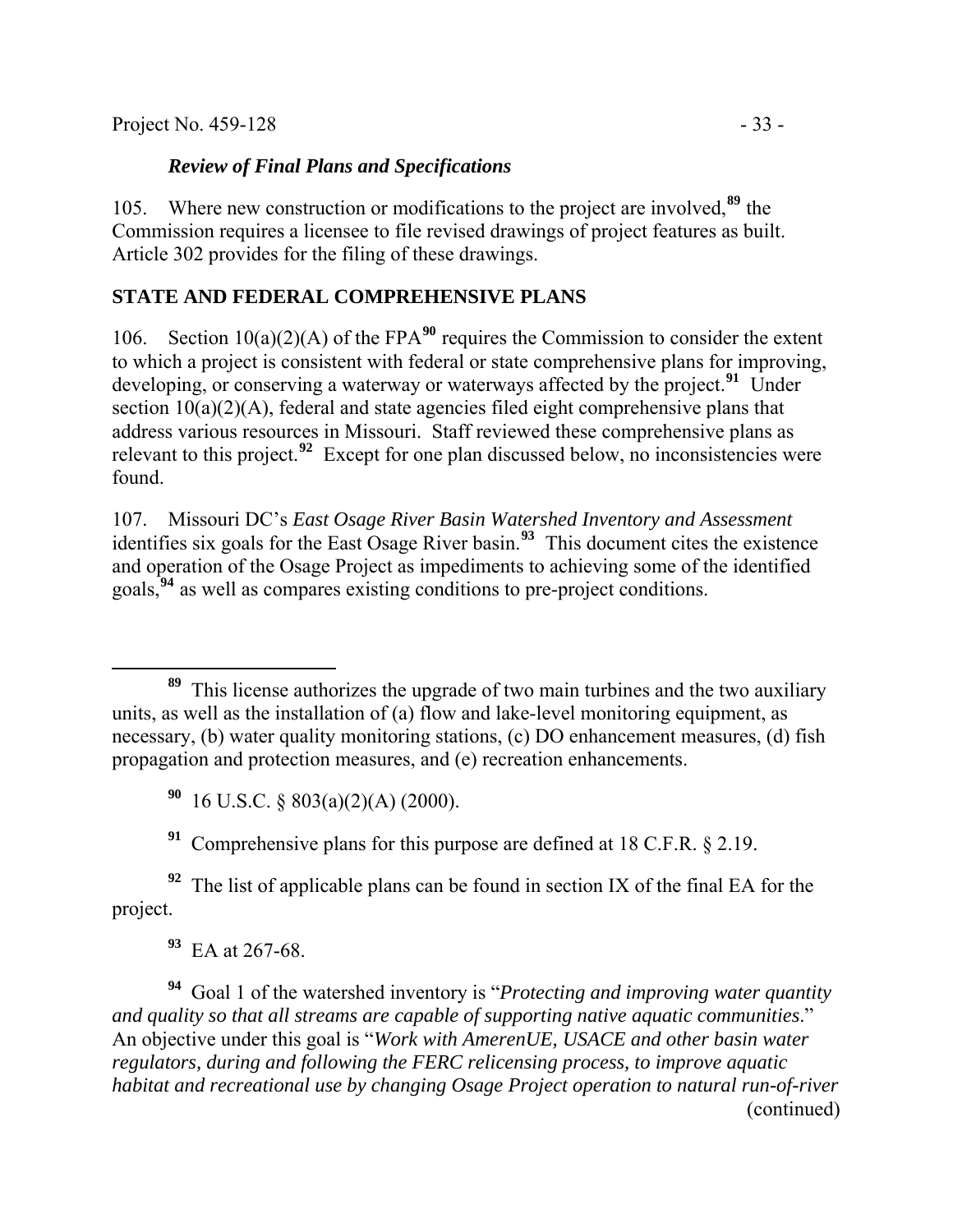Project No. 459-128 - 34

108. The proposed action is inconsistent with the run-of-river objective because the licensee would continue to operate the project as a peaking and load-following facility. However, this license includes measures to improve aquatic habitat and recreation use in the project area and downstream in the lower Osage River. Such measures include (a) lake level restrictions, (b) variable minimum flows, (c) ramping rates, (d) a DO enhancement program, (e) fish protection measures, (e) measures to enhance aquatic habitat in the lower Osage River, including reducing erosion and sedimentation, and a (f) recreation enhancement plan for the project. Also, the Missouri DC, author of the plan, is a signatory to the agreement. Therefore, the license as issued will adequately protect aquatic habitat and recreation at the project.

# **APPLICANT'S PLANS AND CAPABILITIES**

109. In accordance with sections  $10(a)(2)(C)$  and  $15(a)$  of the FPA, <sup>[95](#page-33-0)</sup> Commission staff evaluated AmerenUE's record as a licensee with respect to the following: (1) conservations efforts; (2) compliance history and ability to comply with the new license; (3) safe management, operation, and maintenance of the project; (4) ability to provide efficient and reliable electric service; (5) need for power; (6) transmission service; (7) cost effectiveness of plans; and (8) actions affecting the public. I accept the staff's finding in each of the following areas.

## A. Conservation Efforts

110. Section 10(a)(2)(C) of the FPA requires the Commission to consider the extent of electricity consumption efficiency improvement programs in the case of license applicants primarily engaged in the generation or sale of electric power, like AmerenUE. AmerenUE has several programs to promote conservation and energy efficiency for residential, commercial, industrial, and agricultural customers. AmerenUE (a) participates in a Low Income Weatherization Assistance Program, contributing millions of dollars to the program, (b) provides the public with seasonal energy saving tips through news media, (c) distributes weatherization kits to low income residents, (d) provides grants to non-profit organizations for replacing lighting of public areas with energy efficient bulbs, and (e) participates in other activities that promote energy conservation. These programs show that AmerenUE is making an effort to promote

<span id="page-33-0"></span> $\overline{a}$ *(non-peaking) operations, or obtain mitigation measures which will result in equivalent or more benefits to natural resources and recreation*."

**<sup>95</sup>** 16 U.S.C. §§ 803(a)(2)(C) and 808(a) (2000).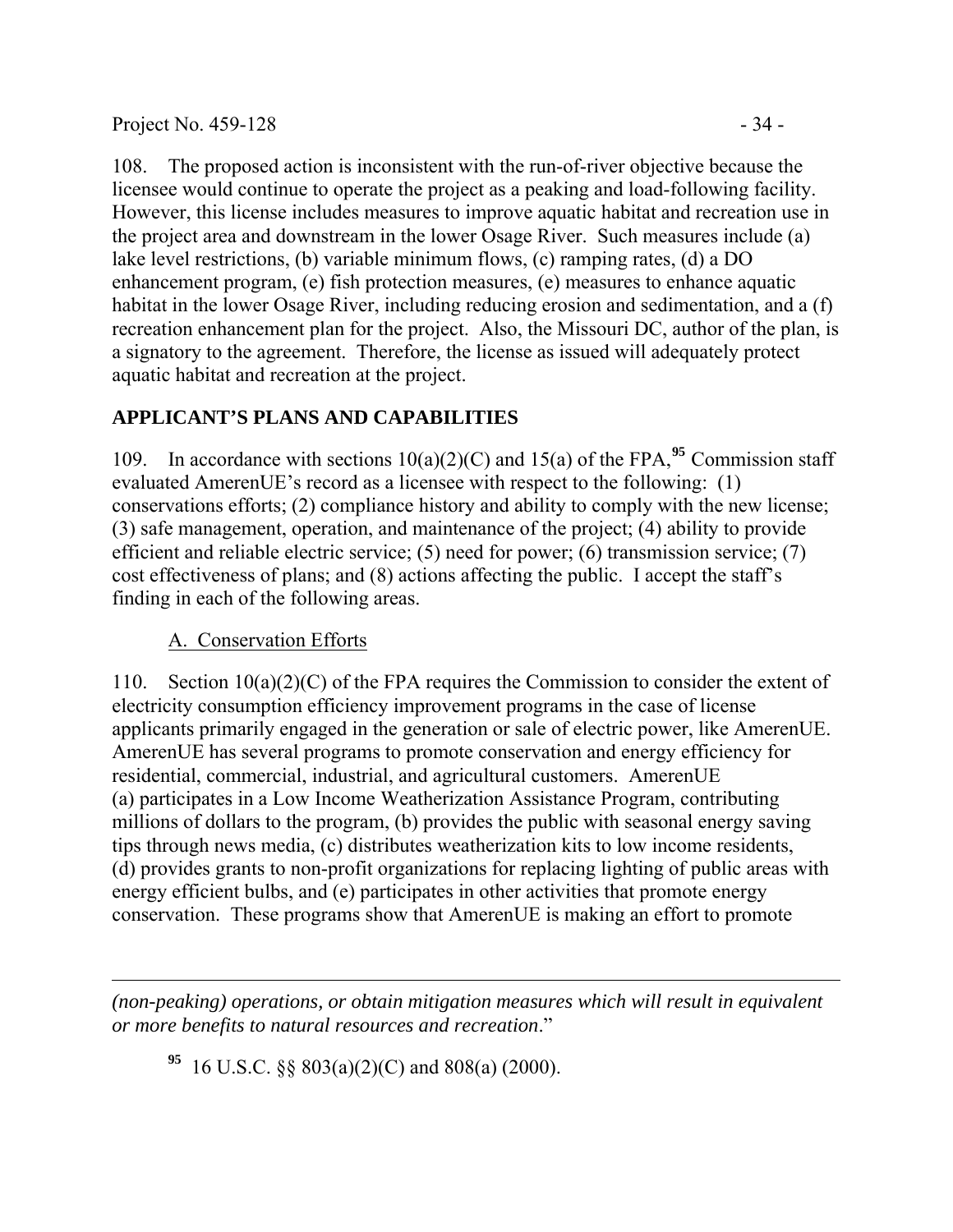conservation of electricity and has made a satisfactory good faith effort to comply with section  $10(a)(2)(C)$  of the FPA.

## B. Compliance History and Ability to Comply with the New License

111. Based on a review of AmerenUE's compliance with the terms and conditions of the existing license, staff finds that AmerenUE's overall record of making timely filings and compliance with its license has been less than satisfactory. For example, the licensee took more than 9 years to finalize and file an agreement with the Corps.**[96](#page-34-0)** Also, the licensee was late by 2 years to file a Memorandum of Agreement with the Missouri SHPO to address any adverse effects on historic properties or facilities associated with the replacement of two of the project's main turbines. The licensee did not timely file Emergency Action Plan updates and Part 12 reports.<sup>[97](#page-34-1)</sup> Finally, there were several other violations of the license, such as (a) permitting construction and improvements of boat docks and use of easements within the project boundary without Commission approval, (b) lack of consultation and cooperation with relevant agencies regarding a fish kill in 2002, and (c) improper lake level management and shoreline management that has resulted in numerous, continuing complaints. The instances of non-compliance occurred between January 1990 and July 2006.

112. The compliance record described above does not warrant the denial of AmerenUE's application for a new license. Due to AmerenUE's history of noncompliance, though, special consideration must be given to license requirements to ensure that AmerenUE complies with the terms and conditions of the new license. Therefore, I am including Article 501 as part of this license. Article 501 requires AmerenUE to develop and file, for Commission approval, a Hydropower Compliance Management Program and Plan that will ensure conformity with the terms and conditions of the new license.

## C. Safe Management, Operation, and Maintenance of the Project

113. Staff has reviewed AmerenUE's management, operation, and maintenance of the Osage Project pursuant to the requirements of 18 C.F.R. Part 12 and the Commission's

<span id="page-34-0"></span>**<sup>96</sup>** Article 40 of the existing license required the licensee to file its MOA with the Corps within 2 years of license issuance.

<span id="page-34-1"></span>**<sup>97</sup>** Emergency Action Plan updates were not timely filed in 1991 and 1993. The Part 12 report (Safety Incident Report) and Part 12D report (Independent Consultant Inspection) was not filed in a timely manner in 1991.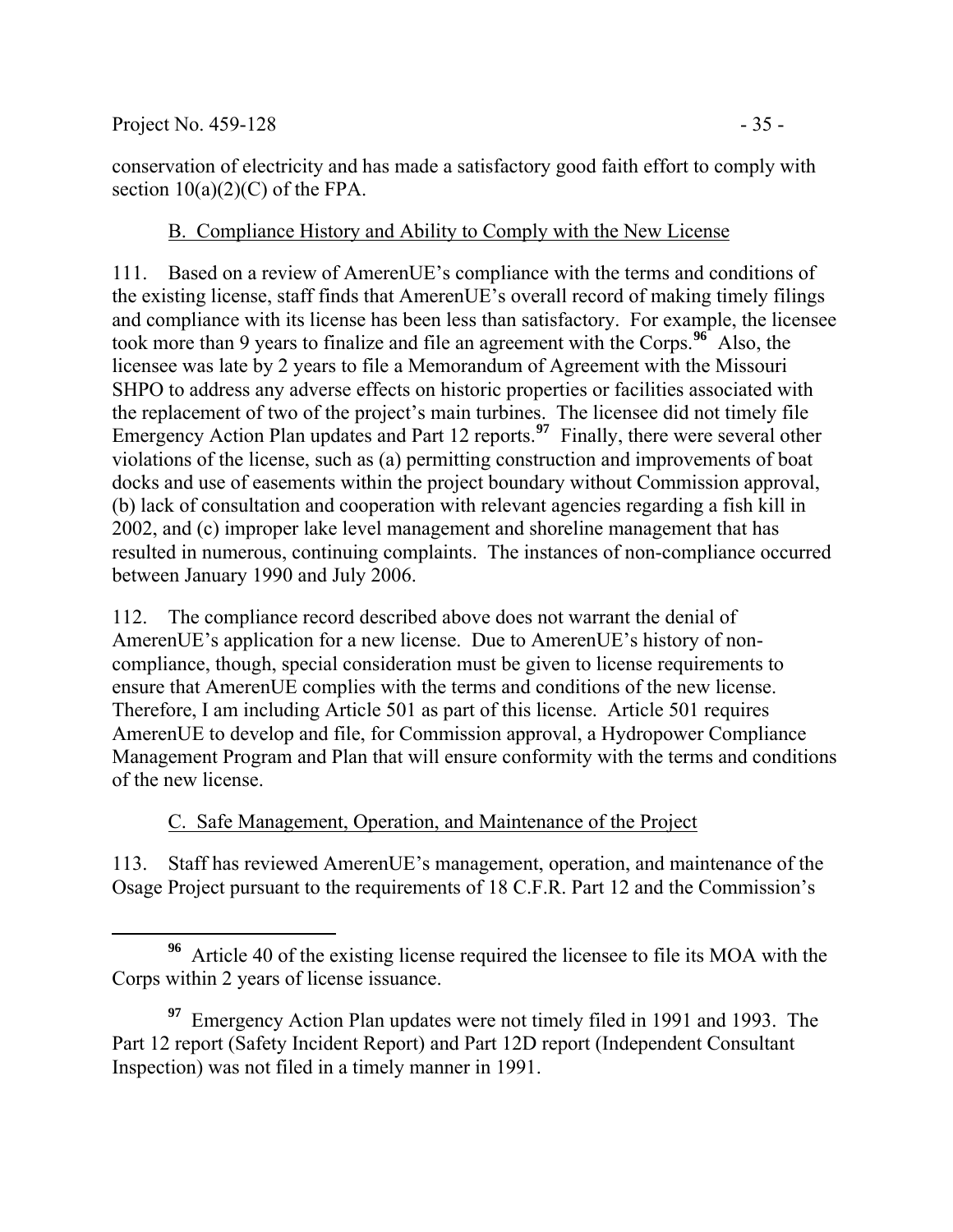Engineering Guidelines and periodic Independent Consultant's Safety Inspection Reports. Staff concludes that the dams and other project works are safe, and that there is no reason to believe that AmerenUE can not continue to safely manage, operate, and maintain these facilities under a new license.

114. AmerenUE proposes certain operational changes at the Osage Project that could have an effect on PMF (Probable Maximum Flood) peak water levels. To address any such effect, I am including Articles 303 and 304 in this license. Article 303 requires the licensee to file a report describing the effects of the new reservoir guide curve on the project's spillway adequacy. Article 304 requires the licensee to file an Operating Manual describing how the project will be operated to achieve the desired target elevations.

# D. Ability to Provide Efficient and Reliable Electric Service

115. Commission staff reviewed AmerenUE's plans and its ability to operate and maintain the project in a manner most likely to provide efficient and reliable electric service. Staff's review indicates that AmerenUE has been operating the project in an efficient manner within the constraints of the existing license. AmerenUE regularly inspects the project turbine generator units to ensure they continue to perform in an optimal manner and schedules maintenance to minimize effects on energy production. Since the project has been in operation, AmerenUE has undertaken initiatives to ensure that the project is able to operate reliably into the future (*e.g.*, evaluating capacity expansions). AmerenUE also coordinates day-to-day operation of the Osage Project with the Corps and its operation of six upstream flood control dams. Staff concludes that AmerenUE is capable of operating the project to provide efficient and reliable electric service in the future.

## E. Need for Power

116. AmerenUE is an operating company and subsidiary of Ameren Corporation, one of the nation's largest investor-owned electric and gas utilities.**[98](#page-35-0)** AmerenUE owns generation assets, totaling about 10,000 MW,**[99](#page-35-1)** in Missouri, Illinois, and Iowa, and

<span id="page-35-0"></span>**<sup>98</sup>** Ameren Corporation is the largest electric utility in Missouri and second largest in Illinois. Ameren companies provide energy services to about 2.4 million electric customers and 1 million natural gas customers. Data obtained from [http://www.ameren.com/AboutUs/ADC\\_AU\\_AmerenCorp.asp](http://www.ameren.com/AboutUs/ADC_AU_AmerenCorp.asp) and <http://www.ameren.com/AmerenEnergy>; accessed January 20, 2007.

<span id="page-35-1"></span><sup>&</sup>lt;sup>99</sup> Obtained from [http://ameren.com/AmerenEnergy;](http://ameren.com/AmerenEnergy) accessed January 20, 2007.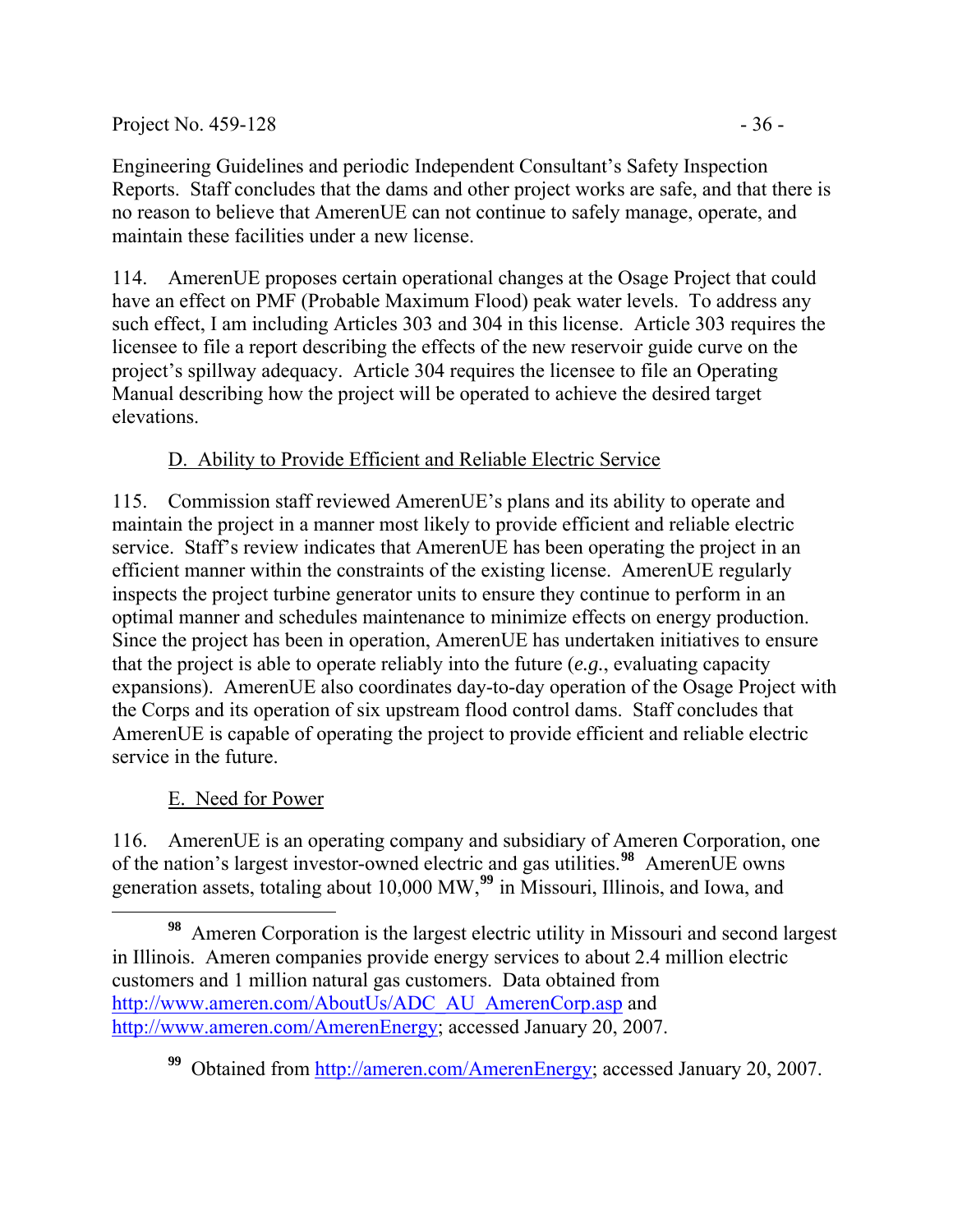Project No. 459-128  $-37 -$ 

provides service to customers in eastern Missouri (1.2 million electric customers and 110,000 gas customers).**[100](#page-36-0)** About 70 percent of the company's capacity is thermal electric (7,000 MW coal, oil, and natural gas).**[101](#page-36-1)** The remainder of AmerenUE's generating capability is composed of 26 percent nuclear (2,600 MW) and 4 percent hydro (400 MW). AmerenUE's hydro assets are located in Missouri and Iowa.

117. The 176.2-MW Osage Project, which represents about 44 percent of AmerenUE's hydro capacity, generates approximately 636,397 MWh of electricity annually. In addition, the project provides emergency, peaking power and load-following capabilities, as well as supports the MAIN**[102](#page-36-2)** throughout the year. For example, the project supports the MAIN during capacity shortages, supplementing power to Illinois and portions of Missouri, Wisconsin, Iowa, Minnesota, and Michigan.

118. The Osage Project is located in the MAIN region of the North American Electric Reliability Council (NERC) and operates within the Eastern Interconnection. The Energy Information administration (EIA) forecasts electrical supply and demand in the MAIN region for a 22-year period. EIA's most recent report, for the period 2003 through 2025, projects an average growth in electrical peak load (demand) of 1.5 percent annually. Each year, the NERC provides a 10-year reliability assessment of bulk electric systems in North America. In its latest report, NERC projects that generation resources within the MAIN will be adequate over the next 10-year period, based on a 1.5-percent annual growth rate.

119. Power from the Osage Project, as well as the project's ancillary benefits, can continue to meet AmerenUE's customers' growing needs, as well as meet part of the regional need for power. The project displaces fossil-fueled electric power generation that the regional utilities currently use and, thereby, reduces the emission of noxious byproducts caused during the combustion of fossil fuels.

**<sup>102</sup>** Mid-American Interconnected Network.

<span id="page-36-0"></span> $\overline{a}$ <sup>100</sup> Obtained from [http://ameren.com/AboutUs/ADC\\_AU\\_AmerenUE\\_home.asp](http://ameren.com/AboutUs/ADC_AU_AmerenUE_home.asp); accessed January 20, 2007.

<span id="page-36-2"></span><span id="page-36-1"></span><sup>&</sup>lt;sup>101</sup> Obtained from [http://ameren.com/aboutus/adc\\_au\\_AmerenUE\\_Plants.asp;](http://ameren.com/aboutus/adc_au_AmerenUE_Plants.asp) accessed January 20, 2007.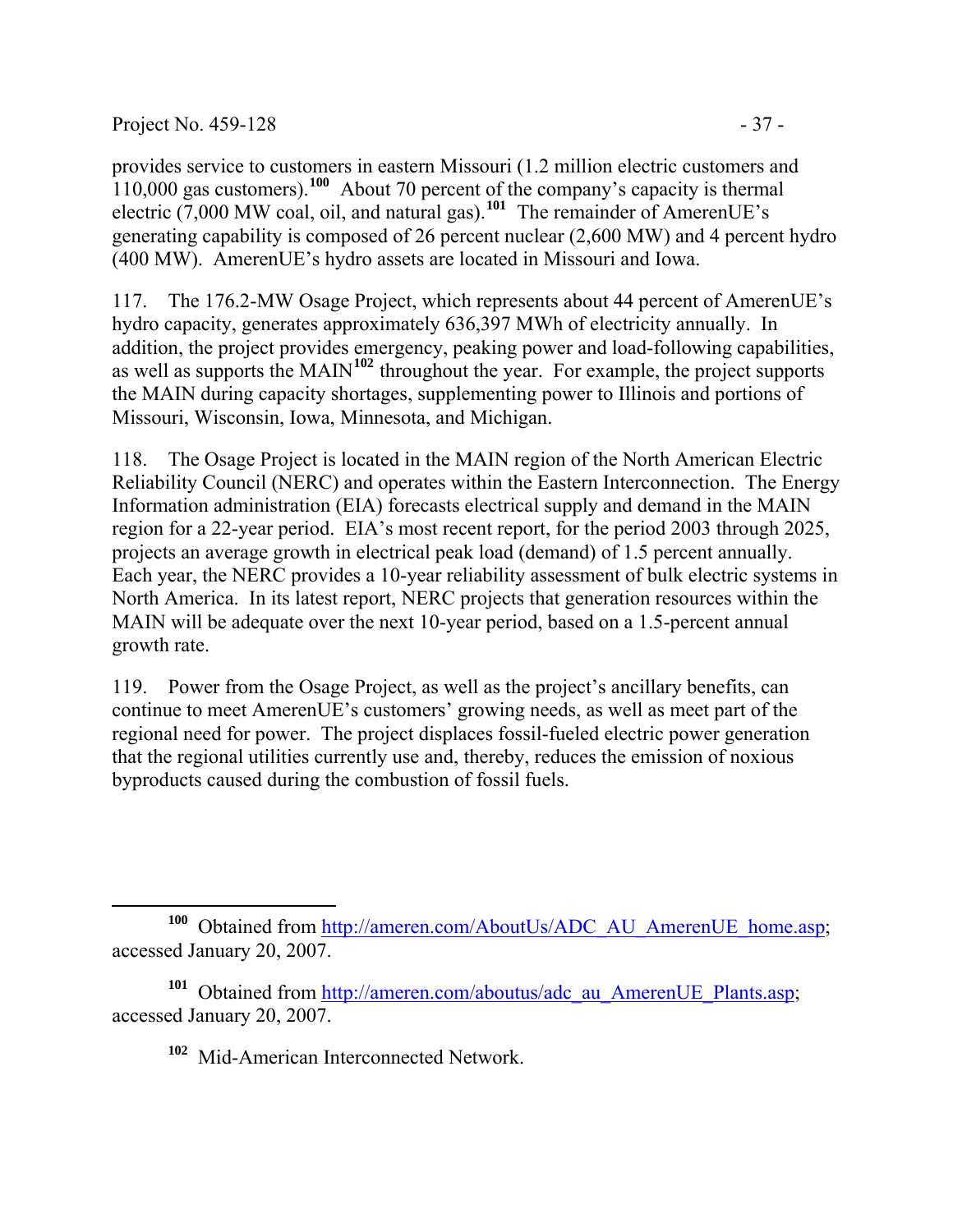## F. Transmission Services

120. FPA section 15(a)(1)(3)(A) requires that the Commission consider existing and planned transmission services of the applicant. There are no primary transmission lines included in the Osage Project. Power from the project is fed into AmerenUE's interconnected transmission system at the project switchyard. None of the proposed upgrades will have an effect on AmerenUE's transmission system.

## G. Cost Effectiveness of Plans

121. AmerenUE proposes to make a number of facility and operational modifications to improve the project's generating capability, as well as enhance environmental resources affected by the project. Based on AmerenUE's record as an existing licensee, staff concludes that these plans are likely to be carried out in a cost-effective manner.

## H. Actions Affecting the Public

122. In using the ALP to relicense the Osage Project, AmerenUE provided opportunity for public involvement in the development of the application for a new license for the project. During the previous license period, AmerenUE provided facilities to enhance the public use of project lands and facilities, and operated the project with consideration to protecting public use of Lake of the Ozarks, as well as downstream uses of the lower Osage River. AmerenUE uses the project to help meet its power needs and pays taxes that contribute to the cost of public services provided by local governments.

## **PROJECT ECONOMICS**

123. In determining whether to issue a new license for an existing hydroelectric project, the Commission considers a number of public interest factors, including the economic benefits of project power. Under the Commission's approach to evaluating the economics of hydropower projects, as articulated in *Mead Corp.*, **[103](#page-37-0)** the Commission uses current costs to compare the costs of the project and likely alternative power with no forecasts concerning potential future inflation, escalation, or deflation beyond the license issuance date. The basic purpose of the Commission's economic analysis is to provide a general estimate of the potential power benefits and the costs of a project, and of reasonable alternatives to project power. The estimate helps to support an informed decision concerning what is in the public interest with respect to a proposed license.

<span id="page-37-0"></span>**<sup>103</sup>** 72 FERC ¶ 61,027 (1995).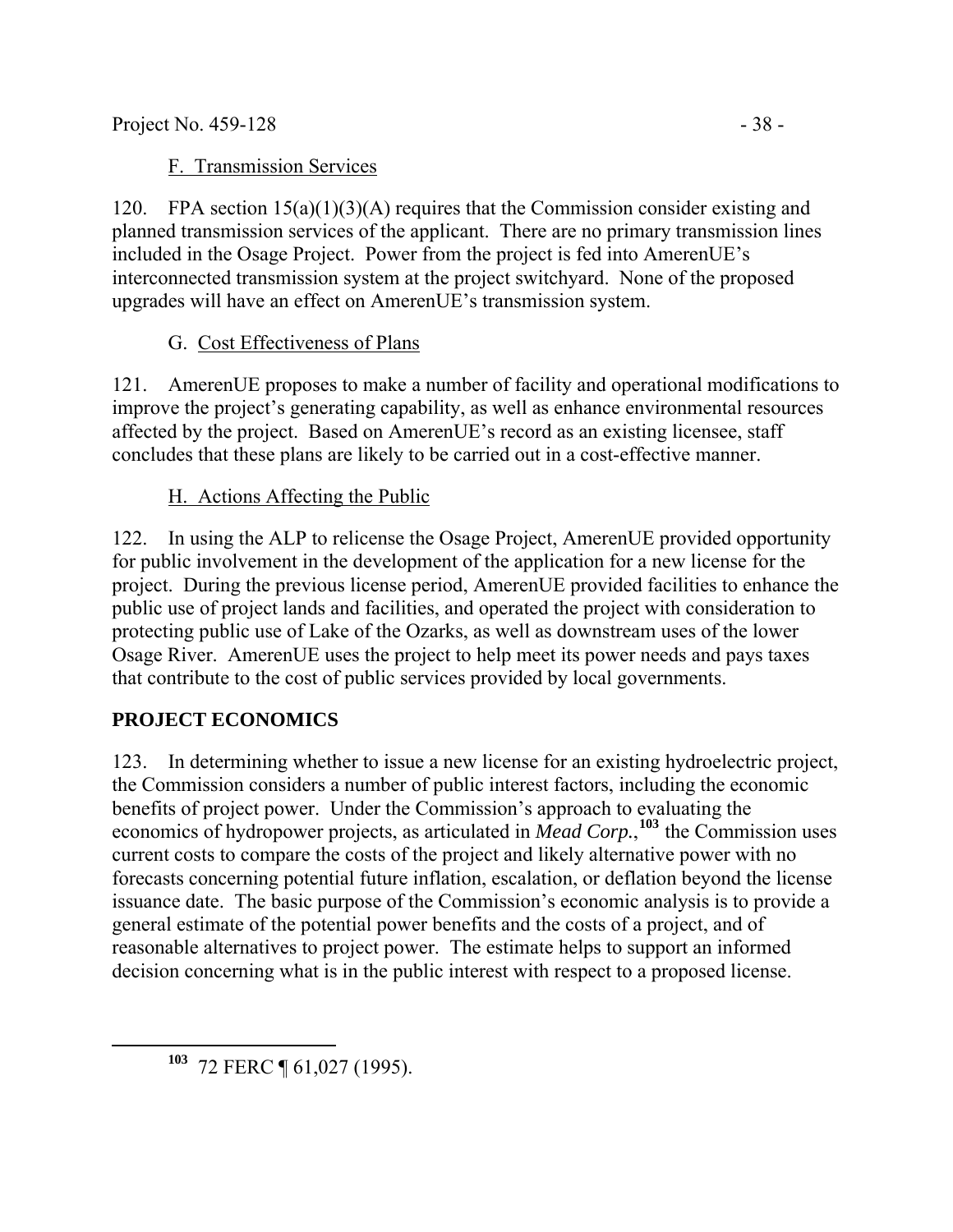### Project No.  $459-128$  - 39 -

124. In applying this analysis to the Osage Project, we have considered two options: AmerenUE's proposal and the project as licensed herein.**[104](#page-38-0)** As proposed by AmerenUE, the levelized annual cost of operating the Osage Project is \$28,984,073, or \$42.75/MWh. The proposed project would generate an estimated average of 677,990 MWh of energy annually.**[105](#page-38-1)** Multiplying the estimated average generation by the alternative power cost of \$43.30/MWh,**[106](#page-38-2)** gives a total value of the project's power of \$29,356,967 in 2005 dollars. To determine whether the proposed project is currently economically beneficial, staff subtracts the project's cost from the value of the project's power. Therefore, in the first year of operation, the project power would cost \$372,895, or \$0.55/MWh, less than the likely alternative cost of power.

125. As licensed herein, with the mandatory conditions and staff measures, the levelized annual cost of operating the project would be about \$29,004,412, or \$42.78/MWh. Based on an estimated average of 677,990 MWh as licensed, the project would produce power valued at \$29,356,967 when multiplied by the \$43.30/MWh value of the project's power. Therefore in the first year of operation, project power would cost \$352,555, or \$0.52/MWh, less than the likely cost of alternative power.

126. In considering public interest factors, the Commission takes into account that hydroelectric projects offer unique operational benefits to the electric utility system

<span id="page-38-1"></span><sup>105</sup> The proposed turbine upgrades would result in an increase in annual generation of about 41,600 MWh.

<span id="page-38-2"></span>**<sup>106</sup>** The annual power value was calculated using the Commission's Economic Model for Utility Projects, which determines a levelized annual power value of project power over a period of 30 years based on average annual generation and the project capacity value. Using a capacity value of \$13.82/kW-yr (as reported by AmerenUE, *see* Updated Developmental Analysis filed on August 26, 2005) and an annual generation of 677,990 MWh, staff estimated the annual power value to be \$29,358,430. The annual power value was divided by the annual generation of 677,990 to get \$43.30/MWH.

<span id="page-38-0"></span>**<sup>104</sup>** The project economics, as presented herein, accounts for AmerenUE's actual bid award price of \$12 million for the upgrade of the two main turbines, as well as the original estimate of \$5.2 million, with a one-time cost of \$300,000, for the upgrades to the two auxiliary units. The economic analysis also reflects the costs provided by AmerenUE for DO enhancement measures, without escalation. While staff did include the lower range estimate filed by AmerenUE for its Phase 2 DO assessment costs, staff did not include the upper range figure because it lacked the information from the Phase 2 report, which has not yet been filed with the Commission.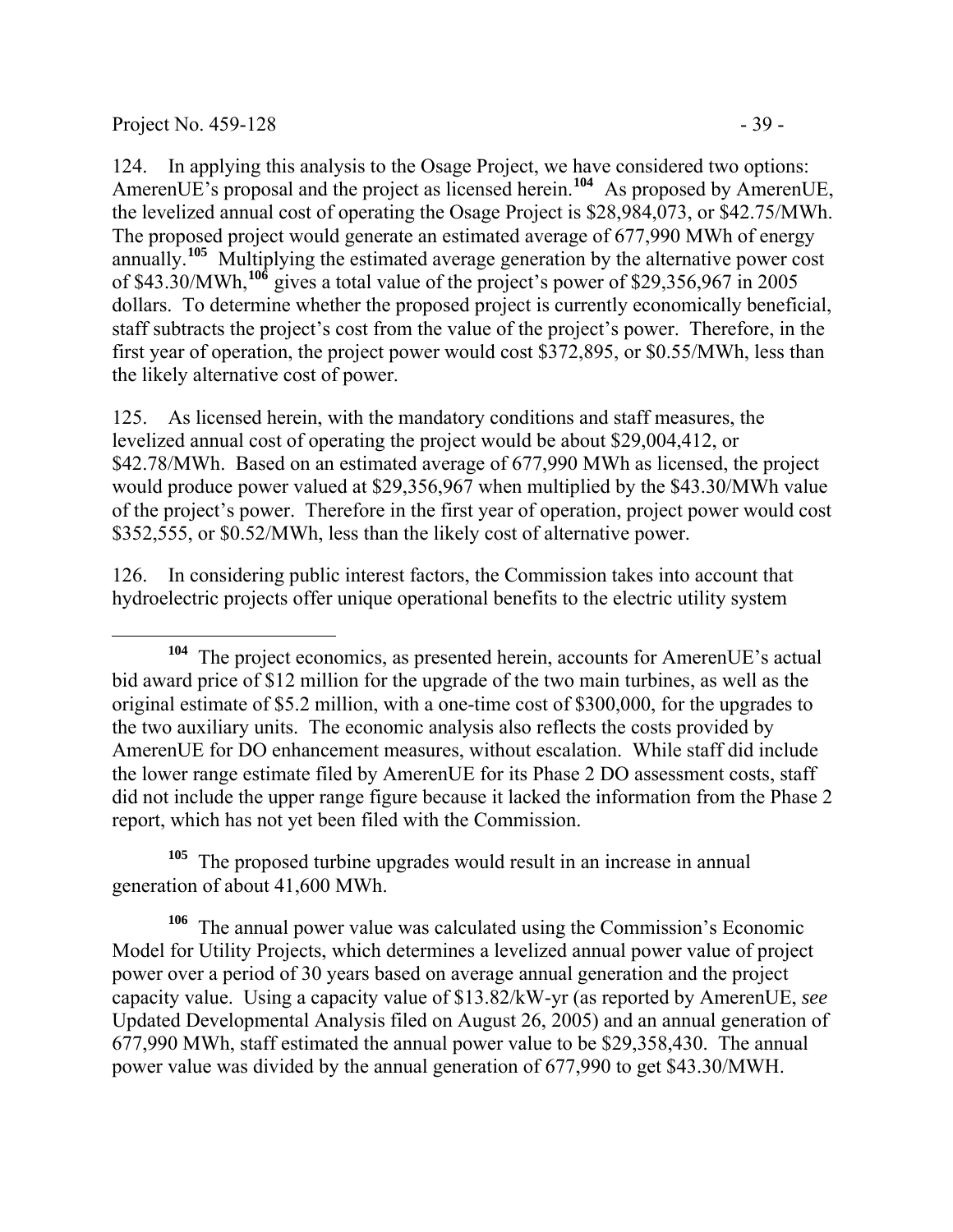<span id="page-39-0"></span> $\overline{a}$ 

(ancillary service benefits). These benefits include their capability to provide an almost instantaneous load-following response to dampen voltage and frequency instability on the transmission system, system-power-factor-correction through condensing operations, and a source of power available to help in quickly putting the Osage Station and other fossilfuel based generating stations back on line following a major utility system or regional blackout.

# **COMPREHENSIVE DEVELOPMENT**

127. Sections 4(e) and 10(a)(1) of the FPA**[107](#page-39-0)** require the Commission to give equal consideration to the power development purposes and to the purposes of energy conservation, the protection, mitigation of damage to, and enhancement of fish and wildlife, the protection of recreational opportunities, and the preservation of other aspects of environmental quality. Any license issued shall be such as in the Commission's judgment will be best adapted to a comprehensive plan for improving or developing a waterway or waterways for all beneficial public uses. The decision to license this project, and the terms and conditions included herein, reflect such consideration.

128. The final EA for the Osage Project contains background information, analysis of effects, and support for related license articles. I conclude based on the record of this proceeding, including the EA and the comments thereon, that licensing the Osage Project as described in this order would not constitute a major federal action significantly affecting the quality of the human environment. The project will be safe if operated and maintained in accordance with the requirements of this license.

129. Based on staff's independent review and evaluation of the project, recommendations from the resource agencies and other stakeholders, and the no-action alternative, as documented in the final EA and supplemented herein, I am selecting the proposed project, with the staff-recommended measures, as best adapted to a comprehensive plan for improving or developing the Osage River. I have selected this alternative because: (1) issuance of a new license will serve to maintain a beneficial, dependable, and inexpensive source of electric energy; (2) the required measures will help reduce erosion, as well as protect and enhance water quality, fishery resources, wetlands and associated wildlife, recreation, aesthetics, and historic properties; and (3) the 677,990 MWh of electricity generated annually from this renewable resource will continue to replace the use of fossil-fueled, steam-electric generating plants, thereby conserving nonrenewable energy resources, reducing atmospheric pollution.

**<sup>107</sup>** 16 U.S.C. §§ 797(e) and 803(a)(1) (2000), respectively.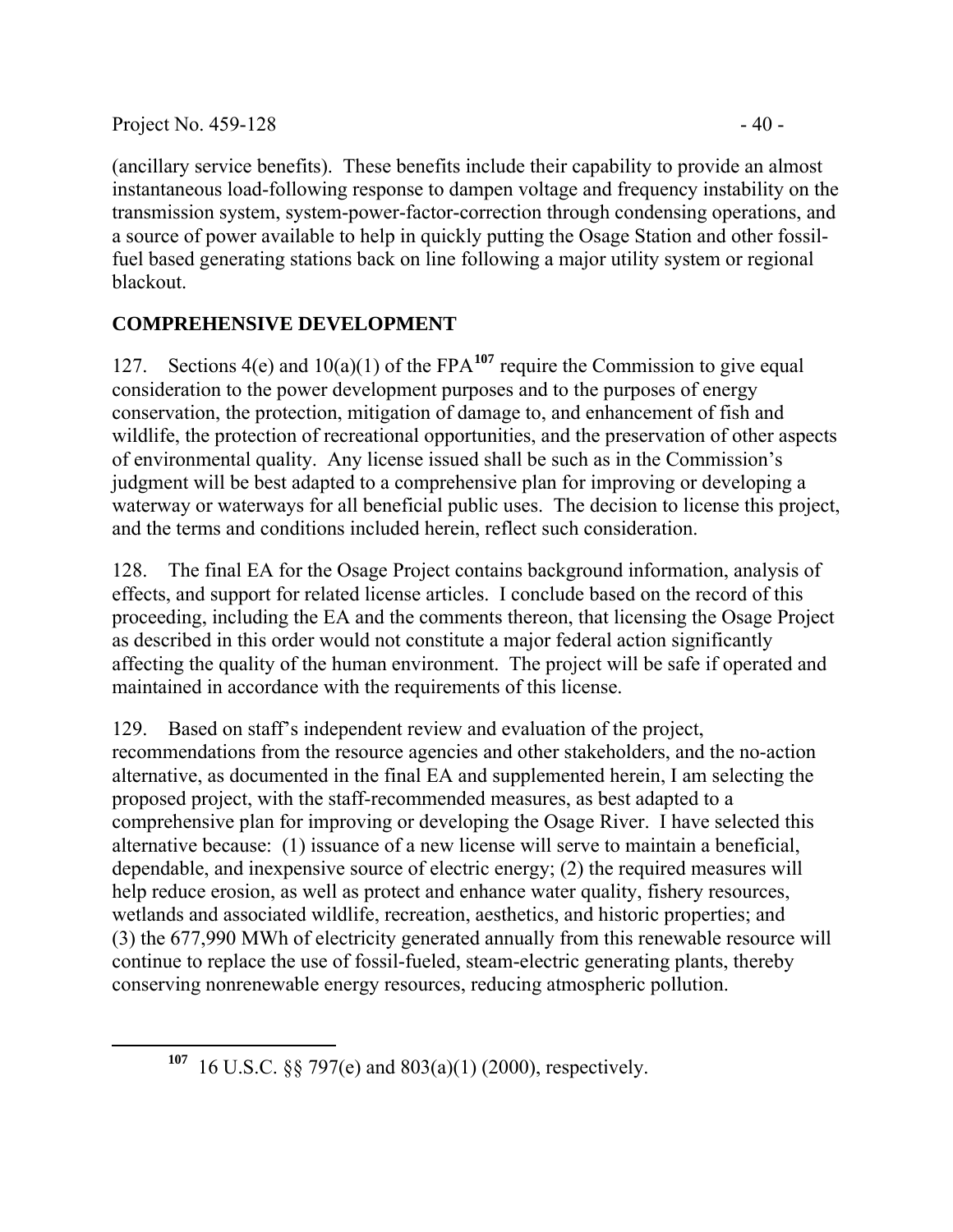## **LICENSE TERM**

130. Section 15(e) of the FPA**[108](#page-40-0)** provides that any new license issued shall be for a term that the Commission determines to be in the public interest, but not less than 30 years or more than 50 years. The Commission's general policy is to establish 30-year terms for projects with little or no redevelopment, new construction, new capacity, or environmental mitigation or enhancement; 40-year terms for projects with a moderate amount of such activities; and 50-year terms for projects with extensive measures.

131. The amount of proposed new investment associated with the relicensing of the Osage Project is moderate. This license authorizes AmerenUE to upgrade four turbines. In addition, AmerenUE will be required to implement measures designed to protect and enhance environmental resources affected by the project, including: (a) a water quality enhancement program, including on-going monitoring; (b) variable minimum flows, ramping rates, and other aquatic habitat improvements for the lower Osage River; (c) fish protection measures and associated biological monitoring; (d) a fish propagation program; (e) recreation enhancements, including periodic monitoring; and (f) a SMP and an HPMP. Therefore, a 40-year license term is appropriate.

## *The Director orders*:

(A) This license is issued to Union Electric Company, dba AmerenUE (licensee), for a period of 40 years, effective the first day of the month in which this order is issued, to operate and maintain the Osage Hydroelectric Project. This license is subject to the terms and conditions of the FPA, which is incorporated by reference as part of this license, and subject to the regulations the Commission issues under the provisions of the FPA.

(B) The project would consist of:

(1) All lands, to the extent of the licensee's interests in these lands, described in the project description and the project boundary discussion of this order.

(2) Project works consisting of: (A) the 2,543-foot-long, 148-foot maximum height concrete gravity-type Bagnell Dam composed of a (i) 331-foot-long non-overflow section (east retaining section), (ii) a 511-foot-long integral powerhouse, (iii) 520-footlong gated spillway section with 12 radial gates, each 34 feet wide by 22 feet high, and (iv) a 1,181-foot-long non-overflow section (west retaining section); (B) a 511-foot-long

<span id="page-40-0"></span>**<sup>108</sup>** 16 U.S.C. § 808(c) (2000).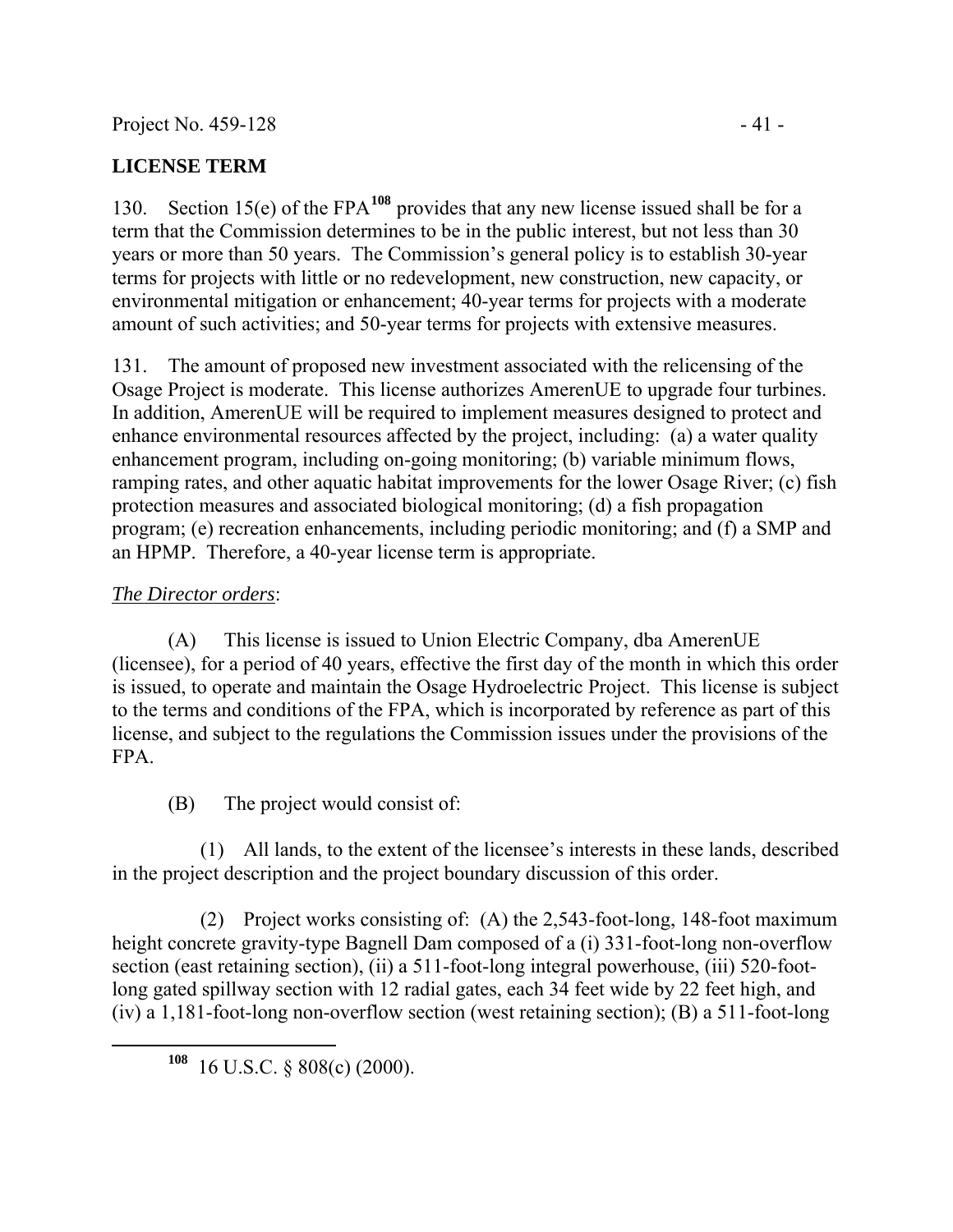by 150-foot-wide by 148-foot-high concrete, brick, and steel frame powerhouse containing (i) four main 172-inch-diameter vertical Francis turbine-generators rated at 21.5 MW each, with a hydraulic capacity of 4,210 cfs each, (ii) two upgraded main 168 inch-diameter vertical Francis turbine-generators rated at 21.5 MW each, with a hydraulic capacity of 5,000 cfs each, (iii) two upgraded main 165-inch-diameter vertical Francis turbine-generators rated at 21.5 MW each, with a hydraulic capacity of 4,556 cfs each, and (iv) two upgraded auxiliary turbine-generators rated at 2.1 MW each, with a hydraulic capacity of 450 cfs each; (C) Lake of the Ozarks, a 54,000-acre reservoir at a normal full pool elevation of 660.0 feet Union Electric Datum, with a gross storage of 2,000,000 acre-feet; (D) transmission facilities consisting of (i) the 2.4 kilovolt (kV) and 13.8 kV generator leads, (ii) four three-phase 13.8/138-kV, 60-MVA main transformer banks, and (iii) transmission equipment associated with the auxilliary units; and (E) appurtenant facilities.

The Project works generally described above are more specifically shown and described by those portions of exhibits A and F shown below:

Exhibit A: The following sections of exhibit A filed on February 24, 2004 and supplemented on February 12, 2007: Pages A-1 through A-9.

|    | Exhibit F- FERC Drawing No. 459- | Showing                                     |
|----|----------------------------------|---------------------------------------------|
|    | 1001                             | General Plan                                |
| 2  | 1002                             | Powerhouse and Dam - Plans & Sections       |
| 3  | 1003                             | Plan & Elevation – West Retaining Section   |
| 4  | 1004                             | Plan & Elevation – West Retaining Section   |
| 5  | 1005                             | Plan & Elevation – West Retaining Section   |
| 6  | 1006                             | Plan & Elevation - Spillway                 |
|    | 1007                             | General Plan & Elevation – Powerhouse       |
| 8  | 1008                             | Plan & Elevation – East Retaining Section   |
| 9  | 1009                             | Sections & Details – East Retaining Section |
| 10 | 1010                             | General Plan and Elevation – Post-Tensioned |
|    |                                  | Anchorage System                            |
| 11 | 1011                             | General Sections – Post-Tensioned Anchorage |
|    |                                  | System                                      |
|    |                                  |                                             |

Exhibit F: The following sections of exhibit F filed on February 24, 2004:

(3) All of the structures, fixtures, equipment or facilities used to operate or maintain the project and located within the project boundary, all portable property that may be employed in connection with the project and located within or outside the project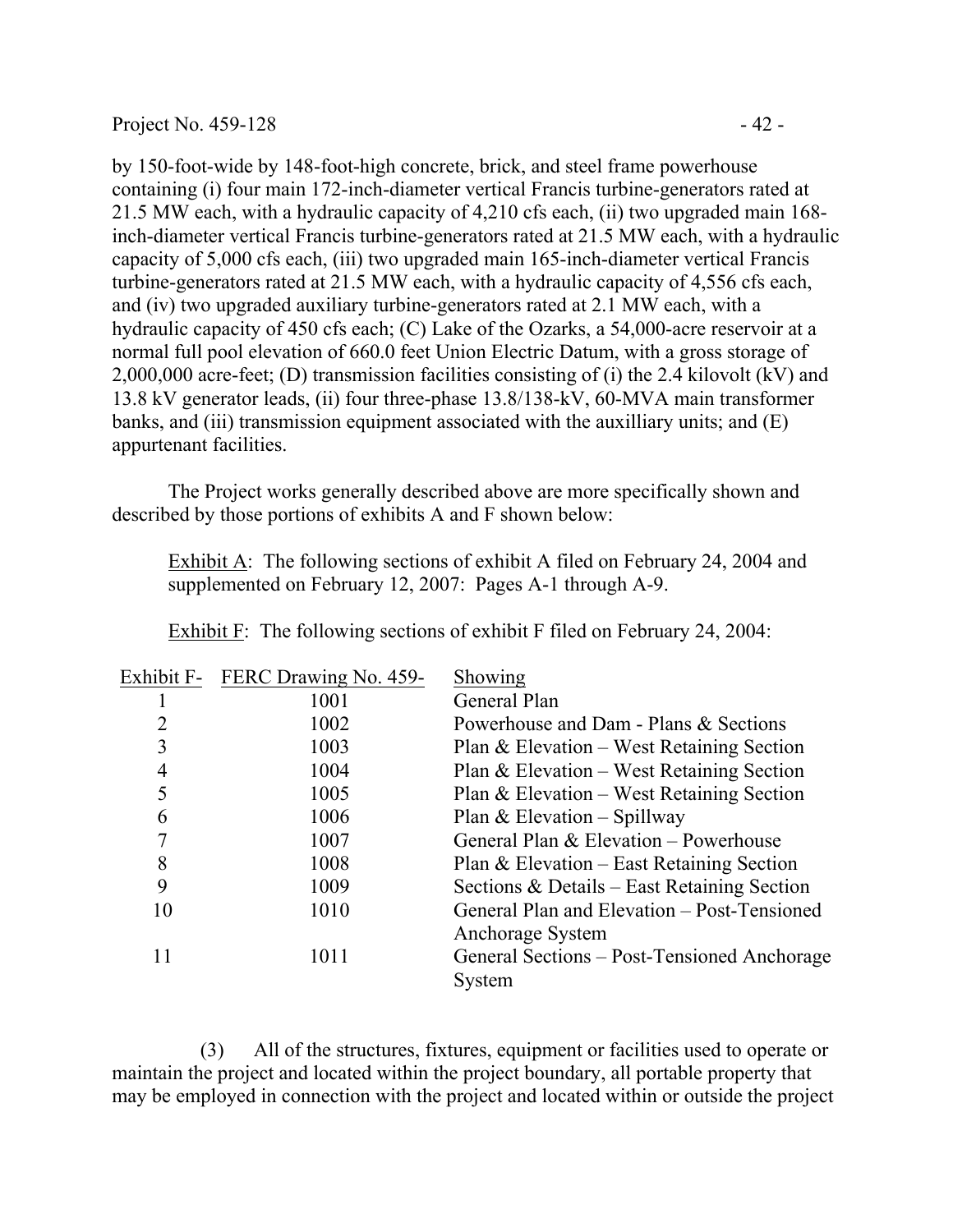boundary, and all riparian or other rights that are necessary or appropriate in the operation or maintenance of the project.

(C) The Exhibits A and F described above are approved and made part of the license. Since this order requires certain revisions to the project boundary, the Exhibit G drawings filed as part of the application are not approved. Article 203 requires the filing of revised exhibit G drawings.

(D) This license is subject to the conditions of the water quality certification issued by the Missouri Department of Natural Resources pursuant to section 401(a) of the Clean Water Act, 33 U.S.C. § 1341(a)(1), as those conditions are set forth in Appendix A to this order.

(E) This license is subject to the articles set forth in Form L-3 (October 1975), entitled "Terms and Conditions of License for Constructed Major Project Affecting Navigable Waters of the United States" (*see* 54 FPC 1817-24), as reproduced at the end of this order, and the following additional articles:

Article 201. *Administrative Annual Charges*. The licensee shall pay the United States annual charges, effective the first day of the month in which this license is issued, and as determined in accordance with the provisions of the Commission's regulations in effect from time to time, for the purposes of:

- (1) reimbursing the United States for the cost of administration of Part I of the Federal Power Act. The authorized installed capacity for that purpose is 176.2 megawatts. If the proposed turbine upgrades, as authorized in accordance with Article 301, should result in a change to the authorized installed capacity, such change should be reflected in the revised exhibits A and F filed pursuant to Article 302. Whether or not the turbine upgrades result in a change to the authorized installed capacity, the licensee must file a letter with the Secretary of the Commission with a copy to the Office of the Executive Director, Division of Procurement, so stating. If a change in authorized capacity does result from upgrading the turbines, the licensee must state the date construction commenced for the new capacity.
- (2) recompensing the United States for the use, occupancy, and enjoyment of 1.6 acres of its lands (other than for transmission line right-of-way).

Article 202. *Exhibit F Drawings*. Within 45 days of the date of issuance of this license, the licensee shall file the approved exhibit drawings in aperture card and electronic file formats.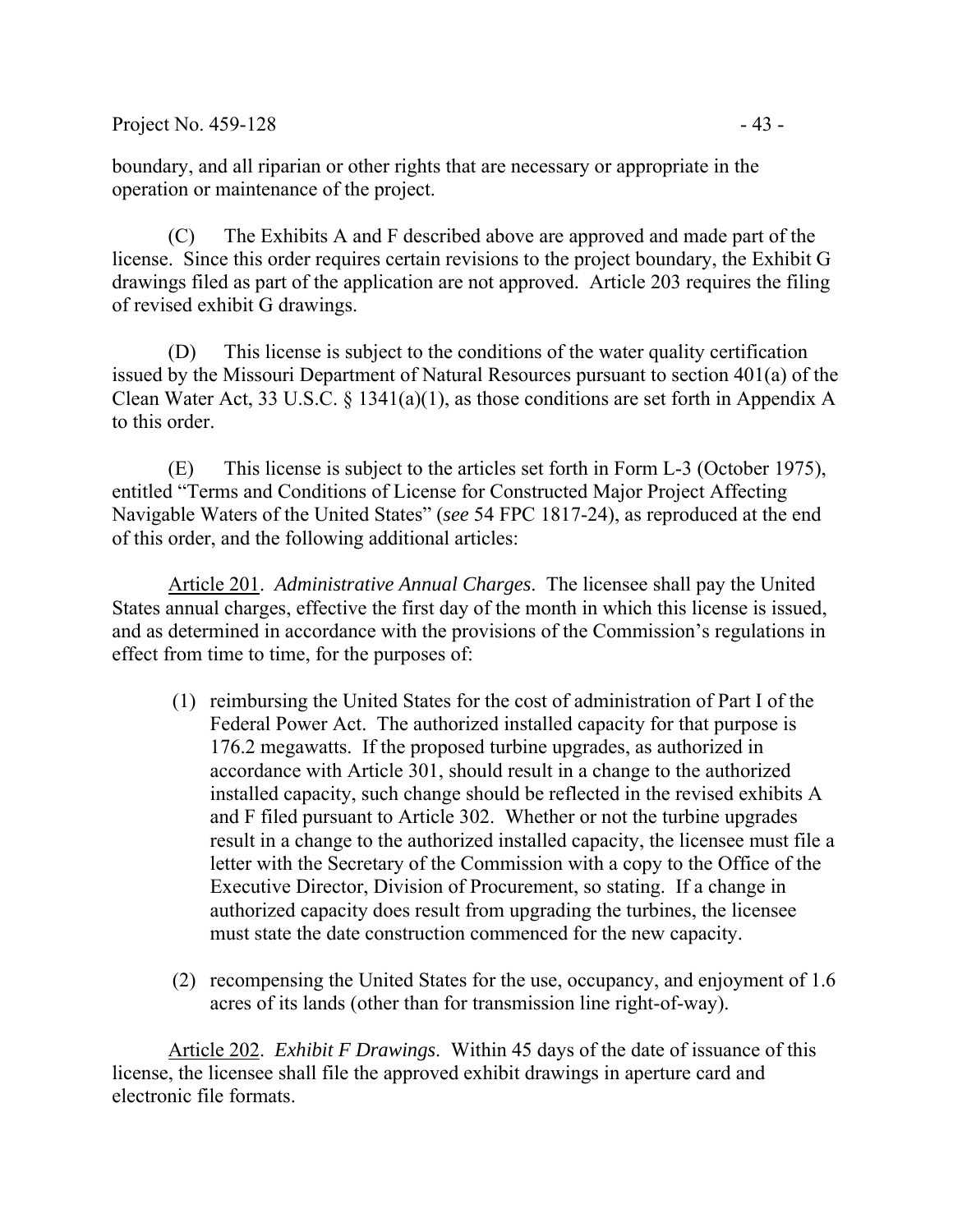a) Four sets of the approved exhibit drawings shall be reproduced on silver or gelatin 35mm microfilm. All microfilm shall be mounted on type D (3-1/4" X 7-3/8") aperture cards. Prior to microfilming, the FERC Project-Drawing Number (i.e., P-459- 1001 through P-459-####) shall be shown in the margin below the title block of the approved drawing. After mounting, the FERC Drawing Number shall be typed on the upper right corner of each aperture card. Additionally, the Project Number, FERC Exhibit (i.e., F-1, etc.), Drawing Title, and date of this license shall be typed on the upper left corner of each aperture card.

Two of the sets of aperture cards, along with form FERC-587, shall be filed with the Secretary of the Commission, ATTN: OEP/DHAC. The third set shall be filed with the Commission's Division of Dam Safety and Inspections Chicago Regional Office. The remaining set of aperture cards and a copy of Form FERC-587 shall be filed with the Bureau of Land Management office at the following address:

> State Director Bureau of Land Management Branch of Lands (ES-930) 7450 Boston Blvd. Springfield, VA 22153 ATTN: FERC Withdrawal Recordation

b) The licensee shall file two separate sets of exhibit drawings in electronic raster format with the Secretary of the Commission, ATTN: OEP/DHAC. A third set shall be filed with the Commission's Division of Dam Safety and Inspections Chicago Regional Office. Exhibit F drawings must be identified as (CEII) material under 18 CFR § 388.113(c). Each drawing must be a separate electronic file, and the file name shall include: FERC Project-Drawing Number, FERC Exhibit, Drawing Title, date of this license, and file extension in the following format [P-459-####, F-1, Description, MM-DD-YYYY.TIF]. Electronic drawings shall meet the following format specification:

IMAGERY – black  $&$  white raster file FILE TYPE – Tagged Image File Format, (TIFF) CCITT Group 4 RESOLUTION – 300 dpi desired, (200 dpi min) DRAWING SIZE FORMAT –  $24$ " X  $36$ " (min),  $28$ " X  $40$ " (max) FILE SIZE – less than 1 MB desired

Article 203. *Exhibit G Drawings*. Within 90 days of the issuance date of the license, the licensee shall file, for Commission approval, revised Exhibit G drawings, enclosing within the project boundary all principal project works necessary for operation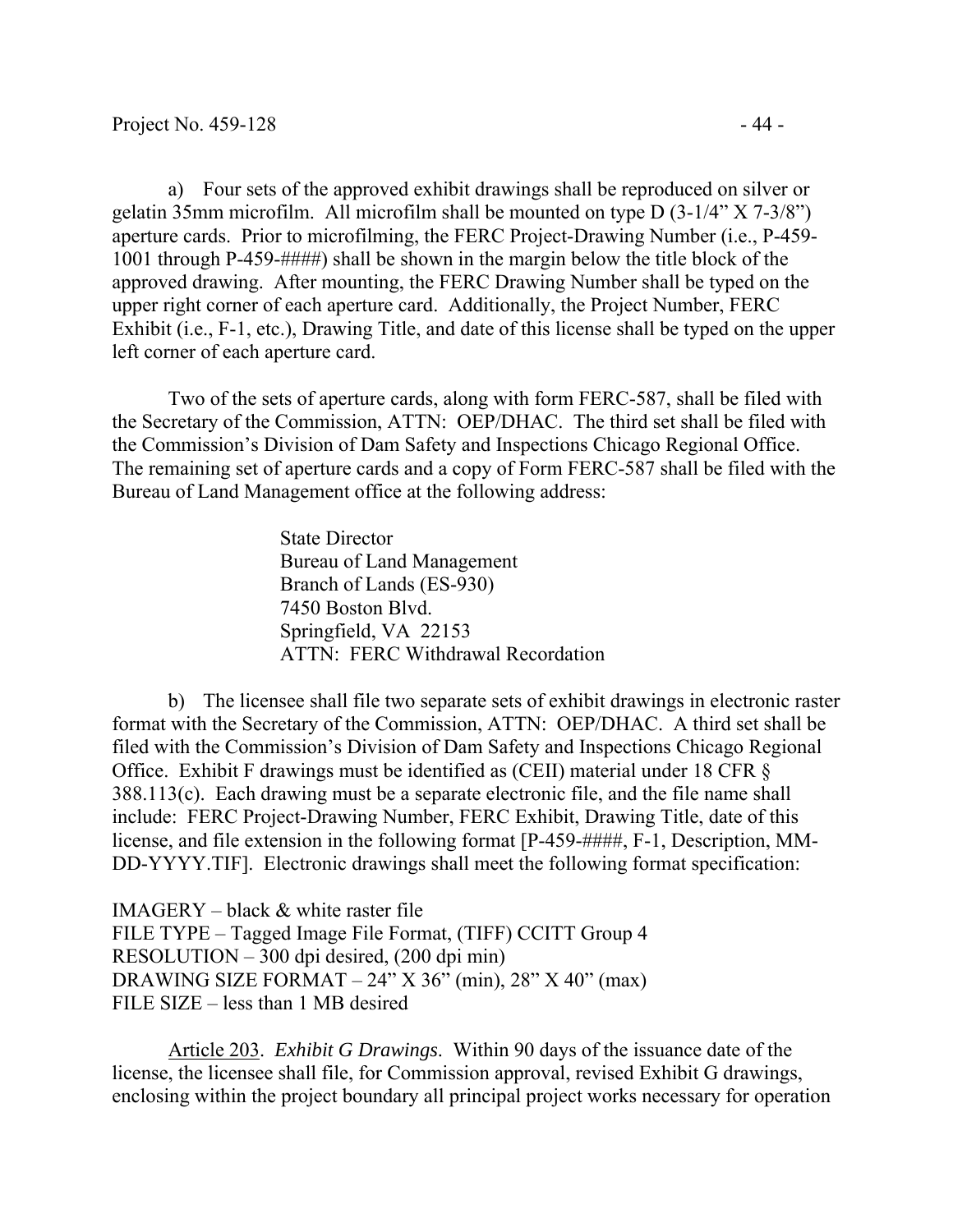#### Project No.  $459-128$  -  $45-$

and maintenance of the project. Such project works shall include all lands and project features within the existing project boundary, as well as Willmore Lodge and its affiliated scenic viewing area. The revised Exhibit G drawings shall also reflect the revisions to the project boundary approved by the Commission on August 14, 2006 (116 FERC ¶ 62,127 (2006)), including retaining in the project boundary Legion Road, that portion of Valley Road that connects Route 54 Business to Legion Road and the route of egress to the west end of Bagnell Dam and any other access roads required for project purposes. The Exhibit G drawings must comply with sections 4.39 and 4.41 of the Commission's regulations, 18 C.F.R. §§ 4.39 and 4.41 (2006).

Article 204. *Amortization Reserve*. Pursuant to section 10(d) of the Federal Power Act, a specific reasonable rate of return upon the net investment in the project shall be used for determining surplus earnings of the project for the establishment and maintenance of amortization reserves. The licensee shall set aside in a project amortization reserve account at the end of each fiscal year one half of the project surplus earnings, if any, in excess of the specified rate of return per annum on the net investment. To the extent that there is a deficiency of project earnings below the specified rate of return per annum for any fiscal year, the licensee shall deduct the amount of that deficiency from the amount of any surplus earnings subsequently accumulated, until absorbed. The licensee shall set aside one-half of the remaining surplus earnings, if any, cumulatively computed, in the project amortization reserve account. The licensee shall maintain the amounts established in the project amortization reserve account until further order of the Commission.

 The specified reasonable rate of return used in computing amortization reserves shall be calculated annually based on current capital ratios developed from an average of 13 monthly balances of amounts properly included in the licensee's long-term debt and proprietary capital accounts as listed in the Commission's Uniform System of Accounts. The cost rate for such rations shall be the weighted average cost of long-term debt and preferred stock for the year, and the cost of common equity shall be the interest rate on 10-year government bonds (reported as the Treasury Department's 10 year constant maturity series) computed on the monthly average for the year in question plus four percentage points (400 basis points).

Article 205. *Headwater Benefits*. If the licensee's project was directly benefited by the construction work of another licensee, a permittee, or the United States on a storage reservoir or other headwater improvement during the term of the original license (including extensions of that term by annual licenses), and if those headwater benefits were not previously assessed and reimbursed to the owner of the headwater improvement, the licensee shall reimburse the owner of the headwater improvement for those benefits, at such time as they are assessed, in the same manner as for benefits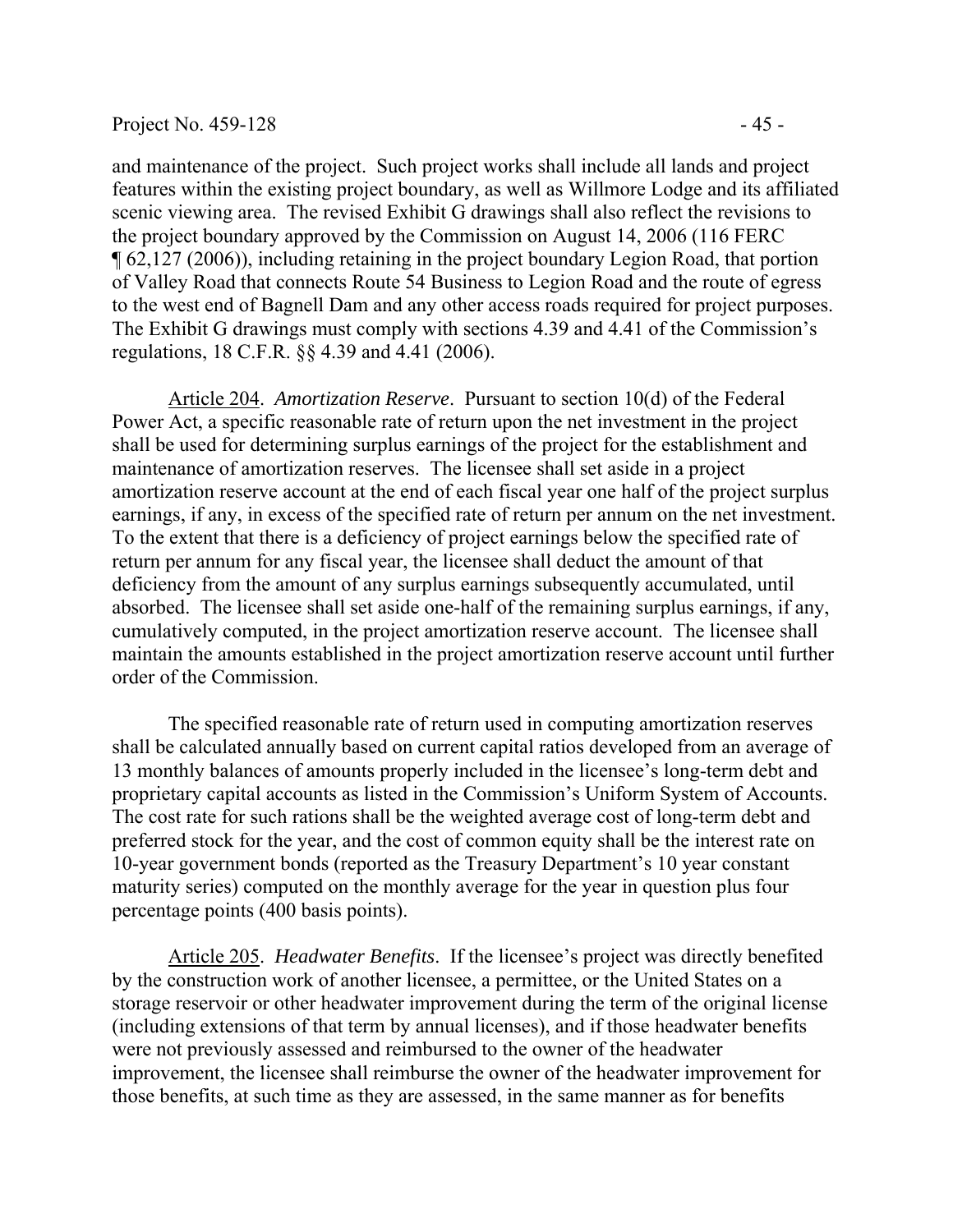Project No.  $459-128$  - 46 -

received during the term of this new license. The benefits will be assessed in accordance with part 11, Subpart B, of the Commission's regulations.

Article 301. *Commencement of Turbine Upgrades*. Within four months of the issuance date of the license, the licensee shall file for Commission approval a schedule for upgrading the two original main turbines and the two original auxilliary turbinegenerator units. The licensee must coordinate its proposed work with the Commission's Chicago Regional Office.

 Article 302. *Revised Exhibits and As-built Drawings*. Within 90 days of the completion of any construction of facilities, or any other action required by this license, that results in changes to Exhibits A, F, and G, as appropriate, to show and describe those project facilities and lands as built or modified. The exhibits shall have sufficient detail to adequately delineate the relative location of project features. The licensees shall submit six copies of the revised exhibits to the Commission, one copy to the Commission's Division of Dam Safety and Inspections Chicago Regional Engineer, and one to the Director, Division of Hydropower Administration and Compliance.

Article 303. *Reservoir Target Levels*. Within 60 days of the issuance date of this license, the licensee shall submit one copy to the Division of Dam Safety and Inspections – Chicago Regional Engineer and two copies to the Commission (one of these shall be a courtesy copy to the Director, Division of Dam Safety and Inspections), of a report describing the effects of the new reservoir guide curve on the project's spillway adequacy. The report should include a flood routing study that evaluates the ability of the developments to safely pass flows up to the Inflow Design Flood. If necessary, the report should include a plan and schedule for performing any remedial measures necessary to ensure the continued safe operation of the developments during high flows.

The licensee shall not implement the new reservoir guide curve for the Osage Project until the Division of Dam Safety and Inspections - Chicago Regional Engineer determines that these altered project operations have no adverse impact on dam safety and issues a letter indicating such.

Article 304. *Operating Manual*. At least 60 days prior to implementation of the new reservoir guide curve required by Article 407, the licensee shall submit for review and comment one copy to the Division of Dam Safety and Inspections – Chicago Regional Engineer and two copies to the Commission (one of these shall be a courtesy copy to the Director, Division of Dam Safety and Inspections) of an Operating Manual describing how the project will be operated to achieve the desired target elevations. *Pending the Commission's approval of the Operating Manual required herein, the*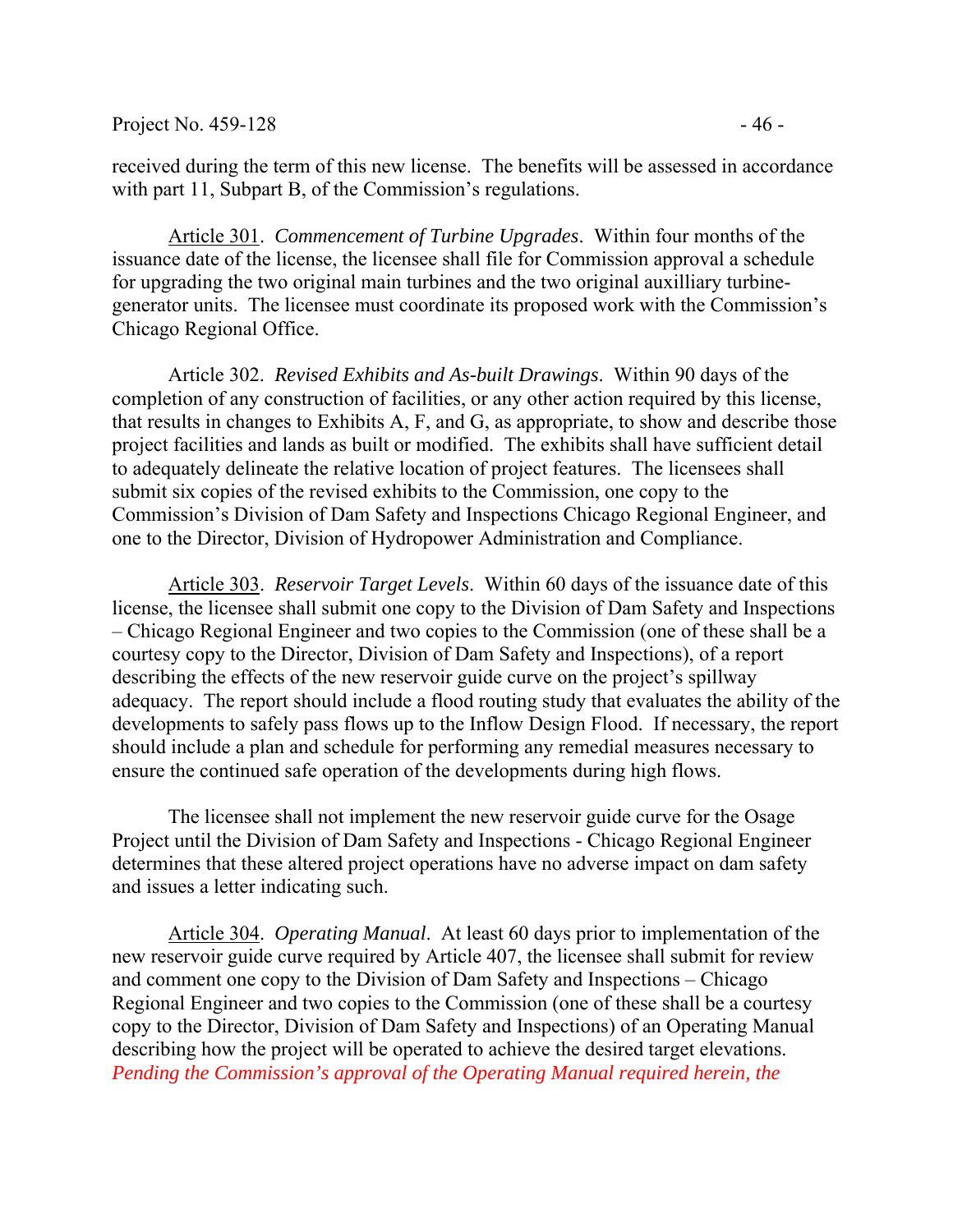### Project No.  $459-128$  -  $47-$

### *licensee shall continue to operate the project as it did under its previous license, including flood operations.*

Article 305. *Consultation and Coordination with the Corps*. The licensee shall continue to coordinate the operation of the Osage Project with the U.S. Army Corps of Engineer's (Corps) upstream Harry S. Truman Project in accordance with the existing Memorandum of Agreement (MOA) approved by the Commission on September 11, 1995. The licensee shall also enter into consultation with the Corps concerning ramping rates at the Truman Project. Within 180 days of the issuance date of this license, the licensee shall file, for Commission approval, a revised MOA describing any amendments to the MOA resulting from the aforementioned consultation. The revised MOA shall describe how the licensee will coordinate project operations with the Corps' operation of its Truman Project to minimize riverbank erosion along the lower Osage River, downstream from the Osage Project. Copies of the revised MOA shall be filed with the Director, Office of Energy Projects and the Chicago Regional Engineer.

Article 401. *Commission Approval, Reporting, and Filing of Amendments*.

(a) Requirement to File Plans for Commission Approval

Various conditions of this license required by Ordering Paragraph D and found in the Missouri Department of Natural Resources' (Missouri DNR) water quality certification (Appendix A of this license) require the licensee to prepare plans and reports for its approval and implement specific measures or modifications, at its direction, without prior Commission approval. Each such plan and report shall also be submitted to the Commission for approval. These plans are listed below.

| <b>WQC</b>       |                                 |                           |
|------------------|---------------------------------|---------------------------|
| <b>Condition</b> |                                 |                           |
| No.              | <b>Plan name</b>                | Due date                  |
| $\overline{2}$   | <b>Alternative Technology</b>   | Within 90 days of license |
|                  | Assessment and Dissolved        | issuance                  |
|                  | Oxygen Enhancement Plan         |                           |
| 4                | <b>Water Quality Monitoring</b> | Within 90 days of license |
|                  | Plan                            | <i>ssuance</i>            |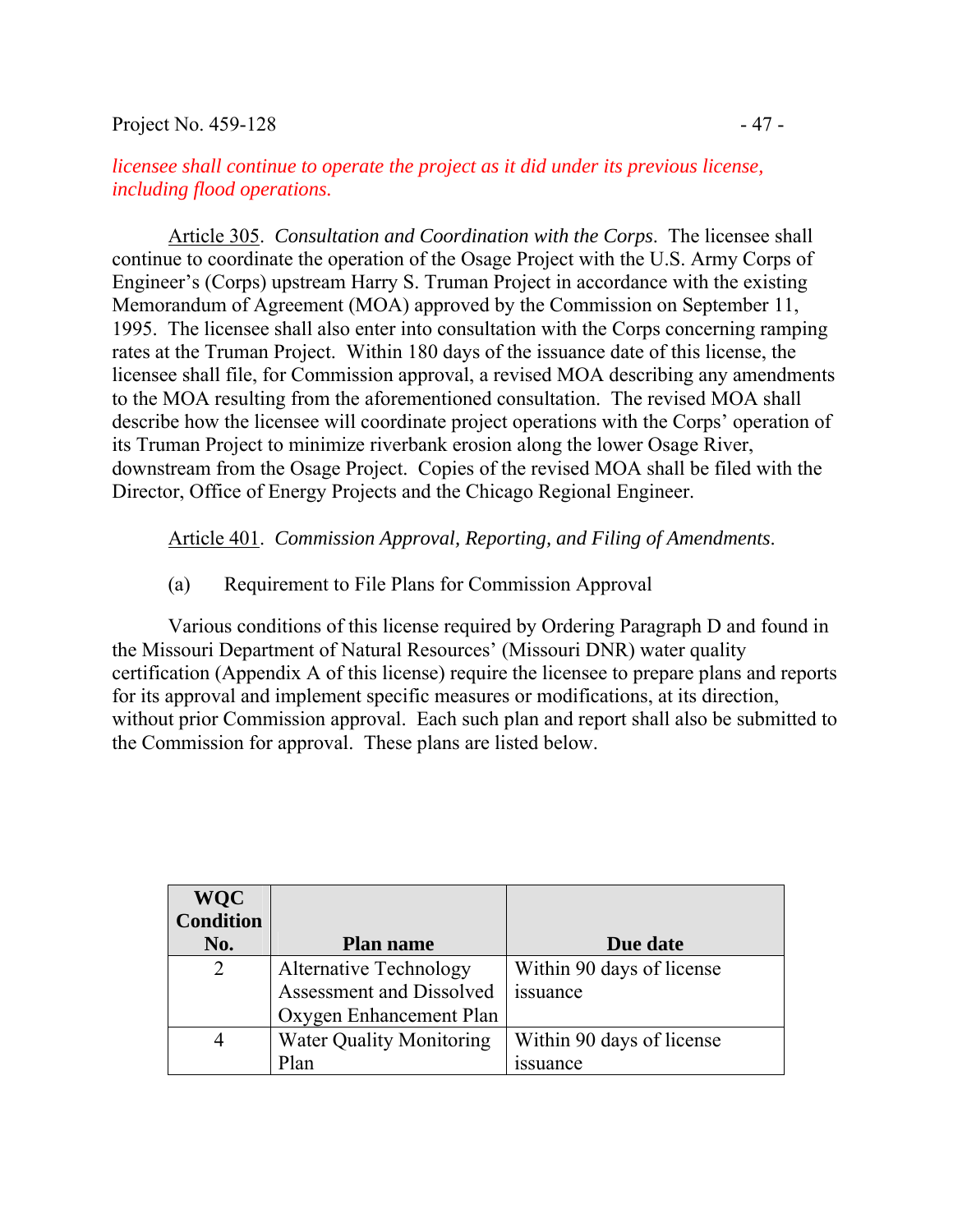| 4.A.3 | DO Assessment                | Within 90 days of license |
|-------|------------------------------|---------------------------|
|       |                              | <i>s</i> suance           |
|       | <b>Storm Water Pollution</b> | Within 90 days of license |
|       | Prevention Plan              | <i>s</i> suance           |

The licensee shall submit to the Commission documentation of its consultation, copies of comments and recommendations made in connection with any plan, and a description of how the plan accommodates the comments and recommendations. If the licensee does not adopt a recommendation, the filing shall include the licensee's reasons, based on project-specific information. The Commission reserves the right to make changes to any plan submitted. Upon Commission approval the plan becomes a requirement of the license, and the licensee shall implement the plan or changes in project operations or facilities, including any changes required by the Commission.

(b) Requirement to File Documentation of Completion

 The licensee shall file, with the Commission, documentation that the following activity has been completed.

| <b>WQC</b>           |                       |                               |
|----------------------|-----------------------|-------------------------------|
| <b>Condition No.</b> | <b>Activity</b>       | Due date                      |
|                      | Bacterial sampling in | December 31 of license years  |
|                      | lake coves.           | 1 through 5. The filing shall |
|                      |                       | include a summary of the      |
|                      |                       | sampling data.                |

(c) Requirement to Notify the Commission of Planned or Unplanned Deviations from License Requirements

 Condition 5.A of the water quality certification (Appendix A of this license) would allow the licensee to suspend quarterly reporting of DO monitoring results under certain conditions. The Commission shall be notified prior to implementing such change in the reporting requirements. The Missouri Department of Conservation and the U.S. Fish and Wildlife Service shall also be notified prior to implementing any such change.

(d) Requirement to File Amendment Applications

Certain conditions in appendix A of this license and required by Ordering Paragraph D contemplate unspecified, long-term changes to project operations or facilities for the purpose of attaining environmental standards or mitigating environmental effects. These changes may not be implemented without prior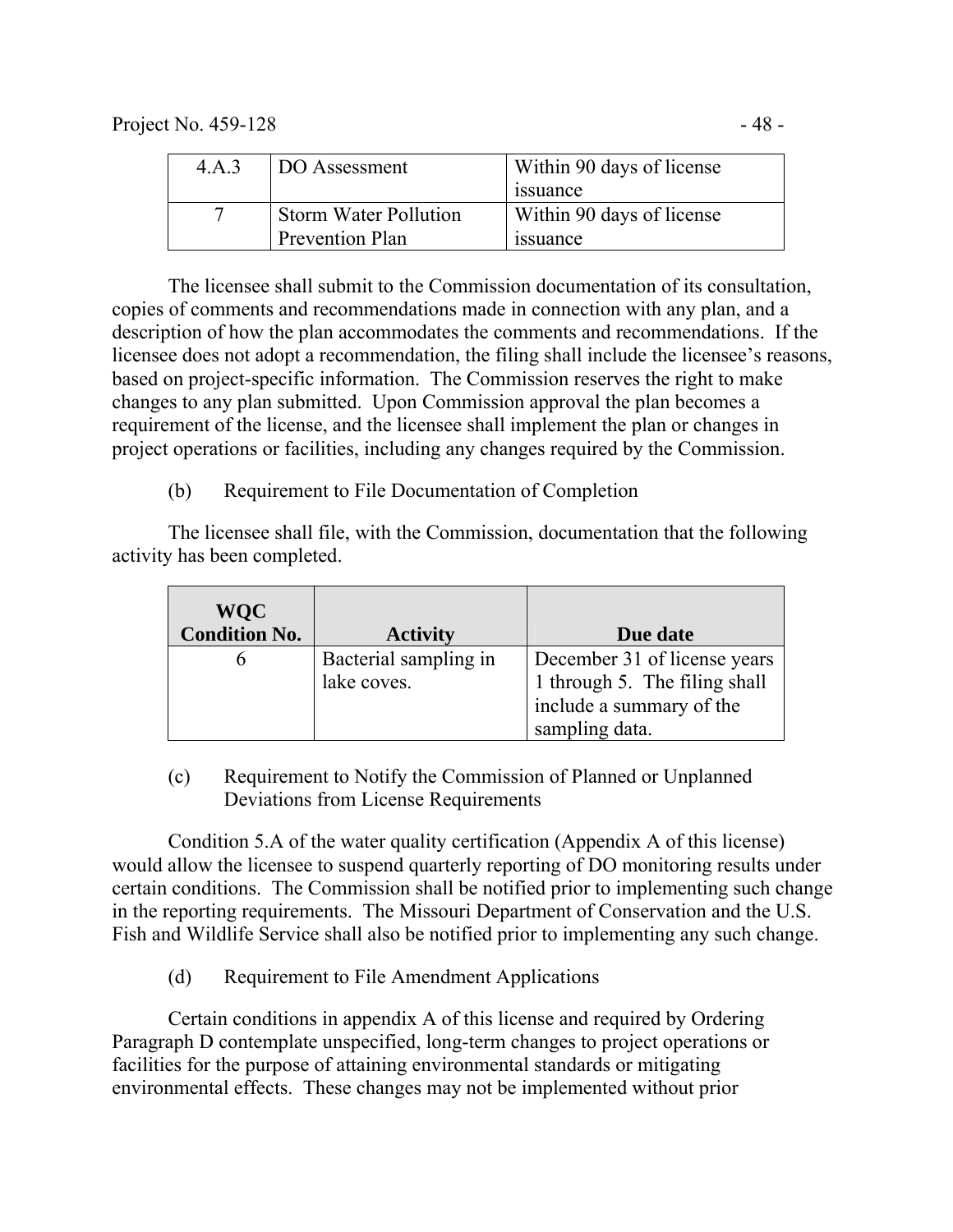Project No.  $459-128$  - 49 -

Commission authorization granted after the filing of an application to amend the license. These conditions are listed below.

| <b>WQC</b><br><b>Condition</b> |                                                                                                       |
|--------------------------------|-------------------------------------------------------------------------------------------------------|
| No.                            | <b>Modification</b>                                                                                   |
| 1.A.2                          | Changes to the Re-aeration Plan and Procedures to meet DO<br>standards.                               |
| 3.B                            | Assess feasibility and install, if appropriate, modified intakes<br>to increase DO.                   |
| 3.C                            | Modifications in turbine design or installation of new turbines<br>to enhance DO and unit efficiency. |
| $4.A.4$ and<br>4.B.4           | Changes to approved Water Quality Monitoring Plan.                                                    |

Article 402. *Funding*. Notwithstanding the limitation on expenditures as expressed in the settlement agreement and mandatory conditions, as included in this license, the Commission reserves the right to require the licensee to undertake such measures as may be appropriate and reasonable to implement approved plans and other requirements in this license.

Article 403. *Project Inspections*. The licensee shall provide representatives of the Missouri Department of Conservation, the Missouri Department of Natural Resources, and the U.S. Fish and Wildlife Service, who show proper credentials, reasonable, free and unrestricted access to, through, and across the project lands and works, in the performance of their official duties, after appropriate advance notification is made.

Article 404. *Erosion Monitoring and Remediation Plan*. Within 180 days of the issuance date of this license, the licensee shall file with the Commission, for approval, an erosion monitoring and remediation plan for the Osage Project. The objectives of the plan are to: (a) monitor erosion rates along the lower Osage River downstream from Bagnell Dam; and (b) describe the mechanisms of erosion along the lower Osage River and develop education material.

The plan, at a minimum, shall include the following elements listed below.

(1) The licensee shall monitor, or provide for an entity to monitor, the width of the lower Osage River using laser range finder or equivalent technology to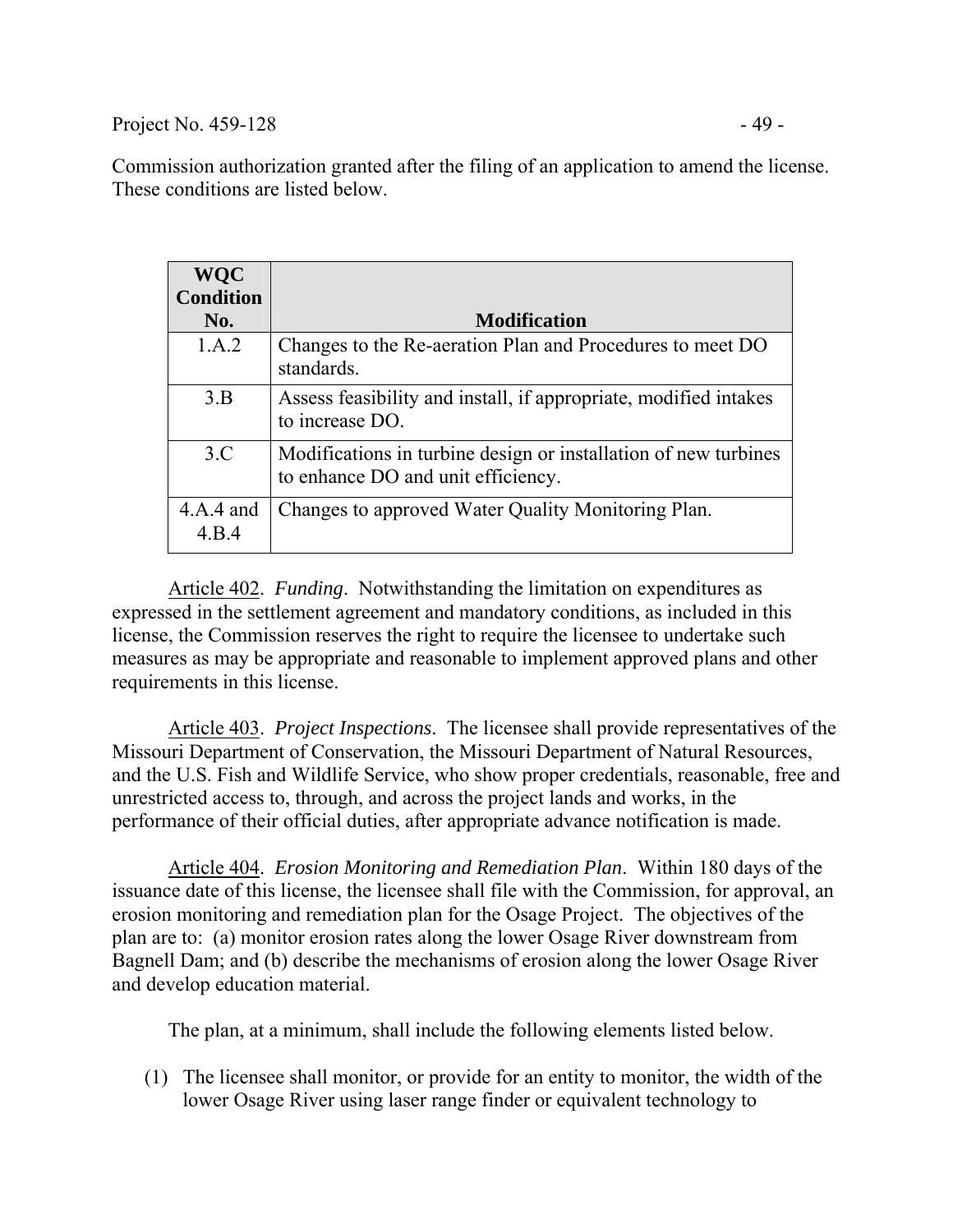document erosion rates. This monitoring shall occur in years 2, 5, and 10 of this license, and every 10 years thereafter for the term of the license. The plan shall include a schedule for filing reports documenting the findings of this monitoring with the Commission. The report shall also identify any actions the licensee may need to take to address any erosion problems attributed to project operations. These reports shall be prepared after consultation with the Missouri Department of Conservation (Missouri DC), the Missouri Department of National Resources (Missouri DNR), the U.S. Fish and Wildlife Service (FWS), the U.S. Army Corps of Engineers (Corps), and the Osage River Flood Control Association (Flood Control Association).

- (2) Based on the studies undertaken for relicensing, the licensee shall prepare (a) a report summarizing the mechanisms of erosion that occur along the lower Osage River, and (b) educational material on biological and structural remediation measures that can be taken to help reduce erosion, including erosion protection techniques and potential sources of financial assistance to complete erosion protection projects. This report shall be filed with the Commission within one year of the issuance date of this license, and concurrently provide the report to the Missouri DC, the Missouri DNR, the FWS, and the Flood Control Association.
- (3) The licensee shall provide a source for water willow that can be obtained by landowners for use in erosion protection remediation projects.
- (4) The licensee shall include with the plan an implementation schedule.

The licensee shall prepare the erosion monitoring and remediation plan after consultation with the Missouri DC, the Missouri DNR, the FWS, the Corps, the National Park Service, and the Flood Control Association. The licensee shall allow a minimum of 30 days for the agencies and the Flood Control Association to comment and to make recommendations before filing the plan with the Commission. The licensee shall include with the plan documentation of consultation, copies of comments and recommendations, and specific descriptions of how the agencies' and the Flood Control Association's comments are accommodated by the plan. If the licensee does not adopt a recommendation, the filing shall include the licensee's reasons, based on site-specific information.

The Commission reserves the right to require changes to the plan. Implementation of the plan shall not begin until the plan is approved by the Commission. Upon Commission approval, the licensee shall implement the plan, including any changes required by the Commission.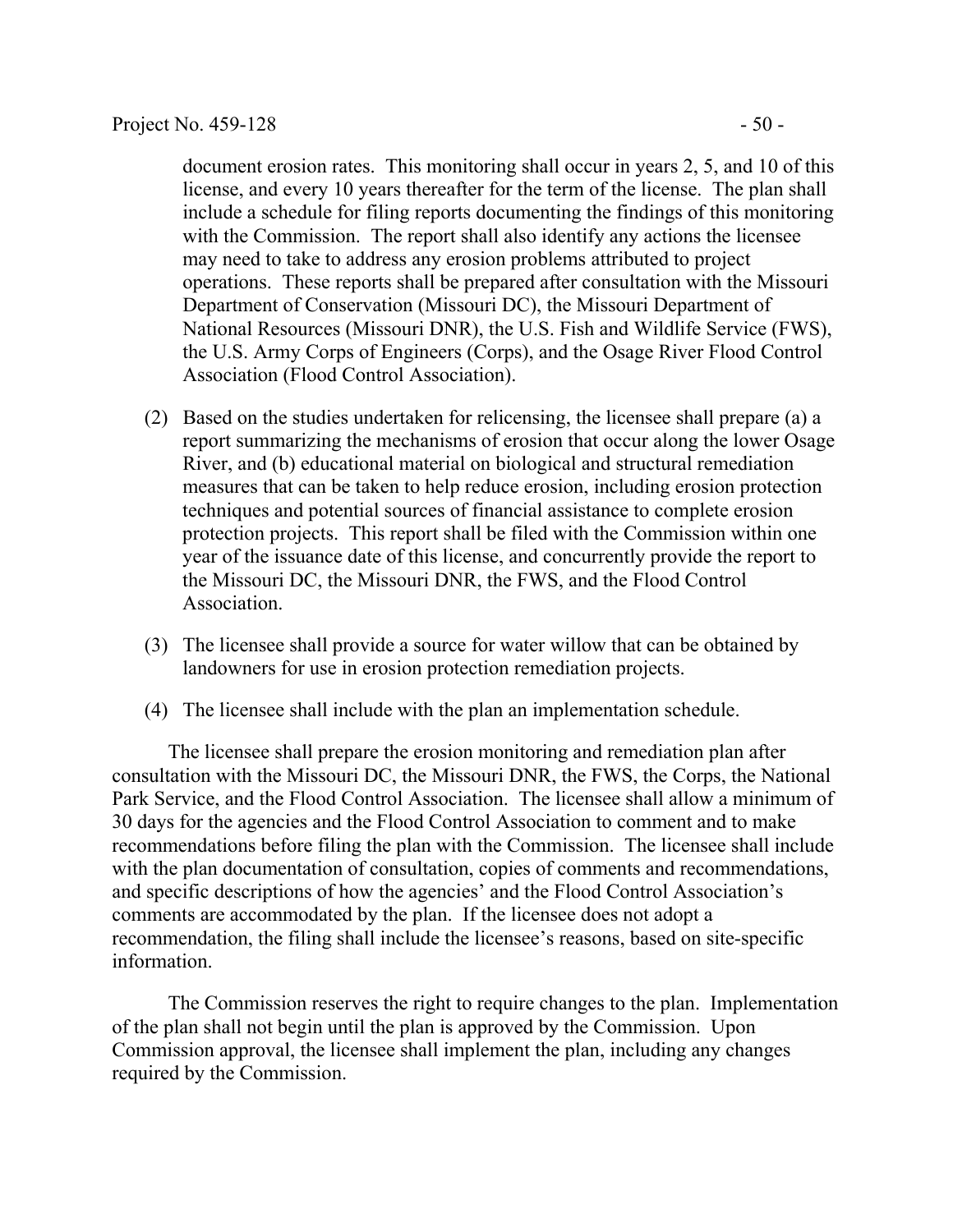Article 405. *Alternative Technology Assessment and Dissolved Oxygen Enhancement Plan*. As part of the alternative technology assessment and dissolved oxygen (DO) enhancement plan required by conditions 2 and 3 of the water quality certification, the licensee shall include water temperature as a consideration in its assessment of technologies and development of DO enhancement measures. The technology assessment and DO enhancement plan shall be filed in accordance with Article 401, and include any modifications that may result from considering water temperature in the assessment and implementation of measures.

Article 406. *Water Quality Monitoring Plan*. As part of the water quality monitoring plan required by condition 4 of the water quality certification, the licensee shall include total dissolved gas (TDG) as a parameter to be monitored under the plan. In addition, water quality parameters shall be monitored at 15-minute intervals. The water quality monitoring plan shall be filed in accordance with Article 401, and include modifications that may result from adding TDG to the plan and changing the monitoring interval to every 15 minutes.

Article 407. *Lake Level Management*. *Upon approval of the Operating Manual required by Article 304*, the licensee shall implement the lake level management provisions of this article. The purpose of this article is to protect the ecological, cultural, and recreational values of the lake.

The licensee shall operate the Osage Project in accordance with the guide curve and other elevations shown in section 2.2 of the settlement agreement and summarized as follows:



## **FIGURE 1 GUIDE CURVE, FLOOD POOL AND ELEVATIONS LIMITS OF NORMAL OPERATION**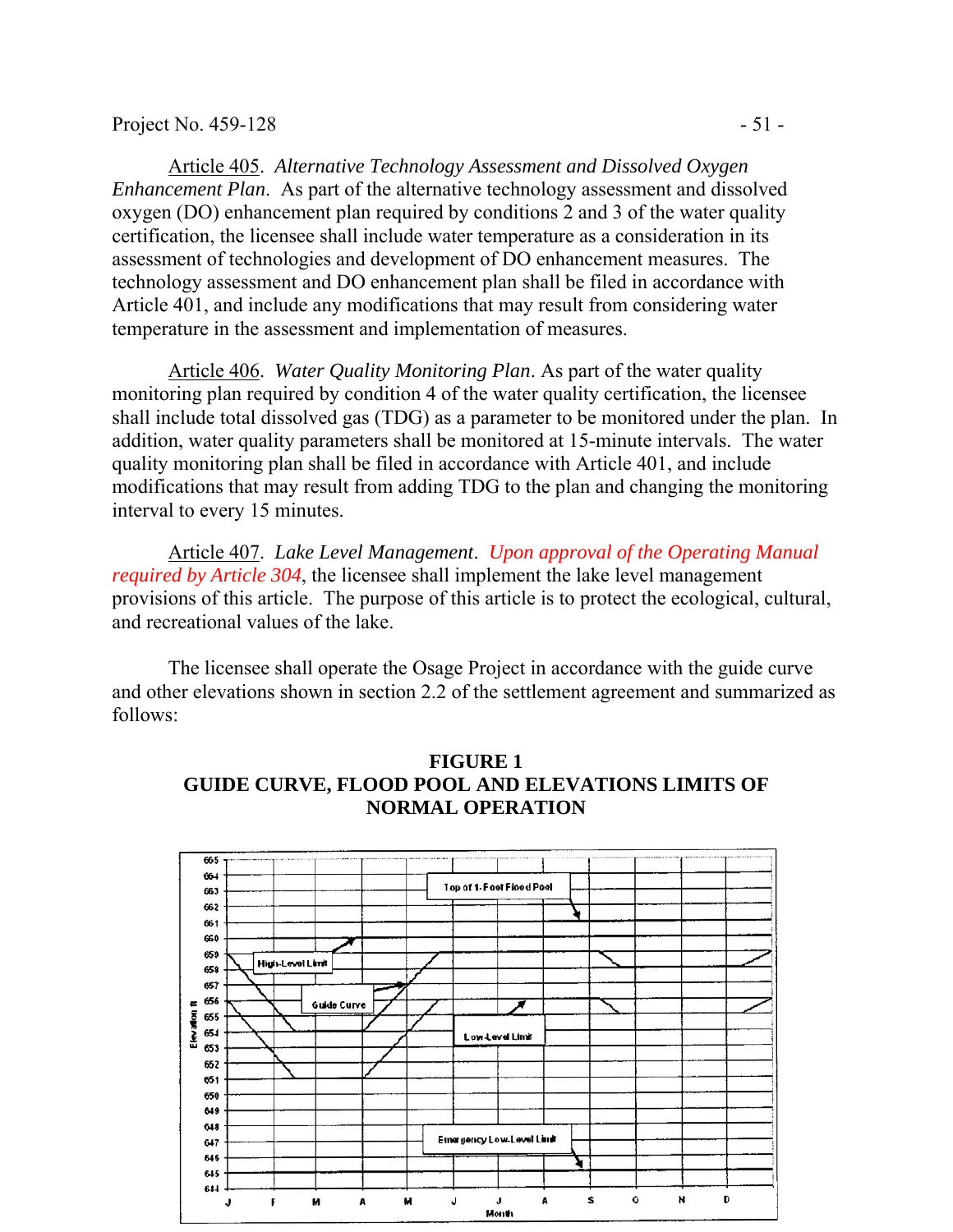| Period                        | Lake Elevation                        |
|-------------------------------|---------------------------------------|
| January 1                     | 659.0 feet Union Electric Datum (UED) |
|                               |                                       |
| January 2 – February 14       | Incremental decrease form 659.0 to    |
|                               | 654.0 feet UED                        |
| February 15 – April 1         | 654.0 feet UED                        |
|                               |                                       |
| April $2 - May 21$            | Incremental increase from 654.0 to    |
|                               | 659.0 feet UED                        |
| May $22$ – September 9        | 659.0 feet UED                        |
|                               |                                       |
| September $10 -$ September 20 | Incremental decrease from 659.0 to    |
|                               | 658.0 feet UED                        |
| September 21 – December 10    | 658.0 feet UED                        |
|                               |                                       |
| December 11 – December 31     | Incremental increase from 658.0 to    |
|                               | 659.0 feet UED                        |

## **TABLE 1 – GUIDE CURVE**

No other restrictions are required on either the up-ramp or down-ramp of plant output, except as provided in Article 409 regarding floods. Target elevations and lake level constraints are as follows:

- (1) Top of flood pool =  $661.0$  feet UED
- (2) High-level limit  $= 660.0$  feet UED
- (3) Low-level limit = 3 feet below guide curve
- (4) Emergency low-level limit  $= 645.0$  feet UED

The licensee shall, to the extent possible, manage lake levels to follow the above elevations, thereby providing lake levels consistent with historical operations. The licensee shall continually review hydrologic conditions and lower the lake to 659.0 UED, or lower, in anticipation of high inflow events. Lake levels may be above or below the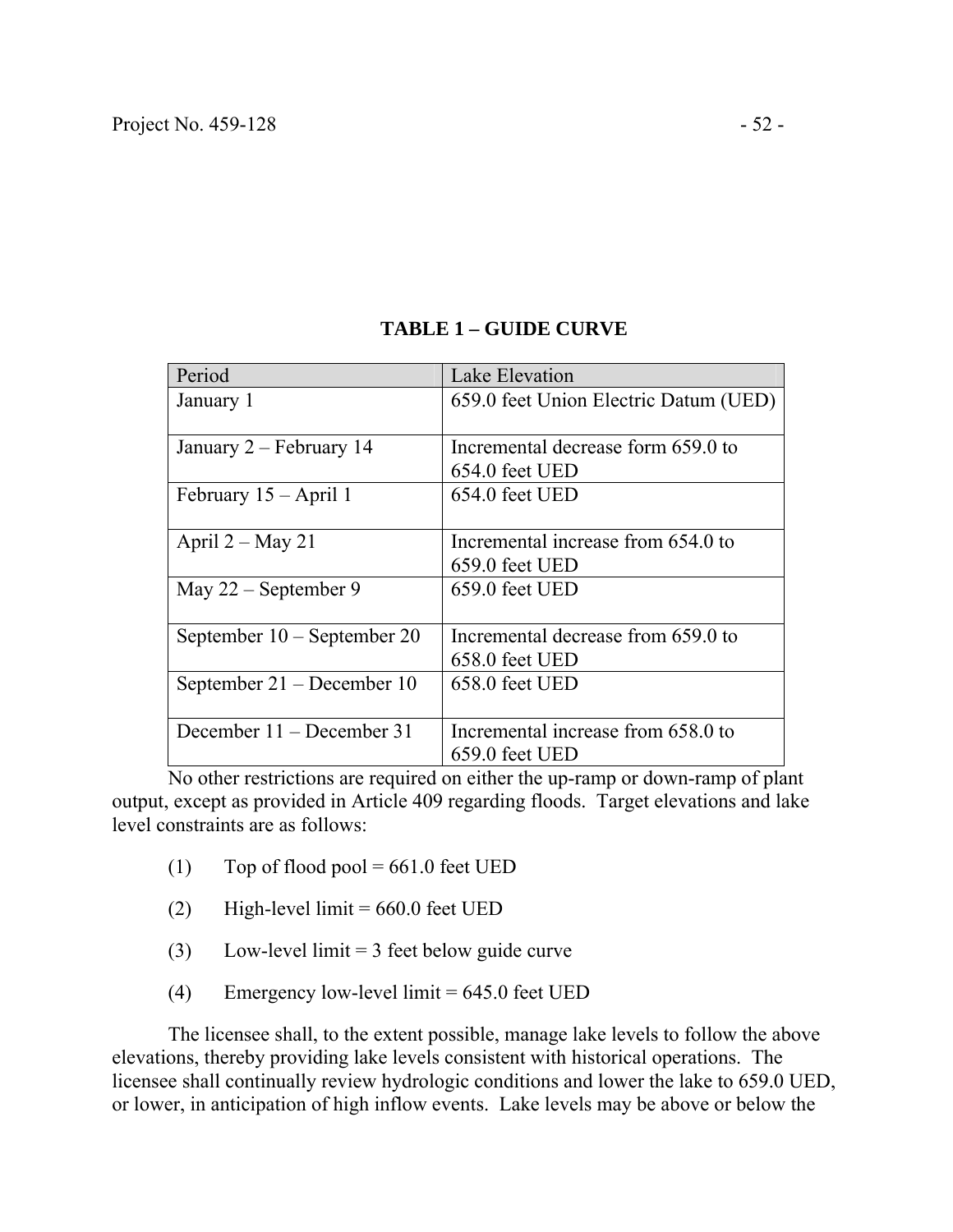Project No. 459-128 - 53 -

guide curves, but may not fall below the designated low-level limit or emergency lowlevel limit.

 The lake level requirements may be temporarily modified if required by operating emergencies beyond the control of the licensee, and for short periods upon mutual agreement among the licensee, the Missouri Department of Conservation (Missouri DC), the Missouri Department of Natural Resources (Missouri DNR), the U.S. Fish and Wildlife Service (FWS), and the U.S. Army Corps of Engineers (Corps). If lake levels are so modified, the licensee shall notify the Commission as soon as possible, but not later than 10 days after each such incident, and shall provide the reason for the change in lake levels.

Article 408. *Minimum Flow Schedule*. The licensee shall implement the variable minimum flow schedule for the lower Osage River specified in condition 1.A of the water quality certification (appendix A of this license)*, which implements sections 3.1-3.3 (except 3.3.4 and 3.3.5) of the settlement agreement (appendix B of this license),* within 30 days of the issuance date of this license.

Article 409. *Ramping Rates*. Within 30 days of the issuance date of this license, the licensee shall implement, in coordination with the U.S. Army Corps of Engineers (Corps), post-flood flow ramping rates at the Osage Project. The purpose of this ramping rate schedule is to reduce project-related flood flows in the lower Osage River and minimize the effects of such flows on erosion and the aquatic community in the river.

The licensee shall reduce discharges from Bagnell Dam according to the table below, when all of the following criteria are met: (a) Harry S. Truman (Truman) elevation is below 710 feet and falling; (b) Truman's pool has been above 710 feet; (c) 7DA lake inflow exceeds 25,000 second foot day (sfd); (d) projected lake inflow for the current day is less than 30,000 sfd; and (e) projected project discharge for the current day is less than 30,000 sfd.

The Seven-Day Rolling Average (7DA) Lake Inflow is defined as a rolling average of Daily Lake Inflow for the previous seven days, with each day being defined as 0000 hours to 2400 hours.

| Day         | Percentage of Lake of the Ozarks 7DA Lake |  |
|-------------|-------------------------------------------|--|
|             | <b>Inflow</b>                             |  |
| Day         | 70%                                       |  |
| Day 2       | 60%                                       |  |
| Day $3$     | 50%                                       |  |
| $\Delta$ av | 30% (July 1- February 14 only)            |  |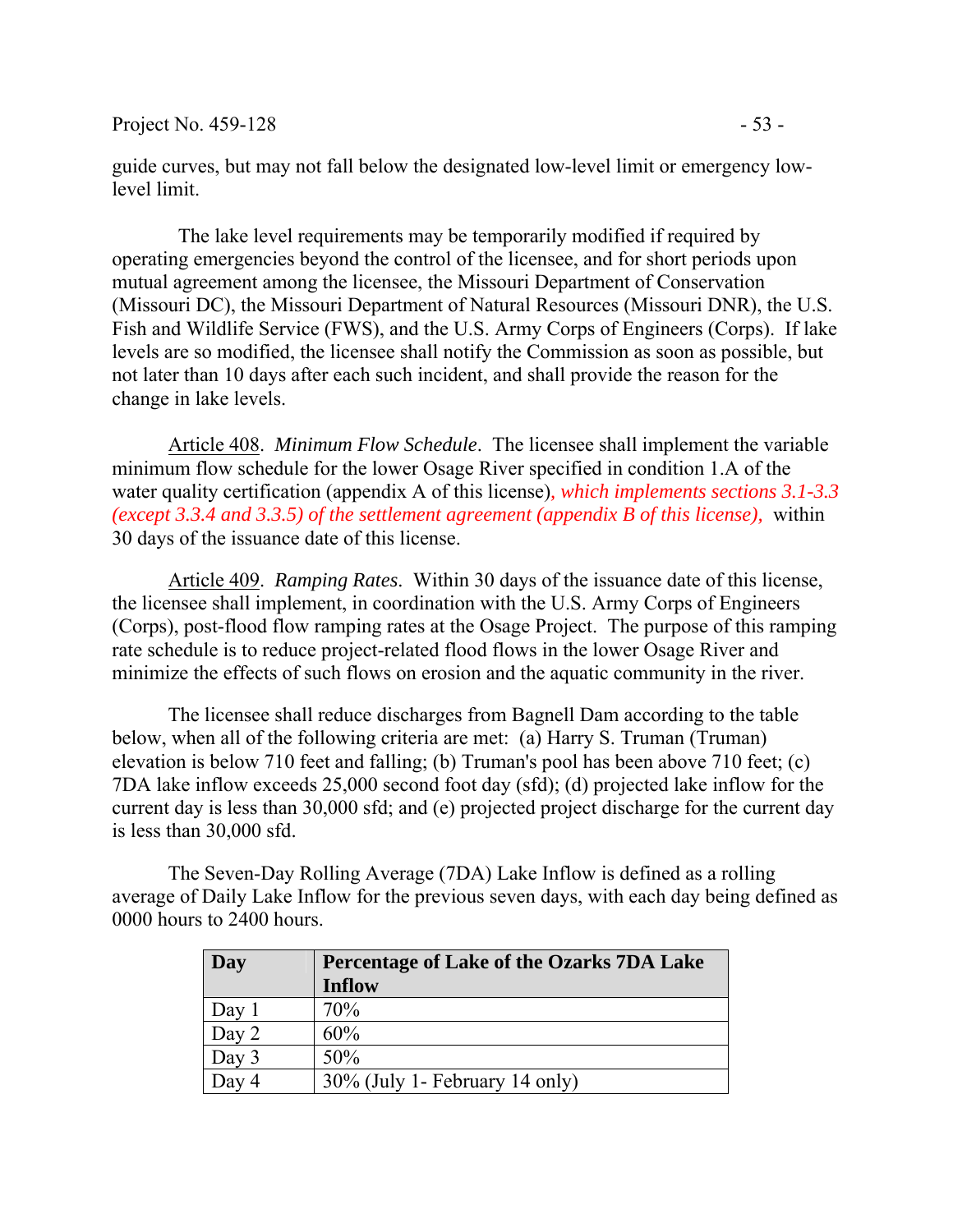After the above 3- or 4-day period, the minimum flow schedule required by condition 1.A of the 401 water quality certification and Article 408 shall be implemented.

### *Exceptions to the Ramping Rate Schedule*

(a) A post-flood flow ramp down shall be suspended if significant flooding occurs as shown by: (a) Truman's pool elevation rising above 710 feet; or (b) projected project discharge for the current day is equal to or greater than 30,000 sfd. The flood ramp down schedule shall resume at Day 1 when the post-flood flow criteria are again met.

(b) The flood ramp down schedule shall be suspended if the Corps requests that the licensee reduce project discharge to prevent downstream flooding, and shall resume at Day 1 when the post-flood flow criteria are once again met.

(c) The flood ramp down schedule may be temporarily modified if required by operating emergencies beyond the control of the licensee, and for short periods upon mutual agreement between the licensee, the Corps, the Missouri Department of Conservation, the Missouri Department of Natural Resources, the U.S. Fish and Wildlife Service, and the Osage River Flood Control Association. If the ramping schedule is so modified, the licensee shall notify the Commission as soon as possible, but no later than 10 after each such incident.

Article 410. *Re-aeration Flows*. The licensee shall implement the re-aeration flows for the lower Osage River specified in condition 1.A*(1)* of the water quality certification (appendix A of this license) within 30 days of the issuance date of this license.

Article 411. *Project Operation and Flow Monitoring Plan*. Within 180 days of the issuance date of this license, the licensee shall file with the Commission, for approval, a Project Operations and Flow Monitoring Plan that describes how the licensee will comply with the operational requirements of this license, including lake levels, peaking operations, ramping rates, and flows in the lower Osage River.

The plan shall provide a means to independently verify compliance with the project operation and flow requirements of this license. The plan shall identify the monitoring methods and locations of monitoring devices necessary to ensure that the project is operated in a manner consistent with Ordering Paragraph D, as well as Articles 305, 407, 408, 409, and 410.

The plan shall include the following provisions, at a minimum.

(1) A description of all gages (including staff gages) and other equipment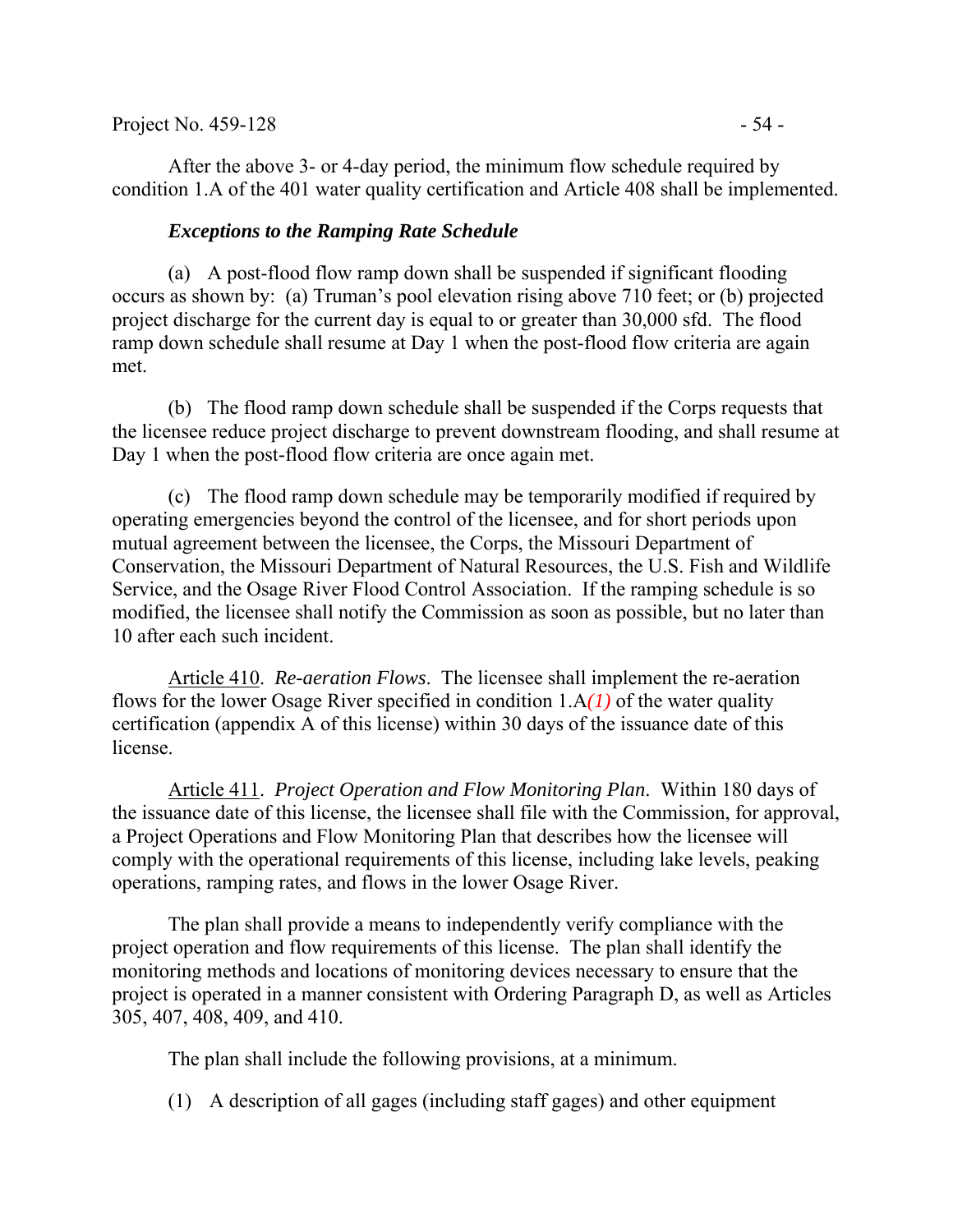### Project No. 459-128 - 55 -

necessary to monitor (a) water levels in Lake of the Ozarks as required by Article 407, (b) project inflows, and (c) lower Osage River flow requirements, as identified in section 3 of the settlement agreement and Articles 305, 408, 409, and 410.

(2) Procedures for recording, maintaining, and publishing project operations data, as well as flows in the Osage River immediately downstream from the Bagnell Dam on an hourly basis, including the following measures;

- (a) cooperate with the U.S. Geological Survey (USGS) to ensure that USGS Gage No. 06926000 (Osage River near Bagnell, MO) at Highway 54 is maintained and upgraded to collect data in 15-minute collection intervals, then transmit those data on hourly intervals for real-time availability on the USGS or licensee website;
- (b) on a daily basis, calculate and publish on the licensee's website, in a current and downloadable format (i) daily Harry S. Truman (Truman) pool level recorded at 2400 hours, (ii) Truman outflow (sfd) for the previous day, (iii) Lake of the Ozark daily lake inflow (sfd) from the previous day, (iv) 7DA lake inflow (sfd), (v) minimum flow (cfs) to be initiated at about 0900 hours, (vi) project discharge as an hourly average (cfs) for each hour of the previous day, (vii) project discharge volume (sfd) for the previous day, and (viii) anticipated project discharge volume for the current day;
- (c) publish, in a current downloadable format on the USGS's or licensee's websites, real-time lake elevation data which has been collected on an hourly basis; and
- (d) report appropriate project operations and flow data and information to the resources agencies and the Commission.
- (3) a schedule for implementing the plan.

The plan shall also include provisions consistent with the emergency notification requirements for project operation and the instream flows required by this license. In addition, should impoundment elevations or instream flows, as measured according to the approved monitoring plan, fall below the levels required by this license, the plan shall include a provision whereby the licensee files with the Commission a report of the incident within 30 days of occurrence.

Any incident report shall, to the extent possible, identify the cause, severity, and duration of the incident, and any observed or reported adverse environmental effects resulting from the incident. The report also shall include: (1) operational data necessary to determine compliance with this article; (2) a description of any corrective measures implemented at the time of the occurrence and the measures implemented or proposed to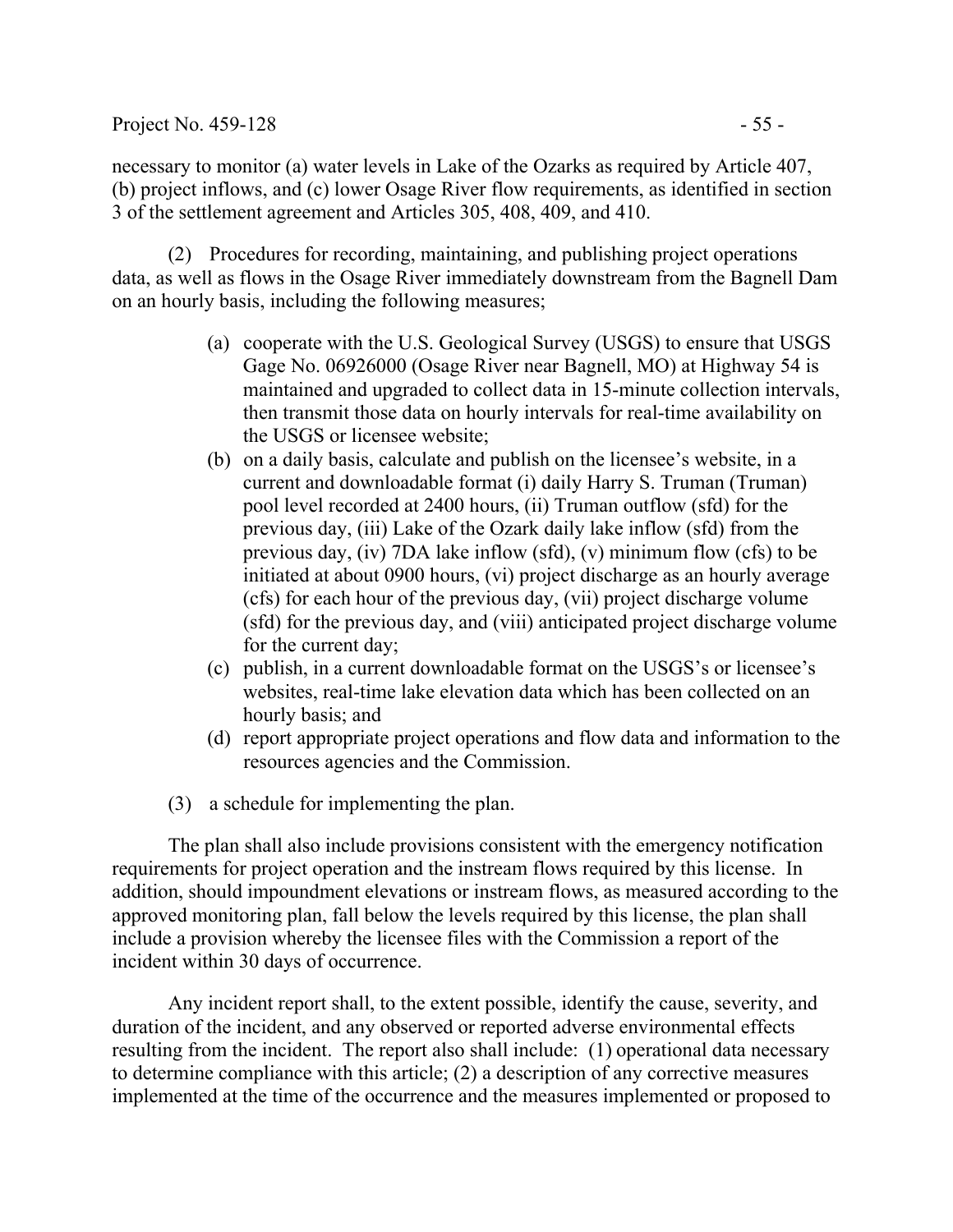#### Project No.  $459-128$  - 56 -

ensure that similar incidents do not recur; and (3) comments or correspondence, if any, received from agencies, as identified below, regarding the incident. Based on the report and the Commission's evaluation of the incident, the Commission reserves the right to require modifications to project facilities and operations to ensure future compliance.

The licensee shall prepare the project operation and flow monitoring plan after consultation with the Missouri Department of Conservation, the Missouri Department of Natural Resources, the U.S. Fish and Wildlife Service, National Park Service, the U.S. Army Corps of Engineers, and the USGS. The licensee shall allow a minimum of 30 days for the agencies to comment and to make recommendations before filing the plan with the Commission. The licensee shall include with the plan documentation of agency consultation, copies of comments and recommendations, and specific descriptions of how the agencies' comments are accommodated by the plan. If the licensee does not adopt a recommendation, the filing shall include the licensee's reasons, based on site-specific information.

The Commission reserves the right to require changes to the plan. No grounddisturbing or land-clearing activities for installation and use of monitoring devices shall begin until the Commission notifies the licensee that the plan is approved. Upon Commission approval, the licensee shall implement the plan, including any changes required by the Commission. Any existing equipment or equipment installed in accordance with this article shall be shown on the as-built drawings filed pursuant to Article 302 of this license.

Article 412. *Lower Osage River Protection and Enhancement*. Within 120 days of the issuance date of this license, the licensee shall file, for Commission approval, a Lower Osage River Protection and Enhancement Plan. The plan shall describe the licensee's responsibilities to enhance aquatic habitat and affiliated aquatic communities in the lower Osage River.

The protection and enhancement plan shall include, at a minimum:

- (1) a list of management activities that will be undertaken for the lower Osage River, including, but not necessarily limited to,
	- (a) measures to prevent/ reduce island and bank erosion (*e.g.*, vegetation buffer zones, hard points, etc.),
	- (b) measures to restore/create main-channel fish and mussel habitat in select areas, as well as restore side channel habitats,
	- (c) monitoring to determine the effectiveness of implemented measures,
	- (d) a freshwater mussel propagation program, and
	- (e) other measures that benefit aquatic fishery resources in the lower Osage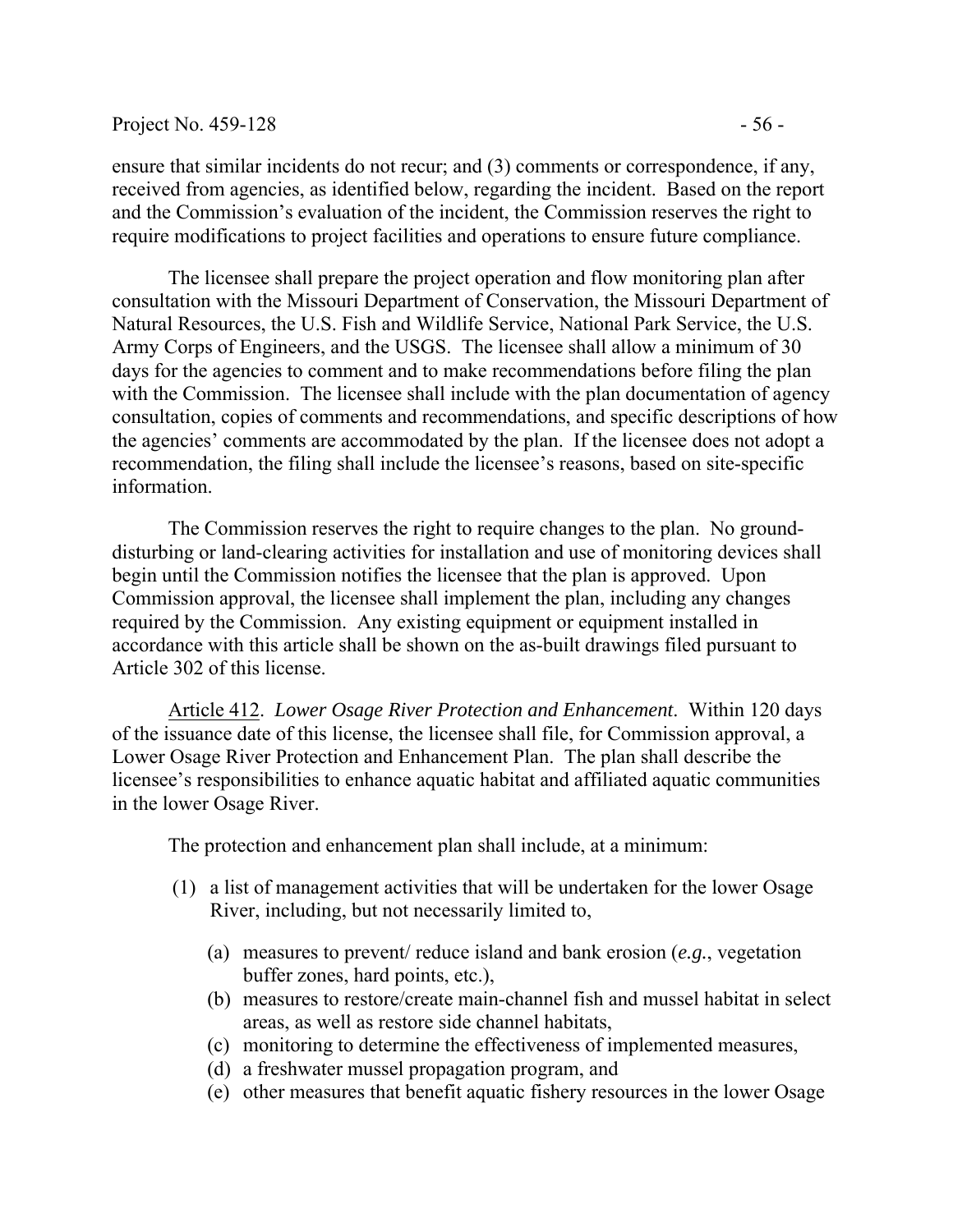River; and

- (2) identification of one-time measures that do not require continuing oversight during the term of the license, and
- (3) a provision for filing annual status reports prepared after consultation with the U.S. Fish and Wildlife Service (FWS), by March 1 each year, documenting, in detail, the management activities undertaken the previous year and those planned for the upcoming year. The report shall include information on the effectiveness of any implemented measures.

The licensee shall prepare the lower Osage River protection and enhancement plan after consultation with the FWS and the Missouri Department of Conservation. The licensee shall allow a minimum of 30 days for the agencies to comment and to make recommendations before filing the plan with the Commission. The licensee shall include with the plan documentation of agency consultation, copies of comments and recommendations, and specific descriptions of how the agencies' comments are accommodated by the plan. If the licensee does not adopt a recommendation, the filing shall include the licensee's reasons, based on site-specific information.

The Commission reserves the right to require changes to the plan. This plan shall not be implemented until the Commission notifies the licensee that the plan is approved. Upon Commission approval, the licensee shall implement the plan, including any changes required by the Commission.

Article 413. *Fish Propagation and Stocking*. Within 90 days of the issuance date of this license, the licensee shall file, for Commission approval, a Fish Propagation and Stocking Plan. The plan shall describe the licensee's responsibilities to enhance, through supplemental stocking, the sport fishery in Lake of the Ozarks and the lower Osage River. The plan shall include a provision for filing reports, prepared after consultation with the Missouri Department of Conservation (Missouri DC), by December 31 every 5<sup>th</sup> year through the term of the license, documenting the types and numbers of fish stocked in Lake of the Ozarks and the lower Osage River, as well as any other activities associated with the fish stocking program.

 The licensee shall prepare the fish propagation plan after consultation with the Missouri DC. The licensee shall allow a minimum of 30 days for the agencies to comment and to make recommendations before filing the plan with the Commission. The licensee shall include with the plan documentation of agency consultation, copies of comments and recommendations, and specific descriptions of how the agencies' comments are accommodated by the plan. If the licensee does not adopt a recommendation, the filing shall include the licensee's reasons, based on site-specific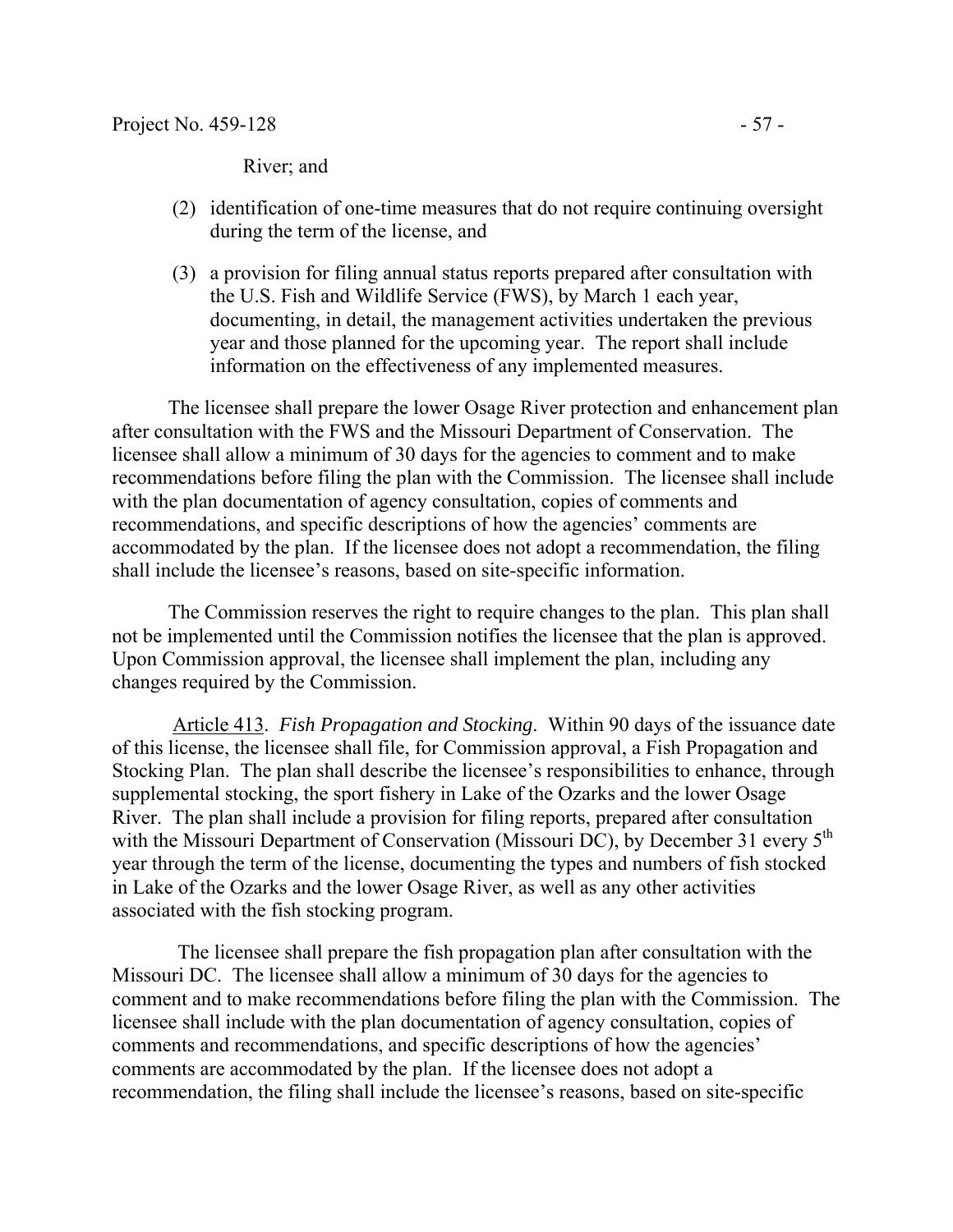Project No. 459-128 - 58 -

### information.

The Commission reserves the right to require changes to the plan. This plan shall not be implemented until the Commission notifies the licensee that the plan is approved. Upon Commission approval, the licensee shall implement the plan, including any changes required by the Commission.

Article 414. *Fish Protection Plan*. The licensee shall implement fish protection measures at the Osage Project, as specified in section 4 of Appendix A of the settlement agreement (agreement).

### *Fish Protection Working Group*

The licensee shall establish a Fish Protection Working Group (Fish Group), as provided for in section 4.1 of Appendix A of the agreement. The Fish Group shall consist of representatives of the licensee, the U.S. Fish and Wildlife Service (FWS), the Missouri Department of Conservation (Missouri DC), and the Missouri Department of Natural Resources (Missouri DNR). The purpose of the Fish Group is to assist in developing a fish protection plan, as described below, and to work out key fish protection issues, including the elements of the fish protection plan.

### *Fish Protection Plan*

Within 180 days of the issuance date of this license, the licensee shall file, for Commission approval, a Fish Protection Plan. The purpose of this plan is to identify and implement measures to protect the fishery resources of Lake of the Ozarks and the lower Osage River.

The fish protection plan shall include, at a minimum, the following measures and elements specified in sections 4.2.1, 4.3, and 4.4 of the agreement's Appendix A:

(1) the goals and objectives of the fish protection plan;

(2) a provision to modify off-normal operational procedures to spread high flows in excess of turbine capacity equally across 11 of the project's 12 spillway gates, or as many spillway gates as possible without affecting operation of the barrier net. This measure may be modified after its effectiveness is evaluated by the Fish Group and any modification is approved by the Commission;

(3) installing (a) a barrier net in front of the intakes at Bagnell Dam, or (b) other measures if the Fish Group determines that such other measures are more appropriate and cost-effective;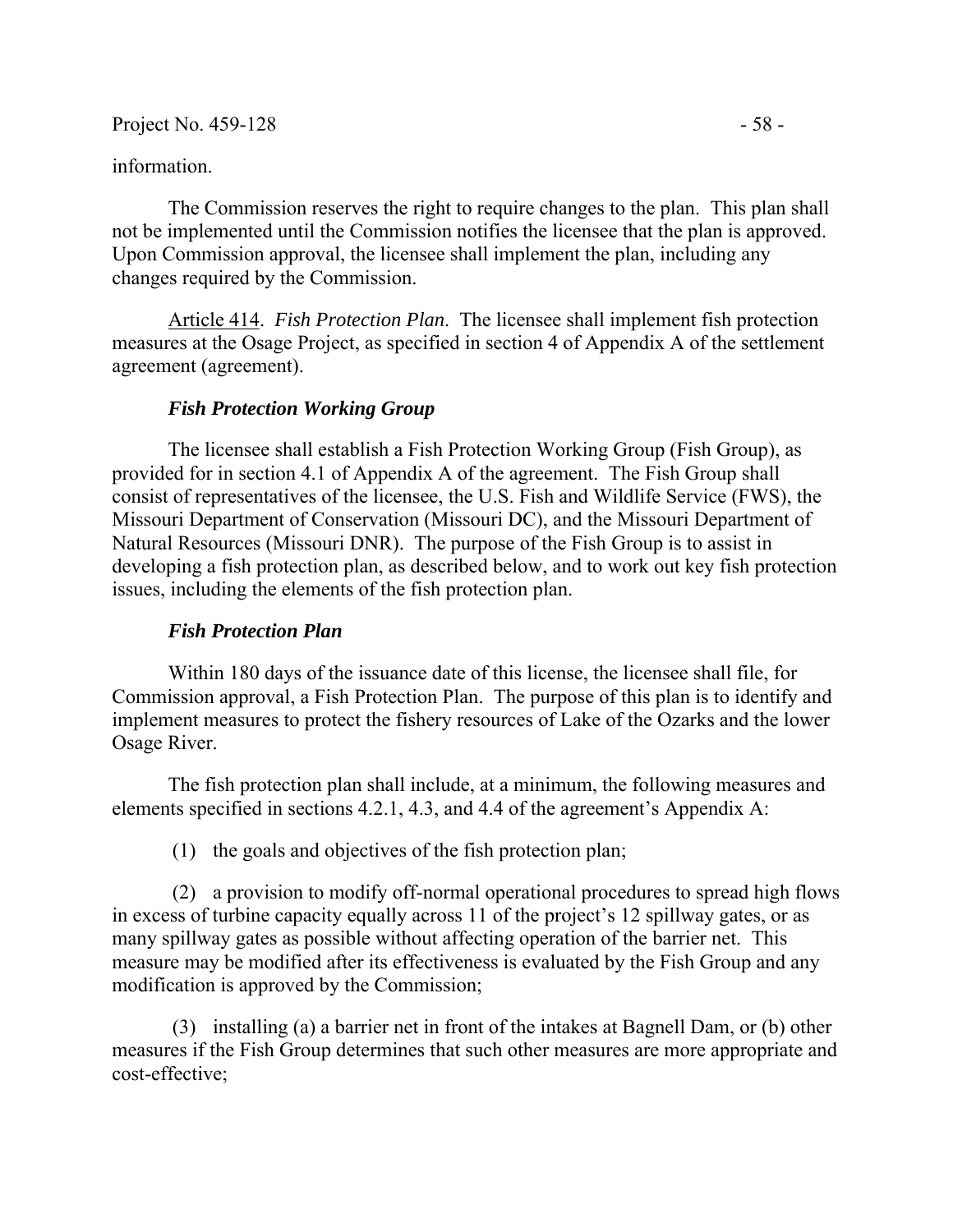(4) a discussion of the design/construction, implementation, and operational issues associated with fish protection measures identified by the Fish Group, including a barrier net;

(5) (a) a final design for the barrier or net or other measure(s); (b) an operations and maintenance protocol for the measure(s); and (c) a schedule for installing and testing the barrier net or other fish protection measure(s), as well as filing the monitoring report described in item (6) below; and

(6) a provision for biological monitoring, in coordination with the FWS, the Missouri DC, and the Missouri DNR, before and after implementation of the barrier net or other fish protection measure(s) to adequately characterize the biological effectiveness of the specific fish protection measure.

The licensee shall prepare the fish protection plan after consultation with the FWS, the Missouri DC, and the Missouri DNR. The licensee shall allow a minimum of 30 days for the agencies to comment and to make recommendations before filing the plan with the Commission. The licensee shall include with the plan documentation of agency consultation, copies of comments and recommendations, and specific descriptions of how the agencies' comments are accommodated by the plan. If the FWS, the Missouri DC, or the Missouri DNR objects to the plan, the licensee shall attempt to resolve the disagreement through consultation and amend the plan as necessary. If the disagreement can not be resolved, the licensee may, following the dispute resolution procedures outlined in section 4.6 of the agreement (attached as Appendix B to this license), file the proposed plan with the Commission, along with documentation of consultation and the disagreement, including any comments from the agencies. If the licensee does not adopt a recommendation, the filing shall include the licensee's reasons, based on site-specific information.

The Commission reserves the right to require changes to the plan. This plan shall not be implemented until the Commission notifies the licensee that the plan is approved. Upon Commission approval, the licensee shall implement the plan, including any changes required by the Commission. Any structure or facility constructed in accordance with this article shall be shown on the as-built drawings filed pursuant to Article 302 of this license.

The licensee shall meet and consult annually with the FWS, the Missouri DC, and the Missouri DNR to discuss the effectiveness of the fish protection measure(s). The licensee shall prepare and submit annual reports to the FWS, the Missouri DC, and the Missouri DNR that are based on data collected through monitoring of the project and barrier net or other agreed-upon protection measure. If fish protection measures are determined to be effective, the licensee shall continue to operate the project in accordance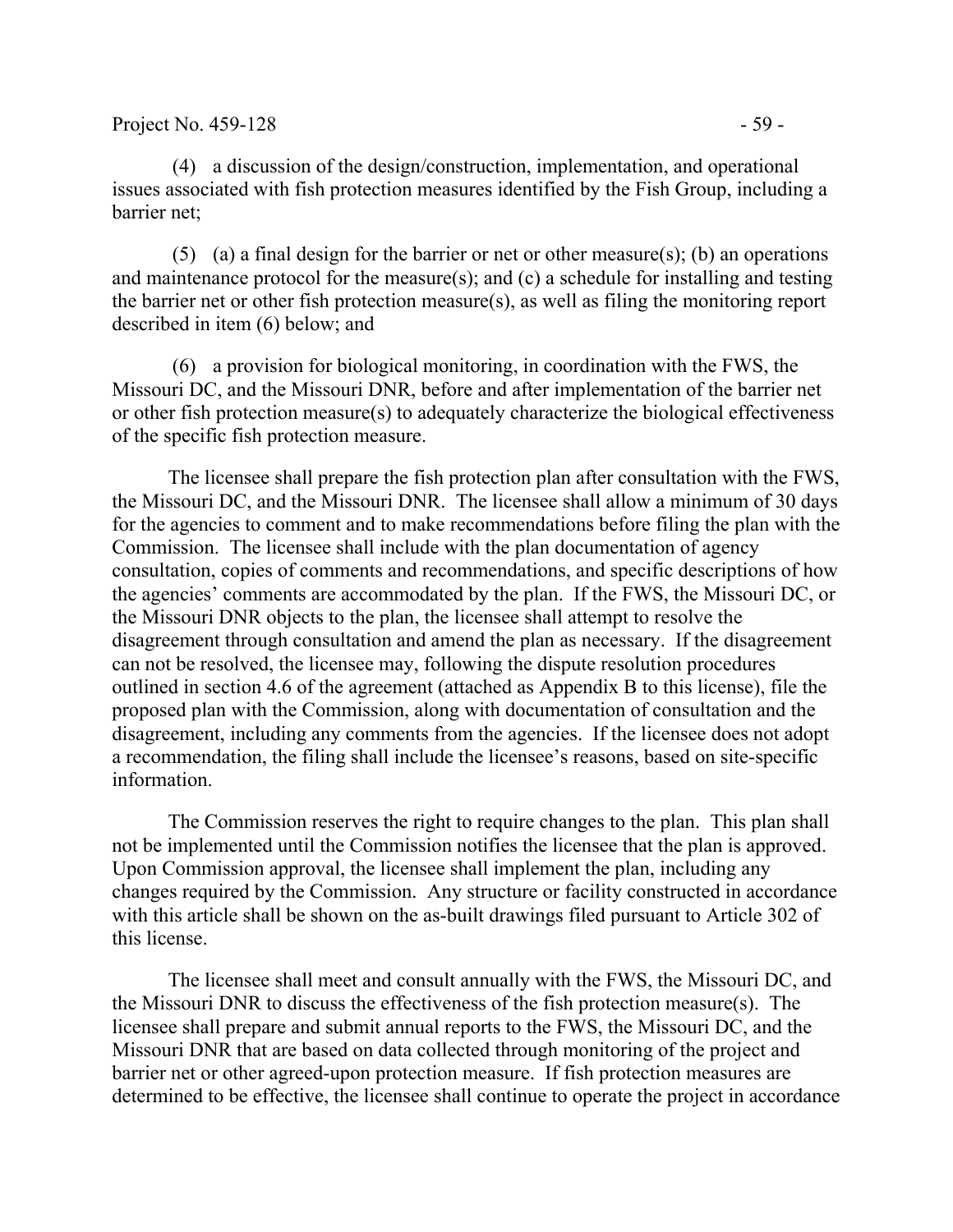with the Fish Protection Plan. If fish protection measures are determined to be ineffective, then the licensee shall take reasonable actions to improve the performance and/or effectiveness of protection measures and shall in good faith consider recommendations of the FWS, the Missouri DC, and the Missouri DNR to improve fish protection.

The licensee shall file the annual reports with the Commission, following consultation with the agencies, and include documentation of consultation and any dispute. Any modification to the Commission-approved fish protection plan shall be approved by the Commission prior to its implementation.

Article 415. *Reservation of Authority – Fishways*. Authority is reserved to the Commission to require the licensee to construct, operate, and maintain, or to provide for the construction, operation, and maintenance of, such fishways as may be prescribed by the Secretary of the Interior pursuant to section 18 of the Federal Power Act.

Article 416. *Recreation Enhancement Plan*. Within one year of the issuance date of this license, the licensee shall file, for Commission approval, a recreation plan for the Osage Project. The purpose of this plan is to enhance recreation resources at the project.

The plan shall include, at a minimum, the following:

(1) establishment and maintenance of a scenic viewing area at Willmore Point, and continued support and maintenance of (i) the museum in Willmore Lodge, (ii) the Bagnell Dam Scenic Overview facility, (iii) the Bagnell Dam Observation Area, and (iv) the Bagnell Dam Access (public boat ramp and parking area along the lower Osage River);

- (2) measures at Lake of the Ozarks State Park, including:
	- (a) improvements at the Pa He Tse area that include (i) utility construction, (ii) breakwaters for safety and erosion control, (iii) a satellite law enforcement processing center, (iv) additional moorings and docks, (v) restroom improvements, and (vi) retaining walls and drainage enhancements;
	- (b) a new restroom at Grand Glaize;
	- (c) breakwaters and gabions at Anderson Cove, Pin Oaks Cove, and Mcubbins Point, as well as moorings, piers, and buoys in Anderson Cove;
- (3) a map(s) that clearly identifies all existing and proposed recreation sites and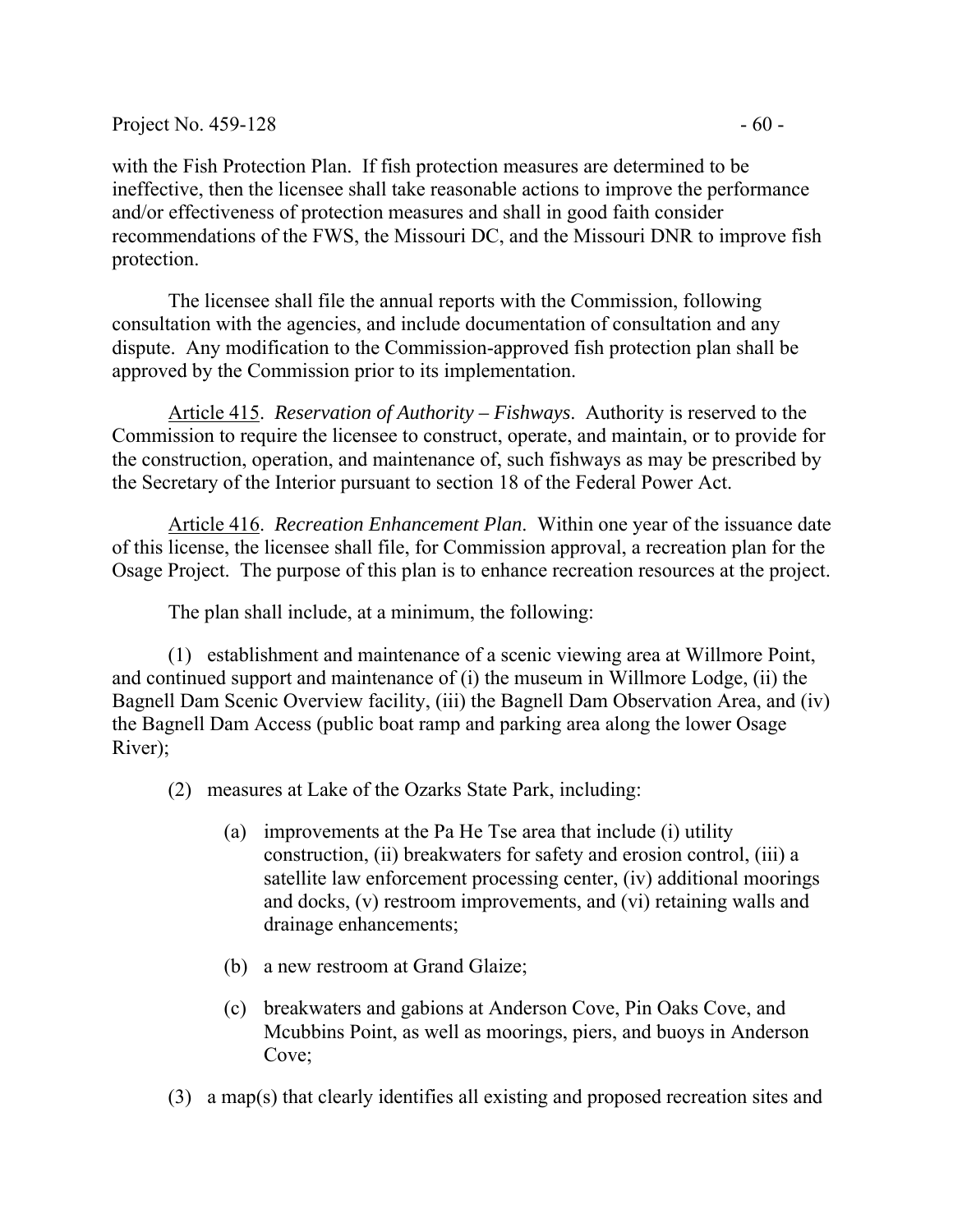### Project No. 459-128 - 61 -

public access, in relation to the existing project boundary;

(4) an assessment of water safety issues, including any measures that may be implemented to address any identified problem; and

(5) provisions for monitoring (to begin within 5 years of license issuance) recreation use in the project area to ensure that (a) existing facilities are meeting public recreation needs, and (b) project lands and waters remain safe, and filing monitoring results every 6 years in conjunction with the filing date of the project's Form 80 Report. This monitoring provision shall encompass the recreation assessment included in section 8.3 of the agreement.

 Monitoring reports include: (1) annual recreation use figures; (2) a discussion of the adequacy of recreation facilities at the project site to meet recreation demand; (3) a description of the methodology used to collect all study data; (4) if there is a need for additional facilities, a revised plan and schedule proposed by the licensee to accommodate recreation needs in the project area; (5) the entity or entities responsible for constructing, operating, and maintaining the facilities; (6) an assessment of water safety issues; (7) documentation of agency consultation and agency comments on the revised plan after it has been prepared and provided to the agencies; and (8) specific descriptions of how the agencies' comments are accommodated by the revised plan.

The recreation enhancement plan shall be developed in conjunction with the shoreline management plan (Article 417) and the historic properties management plan (Article 418). The licensee shall prepare the plan and monitoring reports after consultation with the Missouri DNR, the Missouri Department of Conservation, the National Park Service, and the U.S. Fish and Wildlife Service*, and the Missouri State Water Patrol*. The licensee shall include with the plan an implementation schedule, documentation of consultation, copies of comments and recommendations on the completed shoreline management plan after it has been prepared and provided to the aforementioned parties, and specific descriptions of how their comments are accommodated by the plan. The licensee shall allow a minimum of 30 days for the agencies to comment before filing the plan with the Commission. If the licensee does not adopt a recommendation, the filing shall include the licensees' reasons, based on projectspecific information.

The Commission reserves the right to require changes to the recreation enhancement plan. This plan shall not be implemented until the Commission notifies the licensee that the plan is approved. Upon Commission approval, the licensee shall implement the recreation enhancement plan, including any changes required by the Commission. Any structure or facility constructed, with the project boundary, in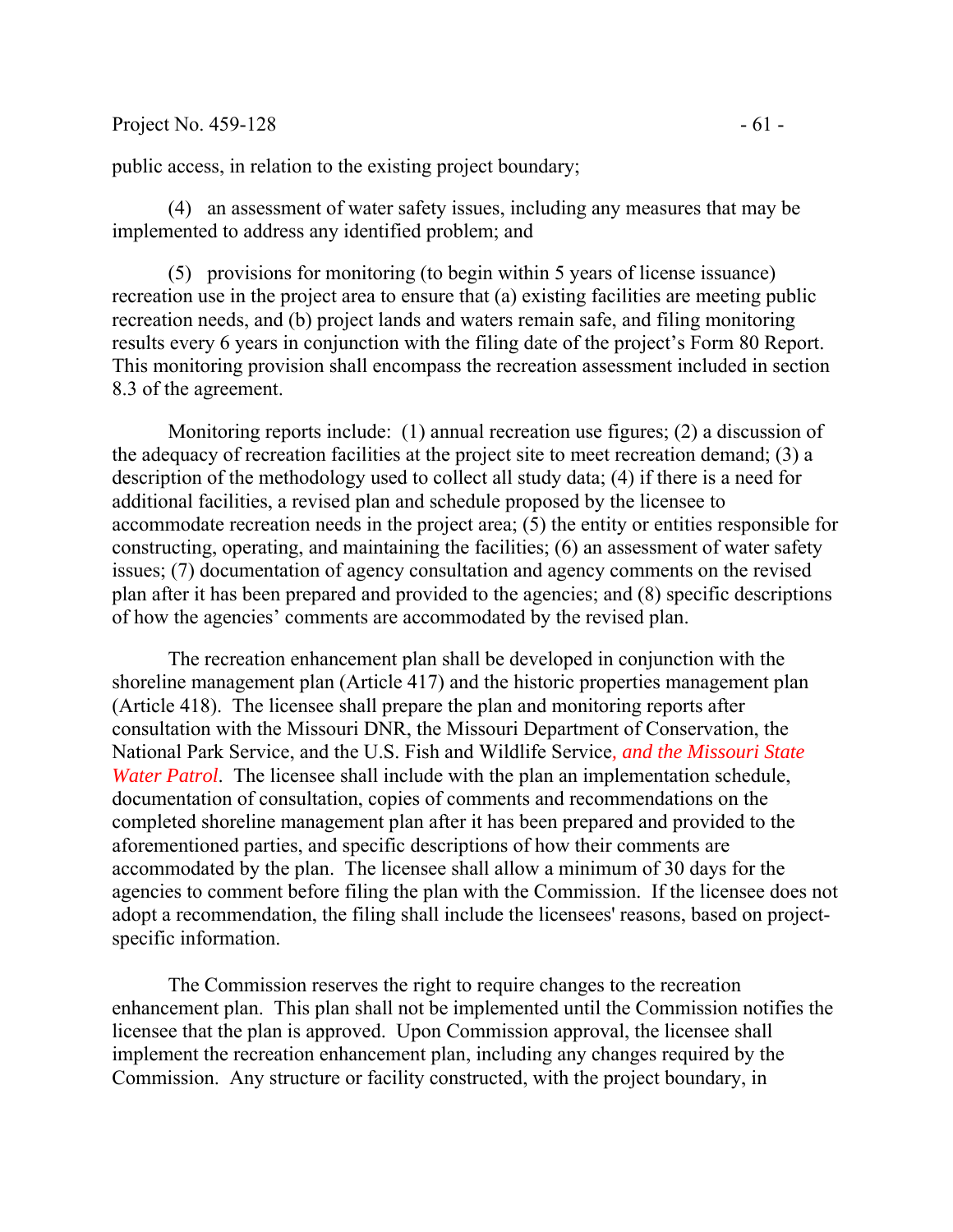### Project No. 459-128  $-62$  -

accordance with this article shall be shown on the as-built drawings filed pursuant to Article 302 of this license.

Article 417. *Shoreline Management Plan*. The shoreline management plan required by condition 8 of the water quality certification shall be filed, for Commission approval, within one year of the issuance date of this license. The purpose of this plan is to coordinate land-management activities along the project shoreline.

Consistent with the Commission's *Guidance for Shoreline Management Planning at Hydropower Projects dated April 2001* and the August 2006 final Environmental Assessment for the Osage Project, the plan shall include, at a minimum:

- (1) a discussion of the plan's purpose, goals, and objectives;
- (2) a discussion of key issues associated with shoreline management at the project, and how issues were addressed in developing the plan (*e.g.*, the public's right to access the entire shoreline, excluding project works, within the project boundary, as well as boating carrying capacity, navigation hazards, and the effect permitted structures have on boating safety);
- (3) identification and description of land use along the project shoreline (taking into account the need to protect sensitive habitats, historic properties, and aesthetic resources), including (a) maps identifying the locations of land use types, as well as sensitive habitats, aesthetic areas, historic sites, etc., (b) a description of how the use classifications were defined and delineated, and (c) descriptions of activities and uses that will be allowed in those classifications;
- (4) if the licensee chooses to file an amendment to remove land from the project boundary, a map showing the location of the lands proposed for removal, overlaid with its SMP shoreline classification map developed for item (3);
- (5) a description of all types of permitted uses, the permit application process, and guidelines for applying for a construction permit within the project boundary;
- (6) the licensee's existing programs (*e.g.*, Adopt-A-Shoreline program, vector control program, derelict dock removal program, shoreline protection hotline, etc.);
- (7) measures to protect water, fish, wildlife, important habitat areas, and historic properties (*e.g.*, an updated permitting program addressing set backs, size, density, and placement of docks, piers and other in-water structures; an encroachment policy; buffer zones and vegetative buffer policy; restricting development in critical or sensitive habitats; shoreline stabilization requirements; dredging and excavation restrictions, such as restricting the timing of the activity and testing sediments for contaminates if dredging is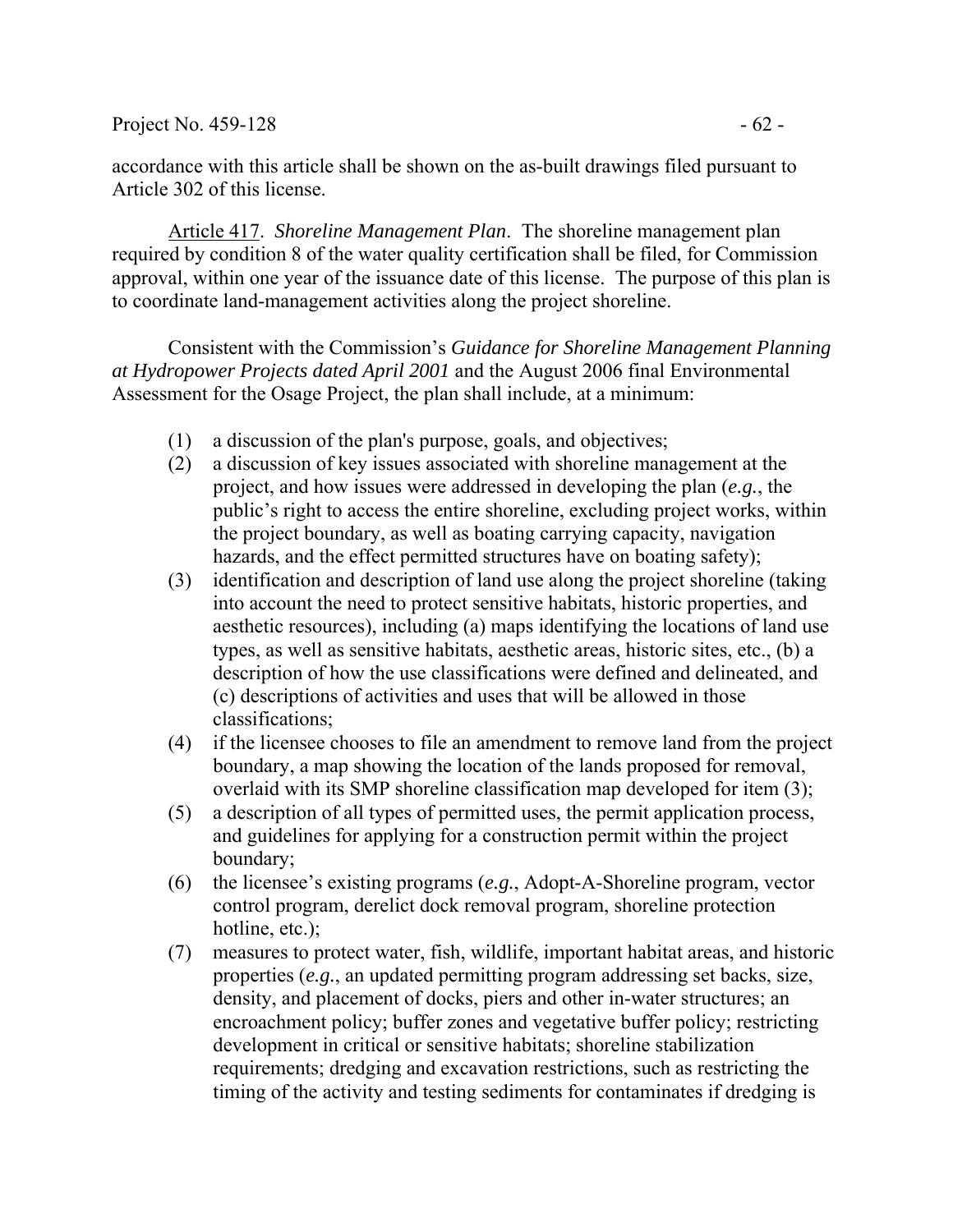proposed; and measures to control erosion associated with permitted development);

- (8) a description of management policies (*e.g.*, shoreline structure permitting guidelines), monitoring programs, educational programs, and enforcement;
- (9) provisions for periodically reviewing and updating the shoreline management plan;
- (10) a provision to undertake the shoreline erosion assessment for the Missouri State Park lands near the project specified in section 8.3 of the settlement agreement, with a schedule for filing a report, prepared after consultation with the Missouri DNR, documenting the findings of the assessment with the Commission. The report shall identify any actions the licensee may need to take to address any erosion problems attributed to project operations; and
- (11) provisions for consultation with agencies and other interested parties in the implementation of the shoreline management plan.

The shoreline management plan shall be developed in conjunction with the historic properties management plan (Article 418) and recreation enhancement plan (Article 416). The licensee shall prepare the plan after consultation with the U.S. Fish and Wildlife Service; the Department of the Army, Corps of Engineers; the National Park Service; the Missouri Department of Conservation; the Missouri Department of Natural Resources; the Advisory Council on Historic Preservation; and the shoreline management committee for the Osage Project. The licensee shall include with the plan an implementation schedule, documentation of consultation, copies of comments and recommendations on the completed shoreline management plan after it has been prepared and provided to the aforementioned parties, and specific descriptions of how their comments are accommodated by the plan. The licensee shall allow a minimum of 30 days for the agencies to comment before filing the plan with the Commission. If the licensee does not adopt a recommendation, the filing shall include the licensees' reasons, based on project-specific information.

The Commission reserves the right to require changes to the shoreline management plan. This plan shall not be implemented until the Commission notifies the licensee that the plan is approved. Upon Commission approval, the licensee shall implement the shoreline management plan, including any changes required by the Commission.

Article 418. *Programmatic Agreement and Historic Properties Management Plan*. The licensee shall implement the "Programmatic Agreement Among the Federal Energy Regulatory Commission, the Advisory Council on Historic Preservation, and the Missouri State Historic Preservation Officer for Managing Historic Properties That May Be Affected By Issuing a License to AmerenUE For the Continued Operation of the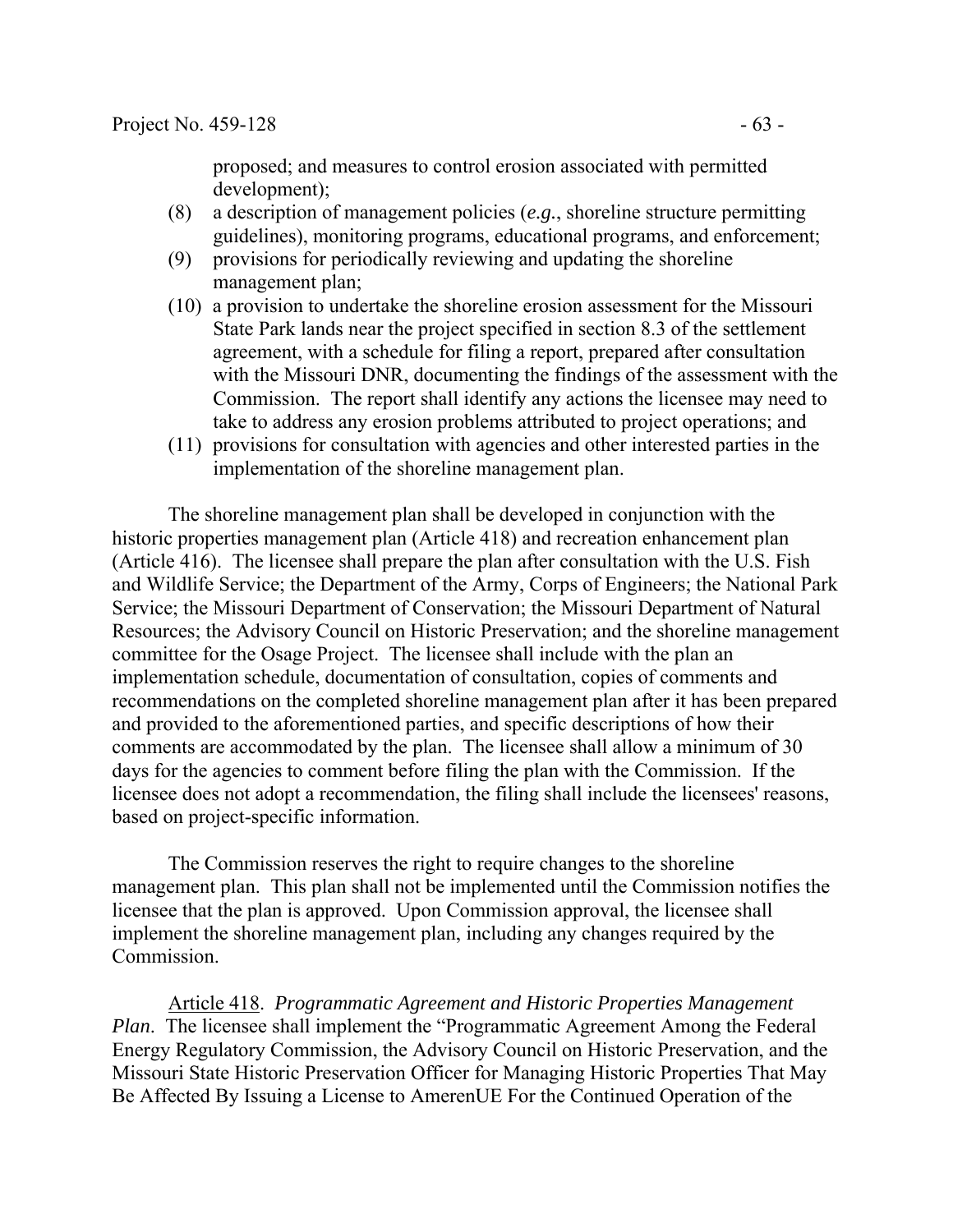Osage Hydroelectric Project In Benton, Camden, Miller and Morgan Counties, Missouri (FERC Project No. 459)," executed on November 13, 2006, including, but not limited to, the Historic Properties Management Plan (HPMP) for the project. Pursuant to the requirements of this Programmatic Agreement, the licensee shall file, for Commission approval, a HPMP within 1 year of issuance of this order. The licensee shall prepare the HPMP after consultation with the entities listed in Stipulation I.A. of the Programmatic Agreement and the Advisory Council on Historic Preservation. The Commission reserves the authority to require changes to the HPMP at any time during the term of the license. If the Programmatic Agreement is terminated prior to Commission approval of the HPMP, the licensee shall obtain approval from the Commission and the Missouri State Historic Preservation Officer (SHPO), before engaging in any ground-disturbing activities or taking any other action that may affect any historic properties within the project's area of potential effect.

Article 419. *Use and Occupancy.* (a) In accordance with the provisions of this article, the licensee shall have the authority to grant permission for certain types of use and occupancy of project lands and waters and to convey certain interests in project lands and waters for certain types of use and occupancy, without prior Commission approval. The licensee may exercise the authority only if the proposed use and occupancy is consistent with the purposes of protecting and enhancing the scenic, recreational, and other environmental values of the project. For those purposes, the licensee shall also have continuing responsibility to supervise and control the use and occupancies, for which it grants permission, and to monitor the use of, and ensure compliance with the covenants of the instrument of conveyance for, any interests that it has conveyed, under this article. If a permitted use and occupancy violates any condition of this article or any other condition imposed by the licensee for protection and enhancement of the project's scenic, recreational, or other environmental values, or if a covenant of a conveyance made under the authority of this article is violated, the licensee shall take any lawful action necessary to correct the violation. For a permitted use or occupancy, that action includes, if necessary, canceling the permission to use and occupy the project lands and waters and requiring the removal of any non-complying structures and facilities.

 (b) The type of use and occupancy of project lands and waters for which the licensee may grant permission without prior Commission approval are: (1) landscape plantings; (2) non-commercial piers, landings, boat docks, or similar structures and facilities that can accommodate no more than 10 water craft at a time and where said facility is intended to serve single-family type dwellings; (3) embankments, bulkheads, retaining walls, or similar structures for erosion control to protect the existing shoreline; and (4) food plots and other wildlife enhancement. To the extent feasible and desirable to protect and enhance the project's scenic, recreational, and other environmental values, the licensee shall require multiple use and occupancy of facilities for access to project lands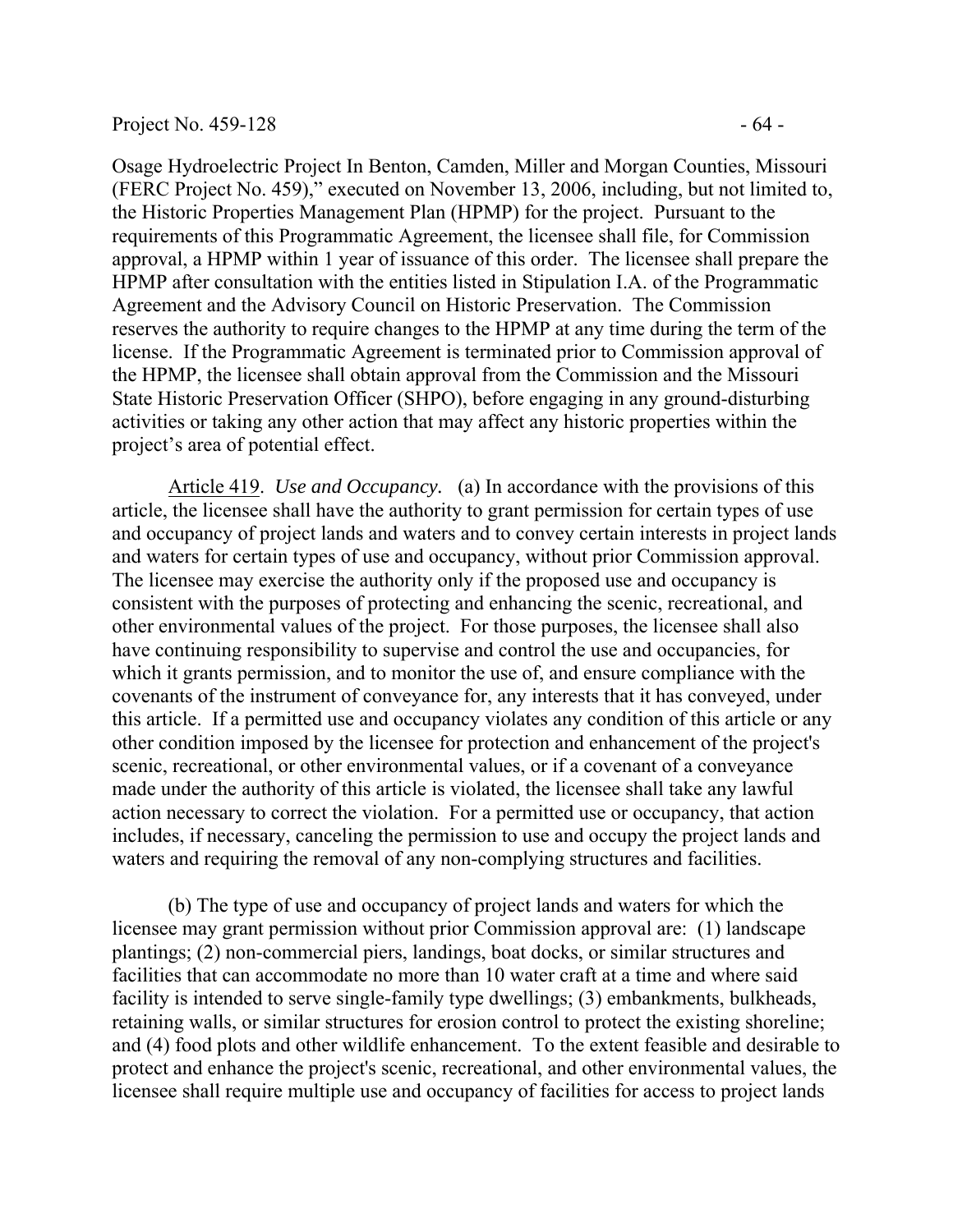or waters. The licensee shall also ensure, to the satisfaction of the Commission's authorized representative, that the use and occupancies for which it grants permission are maintained in good repair and comply with applicable state and local health and safety requirements. Before granting permission for construction of bulkheads or retaining walls, the licensee shall: (1) inspect the site of the proposed construction, (2) consider whether the planting of vegetation or the use of riprap would be adequate to control erosion at the site, and (3) determine that the proposed construction is needed and would not change the basic contour of the reservoir shoreline. To implement this paragraph (b), the licensee may, among other things, establish a program for issuing permits for the specified types of use and occupancy of project lands and waters, which may be subject to the payment of a reasonable fee to cover the licensee's costs of administering the permit program. The Commission reserves the right to require the licensee to file a description of its standards, guidelines, and procedures for implementing this paragraph (b) and to require modification of those standards, guidelines, or procedures.

 (c) The licensee may convey easements or rights-of-way across, or leases of project lands for: (1) replacement, expansion, realignment, or maintenance of bridges or roads where all necessary state and federal approvals have been obtained; (2) storm drains and water mains; (3) sewers that do not discharge into project waters; (4) minor access roads; (5) telephone, gas, and electric utility distribution lines; (6) non-project overhead electric transmission lines that do not require erection of support structures within the project boundary; (7) submarine, overhead, or underground major telephone distribution cables or major electric distribution lines (69-kV or less); and (8) water intake or pumping facilities that do not extract more than one million gallons per day from a project reservoir. No later than January 31 of each year, the licensee shall file three copies of a report briefly describing for each conveyance made under this paragraph (c) during the prior calendar year, the type of interest conveyed, the location of the lands subject to the conveyance, and the nature of the use for which the interest was conveyed.

 (d) The licensee may convey fee title to, easements or rights-of-way across, or leases of project lands for: (1) construction of new bridges or roads for which all necessary state and federal approvals have been obtained; (2) sewer or effluent lines that discharge into project waters, for which all necessary federal and state water quality certification or permits have been obtained; (3) other pipelines that cross project lands or waters but do not discharge into project waters; (4) non-project overhead electric transmission lines that require erection of support structures within the project boundary, for which all necessary federal and state approvals have been obtained; (5) private or public marinas that can accommodate no more than 10 water craft at a time and are located at least one-half mile (measured over project waters) from any other private or public marina; (6) recreational development consistent with an approved Exhibit R or approved report on recreational resources of an Exhibit E; and (7) other uses, if: (i) the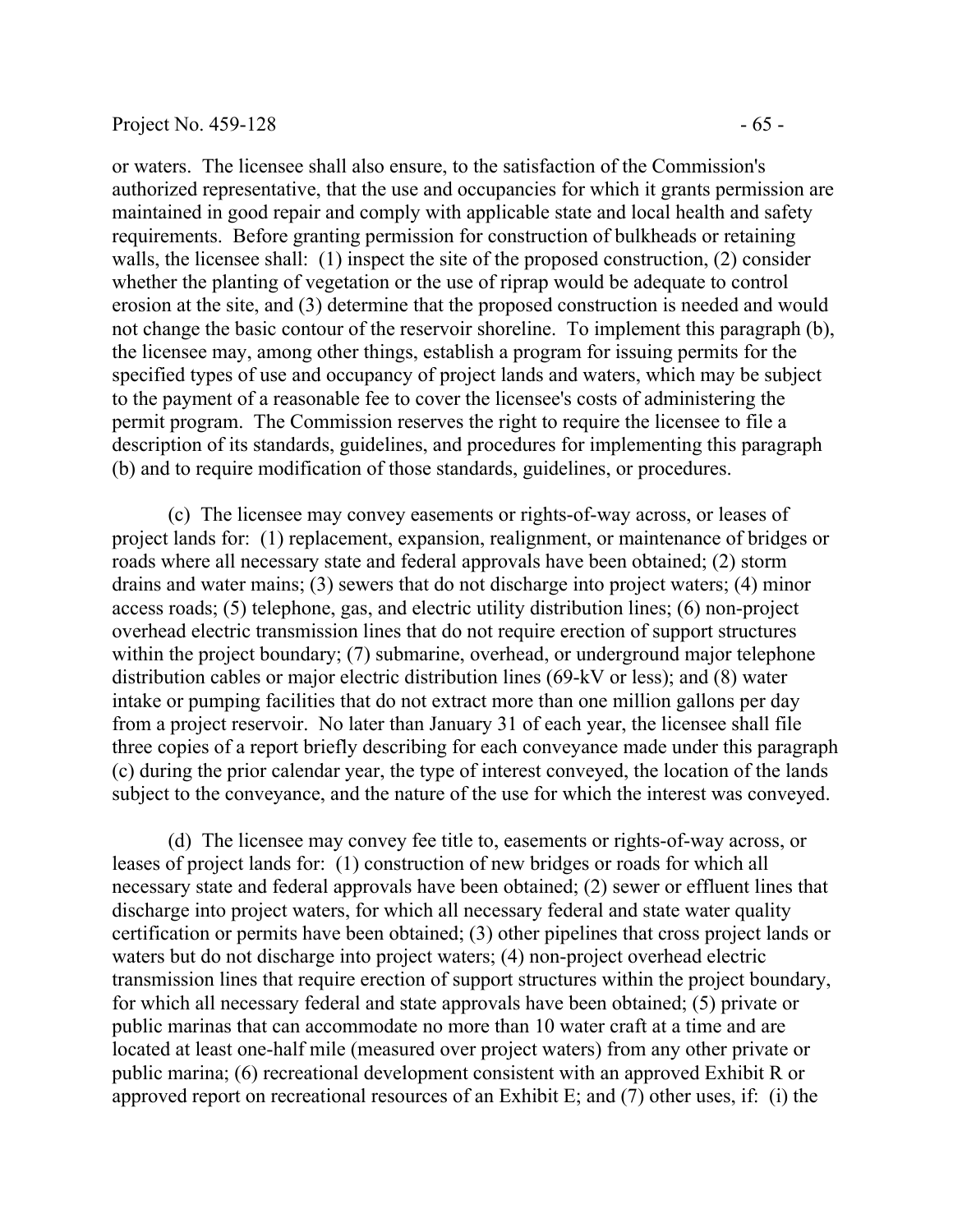#### Project No.  $459-128$  - 66 -

amount of land conveyed for a particular use is five acres or less; (ii) all of the land conveyed is located at least 75 feet, measured horizontally, from project waters at normal surface elevation; and (iii) no more than 50 total acres of project lands for each project development are conveyed under this clause (d)(7) in any calendar year. At least 60 days before conveying any interest in project lands under this paragraph (d), the licensee must submit a letter to the Director, Office of Energy Projects, stating its intent to convey the interest and briefly describing the type of interest and location of the lands to be conveyed (a marked Exhibit G map may be used), the nature of the proposed use, the identity of any federal or state agency official consulted, and any federal or state approvals required for the proposed use. Unless the Director, within 45 days from the filing date, requires the licensee to file an application for prior approval, the licensee may convey the intended interest at the end of that period.

 (e) The following additional conditions apply to any intended conveyance under paragraph (c) or (d) of this article: (1) Before conveying the interest, the licensee shall consult with federal and state fish and wildlife or recreation agencies, as appropriate, and the State Historic Preservation Officer; (2) Before conveying the interest, the shall determine that the proposed use of the lands to be conveyed is not inconsistent with any approved Exhibit R or approved report on recreational resources of an Exhibit E; or, if the project does not have an approved Exhibit R or approved report on recreational resources, that the lands to be conveyed do not have recreational value; (3) The instrument of conveyance must include the following covenants running with the land: (i) the use of the lands conveyed shall not endanger health, create a nuisance, or otherwise be incompatible with overall project recreational use; (ii) the grantee shall take all reasonable precautions to ensure that the construction, operation, and maintenance of structures or facilities on the conveyed lands will occur in a manner that will protect the scenic, recreational, and environmental values of the project; and (iii) the grantee shall not unduly restrict public access to project waters; (4) The Commission reserves the right to require the licensee to take reasonable remedial action to correct any violation of the terms and conditions of this article, for the protection and enhancement of the project's scenic, recreational, and other environmental values.

 (f) The conveyance of an interest in project lands under this article does not in itself change the project boundaries. The project boundaries may be changed to exclude land conveyed under this article only upon approval of revised Exhibit G drawings (project boundary maps) reflecting exclusion of that land. Lands conveyed under this article will be excluded from the project only upon a determination that the lands are not necessary for project purposes, such as operation and maintenance, flowage, recreation, public access, protection of environmental resources, and shoreline control, including shoreline aesthetic values. Absent extraordinary circumstances, proposals to exclude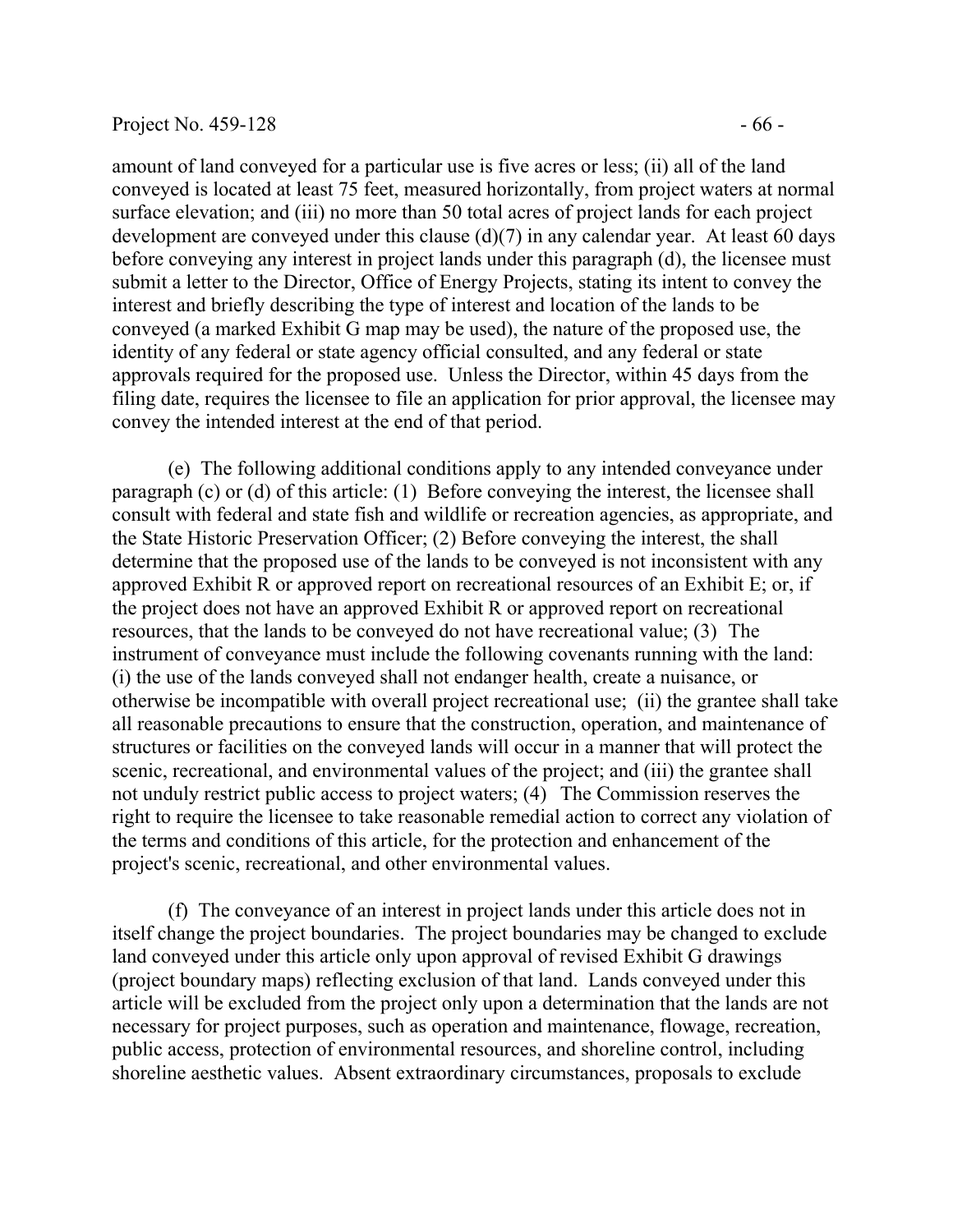Project No.  $459-128$  - 67 -

lands conveyed under this article from the project shall be consolidated for consideration when revised Exhibit G drawings would be filed for approval for other purposes.

(g) The authority granted to the licensee under this article shall not apply to any part of the public lands and reservations of the United States included within the project boundary.

Article 501. *Hydropower Compliance*. (1) Within 6 months of the issuance date of this license, the licensee shall file a Hydropower Compliance Management Program (HCMP) for Commission approval. The HCMP shall include the following elements for each license requirement:

- (a) the identification of, and schedule for, each action necessary to complete the license requirement;
- (b) a schedule for the start and completion of the consultation process with each resource agency required to be consulted for each action necessary to complete the license requirement; and
- (c) the identification of specific individuals in each agency that need to be consulted on each action necessary to complete the license requirement.

(2) The licensee shall file an annual report with the Commission, on or before each anniversary of the issuance date of this license, that demonstrates the progress made toward completion of each license requirement under the schedules presented in the HCMP.

 Seven copies of all submissions under this article must be filed with the Secretary of the Commission. One copy of each submission must be filed with the agency consulted under element 1(b) above.

 The Commission reserves the right to require the licensee to make modifications to the HCMP and to take other measures necessary to ensure compliance with the terms and conditions of the license.

- (3) To assist the licensee in meeting its new license requirements, the licensee shall file a Compliance Plan *as part of the HCMP*. The Plan should include provisions for the following:
- (a) Within 60 days from the date of licensing, establish a compliance tracking system which shall include, but not be limited to, clearly identifying due dates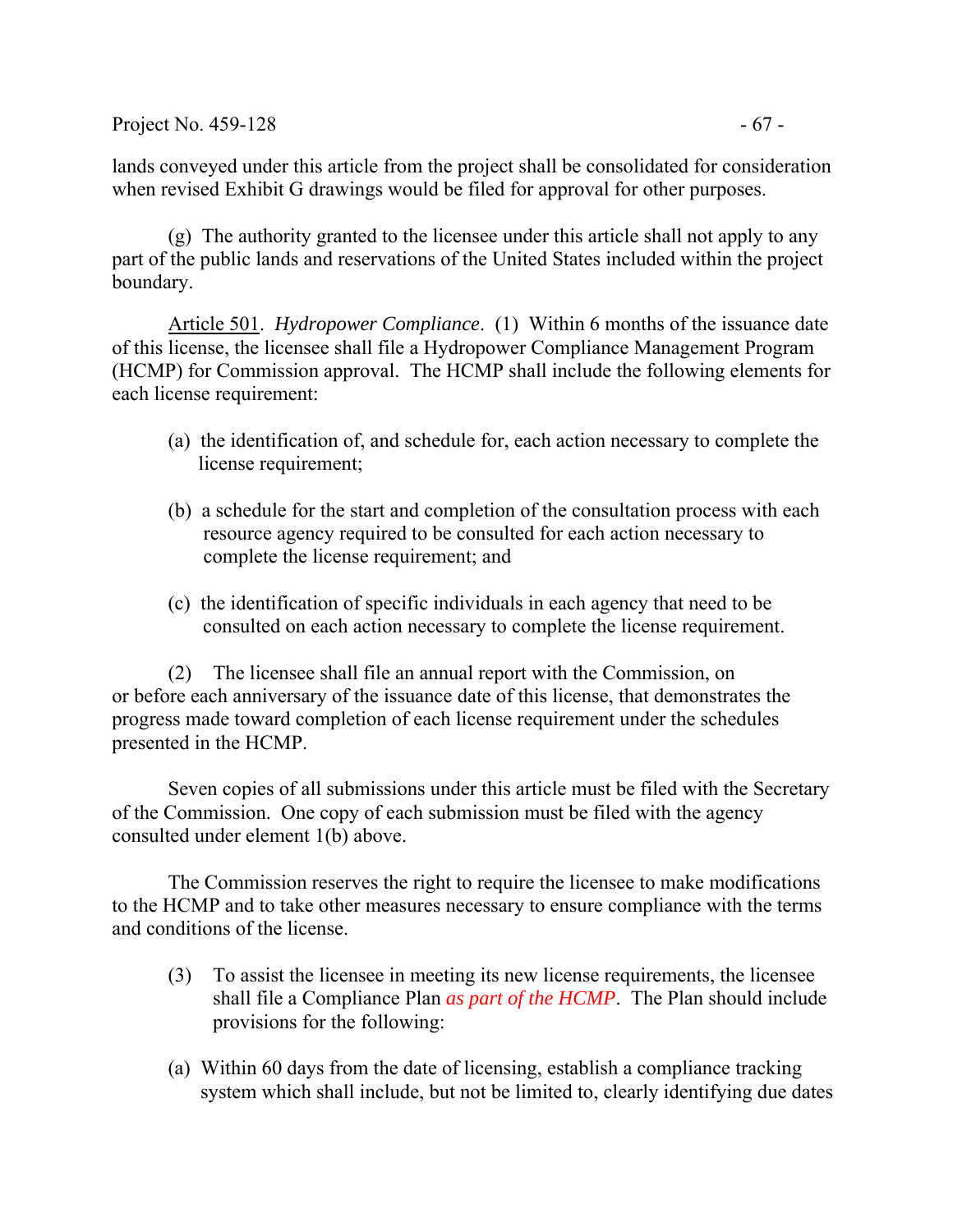of license articles, identifying triggers for compliance issues (for example, the items that are required 90 days before construction), and identifying interrelated license requirements.

- (b) Within 60 days from the date of licensing, establish a training program for all staff who work at the project to assist them in ensuring compliance with the license. Topics should include, but not be limited to, identification of project boundary, identification of permitted uses within the project boundary, and working knowledge of fisheries requirements, cultural resources issues, and engineering requirements. Full training on all initial license requirements shall take place for all staff with specialized training in specific fields for responsible staff.
- (c) Within 60 days of license issuance, establish a system to file Hydro Project Non-Conformance Reports. If instances of non-compliance occur, the licensee shall be required to file with the Commission a report identifying each non-compliance incident, how it was remedied or plans to remedy the non-compliance incident, and how it will prevent reoccurrence. Reports shall be filed within 30 days of each occurrence.
- (d) Within 60 days of license issuance, establish a system to file annual reports of all permits issued for non-project use of project lands at the project. The report shall include, but not be limited to a description of what facilities have been approved and what criteria in the permitting program the licensee applied as it issued the permit. This list shall be filed annually until the Shoreline Management Plan is filed and approved by the Commission.
- (e) Within 60 days of license issuance, *establish* a staffing plan with the Commission. This plan shall include but not be limited to, the identification of staffing needs at the project, a delineation of which staff position is responsible for which actions/plans/filing requirements. The plan shall also include an organizational chart and list of key contacts at the project in each program area (*i.e.*, fisheries, cultural resources, recreation, land use, engineering). The purpose of this plan is to ensure that the licensee maintains adequate staffing levels to ensure compliance with the license.

 (F) The licensee shall serve copies of any Commission filing required by this order on any entity specified in the order to be consulted on matters relating to that filing. Proof of service on these entities must accompany the filing with the Commission.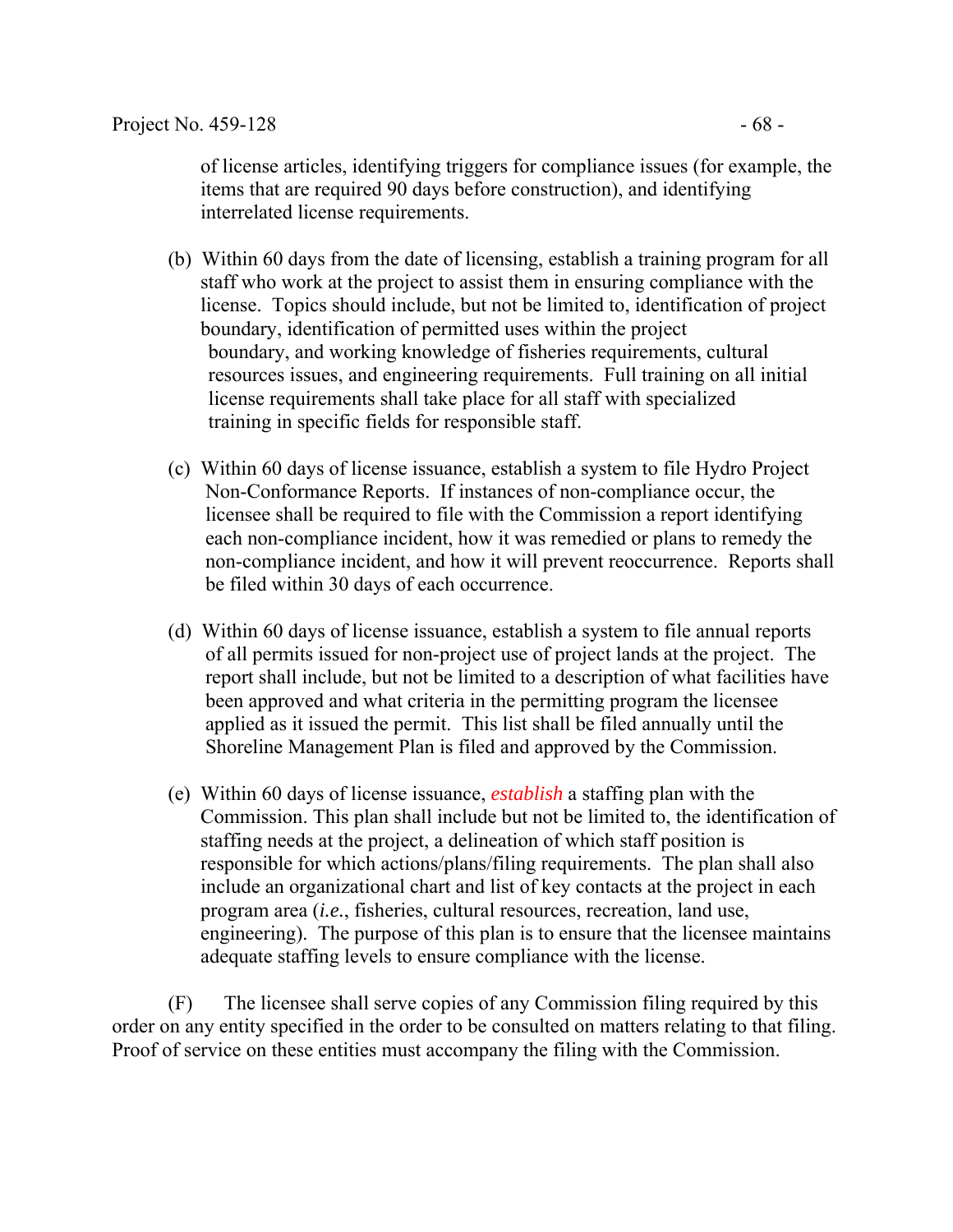Project No. 459-128 - 69 -

 (G) This order is final unless a request for rehearing is filed within 30 days from the date of its issuance, as provided in section 313(a) of the FPA. The filing of a request for rehearing does not operate as a stay of the effective date of this license or of any other date specified in this order, except as specifically ordered by the Commission. The licensee's failure to file a request for rehearing shall constitute acceptance of this order.

> J. Mark Robinson Director Office of Energy Projects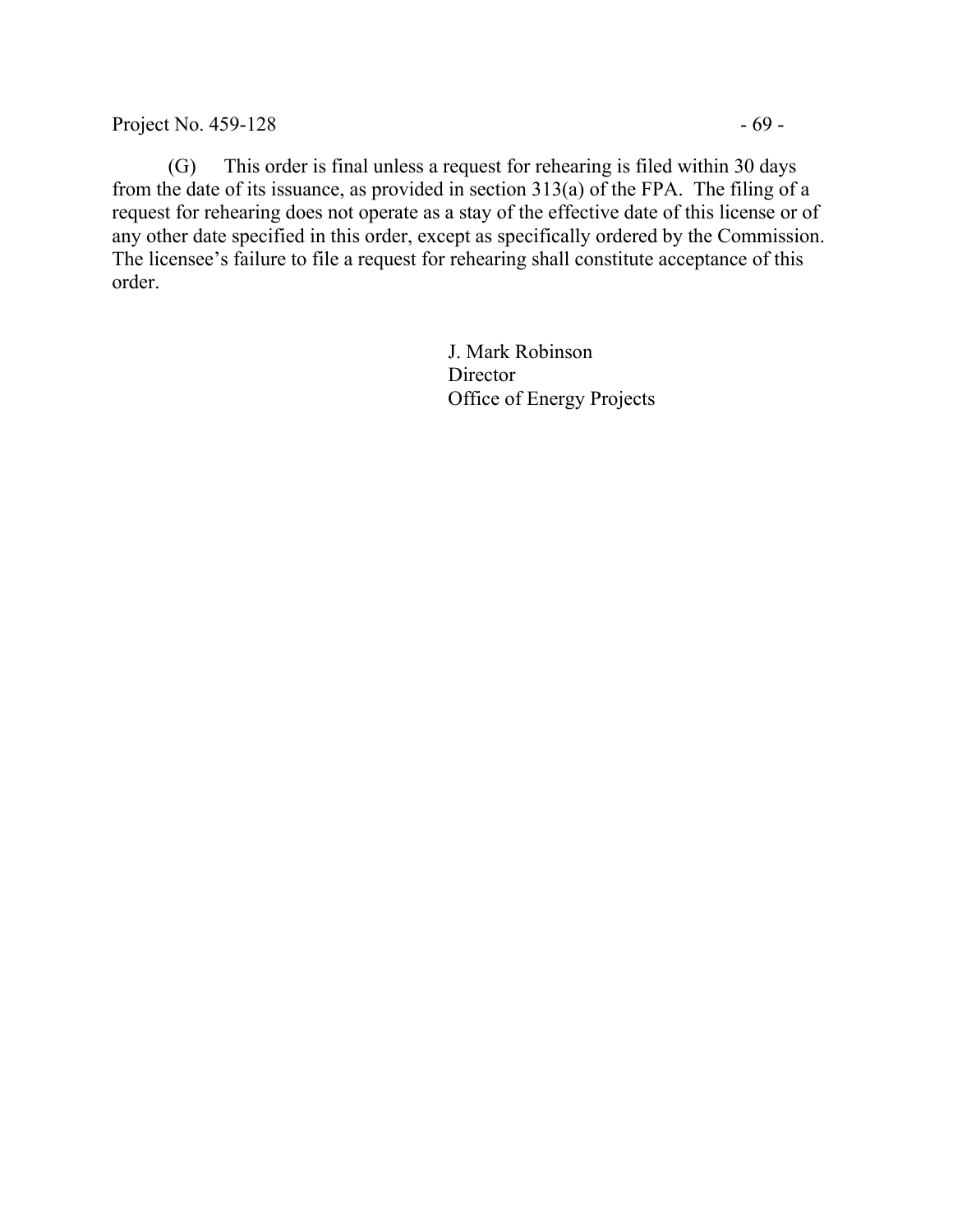**Form L-3**  (October, 1975)

### **FEDERAL ENERGY REGULATORY COMMISSION TERMS AND CONDITIONS OF LICENSE FOR CONSTRUCTED MAJOR PROJECT AFFECTING NAVIGABLE WATERS OF THE UNITED STATES**

**Article 1**. The entire project, as described in this order of the Commission, shall be subject to all of the provisions, terms, and conditions of the license.

**Article 2**. No substantial change shall be made in the maps, plans, specifications, and statements described and designated as exhibits and approved by the Commission in its order as a part of the license until such change shall have been approved by the Commission: Provided, however, That if the Licensee or the Commission deems it necessary or desirable that said approved exhibits, or any of them, be changed, there shall be submitted to the Commission for approval a revised, or additional exhibit or exhibits covering the proposed changes which, upon approval by the Commission, shall become a part of the license and shall supersede, in whole or in part, such exhibit or exhibits theretofore made a part of the license as may be specified by the Commission.

**Article 3**. The project area and project works shall be in substantial conformity with the approved exhibits referred to in Article 2 herein or as changed in accordance with the provisions of said article. Except when emergency shall require for the protection of navigation, life, health, or property, there shall not be made without prior approval of the Commission any substantial alteration or addition not in conformity with the approved plans to any dam or other project works under the license or any substantial use of project lands and waters not authorized herein; and any emergency alteration, addition, or use so made shall thereafter be subject to such modification and change as the Commission may direct. Minor changes in project works, or in uses of project lands and waters, or divergence from such approved exhibits may be made if such changes will not result in a decrease in efficiency, in a material increase in cost, in an adverse environmental impact, or in impairment of the general scheme of development; but any of such minor changes made without the prior approval of the Commission, which in its judgment have produced or will produce any of such results, shall be subject to such alteration as the Commission may direct.

**Article 4**. The project, including its operation and maintenance and any work incidental to additions or alterations authorized by the Commission, whether or not conducted upon lands of the United States, shall be subject to the inspection and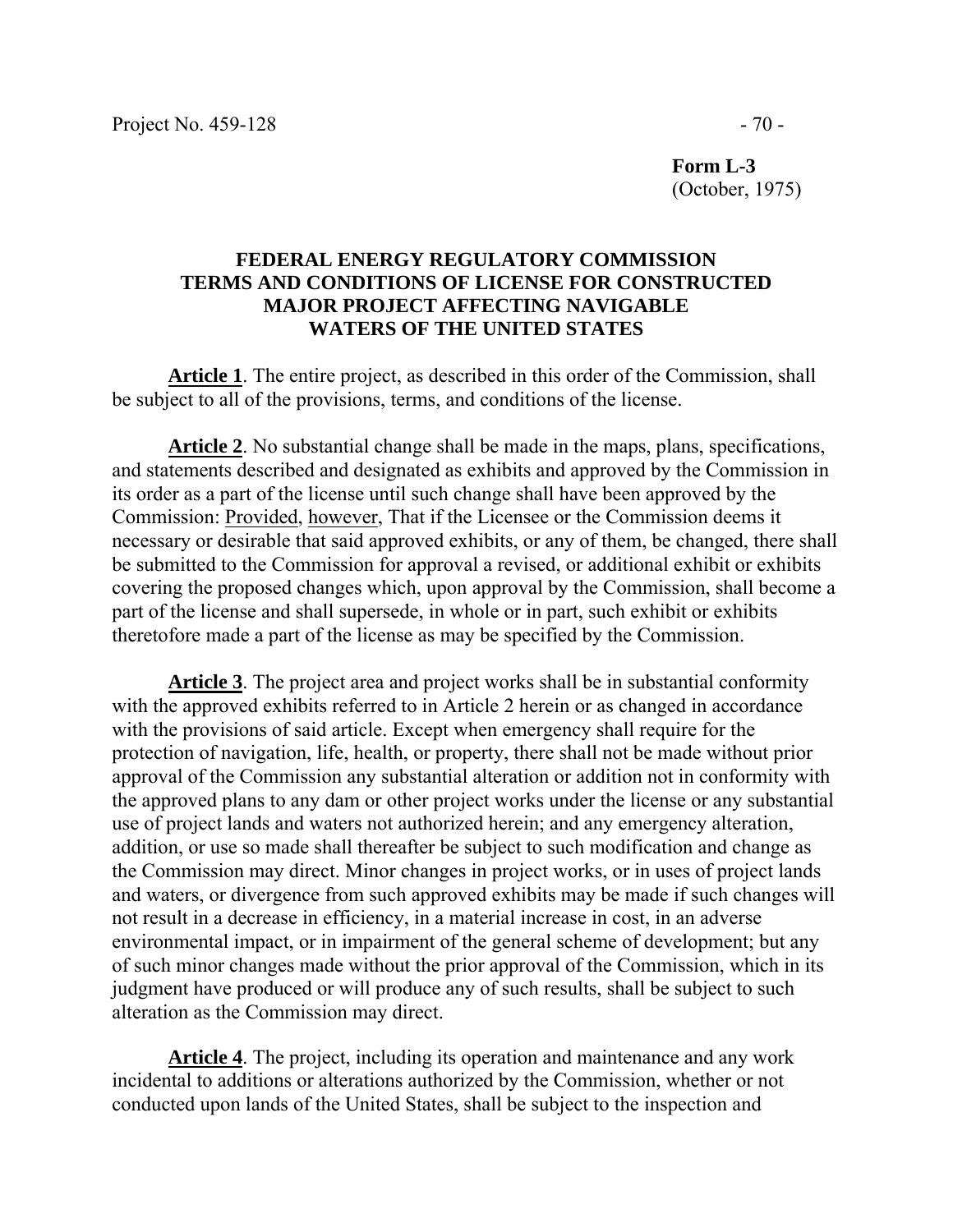### Project No. 459-128 - 71 -

supervision of the Regional Engineer, Federal Energy Regulatory Commission, in the region wherein the project is located, or of such other officer or agent as the Commission may designate, who shall be the authorized representative of the Commission for such purposes. The Licensee shall cooperate fully with said representative and shall furnish him such information as he may require concerning the operation and maintenance of the project, and any such alterations thereto, and shall notify him of the date upon which work with respect to any alteration will begin, as far in advance thereof as said representative may reasonably specify, and shall notify him promptly in writing of any suspension of work for a period of more than one week, and of its resumption and completion. The Licensee shall submit to said representative a detailed program of inspection by the Licensee that will provide for an adequate and qualified inspection force for construction of any such alterations to the project. Construction of said alterations or any feature thereof shall not be initiated until the program of inspection for the alterations or any feature thereof has been approved by said representative. The Licensee shall allow said representative and other officers or employees of the United States, showing proper credentials, free and unrestricted access to, through, and across the project lands and project works in the performance of their official duties. The Licensee shall comply with such rules and regulations of general or special applicability as the Commission may prescribe from time to time for the protection of life, health, or property.

**Article 5**. The Licensee, within five years from the date of issuance of the license, shall acquire title in fee or the right to use in perpetuity all lands, other than lands of the United States, necessary or appropriate for the construction maintenance, and operation of the project. The Licensee or its successors and assigns shall, during the period of the license, retain the possession of all project property covered by the license as issued or as later amended, including the project area, the project works, and all franchises, easements, water rights, and rights or occupancy and use; and none of such properties shall be voluntarily sold, leased, transferred, abandoned, or otherwise disposed of without the prior written approval of the Commission, except that the Licensee may lease or otherwise dispose of interests in project lands or property without specific written approval of the Commission pursuant to the then current regulations of the Commission. The provisions of this article are not intended to prevent the abandonment or the retirement from service of structures, equipment, or other project works in connection with replacements thereof when they become obsolete, inadequate, or inefficient for further service due to wear and tear; and mortgage or trust deeds or judicial sales made thereunder, or tax sales, shall not be deemed voluntary transfers within the meaning of this article.

**Article 6**. In the event the project is taken over by the United States upon the termination of the license as provided in Section 14 of the Federal Power Act, or is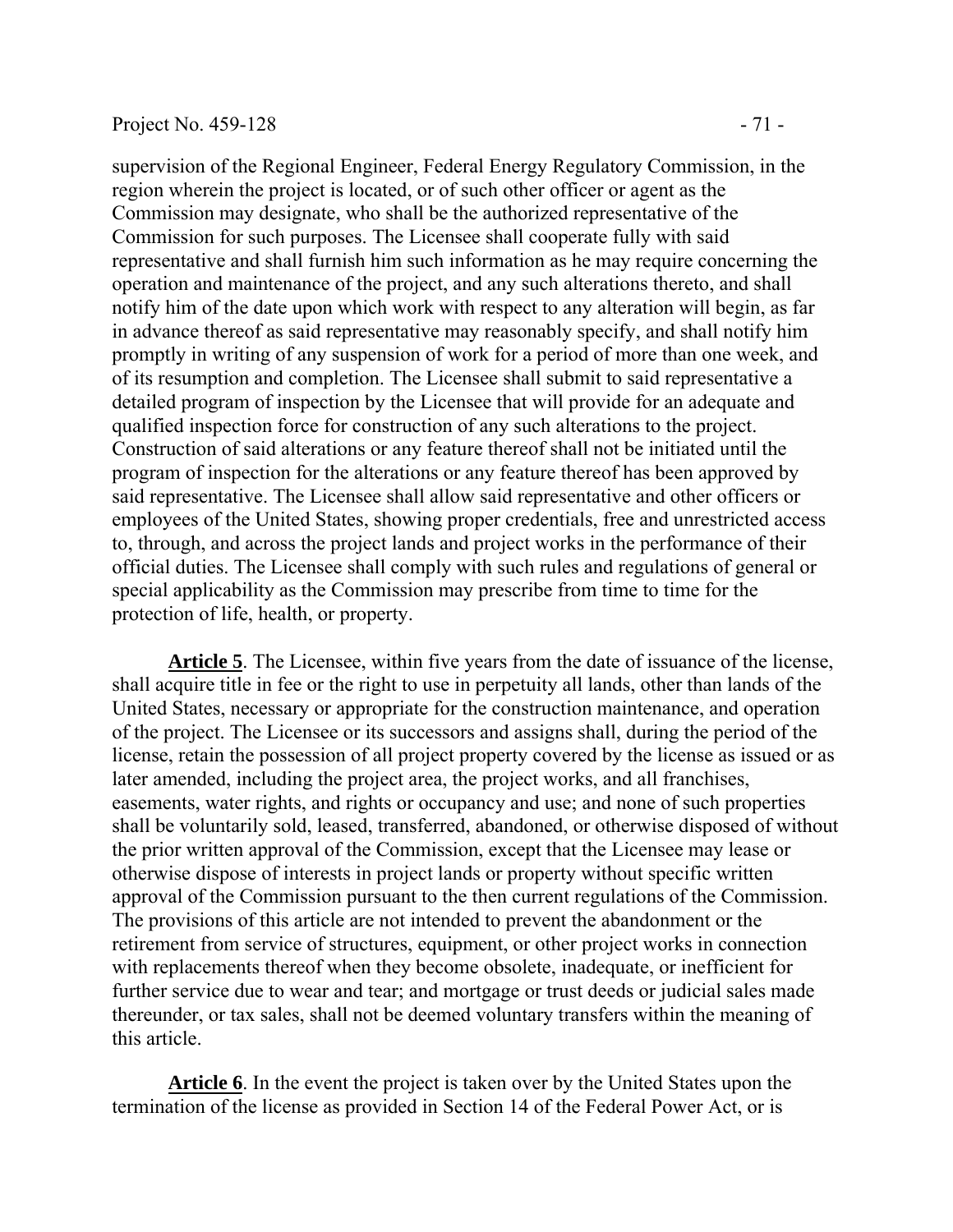transferred to a new licensee or to a nonpower licensee under the provisions of Section 15 of said Act, the Licensee, its successors and assigns shall be responsible for, and shall make good any defect of title to, or of right of occupancy and use in, any of such project property that is necessary or appropriate or valuable and serviceable in the maintenance and operation of the project, and shall pay and discharge, or shall assume responsibility for payment and discharge of, all liens or encumbrances upon the project or project property created by the Licensee or created or incurred after the issuance of the license: Provided, That the provisions of this article are not intended to require the Licensee, for the purpose of transferring the project to the United States or to a new licensee, to acquire any different title to, or right of occupancy and use in, any of such project property than was necessary to acquire for its own purposes as the Licensee.

**Article 7**. The actual legitimate original cost of the project, and of any addition thereto or betterment thereof, shall be determined by the Commission in accordance with the Federal Power Act and the Commission's Rules and Regulations thereunder.

**Article 8**. The Licensee shall install and thereafter maintain gages and streamgaging stations for the purpose of determining the stage and flow of the stream or streams on which the project is located, the amount of water held in and withdrawn from storage, and the effective head on the turbines; shall provide for the required reading of such gages and for the adequate rating of such stations; and shall install and maintain standard meters adequate for the determination of the amount of electric energy generated by the project works. The number, character, and location of gages, meters, or other measuring devices, and the method of operation thereof, shall at all times be satisfactory to the Commission or its authorized representative. The Commission reserves the right, after notice and opportunity for hearing, to require such alterations in the number, character, and location of gages, meters, or other measuring devices, and the method of operation thereof, as are necessary to secure adequate determinations. The installation of gages, the rating of said stream or streams, and the determination of the flow thereof, shall be under the supervision of, or in cooperation with, the District Engineer of the United States Geological Survey having charge of stream-gaging operations in the region of the project, and the Licensee shall advance to the United States Geological Survey the amount of funds estimated to be necessary for such supervision, or cooperation for such periods as may mutually agreed upon. The Licensee shall keep accurate and sufficient records of the foregoing determinations to the satisfaction of the Commission, and shall make return of such records annually at such time and in such form as the Commission may prescribe.

**Article 9**. The Licensee shall, after notice and opportunity for hearing, install additional capacity or make other changes in the project as directed by the Commission, to the extent that it is economically sound and in the public interest to do so.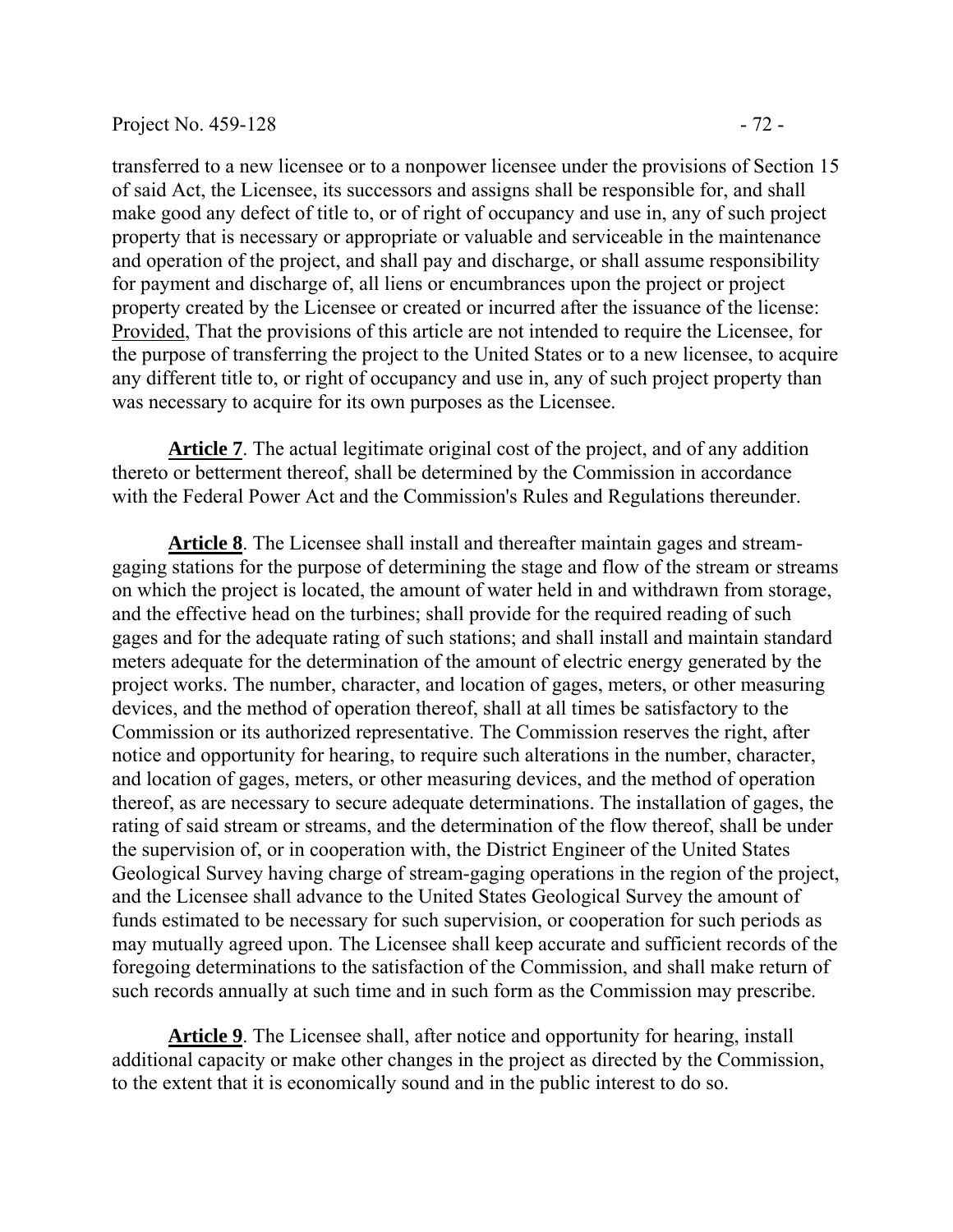**Article 10**. The Licensee shall, after notice and opportunity for hearing, coordinate the operation of the project, electrically and hydraulically, with such other projects or power systems and in such manner as the Commission any direct in the interest of power and other beneficial public uses of water resources, and on such conditions concerning the equitable sharing of benefits by the Licensee as the Commission may order.

**Article 11**. Whenever the Licensee is directly benefited by the construction work of another licensee, a permittee, or the United States on a storage reservoir or other headwater improvement, the Licensee shall reimburse the owner of the headwater improvement for such part of the annual charges for interest, maintenance, and depreciation thereof as the Commission shall determine to be equitable, and shall pay to the United States the cost of making such determination as fixed by the Commission. For benefits provided by a storage reservoir or other headwater improvement of the United States, the Licensee shall pay to the Commission the amounts for which it is billed from time to time for such headwater benefits and for the cost of making the determinations pursuant to the then current regulations of the Commission under the Federal Power Act.

**Article 12**. The United States specifically retains and safeguards the right to use water in such amount, to be determined by the Secretary of the Army, as may be necessary for the purposes of navigation on the navigable waterway affected; and the operations of the Licensee, so far as they affect the use, storage and discharge from storage of waters affected by the license, shall at all times be controlled by such reasonable rules and regulations as the Secretary of the Army may prescribe in the interest of navigation, and as the Commission may prescribe for the protection of life, health, and property, and in the interest of the fullest practicable conservation and utilization of such waters for power purposes and for other beneficial public uses, including recreational purposes, and the Licensee shall release water from the project reservoir at such rate in cubic feet per second, or such volume in acre-feet per specified period of time, as the Secretary of the Army may prescribe in the interest of navigation, or as the Commission may prescribe for the other purposes hereinbefore mentioned.

**Article 13**. On the application of any person, association, corporation, Federal agency, State or municipality, the Licensee shall permit such reasonable use of its reservoir or other project properties, including works, lands and water rights, or parts thereof, as may be ordered by the Commission, after notice and opportunity for hearing, in the interests of comprehensive development of the waterway or waterways involved and the conservation and utilization of the water resources of the region for water supply or for the purposes of steam-electric, irrigation, industrial, municipal or similar uses. The Licensee shall receive reasonable compensation for use of its reservoir or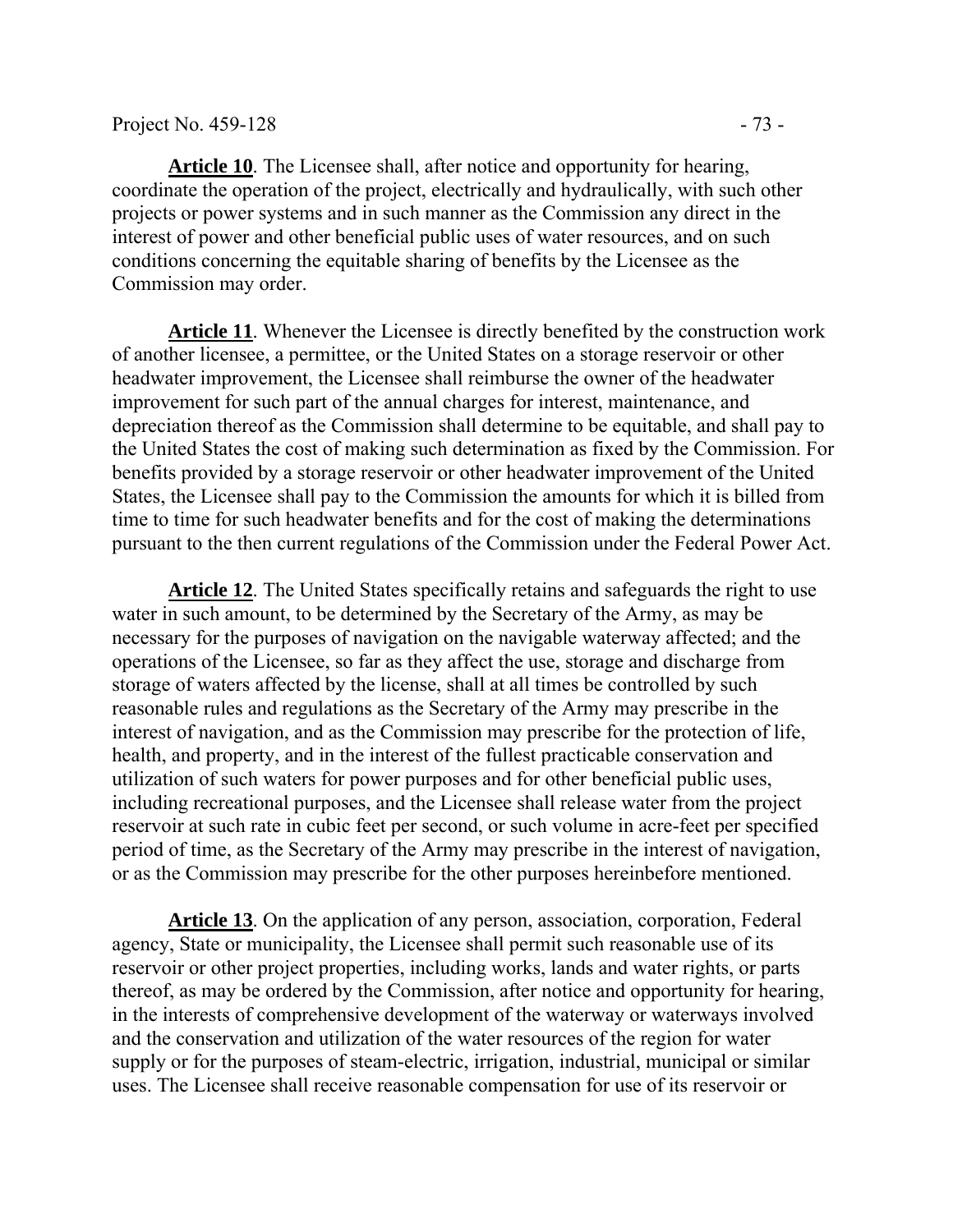#### Project No. 459-128 - 74

other project properties or parts thereof for such purposes, to include at least full reimbursement for any damages or expenses which the joint use causes the Licensee to incur. Any such compensation shall be fixed by the Commission either by approval of an agreement between the Licensee and the party or parties benefiting or after notice and opportunity for hearing. Applications shall contain information in sufficient detail to afford a full understanding of the proposed use, including satisfactory evidence that the applicant possesses necessary water rights pursuant to applicable State law, or a showing of cause why such evidence cannot concurrently be submitted, and a statement as to the relationship of the proposed use to any State or municipal plans or orders which may have been adopted with respect to the use of such waters.

**Article 14**. In the construction or maintenance of the project works, the Licensee shall place and maintain suitable structures and devices to reduce to a reasonable degree the liability of contact between its transmission lines and telegraph, telephone and other signal wires or power transmission lines constructed prior to its transmission lines and not owned by the Licensee, and shall also place and maintain suitable structures and devices to reduce to a reasonable degree the liability of any structures or wires falling or obstructing traffic or endangering life. None of the provisions of this article are intended to relieve the Licensee from any responsibility or requirement which may be imposed by any other lawful authority for avoiding or eliminating inductive interference.

**Article 15**. The Licensee shall, for the conservation and development of fish and wildlife resources, construct, maintain, and operate, or arrange for the construction, maintenance, and operation of such reasonable facilities, and comply with such reasonable modifications of the project structures and operation, as may be ordered by the Commission upon its own motion or upon the recommendation of the Secretary of the Interior or the fish and wildlife agency or agencies of any State in which the project or a part thereof is located, after notice and opportunity for hearing.

**Article 16**. Whenever the United States shall desire, in connection with the project, to construct fish and wildlife facilities or to improve the existing fish and wildlife facilities at its own expense, the Licensee shall permit the United States or its designated agency to use, free of cost, such of the Licensee's lands and interests in lands, reservoirs, waterways and project works as may be reasonably required to complete such facilities or such improvements thereof. In addition, after notice and opportunity for hearing, the Licensee shall modify the project operation as may be reasonably prescribed by the Commission in order to permit the maintenance and operation of the fish and wildlife facilities constructed or improved by the United States under the provisions of this article.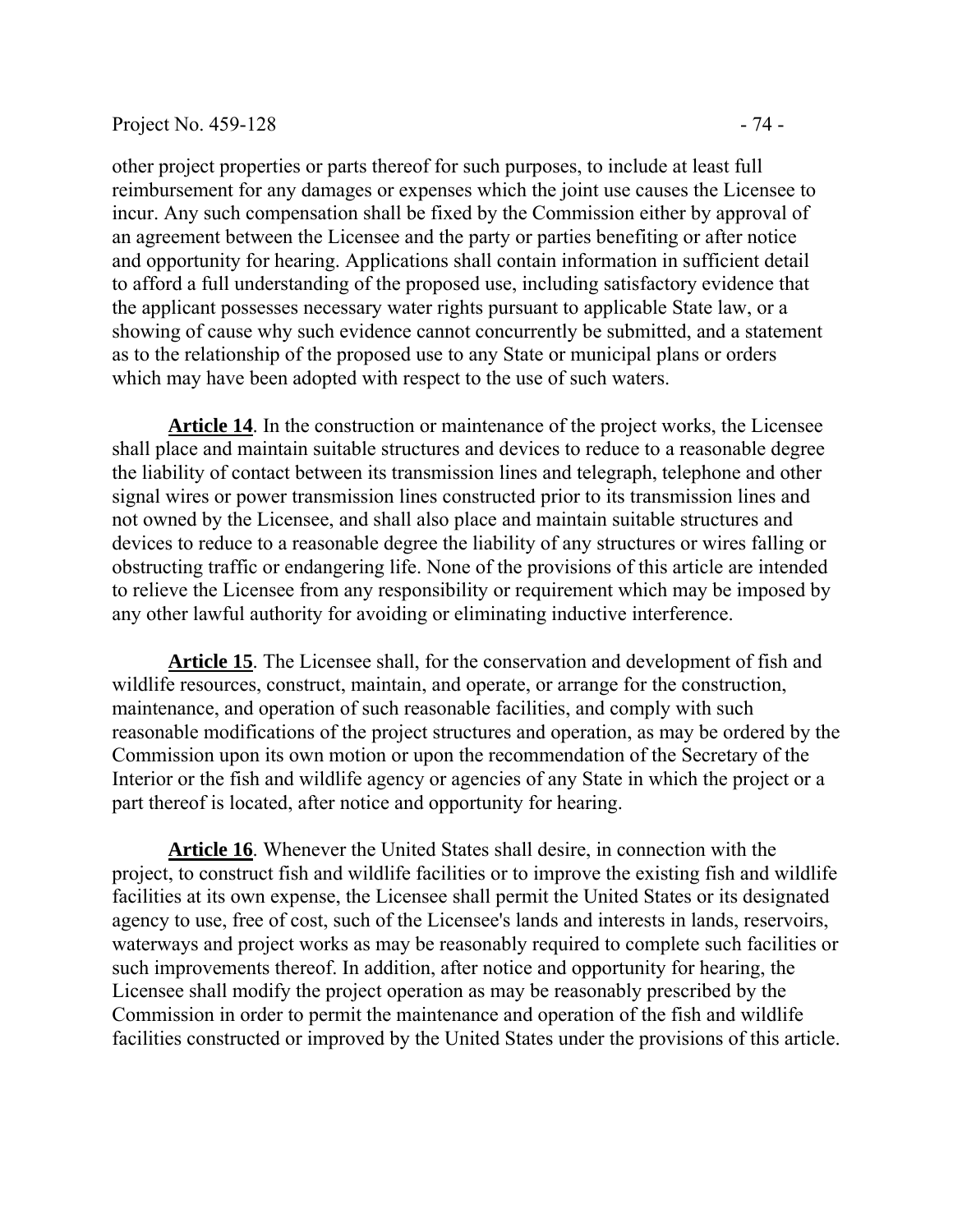This article shall not be interpreted to place any obligation on the United States to construct or improve fish and wildlife facilities or to relieve the Licensee of any obligation under this license.

**Article 17**. The Licensee shall construct, maintain, and operate, or shall arrange for the construction, maintenance, and operation of such reasonable recreational facilities, including modifications thereto, such as access roads, wharves, launching ramps, beaches, picnic and camping areas, sanitary facilities, and utilities, giving consideration to the needs of the physically handicapped, and shall comply with such reasonable modifications of the project, as may be prescribed hereafter by the Commission during the term of this license upon its own motion or upon the recommendation of the Secretary of the Interior or other interested Federal or State agencies, after notice and opportunity for hearing.

**Article 18**. So far as is consistent with proper operation of the project, the Licensee shall allow the public free access, to a reasonable extent, to project waters and adjacent project lands owned by the Licensee for the purpose of full public utilization of such lands and waters for navigation and for outdoor recreational purposes, including fishing and hunting: Provided, That the Licensee may reserve from public access such portions of the project waters, adjacent lands, and project facilities as may be necessary for the protection of life, health, and property.

**Article 19**. In the construction, maintenance, or operation of the project, the Licensee shall be responsible for, and shall take reasonable measures to prevent, soil erosion on lands adjacent to streams or other waters, stream sedimentation, and any form of water or air pollution. The Commission, upon request or upon its own motion, may order the Licensee to take such measures as the Commission finds to be necessary for these purposes, after notice and opportunity for hearing.

**Article 20**. The Licensee shall clear and keep clear to an adequate width lands along open conduits and shall dispose of all temporary structures, unused timber, brush, refuse, or other material unnecessary for the purposes of the project which results from the clearing of lands or from the maintenance or alteration of the project works. In addition, all trees along the periphery of project reservoirs which may die during operations of the project shall be removed. All clearing of the lands and disposal of the unnecessary material shall be done with due diligence and to the satisfaction of the authorized representative of the Commission and in accordance with appropriate Federal, State, and local statutes and regulations.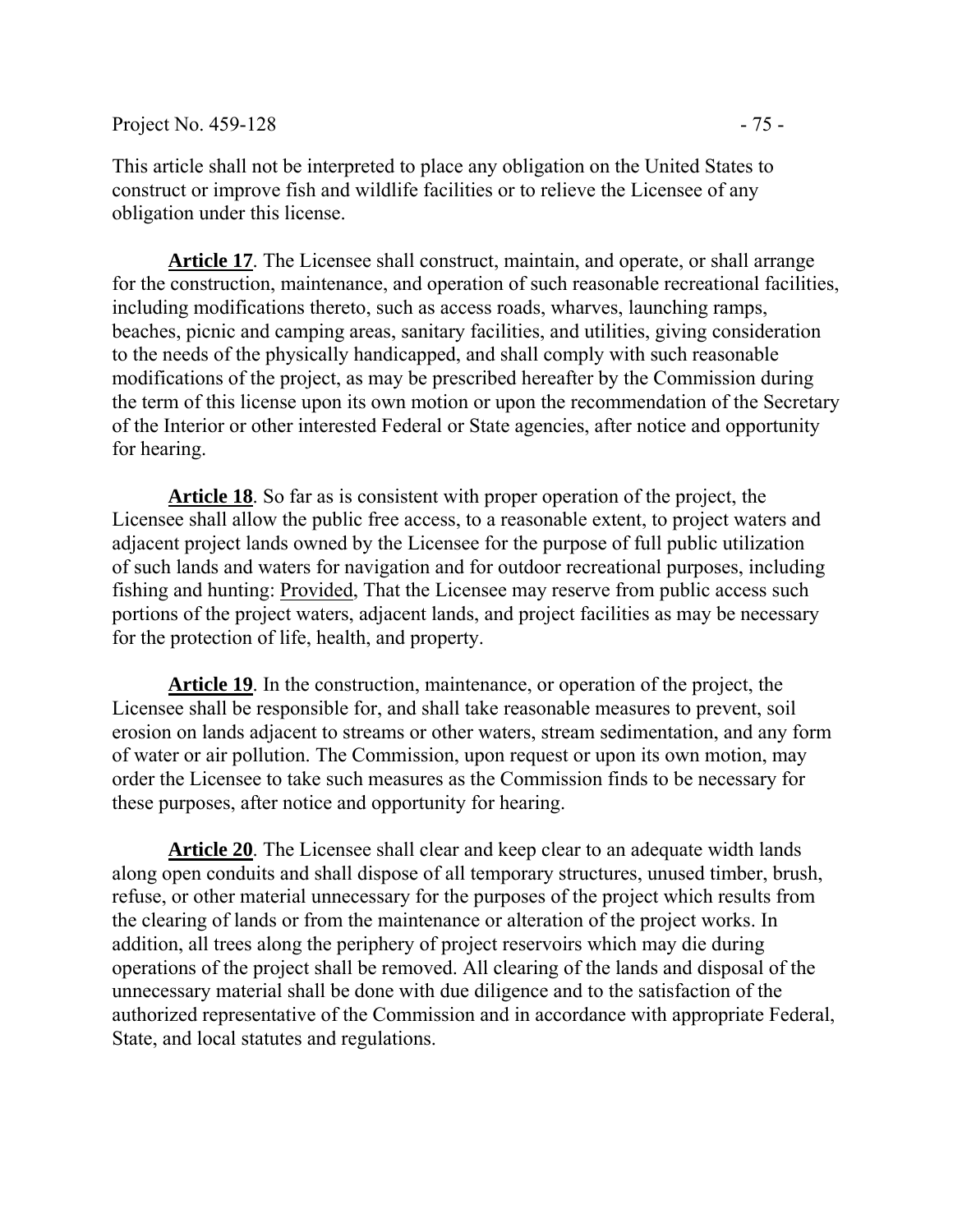**Article 21**. Material may be dredged or excavated from, or placed as fill in, project lands and/or waters only in the prosecution of work specifically authorized under the license; in the maintenance of the project; or after obtaining Commission approval, as appropriate. Any such material shall be removed and/or deposited in such manner as to reasonably preserve the environmental values of the project and so as not to interfere with traffic on land or water. Dredging and filling in a navigable water of the United States shall also be done to the satisfaction of the District Engineer, Department of the Army, in charge of the locality.

**Article 22**. Whenever the United States shall desire to construct, complete, or improve navigation facilities in connection with the project, the Licensee shall convey to the United States, free of cost, such of its lands and rights-of-way and such rights of passage through its dams or other structures, and shall permit such control of its pools, as may be required to complete and maintain such navigation facilities.

**Article 23**. The operation of any navigation facilities which may be constructed as a part of, or in connection with, any dam or diversion structure constituting a part of the project works shall at all times be controlled by such reasonable rules and regulations in the interest of navigation, including control of the level of the pool caused by such dam or diversion structure, as may be made from time to time by the Secretary of the Army.

**Article 24**. The Licensee shall furnish power free of cost to the United States for the operation and maintenance of navigation facilities in the vicinity of the project at the voltage and frequency required by such facilities and at a point adjacent thereto, whether said facilities are constructed by the Licensee or by the United States.

**Article 25**. The Licensee shall construct, maintain, and operate at its own expense such lights and other signals for the protection of navigation as may be directed by the Secretary of the Department in which the Coast Guard is operating.

**Article 26**. If the Licensee shall cause or suffer essential project property to be removed or destroyed or to become unfit for use, without adequate replacement, or shall abandon or discontinue good faith operation of the project or refuse or neglect to comply with the terms of the license and the lawful orders of the Commission mailed to the record address of the Licensee or its agent, the Commission will deem it to be the intent of the Licensee to surrender the license. The Commission, after notice and opportunity for hearing, may require the Licensee to remove any or all structures, equipment and power lines within the project boundary and to take any such other action necessary to restore the project waters, lands, and facilities remaining within the project boundary to a condition satisfactory to the United States agency having jurisdiction over its lands or the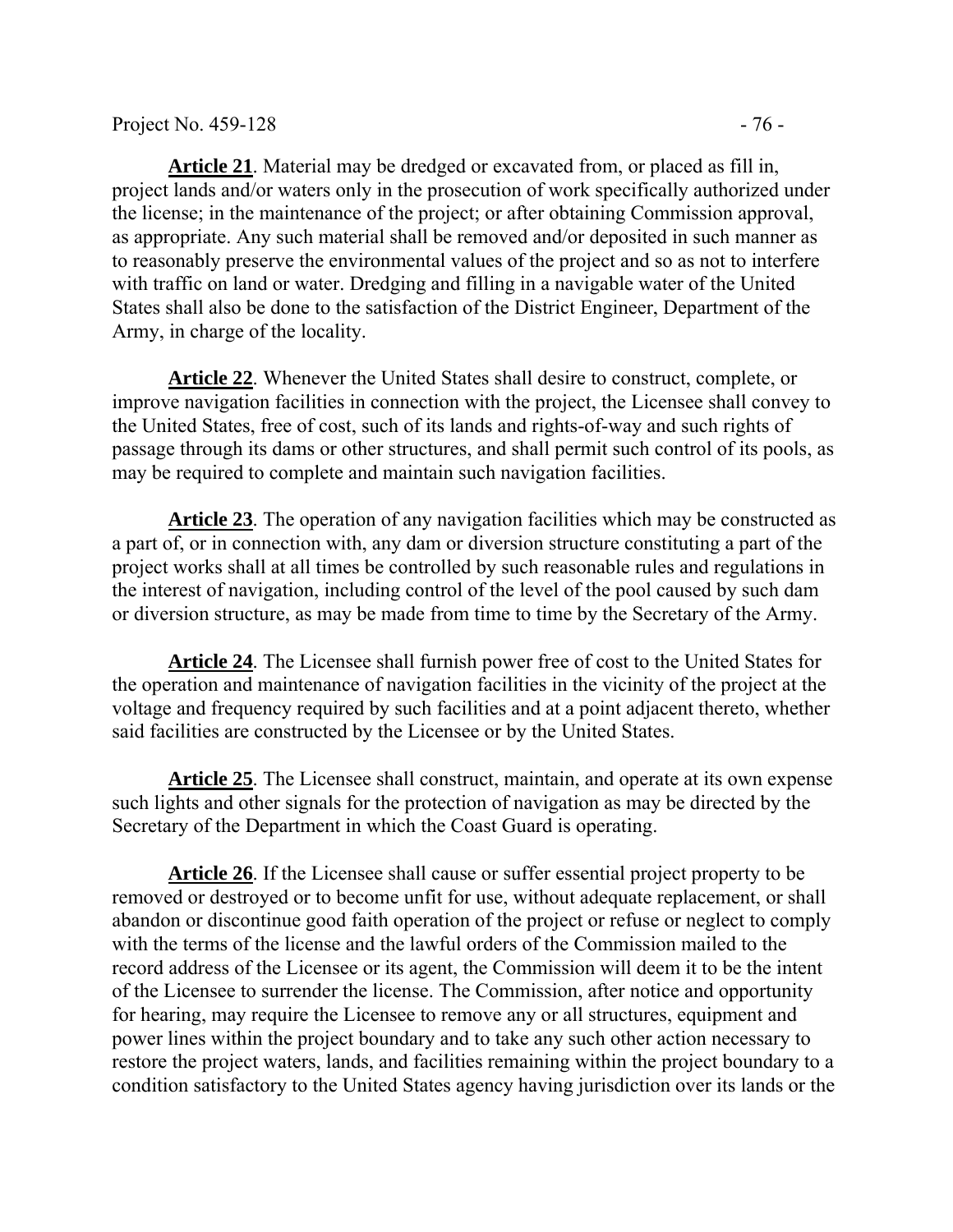discretion, after notice and opportunity for hearing, may also agree to the surrender of the license when the Commission, for the reasons recited herein, deems it to be the intent of the Licensee to surrender the license.

**Article 27**. The right of the Licensee and of its successors and assigns to use or occupy waters over which the United States has jurisdiction, or lands of the United States under the license, for the purpose of maintaining the project works or otherwise, shall absolutely cease at the end of the license period, unless the Licensee has obtained a new license pursuant to the then existing laws and regulations, or an annual license under the terms and conditions of this license.

**Article 28**. The terms and conditions expressly set forth in the license shall not be construed as impairing any terms and conditions of the Federal Power Act which are not expressly set forth herein.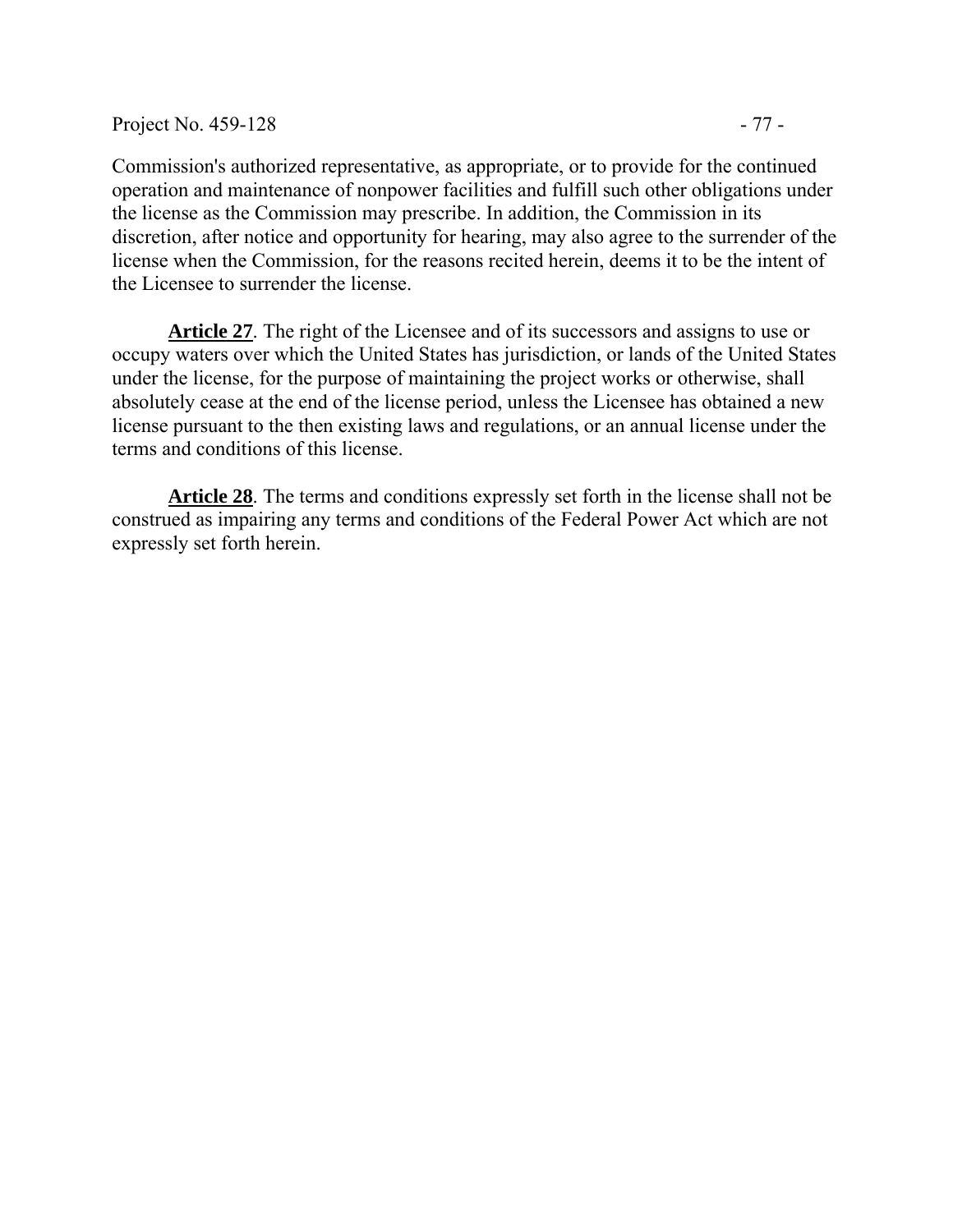#### MISSOURI DEPARTMENT OF NATURAL RESOURCES CERTIFICATION UNDER SECTION 401 OF THE FEDERAL CLEAN WATER ACT

 This office certifies that the continued operation of the Bagnell Dam will not cause the general or the numeric criteria to be exceeded nor impair beneficial uses established in the Water Quality Standards, 10 CSR 20-7.031, provided the following conditions and schedule are adhered to:

- 1. Operational Measures to Attain Water Quality Standards. AmerenUE shall undertake the following operational measures to attain Dissolved Oxygen (DO) level of 5.0 parts per million (ppm), as may be hereafter revised by MDNR pursuant to Clean Water Act section 303 (c), § 33 U.S.C. 1313(c), for the Lower Osage River. These measures shall include appropriate physical measures as a result of the Alternative Technologies Assessment and Plan as provided herein.
	- A. Upon issuance of a final, non-appealable new license, AmerenUE shall release the Prescribed Minimum Flow pursuant to Article 3. The prescribed minimum flow established in Article 3 of the new license is hereby incorporated into this Water Quality Certification by reference. AmerenUE shall also implement the reaeration plan and procedures as established in the following conditions of this Water Quality Certification.
		- (1) When the DO levels as measured at both a penstock intake of a main plant turbine and the Highway 54 bridge are below 5 mg/l following a period of sustained generation in excess of one hour, the Licensee shall release a reaeration flow as follows:
			- a. When the tailwater elevation is above 556 feet MSL, the Licensee shall release the required minimum flow.
			- b. If the required minimum flow is less than 6,000 cfs when the tailwater elevation is at or below 556 feet MSL, the Licensee shall release a flow of 6,000 cfs with a DO level greater than 5 mg/l for two hours, or the length of the generation run, whichever is shorter in length. If the required minimum flow is greater than 6,000 cfs when the tailwater is at or below 556 meet MSL, the Licensee shall continue to release the required minimum flow.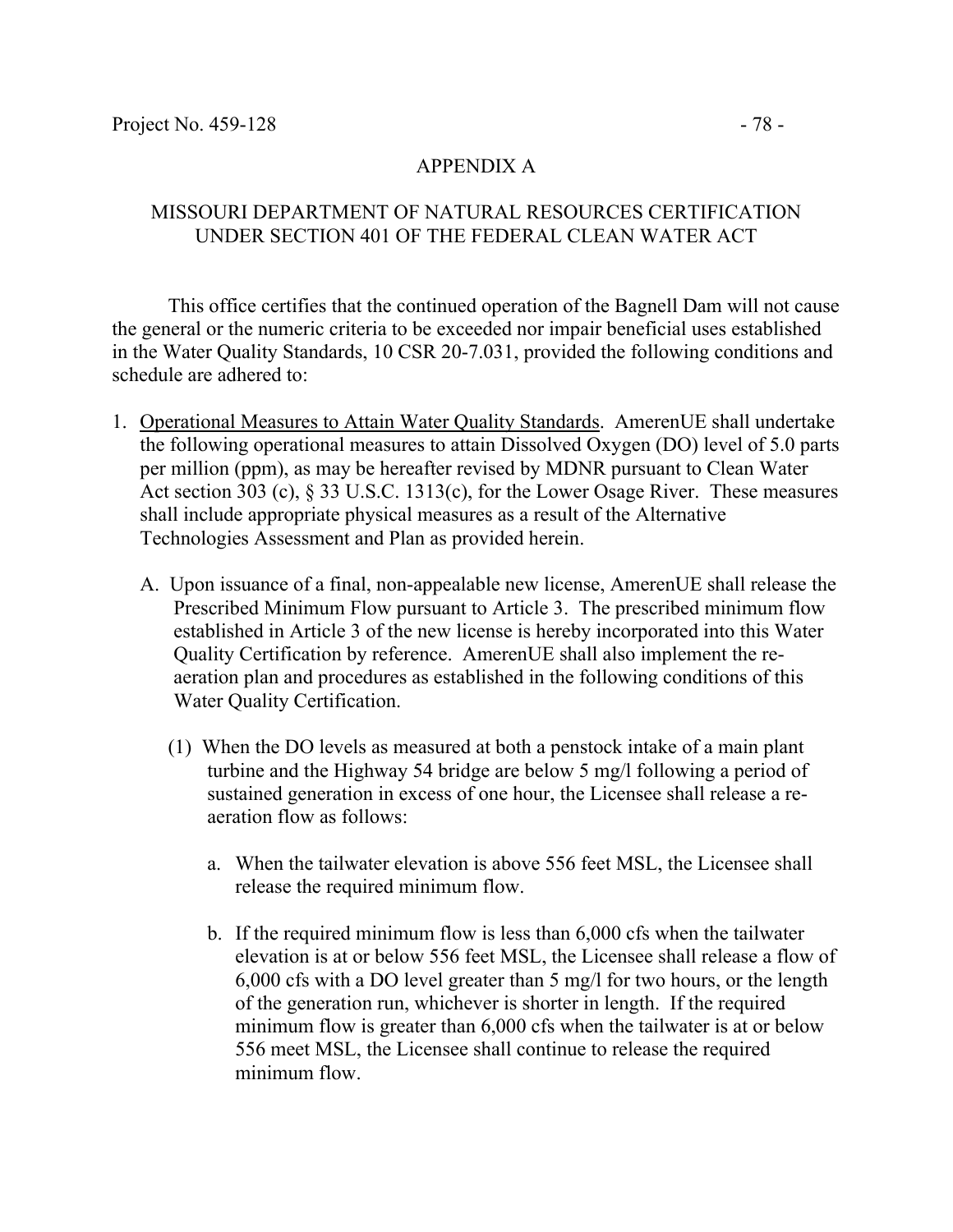#### Project No. 459-128 - 79 -

- (2) In 2005 and each subsequent year, and on the basis of evaluation of monitoring data, AmerenUE or MDNR may propose modifications to these operational requirements in the form of a Memorandum of Agreement (MOA) as agreed to by both parties.
- 2. Alternative Technology Assessment and Dissolved Oxygen Enhancement Plan. By June 1, 2005, AmerenUE shall undertake a preliminary economic and feasibility assessment of alternative technologies designed to enhance the DO level in the lower Osage River. Such assessment shall include, at a minimum, the follow technologies: 1) enhanced venting using forced air blowers, 2) hub baffles, 3) raising the power plant intakes, 4) use of a downstream weir, and 5) upstream oxygenation methods. Within six (6) months following completion of the assessment, and not later than December 31, 2005, AmerenUE shall propose a Dissolved Oxygen Enhancement Plan based on the results of the technology assessment for approval by MDNR. Through the measures in the approved plan, or as provided elsewhere in this Water Quality Certification or the Settlement Agreement, AmerenUE shall attain the DO level of 5 ppm, or as otherwise provided by law, in the lower Osage River by June 1, 2009, and thereafter. Failure to meet this standard by June 1, 2009, may result in MDNR's suspension, modification, or revocation of this Water Quality Certification and that any such amendment may include the development of alternative conditions, standards or payment for each day of non-compliance.
- 3. Other Measures to Attain DO Level. In addition to the operational measures required by herein, AmerenUE shall undertake the following measures to modify the project facilities. These measures may be amended in the Dissolved Oxygen Enhancement Plan (DOEP).
	- A. By June 1, 2005, AmerenUE shall install a draft tube door vent on Unit 6 and operate the unit using this vent through the end of October 2005 as a pilot test. The results of this pilot test and the potential use of draft tube door vents on Units 2, 4 and 8 will be included in the DOEP.
	- B. By June 1, 2005, AmerenUE shall assess the technical and economic feasibility of modifying the intake structure to increase DO in the turbine discharge on the main and house intakes, based on modeling work performed in 2004. If the assessment demonstrates such feasibility, by June 1, 2006, it shall install an intake structure on one main or house unit on a pilot basis. If monitoring results during this pilot phase demonstrate positive water quality impacts as determined by MDNR and AmerenUE, AmerenUE shall install such intake structures on the appropriate remaining units by June 1, 2008.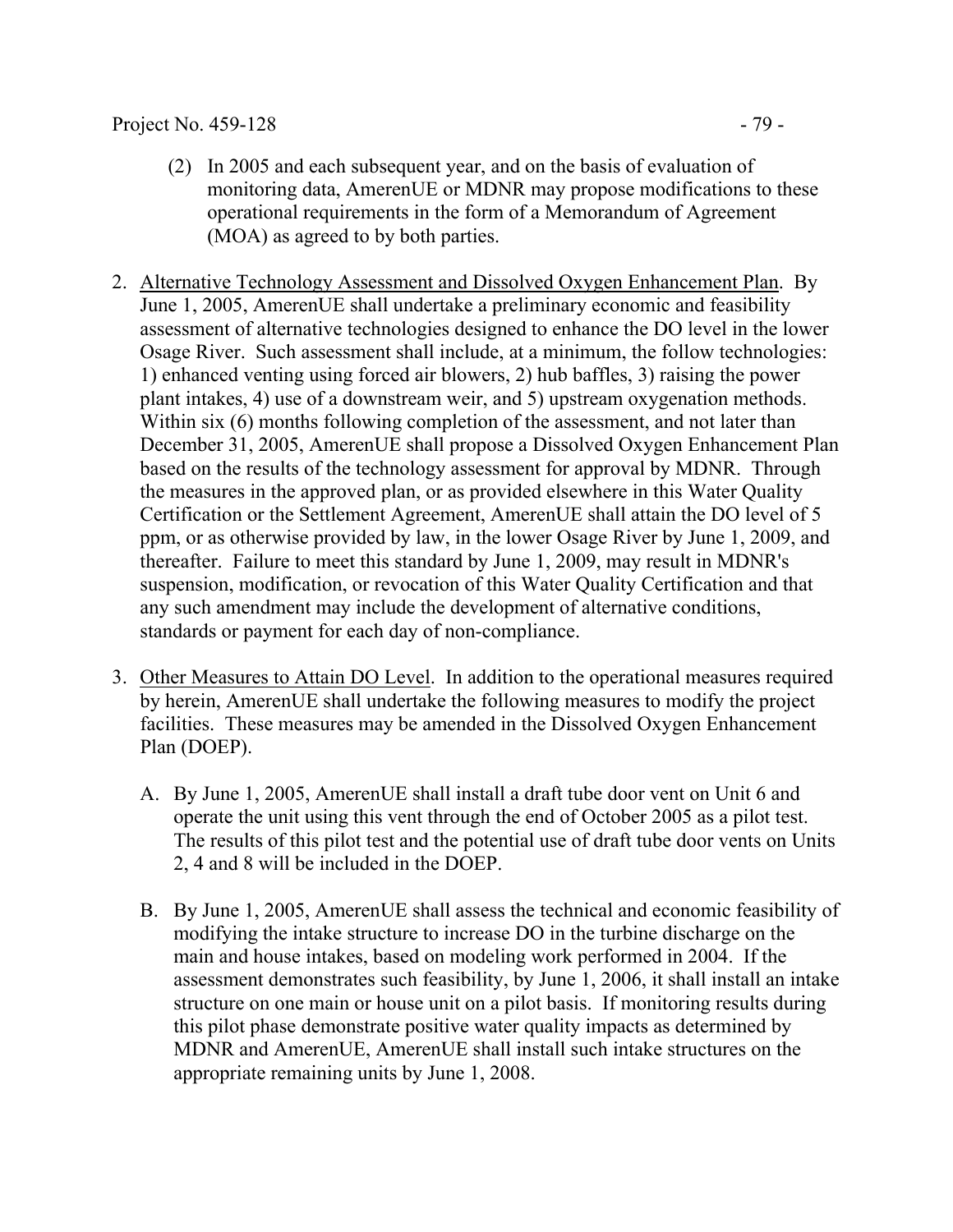- this system by December 31, 2006. By December 31, 2005, the Licensee shall investigate aeration capacity and other relevant characteristics of alternative turbine designs or up grade of the two main units and two house units. It shall propose a design, if any, which is expected to provide beneficial water quality impacts. Following any required approval by MDNR and the Commission, or by June 1, 2008, whichever is later, it shall install or modify the turbines as appropriate.
- 4. Monitoring Requirements. Within six months of issuance of this Water Quality Certification, AmerenUE shall propose a Water Quality Monitoring Plan for MDNR's approval. The plan shall include: (A) monitoring protocols as described below; (B) other appropriate protocols for evaluation, testing, or implementation of any physical or operational measures intended to enhance water quality in the lower Osage River; and C) provision for terminating monitoring if the operational and other measures are proven to be adequate to attain Water Quality Standards.

# A. Dissolved Oxygen

- (1) AmerenUE shall establish and operate monitoring stations at the Highway 54 Bridge and in the vicinity of the Highway 17 Bridge (approximately river mile 65).
- (2) AmerenUE shall take hourly measurements at both locations May 1 through October 31.
- (3) By June 1, 2005, AmerenUE shall submit an analysis to MDNR in support of AmerenUE's contention that DO releases from Bagnell Dam are in full compliance with applicable Water Quality Standards during the remainder of the year (November 1 through April 30). The analysis will include: A) a summary of DO monitoring data collected from November 2001 through April 2002; B) a technical review of lake stratification mechanisms and principles; C) a review of relevant historical temperature/depth profile data collected firm the upstream face of the dam; and D) a proposal for verification based on periodic monitoring of turbine intake water. Following review of this analysis, implementation of either the proposed verification monitoring plan or an alternative monitoring plan, as approved by MDNR, may be required.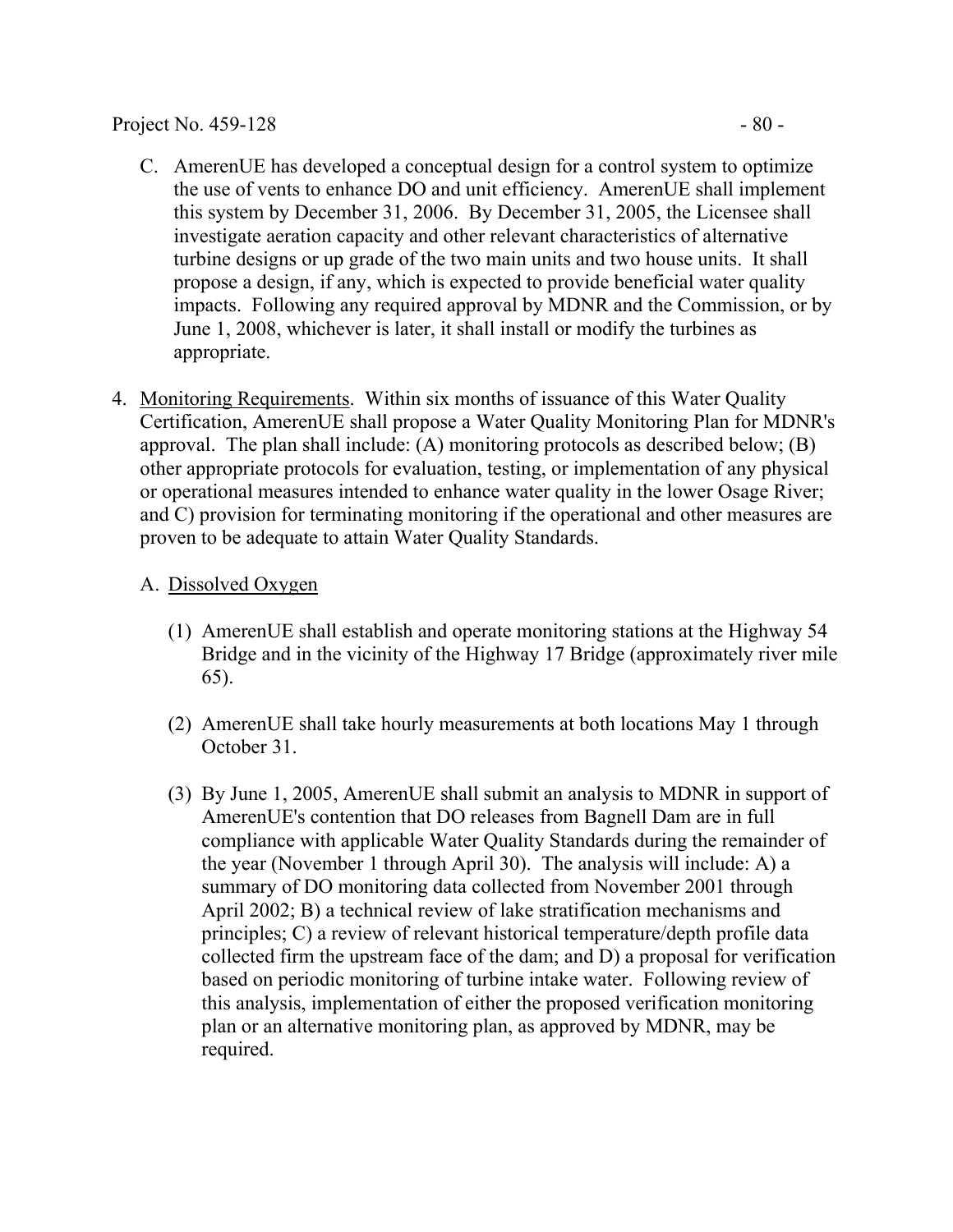(4) Monitoring as specified in the paragraphs above shall continue until the monitoring results for five consecutive years show compliance with Water Quality Standards. Thereafter, monitoring shall continue only at the Highway 54 Bridge during May 1 through October 31; provided that the Reach 6 station shall be re-established if results demonstrate non-attainment of the DO level.

### B. Macro Invertebrates

- (1) During each year of the New License term, AmerenUE shall conduct a macroinvertebrate study at Stations 3 (river miles 32.5-41) and 7 (river miles 75-80). The choice of dates for such study in any given year shall be between September 15 and October 14.
- (2) AmerenUE shall collect samples at each location using kick nets in riffles and/or shallow runs with gravel/cobble substrate. It shall conduct 4 replicates of six kick net samples at each of the two locations.
- (3) AmerenUE shall compare the presence and abundance of taxa at these locations using the Quantitative Similarity Index for Taxa (QSIT),  $QSIT_{ab} = \sum \min (P_{ia}, P_{ib})$

where:

 $P_{ia}$  = the relative abundance of species i at Station a,

 $P_{ib}$  = the relative abundance of species i at Station b, and

Min  $(P_{ia}, P_{ib})$  = the minimum relative abundance of species i at Station a or b.

The expected result is >47% similarity between the sites during the fall sampling events as a running average over the previous five (5) years.

(4) AmerenUE shall also use Ephemeroptera and Plecoptera Taxa to evaluate trends in taxa richness. If there is a downward trend in taxa richness at Station 3, AmerenUE shall propose a revision to the Monitoring Plan for MDNR's approval. The level of taxonomic identifications used to calculate QS\_ and EP Taxa shall be consistent with the MDNR standard operating procedure, MDNR WQMS-209 (Taxonomic Levels for Macroinvertebrate Identifications).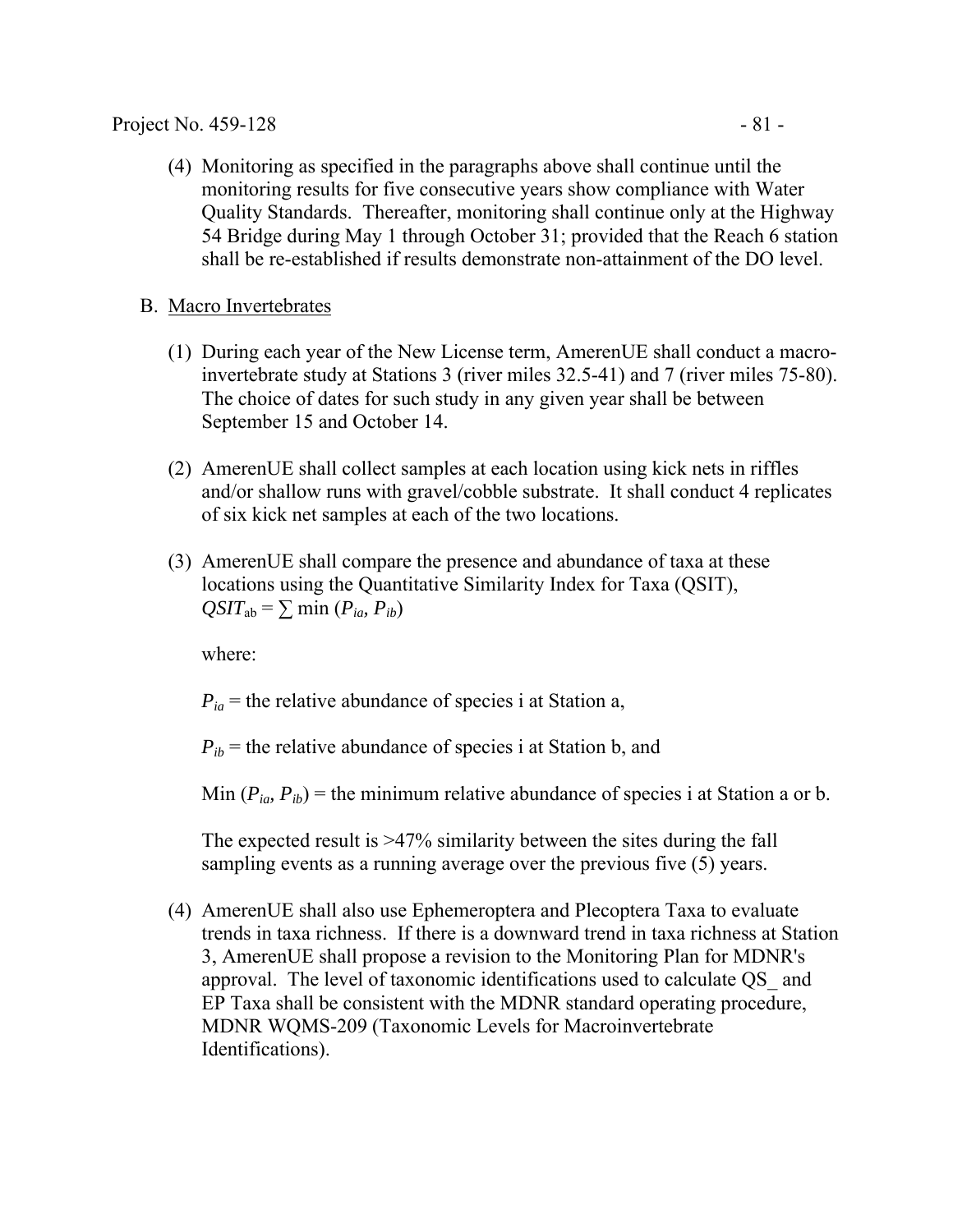- C. Further Biological Monitoring Measures:
	- (1) AmerenUE shall conduct adequate biological monitoring before and after implementation of fish protection measure(s) to adequately characterize the biological need for specific fish protection plan and to evaluate their positive and/or negative impacts.
	- (2) AmerenUE shall cooperate with MDNR and MDC to assess the integrity of downstream fish populations. From September  $15<sup>th</sup>$  through October  $15<sup>th</sup>$  of each year of the New License term, AmerenUE shall provide suitable flows at appropriate times in the lower Osage to facilitate fish sampling efforts. Appropriate times will be those deemed necessary to conduct such sampling as determined by the agencies.
	- (3) AmerenUE shall provide MDNR and MDC with access to areas within its control necessary to evaluate matters related to the protection of fisheries and other aquatic species in the Lake and lower Osage.
- 5. Reporting. AmerenUE shall submit all reports to Missouri Department of Natural Resources, Water Protection Program, P.O. Box 176, Jefferson City, MO 65102.
	- A. AmerenUE shall submit reports on the DO monitoring results on a quarterly basis at least until June 1, 2009. Such quarterly reports shall include, at a minimum, a summary of actions taken and any actual or anticipated variance from the requirements stated herein and the Dissolved Oxygen Enhancement Plan. If the results demonstrate that the DO level has been attained by that date and is expected to continue to be attained, the requirement for quarterly reporting shall terminate.
	- B. AmerenUE shall submit annual reports of monitoring results to MDNR and FERC.
- 6. Water Quality Sampling for Lake Coves. For five (5) years following issuance of Water Quality Certification, AmerenUE shall provide \$15,000 per year to MDNR to conduct bacterial sampling in lake coves. AmerenUE agrees to submit these funds by check made payable to the Natural Resource Damages Fund. Checks shall be mailed to Missouri Department of Natural Resources, Water Protection Program, P.O. Box 176, Jefferson City, MO 65102, upon the receipt of the Water Quality Certification. Annual payment, thereafter, shall be submitted by July 15 of each year.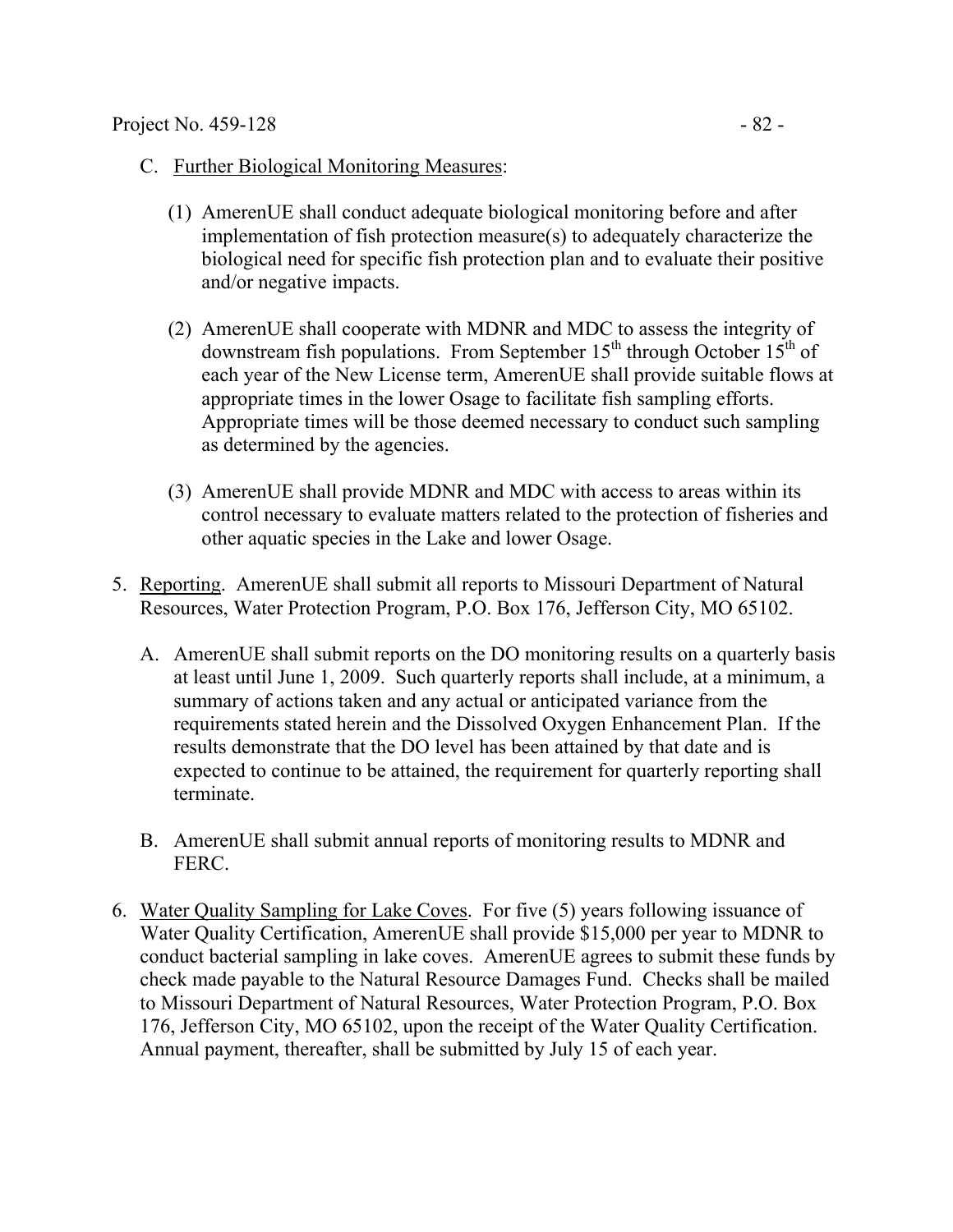#### Project No. 459-128 - 83

- 7. Storm Water Pollution Prevention Plan. Within six months of issuance of this Water Quality Certification, AmerenUE shall propose a Storm Water Pollution Prevention Plan for approval by MDNR. The plan shall include measures to educate the public as to best management practices for storm water control from development around the river and Lake of the Ozarks. It shall also include measures to prevent and control nonpoint source pollution from development around the river and Lake of the Ozarks. Such plan shall include, but is not limited to, commitments (including expeditious implementation schedules) to create riparian buffers, corridors, cove wetlands, and lakeside buffers on Project Lands under AmerenUE's current and future control and methods to enhance shoreline clean-ups.
- 8. Permitting and Shoreline Management Plan. Within six months of the issuance of this Water Quality Certification, AmerenUE shall propose a Permitting and Shoreline Management Plan for approval by MDNR. This plan shall include, but is not limited to, commitments (including expeditious implementation schedules) to identification and protection of sensitive habitat; measures to assure compliance with federal and state permitting requirements for activities on project lands; and development of educational programs.
	- A. Care shall be taken to keep machinery out of the waterways. Fuel, oil, other petroleum products, equipment and any solid waste shall not be stored below the ordinary high water mark at any time or in the adjacent floodway beyond normal working hours. All precautions shall be taken to avoid the release of wastes, fuel or any toxic or harmful material to streams and other adjacent waterbodies as a result of this operation. Petroleum products spilled into any waterbody or on the banks where the material may enter waters of the state shall be immediately cleaned up and disposed of properly. Spills of petroleum must be reported as soon as possible to the Missouri Department of Natural Resources' 24-hour Environmental Emergency Response number at (573) 634-2436 and in accordance with federal and state laws and rules regarding petroleum products.
	- B. Clearing of vegetation shall be the minimum necessary to accomplish the activity, and shall be done in a manner outlined in the NPDES Storm Water Protection Plan so as to minimize erosion.
- 9. Further Procedures
	- A. Upon MDNR's approval, any plan or other document required by Article 5 shall become a condition of the Water Quality Certification. Failure to meet the conditions in Article 5 may result in MDNR's suspension, modification, or revocation of the Water Quality Certification; and that any such amendment may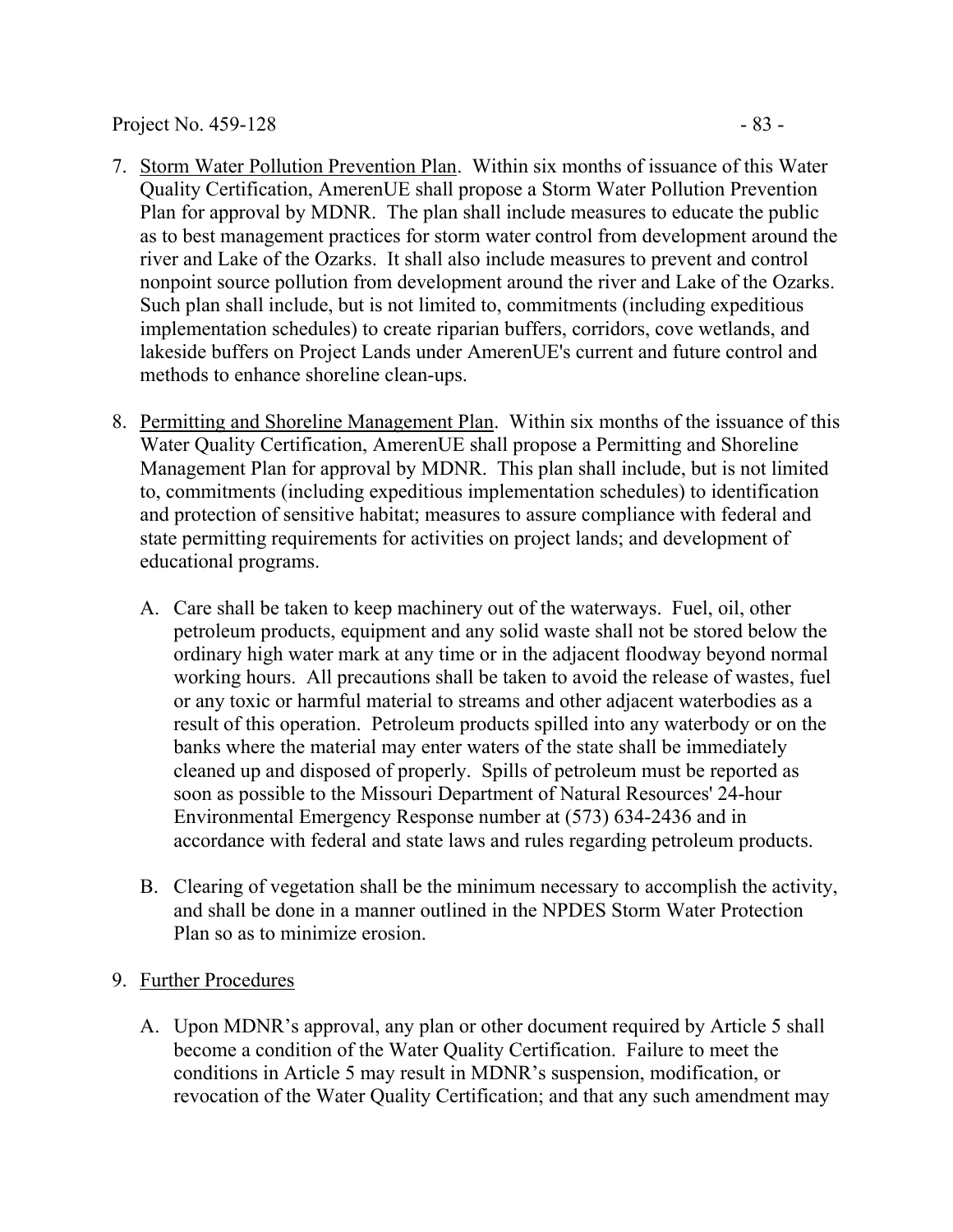include the development of alternative conditions, standards or payment for each day of non-compliance.

B. If monitoring results demonstrate that water quality criteria for DO or for aquatic life may not be attainable as a result of factors within AmerenUE's reasonable control, AmerenUE may conduct a Use Attainability Analysis or seek site specific criteria in accordance with state and federal laws. If the beneficial uses(s) or water quality criteria are changed pursuant to federal and state law, MDNR will amend the Water Quality Certification as appropriate.

Pursuant to Chapter 644.052.9, RSMo, commonly referred to as the Missouri Clean Water Law, this 401 Water Quality Certification shall be valid only upon payment of a fee of seventy-five dollars (\$75.00). The enclosed invoice contains the necessary information on how to submit your fee. Payment must be received within ten (10) days of receipt of this certification. Upon receipt of the fee, a copy of the certification will be mailed to the applicable office of the Corps of Engineers to inform them the certification is now in effect and final.

Water Quality Standards must be met during any operations authorized by these permits. If you have any questions, please contact Mr. Don Boos of the NPDES Permits and Engineering Section at (573) 751-1404, e-mail at *[don.boos@dnr.mo.gov](mailto:don.boos@dnr.mo.gov)*, or by mail at Missouri Department of Natural Resources, Water Protection Program, P.O. Box 176, Jefferson City, MO 65102-0176.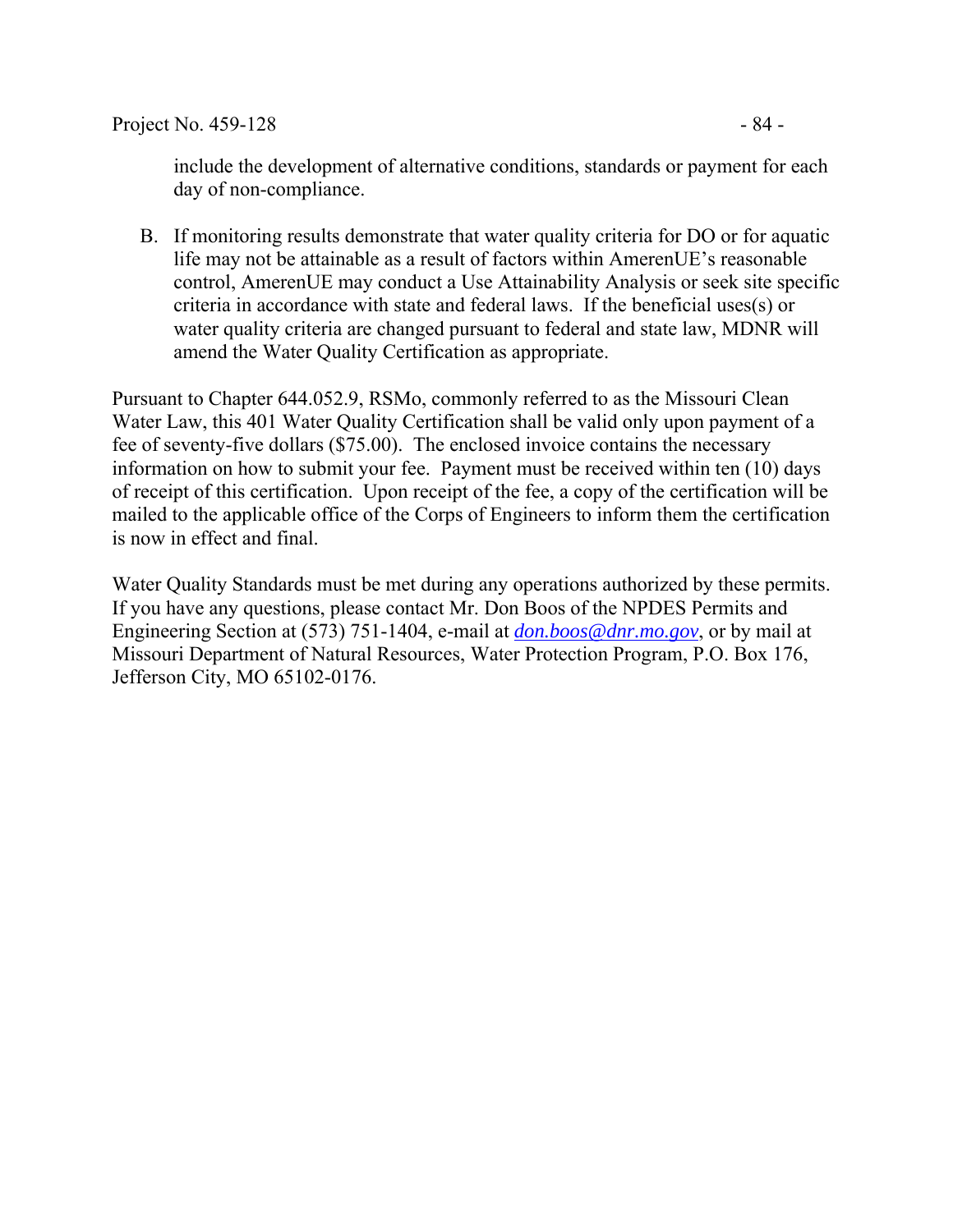#### APPENDIX B

#### SETTLEMENT AGREEMENT CONCERNING THE RELICENSING OF THE OSAGE HYDROELECTRIC PROJECT, FERC PROJECT NO. 459

### **SETTLEMENT AGREEMENT RELEVANT EXCERPTS FROM SECTION 4.0 – IMPLEMENTATION OF SETTLEMENT**

4.6. Dispute Resolution. Unless otherwise provided in this Settlement, including Appendices A and B, any dispute among the Parties regarding any Party's performance under the Settlement shall be the subject of a non-binding dispute resolution procedure. The Parties participating in a dispute resolution procedure ("Disputing Parties") shall cooperate in good faith to promptly schedule, attend, and participate in the process. The Disputing Parties shall devote such time, resources, and attention to the procedure as are necessary to resolve the dispute at the earliest time possible. Each Disputing Party shall implement promptly all final agreements reached, consistent with its applicable statutory and regulatory responsibilities. Nothing in this section is intended or shall be construed to affect or limit the authority of the Commission, or other agencies with jurisdiction over a matter in dispute, to resolve a dispute brought before it in accordance with its own procedures and applicable law.

4.6.1. Procedure. Unless otherwise provided in this Settlement, including Appendices A and B, a Disputing Party shall give notice within thirty days of the Party's actual knowledge of the act, event, or omission that gives rise to the dispute, unless this Settlement provides otherwise. At a minimum and in any dispute subject to this procedure, the Disputing Parties shall hold two informal meetings within 30 days after Notice, to attempt to resolve the disputed issue. If the informal meetings do not resolve the dispute, the Disputing Parties shall select a mediator from the sources described in Rule 604(c)(3) of the Commission's Rules of Practice and Procedure, 18 C.F.R. §  $385.604(c)(3)$  (2004). The mediator shall mediate the dispute during the next sixty days after his or her selection. Any of these time periods may be reasonably extended or shortened by agreement of the Disputing Parties, or as necessary to conform to the procedure of an agency or court with jurisdiction over the dispute. Unless otherwise agreed among the Disputing Parties, each Disputing Party shall bear its costs for its own participation in the procedure.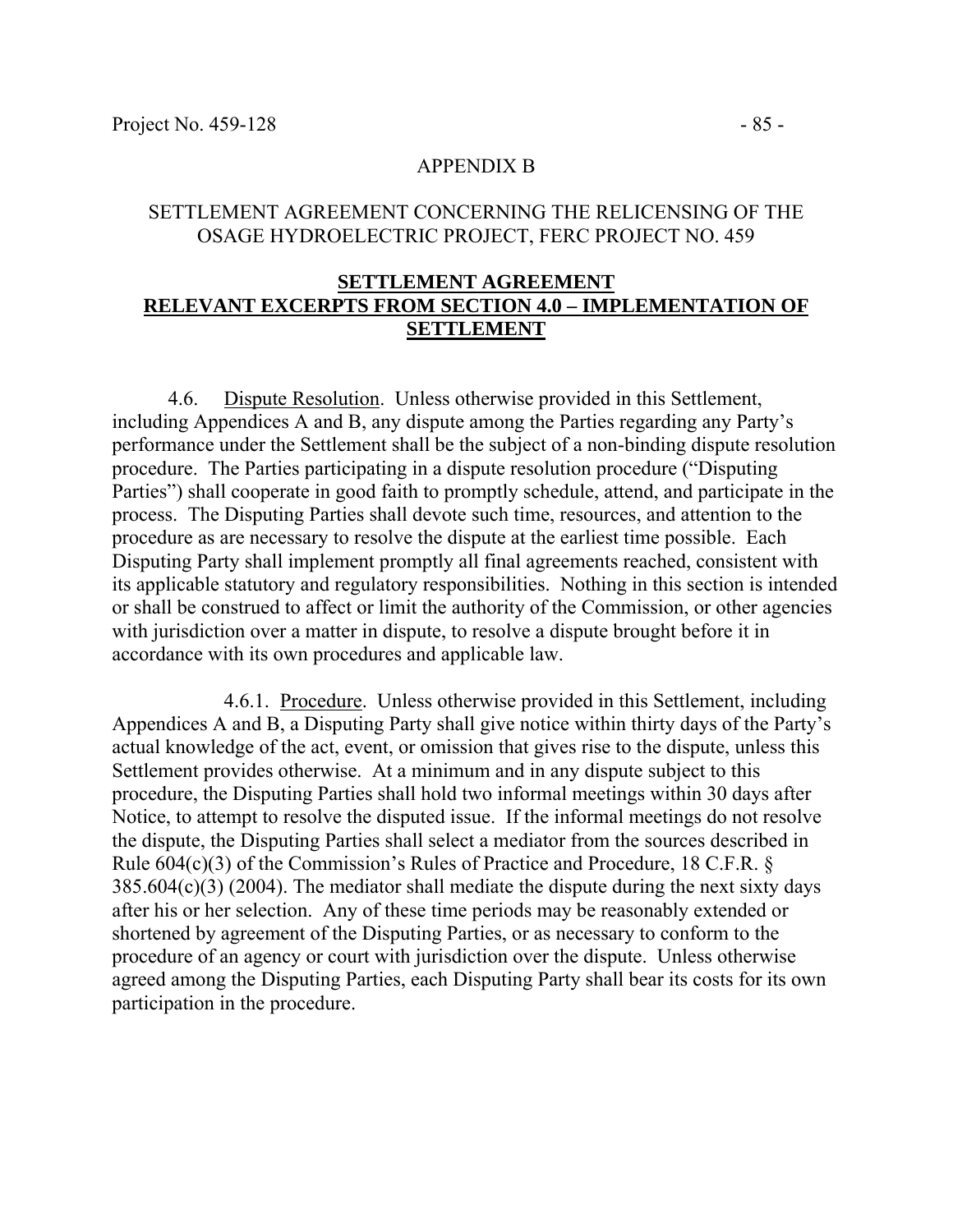# **SETTLEMENT AGREEMENT APPENDIX A - PROPOSED CONTENT OF LICENSE CONDITIONS, SECTIONS 1, 3, AND 11**

 Appendix A states the Licensee's obligations to undertake measures to protect, mitigate, and enhance the natural resources affected by the Project. The Parties request that the Commission incorporate these obligations into the New License without material modification.

### **1. Definitions Applicable to Appendix A**

The following definitions apply to Appendix A and are integral to the interpretation of the obligations and requirements set forth herein. The Parties request that the Commission adopt the following definitions, as appropriate, into articles of the New License.

- (a) Cubic Foot per Second (cfs). Flow rate as measured by the volume of water (cubic feet) passing an observation point per second.
- (b) Daily Lake Inflow. Daily inflow, measured in second foot days (sfd), calculated as *Outflow* + *Change in Lake Storage*. Outflow is the total colume (sfd) of the previous day's Project Discharge and Leakage. *Change in Lake Storage* is the positive or negative change in Lake volume (sfd) calculated from the change in Lake Elevation between 000 hours and 2400 hours the previous day; and it includes rainfall on the Lake, all inflow, and evaporation.
- (c) Elevation. Vertical distance, measured in feet, above mean sea level using 1931 AmerenUE datum.
- (d) Emergency Low-Level Limit. The minimum Lake Elevation permitted under the New License.
- (e) Guide Curve. Is defined as a series of target elevations for each day over the course of a given year for Lake of the Ozarks with the intent that Lake levels be maintained in accordance with the guide curve during normal operation. The parties concur that the guide curve is not to be used or interpreted as a rule curve.
- (f) Hourly Equivalent Minimum Flow. A variance to the Prescribed Minimum Flow such that the volume of water released in response to system demand during a one-hour period is equivalent to or greater than the volume of water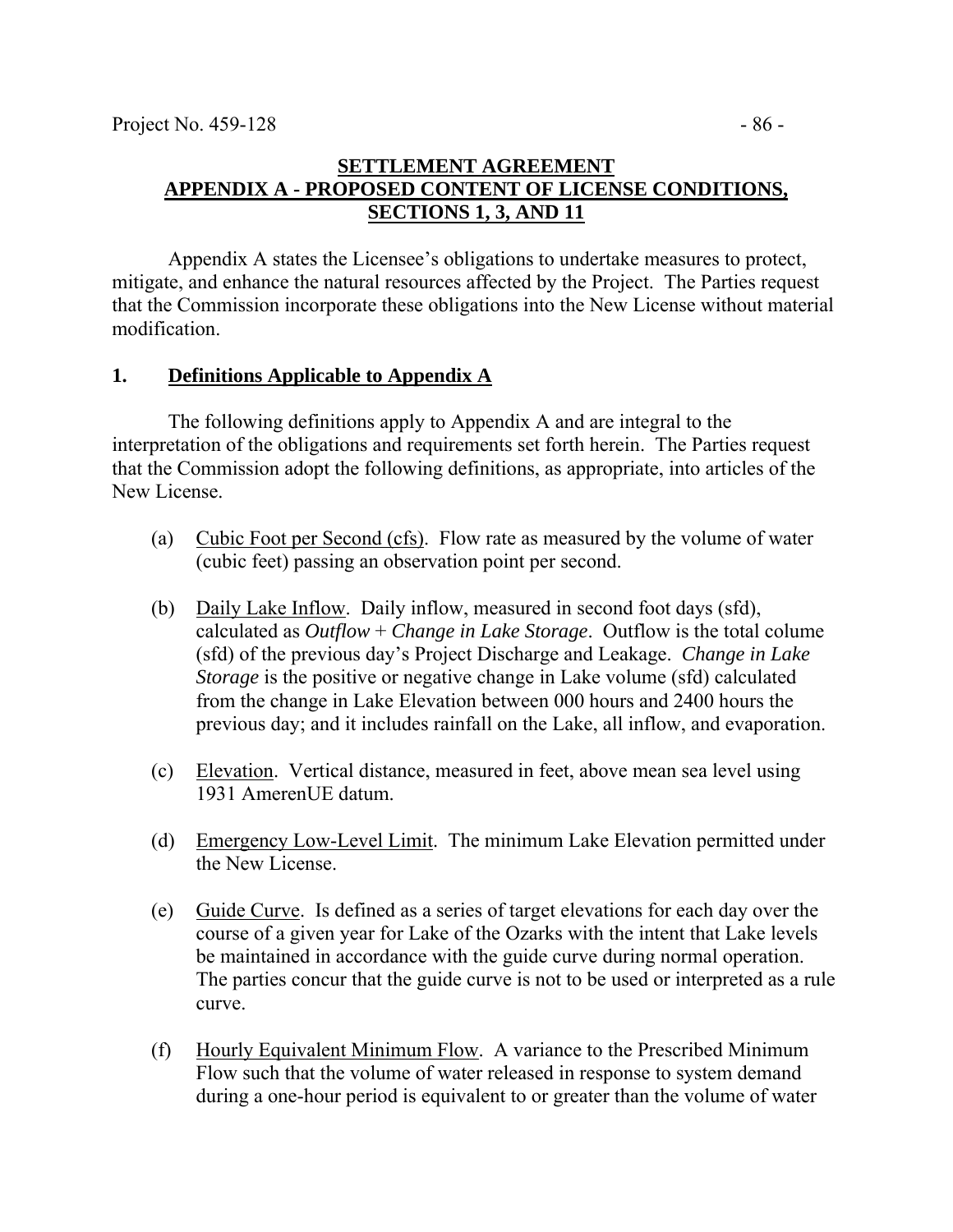that would have been released in that same one-hour period as a result of continuous release of the Prescribed Minimum Flow.

- (g) Instantaneous Minimum Flow. The lowest instantaneous flow, measured in cubic feet per second, which occurs during a specified period of time.
- (h) Lake Elevation. The elevation of the Lake as measured at Bagnell Dam.
- (i) Low-Level Limit. Minimum Lake level for Normal Operations.
- (j) Minimum Flow Cap. Upper limit of a Prescribed Minimum Flow.
- (k) Project Discharge. Flow discharged from the Project powerhouse or spillway.
- (l) Prescribed Minimum Flow. An Instantaneous Minimum flow as derived from the Percent Minimum Flow Schedule. If the Prescribed Minimum Flow is determined as a percentage of 7DA Lake Inflow, the result percentage is converted from second foot days to cubic feet per second.
- (m) Second Foot Day (sfd). The volume of water that results from release of one cfs every second of the day.
- (n) Seven-Day Rolling Average (7DA) Lake Inflow. Rolling average of Daily Lake Inflow for the previous seven days, with each day being defined as 0000 hours to 2400 hours.

### **3. Minimum Flow Schedule**

 The Licensee shall operate the Project in compliance with the minimum flow schedule stated herein.

 3.1 Schedule. The Licensee shall discharge the Prescribed Minimum flow for a given day, lasting for a twenty-four hour period beginning at approximately 0900 hours, in accordance with the following schedule.

*February 15 – April 30*. The Prescribed Minimum flow shall be 40% of the 7DA Lake Inflow or 3,500 cfs, whichever is greater. It shall be 900 cfs if the 7DA Lake Inflow is less than 3,500 sfd.

*May 1 – June 30*. The Prescribed Minimum flow shall be 35% of the 7DA Lake Inflow when 7DA Lake Inflow equals or exceeds 22,000 sfd. The minimum flow shall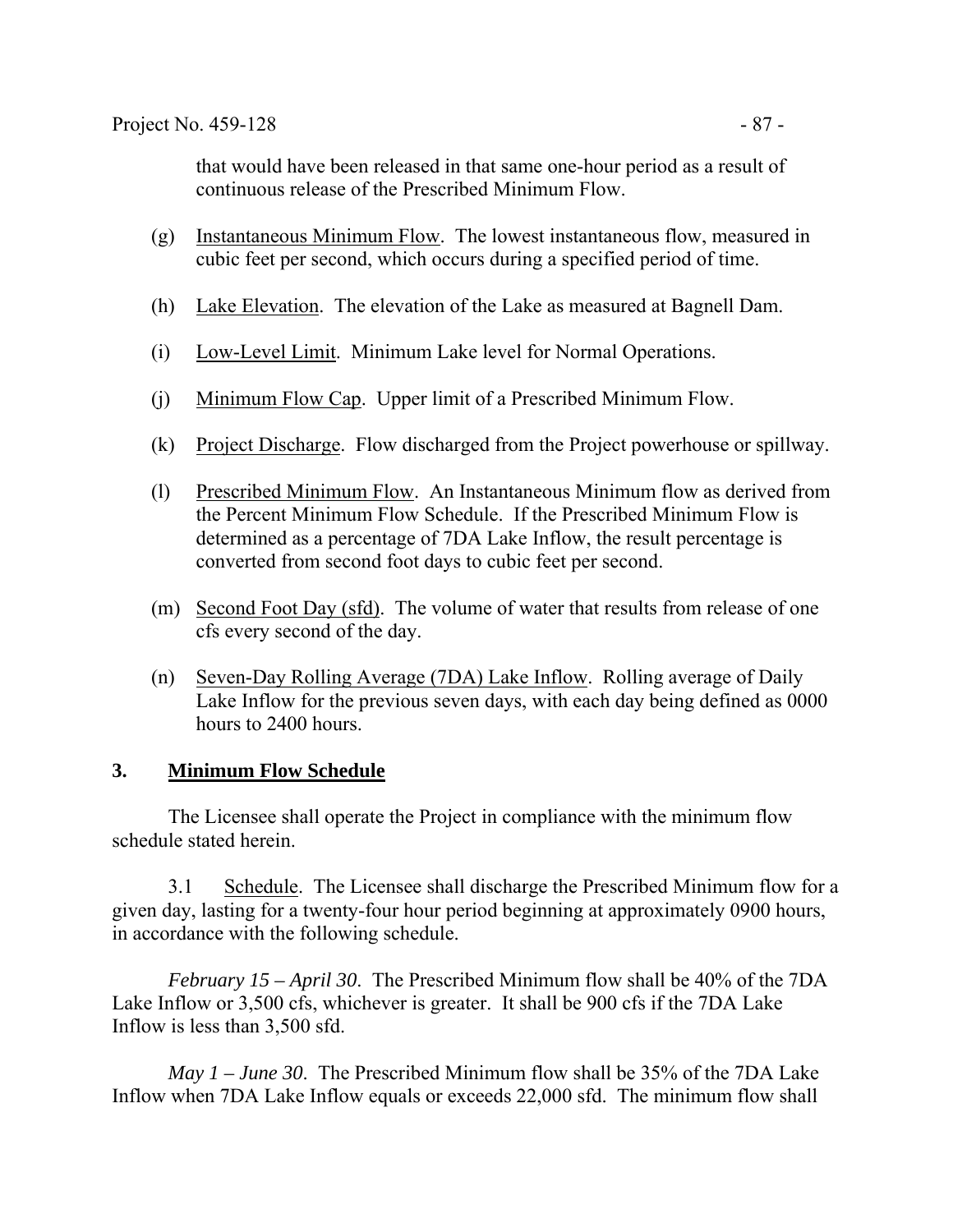Project No. 459-128 - 88 -

be 25% of the 7DA Lake Inflow or 900 cfs, whichever is greater, when the 7DA Lake Inflow is less than 22,000 sfd.

*July 1 – February 14*. The Prescribed Minimum Flow shall be 20% of the 7DA Lake Inflow or 900 cfs, whichever is greater.

 3.2 Hourly Equivalent Minimum Flow. Project Discharge shall not be less than the Prescribed Minimum Flow on an instantaneous basis, unless: (A) the Licensee discharges the Hourly Equivalent Minimum Flow as provided in Article 3.2.1 below or (B) an Exception stated in Article 3.3 is in effect.

 3.2.1 Prescribed Minimum Flows less than 3,500 cfs shall be a continuous discharge. When Prescribed Minimum flow is provided as an Hourly Equivalent Minimum Flow, such flow shall be provided for each hour of the day between 000 hours and 2400 hours. Discharge during an Hourly Equivalent Minimum Flow shall not fall below 900 cfs.

3.2.1.1 Any Hourly Equivalent Minimum flow must be equal to or exceed the Prescribed Minimum Flow.

3.2.1.2 The Licensee will develop computer programs to control Hourly Equivalent minimum Flow and will demonstrate their functionality to the MDNR, MDC, and FWS.

3.2.1.3 The Highway 54 Gage will be used to track compliance. During each hour of a given day, the Instantaneous Minimum flow at the Highway 54 gage shall not be less than the prescribed Minimum flow minus a designated percentage of that prescribed flow. This percentage will be calculated based on a linear slope from 10% at 3,500 cfs to 20% at 20,000 cfs. For flows greater than 20,000 cfs, the percentage will be 20% of the Prescribed Minimum Flow.

3.2.2 The Licensee may not release an Hourly Equivalent Minimum Flow when the Prescribed Minimum Flow is less than 3,500 cfs.

### 3.3. Exceptions to the Prescribed Minimum Flow

3.3.1 Minimum Flow Cap. Notwithstanding Articles 3.1 – 3.2, the licensee shall not be required to discharge minimum flow in excess of 3,500 cfs from July  $1 -$  July 15, or 2,500 cfs from July  $16 -$  February 14.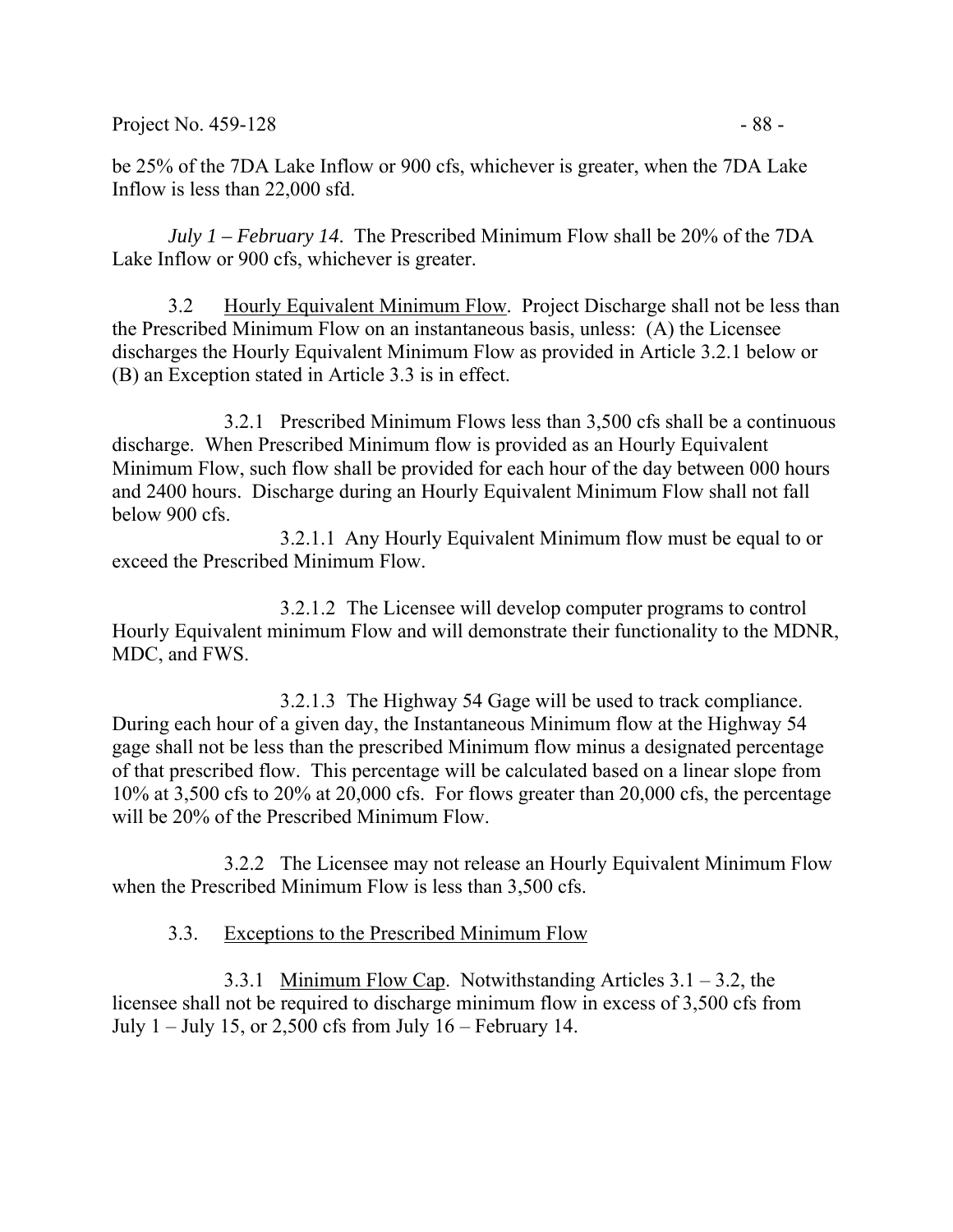3.3.2 The minimum flow schedule may be adjusted downward to a flow equaling the maximum hydraulic discharge if the Prescribed Minimum Flow value exceeds maximum hydraulic discharge.

3.3.3 In the event electrical or mechanical equipment used to provide minimum flow malfunctions or fails, the Licensee may deviate from the minimum flow schedule for a period of time not to exceed two (2) *hours*.

3.3.4 Flood Ramp Down. An Exception to the Prescribed Minimum Flow shall be initiated (Day 1) when all of the following criteria are met: (A) HST elevation is below 710 and falling; (B) HST's pool has been above 710 feet; (C) 7DA Lake Inflow exceeds 25,000 sfd; (D) projected Lake Inflow for the current day is less than 30,000 sfd; and (E) projected Project Discharge for the current day is less than 30,000 sfd. In that circumstance, the Licensee shall discharge a minimum flow calculated as a percent of Lake of the Ozarks 7DA Lake Inflow, as follows:

Day 1 = 70% Day 2 = 60% Day 3 = 50% Day 4 = 30% (July 1 – Feb 14 only).

 After the above 3- or 4-day period, the Prescribed Minimum Flow shall be implemented.

3.3.5 Suspension and Resumption of Flood Ramp Down. A Flood Ramp Down shall be suspended and Project Discharges will be in accordance with other provisions as contained in this Appendix A, if significant flooding occurs as shown by: (a) Harry S. Truman (HST) pool elevation rising above 710 feet; or (b) projected Project Discharge for the current day being equal to or greater than 30,000 sfd. The Flood Ramp Down cycle will resume at Day 1 when the Flood Ramp Down criteria are once again met.

The Flood Ramp Down cycle shall be suspended if the U.S. Army Corps of Engineers requests that the Licensee reduce Project Discharge to prevent downstream flooding, and will resume at Day 1 when the Flood Ramp Down criteria are once again met.

3.3.6 Accommodation of Island Farming. The Licensee may deviate from the Prescribed Minimum Flow for brief periods as necessary to accommodate access to islands in the Lower Osage River for the purpose of farming including ground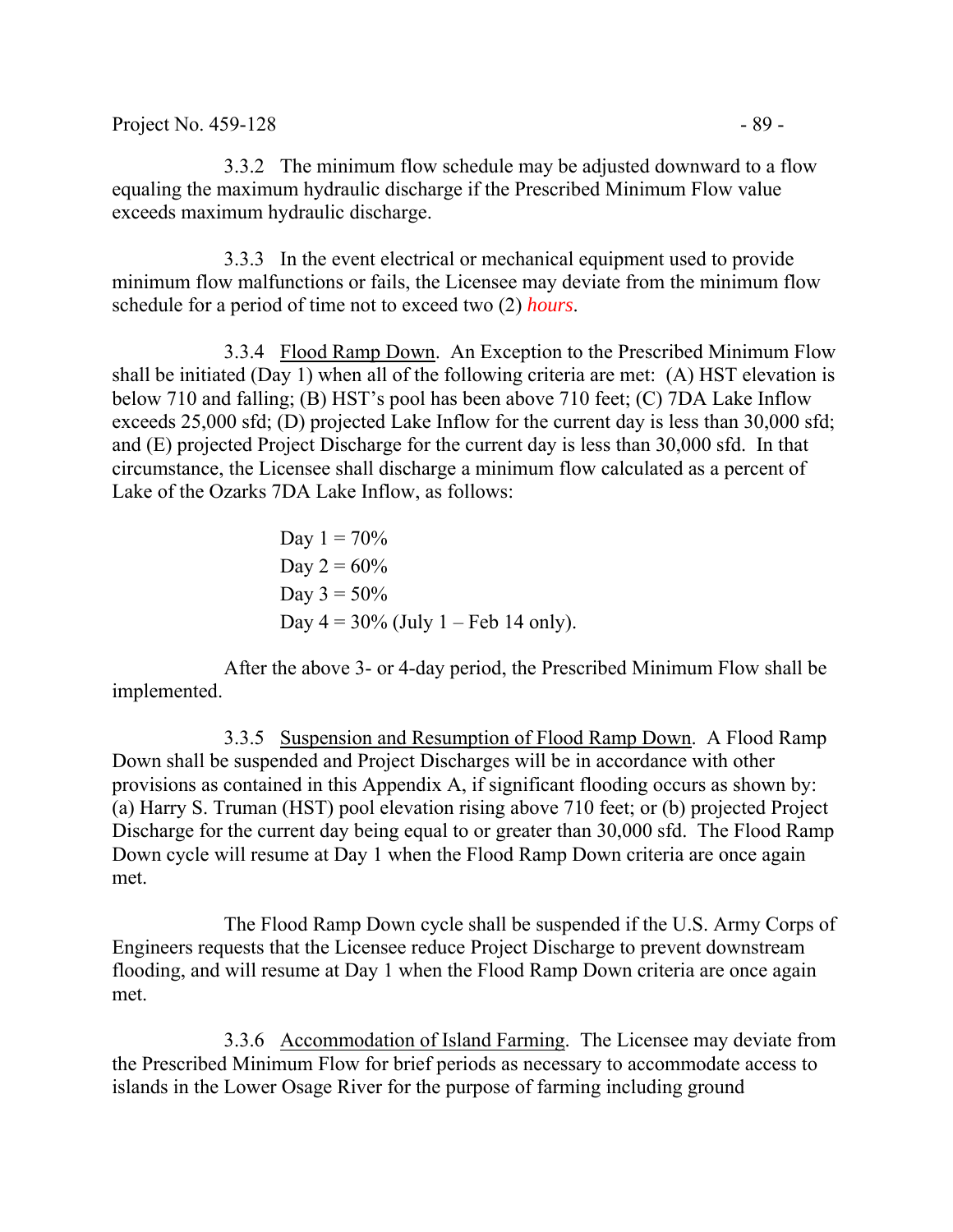#### Project No.  $459-128$  - 90 -

shall be based upon agreement with the MDNR, MDC, FWS, and the impacted property owners. Property owners will be required to coordinate together and provide specific times for needed access. This consultation shall provide the basis for a report as to duration of the deviation, taking into consideration the hydrologic and other relevant circumstances of the given year. Such report shall be filed annually with the Commission for informational purposes.

3.3.7 Other Temporary Deviations. The Licensee may modify the Prescribed Minimum flow in response to emergencies beyond the control of the Licensee. Triggering events may include, but are not limited to, the following: a Lake level below the Low-Level Limit as a result of drought; downstream flooding, including potential flood impacts related to the Missouri River and Osage tributaries; any emergency situation related to dam safety, human life and property, or rescue; any natural disaster such as earthquakes, tornadoes, ice storms; or electrical system emergencies such as rolling brown outs or black outs. The Licensee shall restore the Prescribed Minimum Flow as soon as practicable. The Licensee shall notify the Commission, FWS, MDC, and MDNR of such deviation, in advance if practicable and otherwise not later than 10 days after the triggering event. Such report shall include an explanation of the basis and duration of the deviation, and the corrective action if any. In addition, the Licensee may modify the Prescribed Minimum Flow for a one-month period upon written agreement with the FWS, MDC, and MDNR. Any such agreement shall report the basis and duration of the deviation, taking into consideration the hydrologic and other relevant circumstances of the given year. Such agreement shall be filed with the Commission for informational purposes.

3.4. Monitoring. On a daily basis the Licensee shall collect and publish the information used to determine the Prescribed Minimum Flow. The information will be published on the Licensee's website in a current, downloadable format.

3.4.1 The Licensee shall cooperate with the USGS to ensure the USGS gate no. 06926000 (Osage River near Bagnell, MO) at Highway 54 is maintained and upgraded to collect data in fifteen-minute collection intervals, then transmit those data on hourly intervals for real-time availability on the USGS or Licensee website.

3.4.2 In addition, the Licensee shall calculate and publish the following data on a daily basis on its web-site: (A) Daily HST level recorded at 2400 hours; (B) HST outflow (sfd) for the previous day; (C) Lake Ozark Daily Lake Inflow (sfd) from the previous day; (D) 7DA Lake Inflow (sfd); (E) Prescribed Minimum flow (cfs) to be initiated at approximately 0900 hours; (F) Project Discharge as an hourly average (cfs) for each hour of the previous day; (G) Project Discharge volume (sfd) for the previous